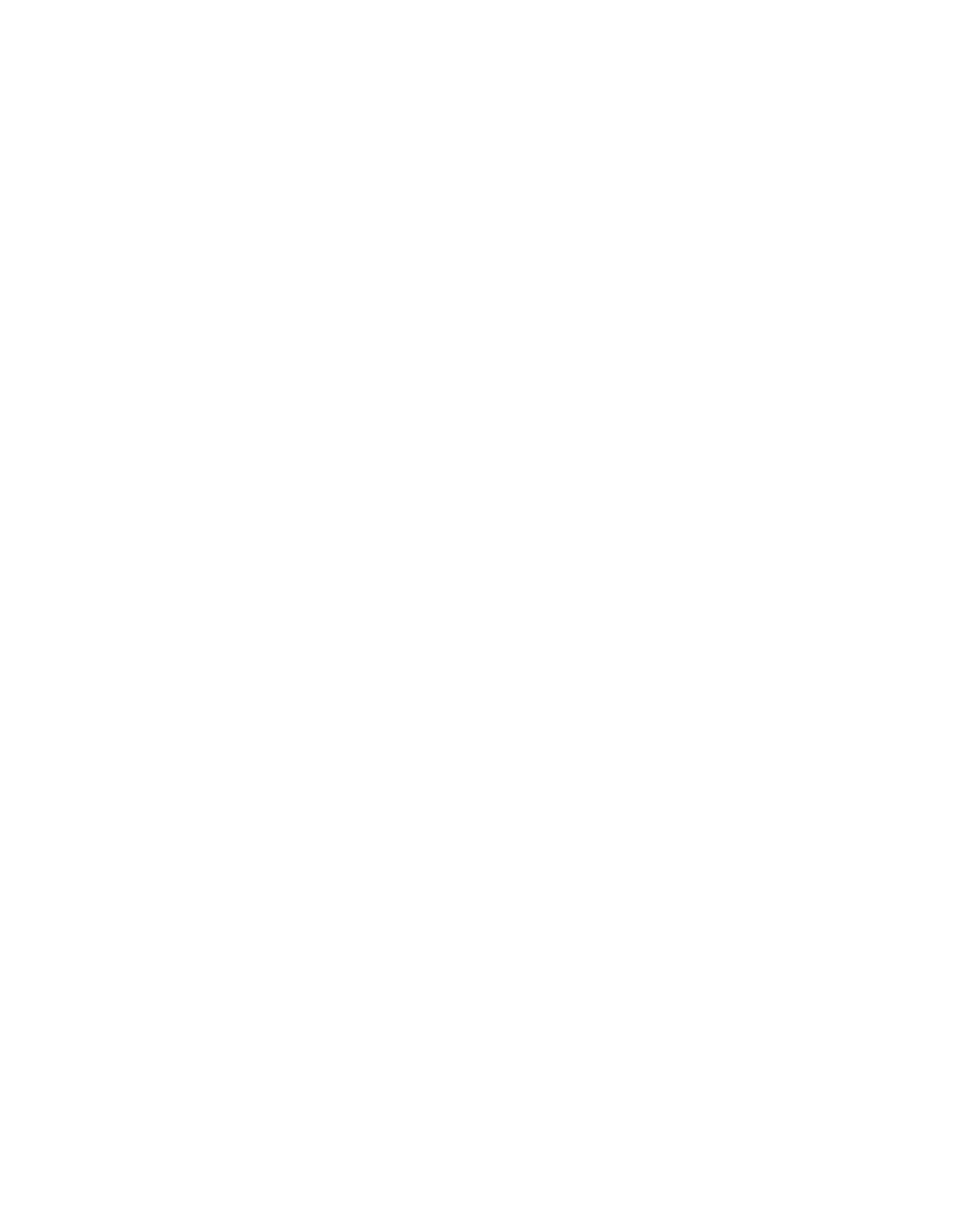# **Table of Contents**

| Setting the Display Language for Your lomega EZ Media & Backup Center  11 |
|---------------------------------------------------------------------------|
|                                                                           |
|                                                                           |
|                                                                           |
|                                                                           |
|                                                                           |
|                                                                           |
|                                                                           |
|                                                                           |
|                                                                           |
|                                                                           |
|                                                                           |
|                                                                           |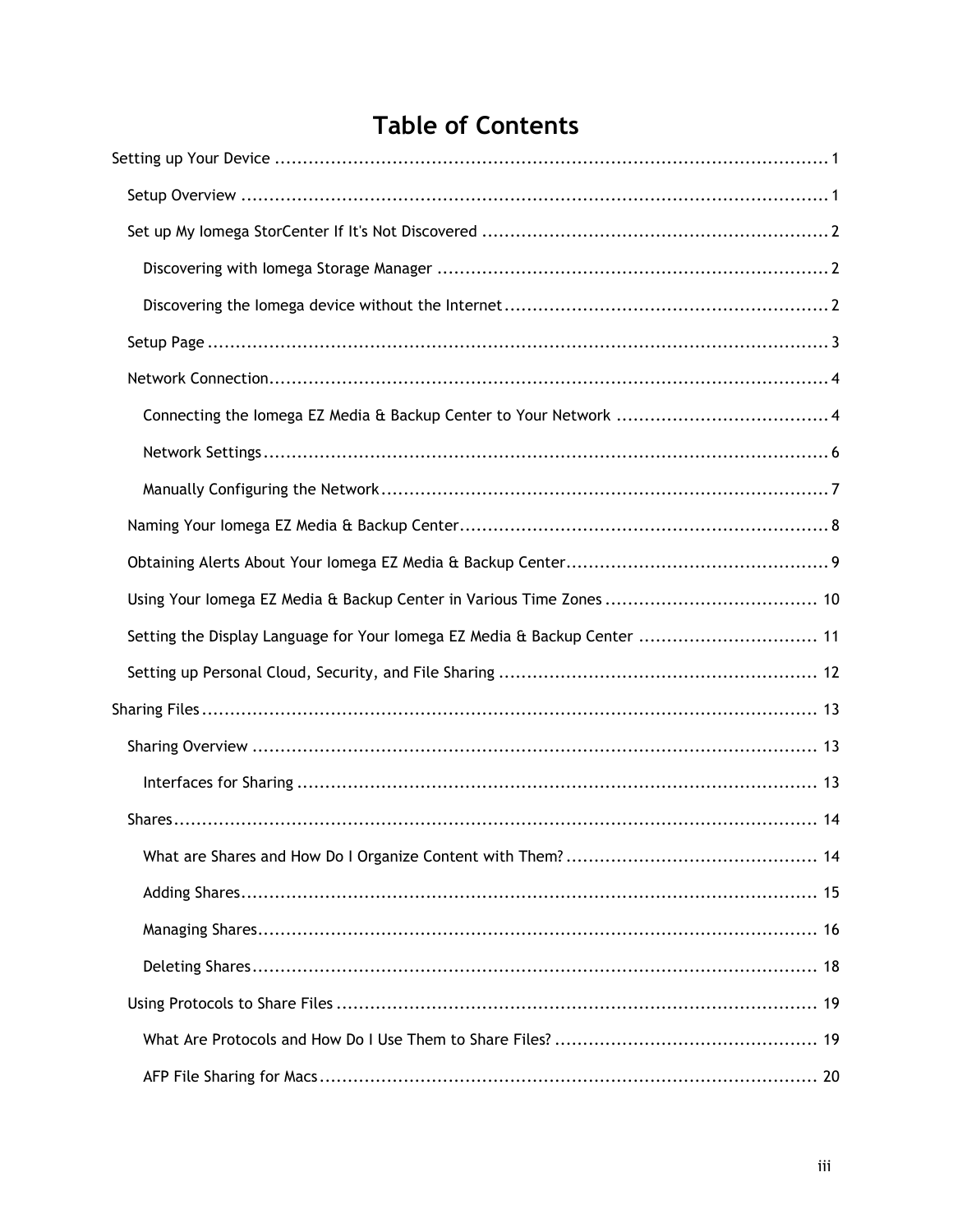| Transferring Content to and from Your lomega EZ Media & Backup Center with Copy Jobs 30 |  |
|-----------------------------------------------------------------------------------------|--|
|                                                                                         |  |
|                                                                                         |  |
|                                                                                         |  |
|                                                                                         |  |
|                                                                                         |  |
|                                                                                         |  |
|                                                                                         |  |
|                                                                                         |  |
|                                                                                         |  |
|                                                                                         |  |
|                                                                                         |  |
|                                                                                         |  |
|                                                                                         |  |
|                                                                                         |  |
|                                                                                         |  |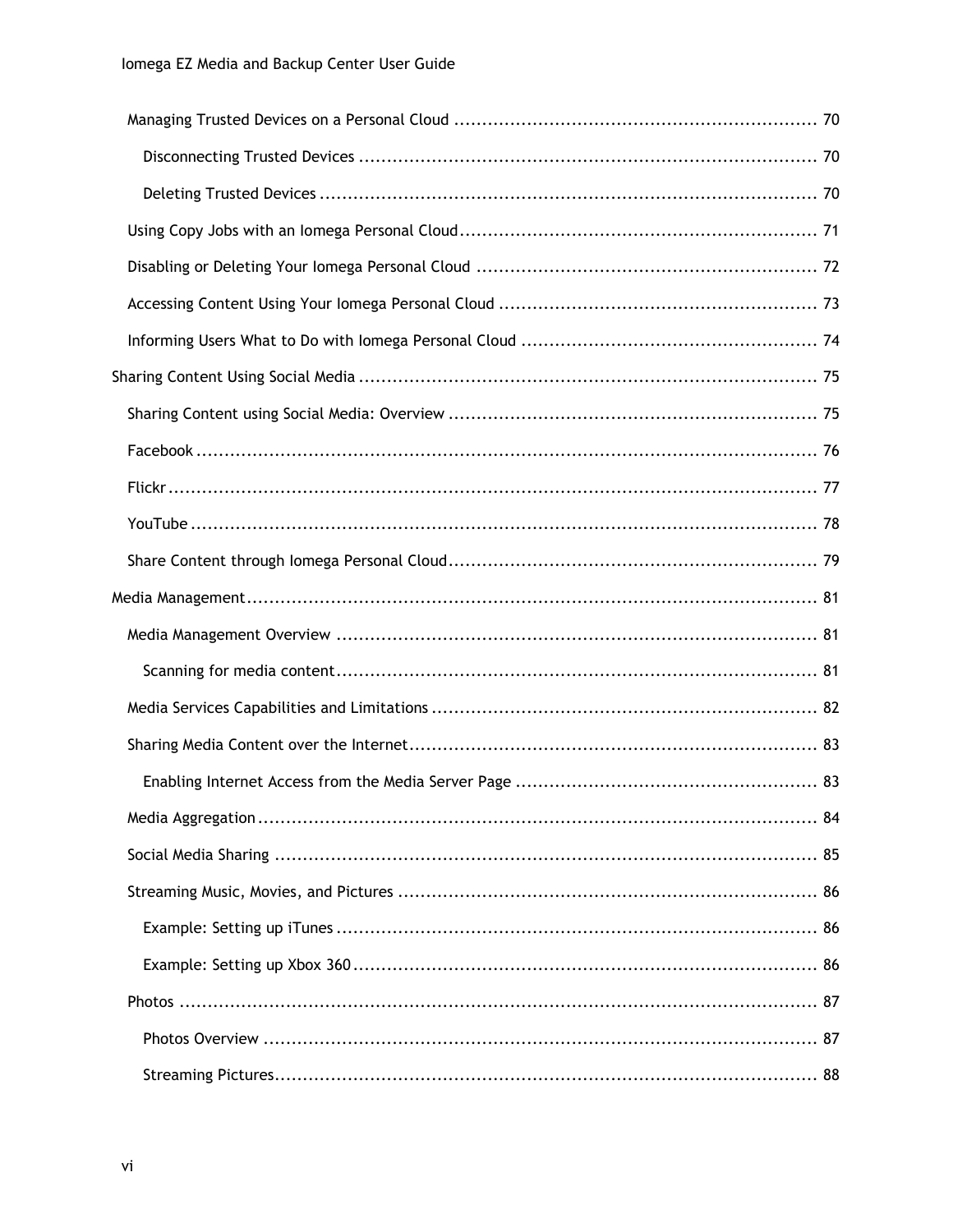| Copying Your lomega EZ Media & Backup Center Settings to Other Devices 107 |
|----------------------------------------------------------------------------|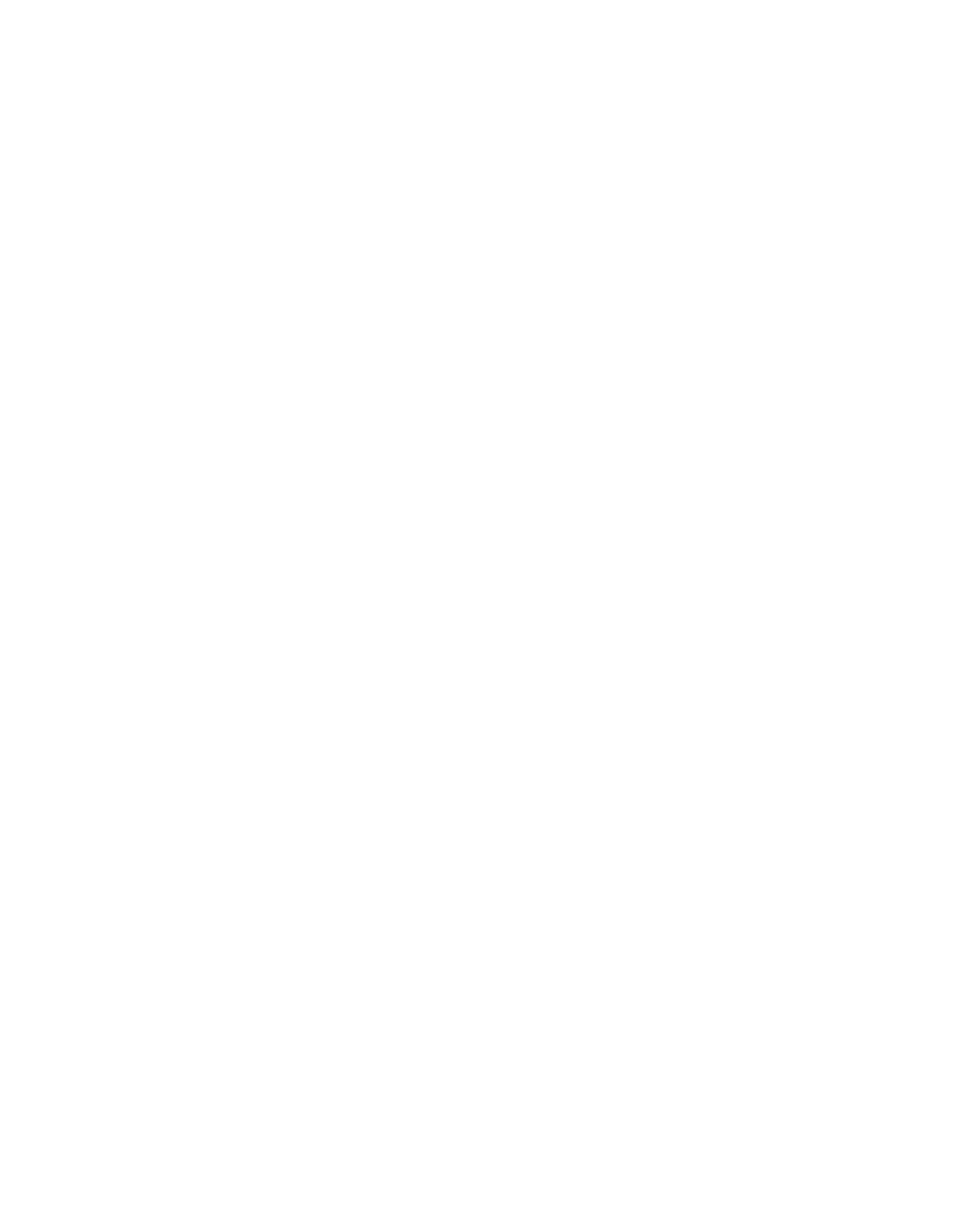# <span id="page-10-0"></span>**Setting up Your Device**

# <span id="page-10-1"></span>**Setup Overview**

Setup with your Iomega EZ Media & Backup Center is easy. Remove it from the box, connect it to your network or computer, and power it up. Then, launch a web browser, and enter the setup URL identified in the Quick Install Guide. Iomega Setup launches and displays a message that your Iomega EZ is online and ready to use.

You then can install client software that includes:

- Iomega Storage Manager
- Twonky Media Server for media aggregation
- Iomega QuikProtect for backups

Iomega Storage Manager is a management tool that helps you discover your Iomega EZ on your network to simplify access to content on your Iomega EZ from your computer and allows you to add your computer as a trusted device to an Iomega Personal Cloud. Refer to Iomega Storage Manager online help for additional information. Twonky Media Server consolidates all media files on devices on your network and presents them in a unified view. Iomega QuikProtect offers file backup of your computer to an Iomega storage device.

From Iomega Setup, you can optionally create a Personal Cloud or begin using your Iomega EZ by clicking **Manage My Device**.

**How do I ...**

[set up my Iomega EZ if it's not discovered](#page-11-0) [create an Iomega Personal Cloud](#page-73-0)  [set up media aggregation](#page-93-0)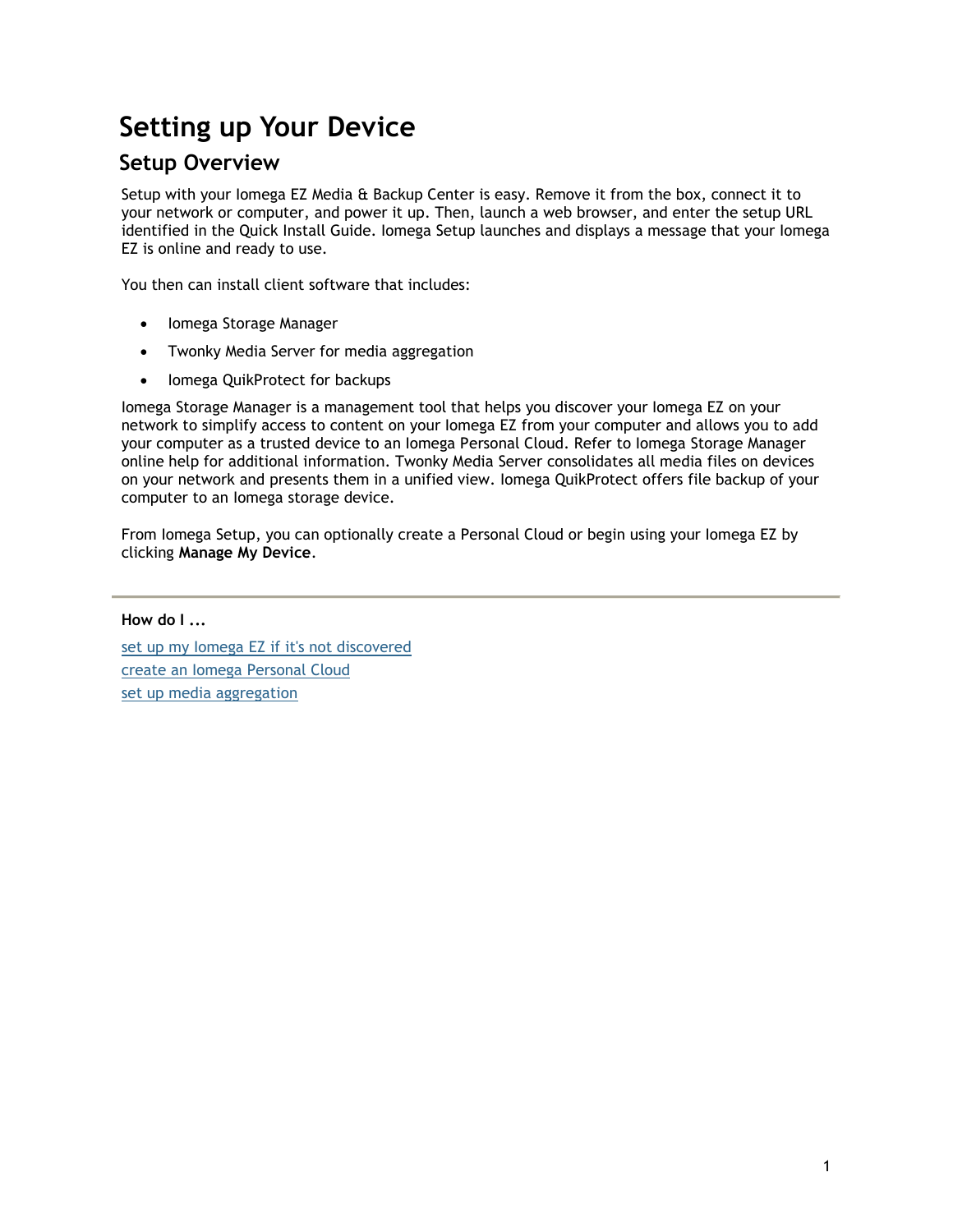# <span id="page-11-0"></span>**Set up My Iomega StorCenter If It's Not Discovered**

If, after you enter the setup URL identified in the Quick Install Guide, your Iomega device is not discovered, you have two ways of discovering it.

#### <span id="page-11-1"></span>**Discovering with Iomega Storage Manager**

You can [install Iomega Storage Manager f](#page-10-1)rom Iomega Setup, which helps you discover your Iomega device on your network.

#### <span id="page-11-2"></span>**Discovering the Iomega device without the Internet**

You can access your Iomega device device without internet access as described by these methods for Windows pcs or Macs:

- **Windows 7 and Vista** Click **Start**, **Computer**, **Network**. Under Other Devices, you should see your Iomega device listed. For example, if you have an EZ Media device, you can double-click the device labeled IomegaEZ, and you will see the Iomega StorCenter Console for the Iomega device.
- **Windows XP** If you have not enabled UPnP Discovery, click **Start**, **Help and Support**. In the Help and Support browser, search for **UPnP**, and follow the steps from "Install the UPnP framework". After UPnP is enabled, open Windows Explorer and in the Folders view, expand My Network Places. You should see your Iomega device listed. For example, if you have an EZ Media device, you can double-click the device labeled IomegaEZ, and you will see the Iomega StorCenter Console for the Iomega device .
- **Mac** Browse to your Iomega device through **Finder**, **Shared**, **All** and use **Go**, **Connect to Server** to connect to Shares on your Iomega device.

#### **How do I ...**

[set up my Iomega device](#page-10-1)  [install Iomega Storage Manager](#page-10-1)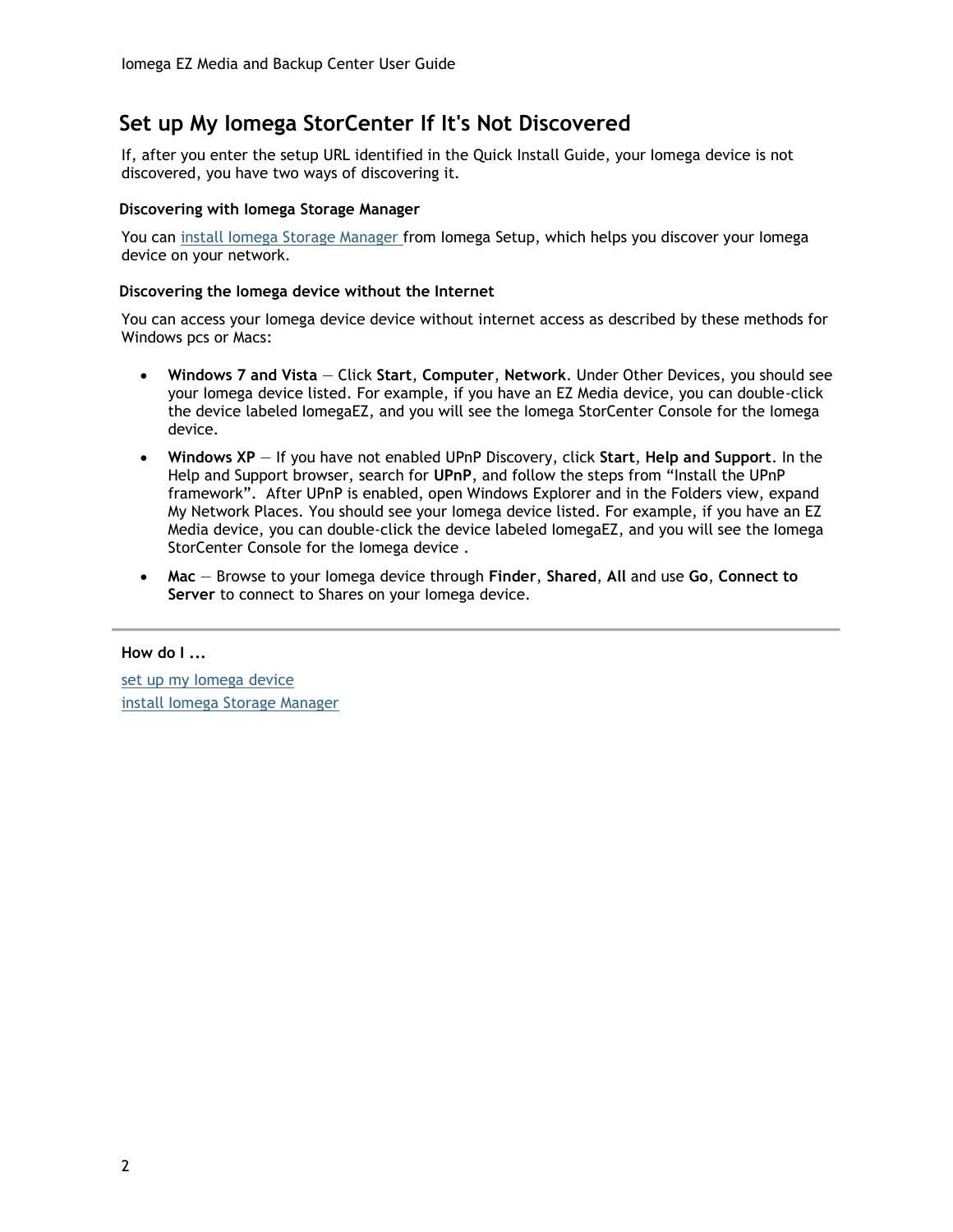# <span id="page-12-0"></span>**Setup Page**

The Setup page opens when you first access the Iomega EZ Media & Backup Center from the Home Page or the Iomega Storage Manager . On this page, you can configure some basic device features by clicking the appropriate link. The current setting of the feature displays above the link. You can also configure all features shown on the Setup page by accessing the specific features directly.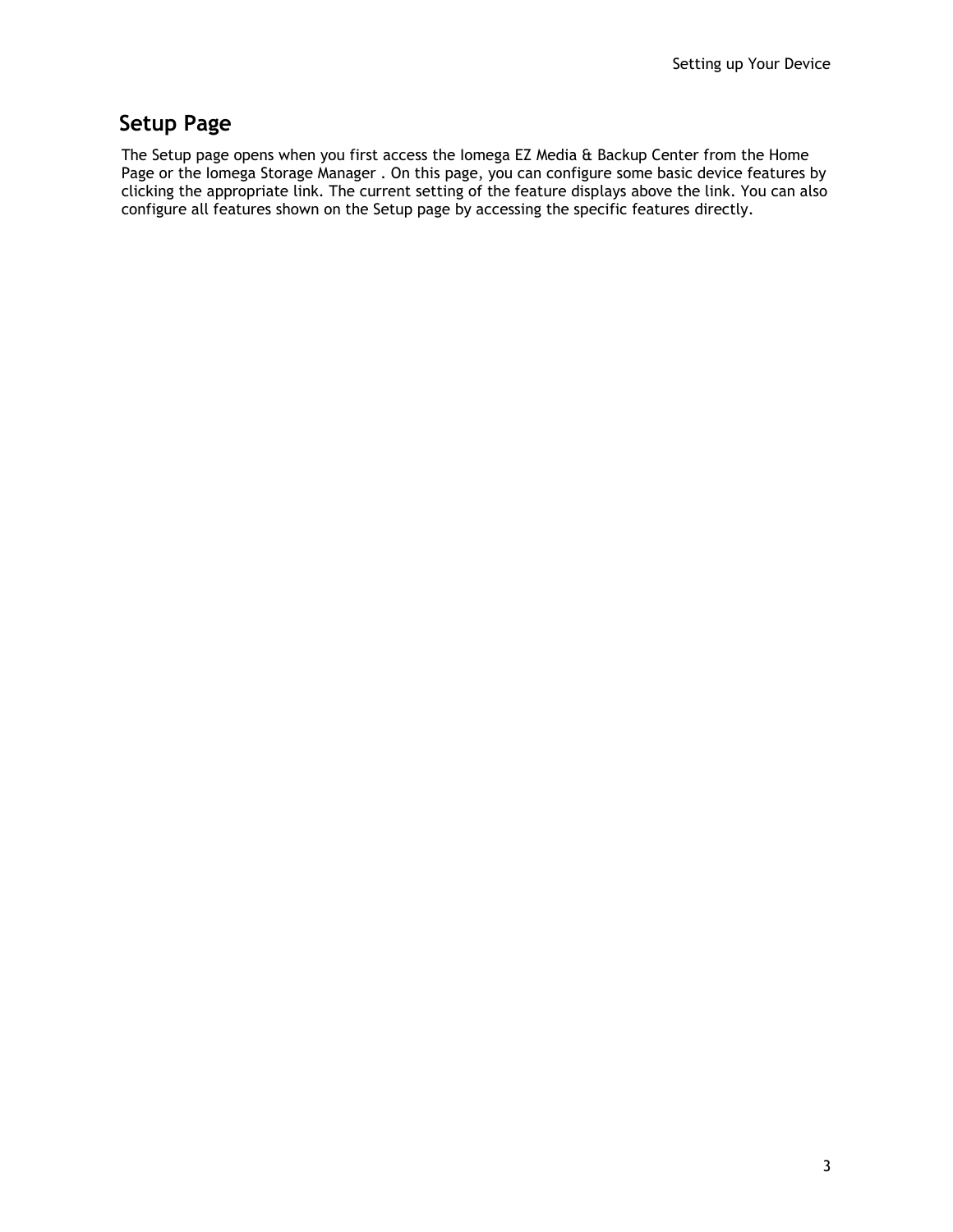# <span id="page-13-0"></span>**Network Connection**

### <span id="page-13-1"></span>**Connecting the Iomega EZ Media & Backup Center to Your Network**

First, check the package contents.

Verify that the box contains the following items:

• lomega EZ (models may vary)



- Power Cable
- Quick Start Guide



Ethernet Cable



Package contents may vary.

### *Connecting the Iomega EZ*

#### Initial Setup

If you have purchased more than one Iomega EZ , complete all steps on one device before setting up additional devices.

- 1. Use the included network cable to connect the Iomega EZ to a network hub, switch or directly to a computer.
- 2. Connect the included power cord to the back of the Iomega EZ and a power socket or Uninterruptible Power Supply (UPS).
- 3. Your Iomega EZ should power on automatically.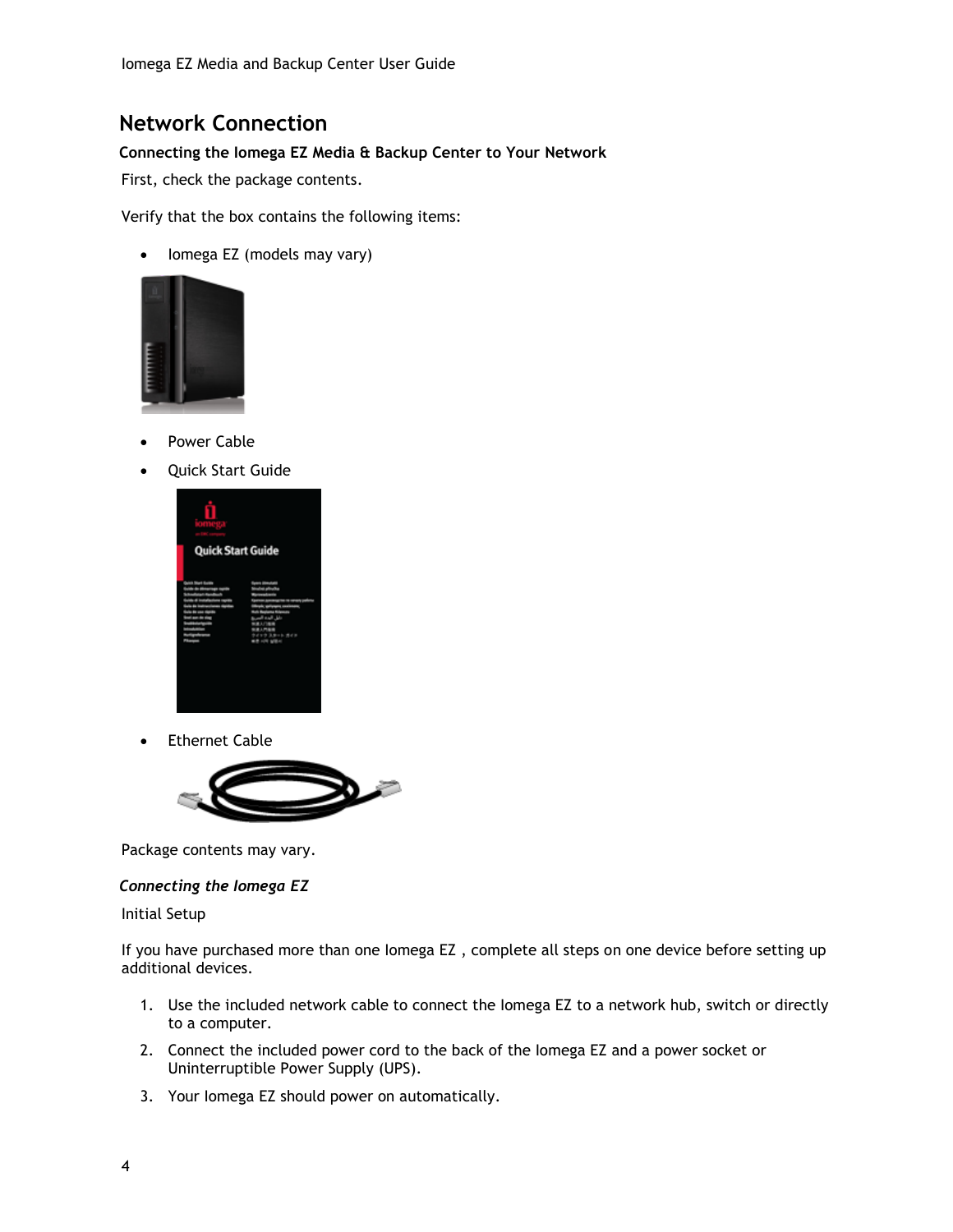- 4. Start your computer and wait for the operating system to load.
- 5. For best results, use a computer that is connected to the same router, hub, or switch as the Iomega EZ .
- 6. OPTIONAL: if desired, install the Iomega Storage Manager , QuikProtect, and Media Aggregation software.

If you install the Iomega Storage Manager , its icon will appear in the System Tray (Windows) or Menu Bar (Mac). The Iomega Storage Manager will automatically scan your network and connect to available Shares.

If you receive a message from your operating system's firewall alerting you of network activity, be sure to unblock communications.

Mac Users: Shares on the Iomega EZ will mount and appear on the Mac Desktop.

PC Users: Shares on the Iomega EZ will automatically be assigned a drive letter and will be available in the Network Drives section under My Computer.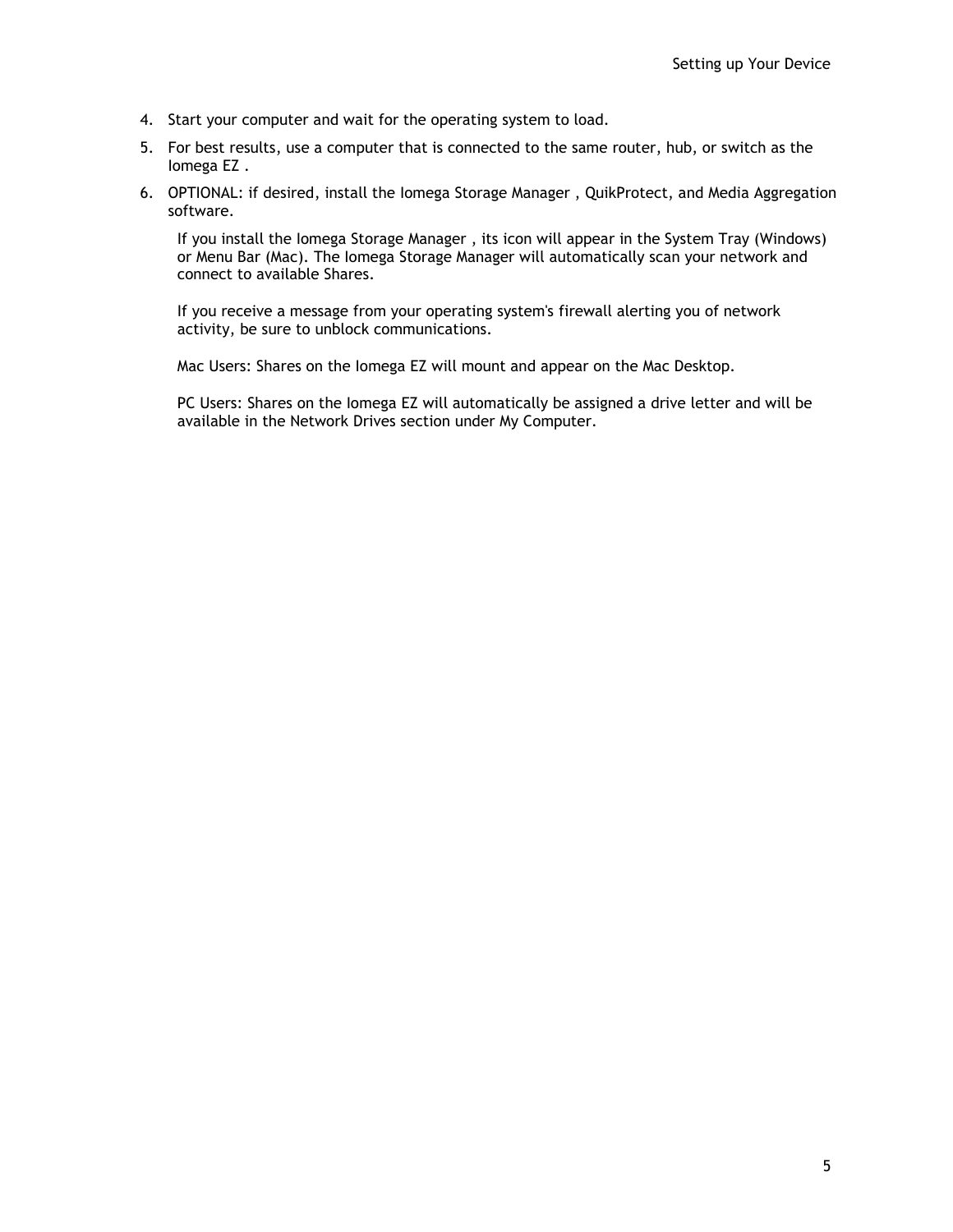### <span id="page-15-0"></span>**Network Settings**

The Network page of your Iomega EZ is where you make changes to set up network connectivity. The Network page displays your current network settings and enables those settings to be modified. On this page, you can identify your DNS servers and WINS servers and how your system's IP address is determined. Most system IP addresses and other network settings can normally be configured automatically.

## *Manually Configuring Your Network*

If you are comfortable with network technology and want to configure the network, refer to [Manually Configuring the Network.](#page-16-0)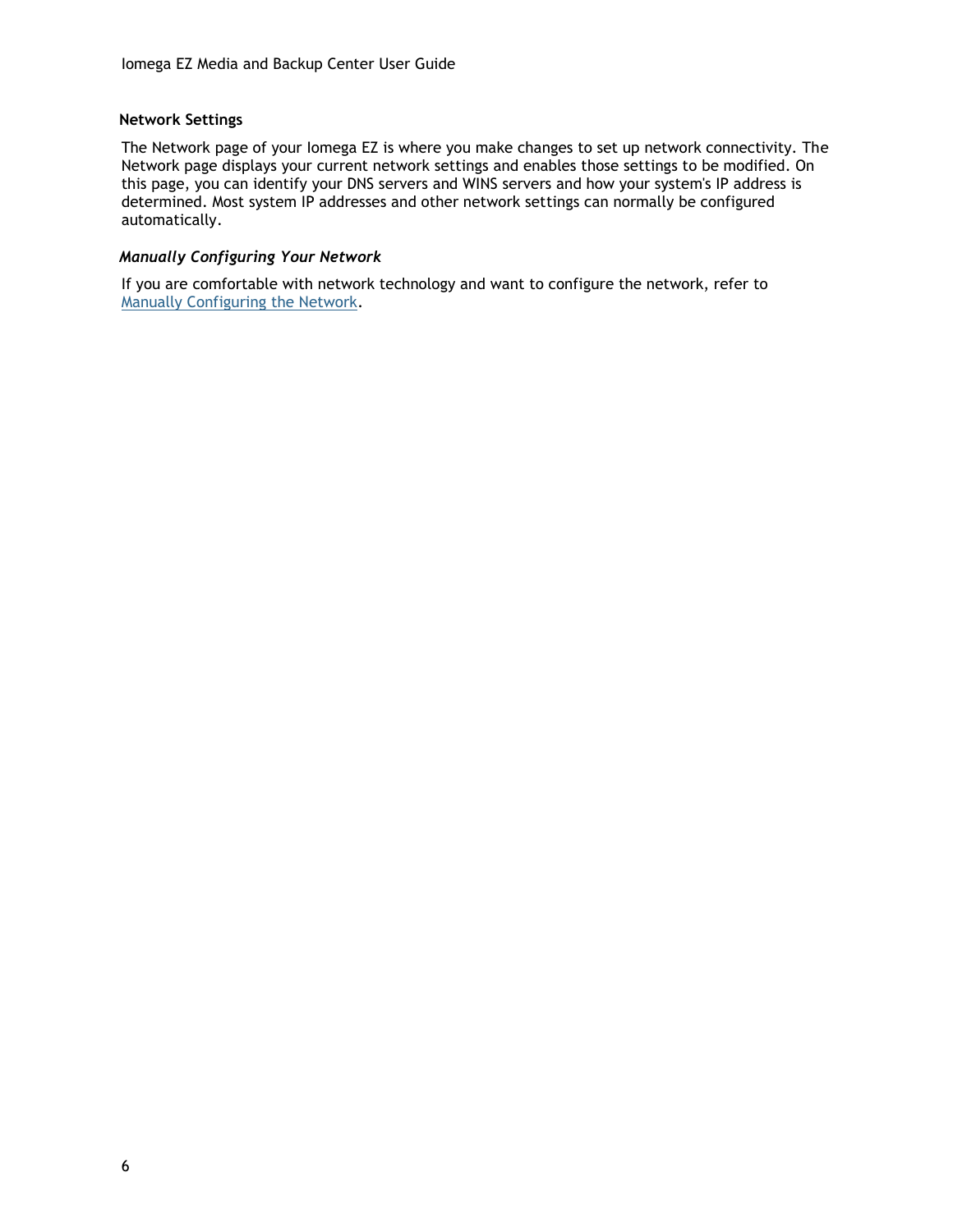### <span id="page-16-0"></span>**Manually Configuring the Network**

There are various settings in the network setup that you can manually configure.

- 1. Click **H** Modify network settings.
- 2. Uncheck **Automatically configure DNS, WINS, and all IP addresses (DHCP)**.
- 3. **DNS Servers** enter the IP addresses of the DNS (Domain Name System) servers. DNS is used for translating the domain name to IP addresses.
- 4. **WINS Servers** enter the IP addresses of the WINS server.
- 5. From the **Bonding Mode** drop-down menu, choose one of the following:
	- **Transmission Load Balance** increases bandwidth by distributing the load across multiple NICs.
	- **Link Aggregation** increases bandwidth by distributing the load across multiple ports in a switch.
	- **Failover** provides recovery from a failure, so if one NIC should fail, your system still has network connectivity with the other NIC.
- 6. Click **Apply** to save your settings.

If a DHCP server is unavailable for a network interface card (NIC), the device could autoassign an IP address, or you can uncheck the **Automatically acquire network address (DHCP)** checkbox found in the **Information** section of a NIC.

- 7. You can change the following settings in the **Information** section:
	- **IP Address** the static IP address of the Iomega EZ . Use an available IP address in the range used by the LAN.
	- **Subnet Mask** the subnet that the IP address belongs to. The default value is 255.255.255.0.
	- **Gateway** enter the gateway IP address in this field.
- 8. Click **Apply** to save your settings.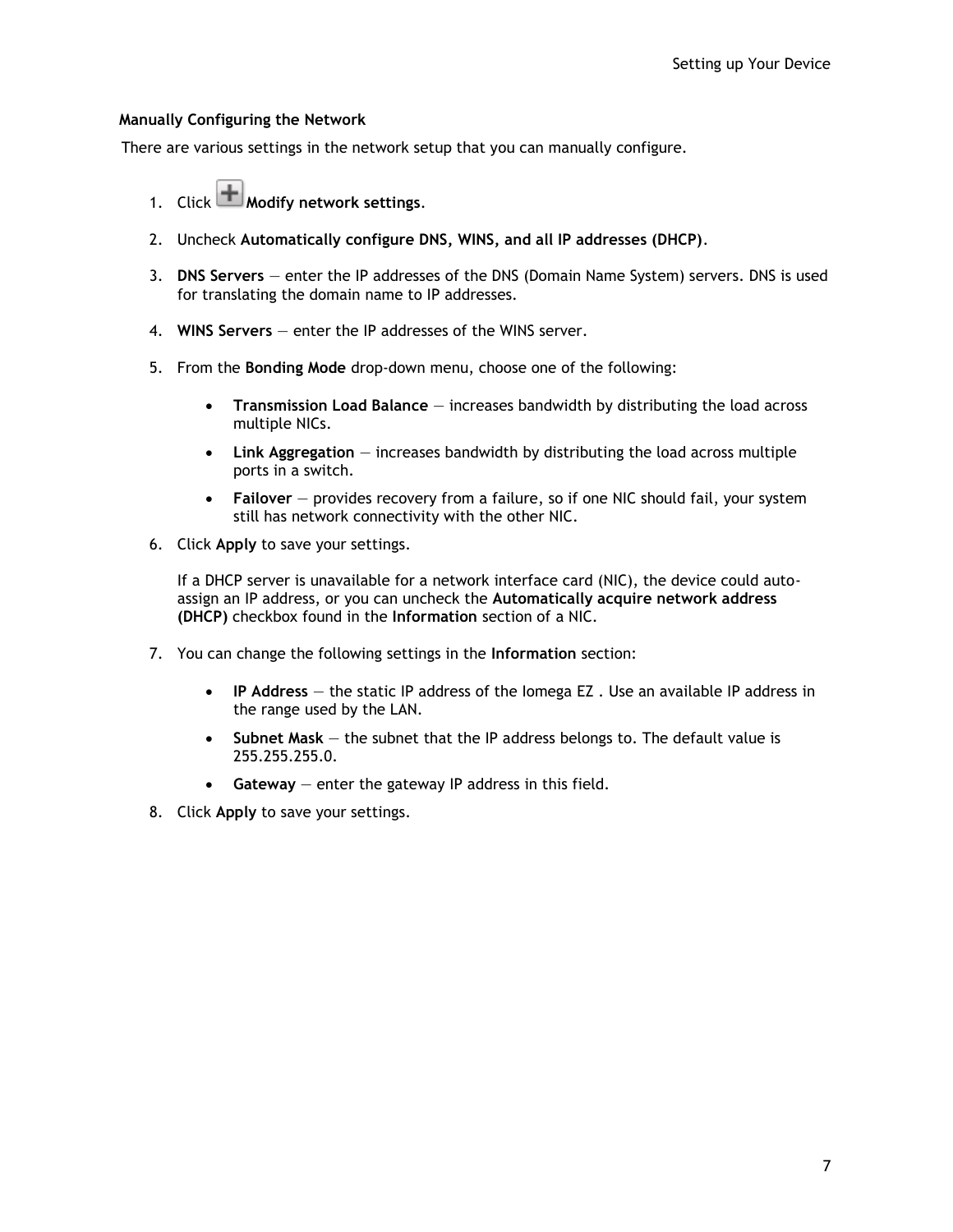# <span id="page-17-0"></span>**Naming Your Iomega EZ Media & Backup Center**

You can provide a meaningful name for your Iomega EZ using the Device Identification page. This page in the Iomega StorCenter EZ Media Console enables you to change the Storage Device Name, the Storage Device Descriptive Name, and the Workgroup Name.

Change any of these by editing the text fields. Click **Apply** to save your changes.

#### **Device Name**

Enter a name for the Iomega device . Use a name that will help you identify it on your network.

#### **Device Descriptive Name**

Enter a descriptive name for the Iomega device device. This name can provide additional detail that identifies the device.

#### **Workgroup Name**

Enter a workgroup name for the Iomega device if you need to change the default name. The workgroup name identifies a group of computers that share information with each other. Change the workgroup name only if you explicitly define a workgroup on your network. Most users won't need to change the workgroup name, unless they have explicitly defined a different workgroup on their other computers.

**How do I...**

[enable security](#page-61-0)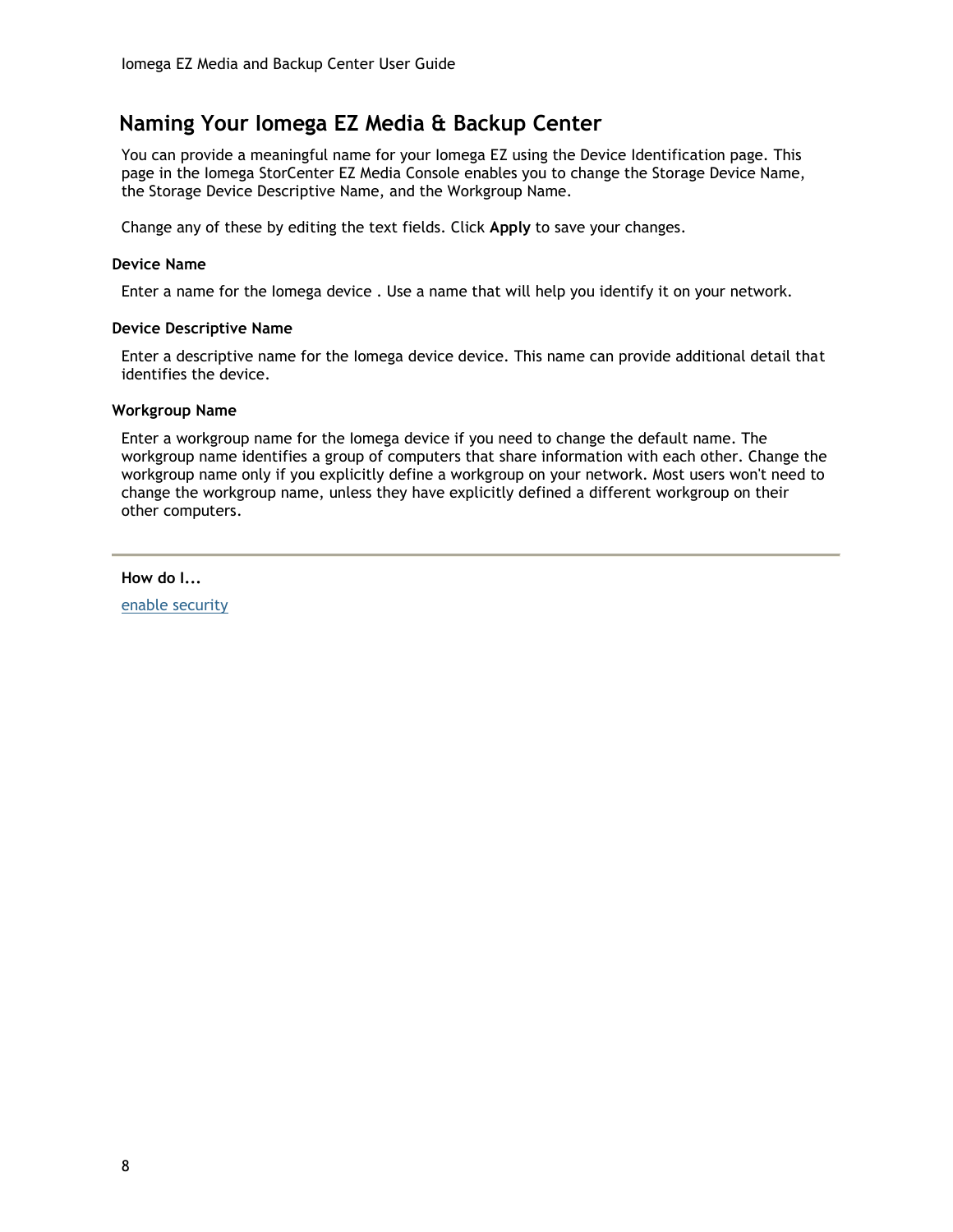# <span id="page-18-0"></span>**Obtaining Alerts About Your Iomega EZ Media & Backup Center**

You can configure your Iomega EZ to send email alerts when problems are detected. This is done through the email notification feature. Email notification provides a destination for emails sent by the Iomega EZ when problems are detected. To provide a destination email address, enter the following information:

- **Destination Email Addresses** enter a valid email address or addresses. This email address provides a destination for messages sent by the Iomega EZ when problems are detected by the system.
- Check **Send a test email message** to confirm that email notification is working properly.
- Check **Configure custom SMTP settings** only if your network blocks SMTP traffic, requiring additional credentials, such as a corporate firewall. Most users will not need to check this option. If checked, enter the following additional information to identify your SMTP server:
	- $\bullet$ 
		- **Email Server (SMTP)** enter the address of your SMTP server.
	- **Sender Email Address** enter an email address for the Iomega EZ to use as the *From* address when it creates messages.
	- **Email Login** enter the username used to log into the email account you entered above.
	- **Email Password** enter the password for the email account.
	- **Confirm Password** confirm the password for the email account. It must match the password provided above.

**Note:** If your email application uses a SPAM blocker, it is recommended that you add a sender email address to your safe list. If you do not define additional credentials, the default sender email is: sohostorage@emc.com

Click **Apply** to save your changes.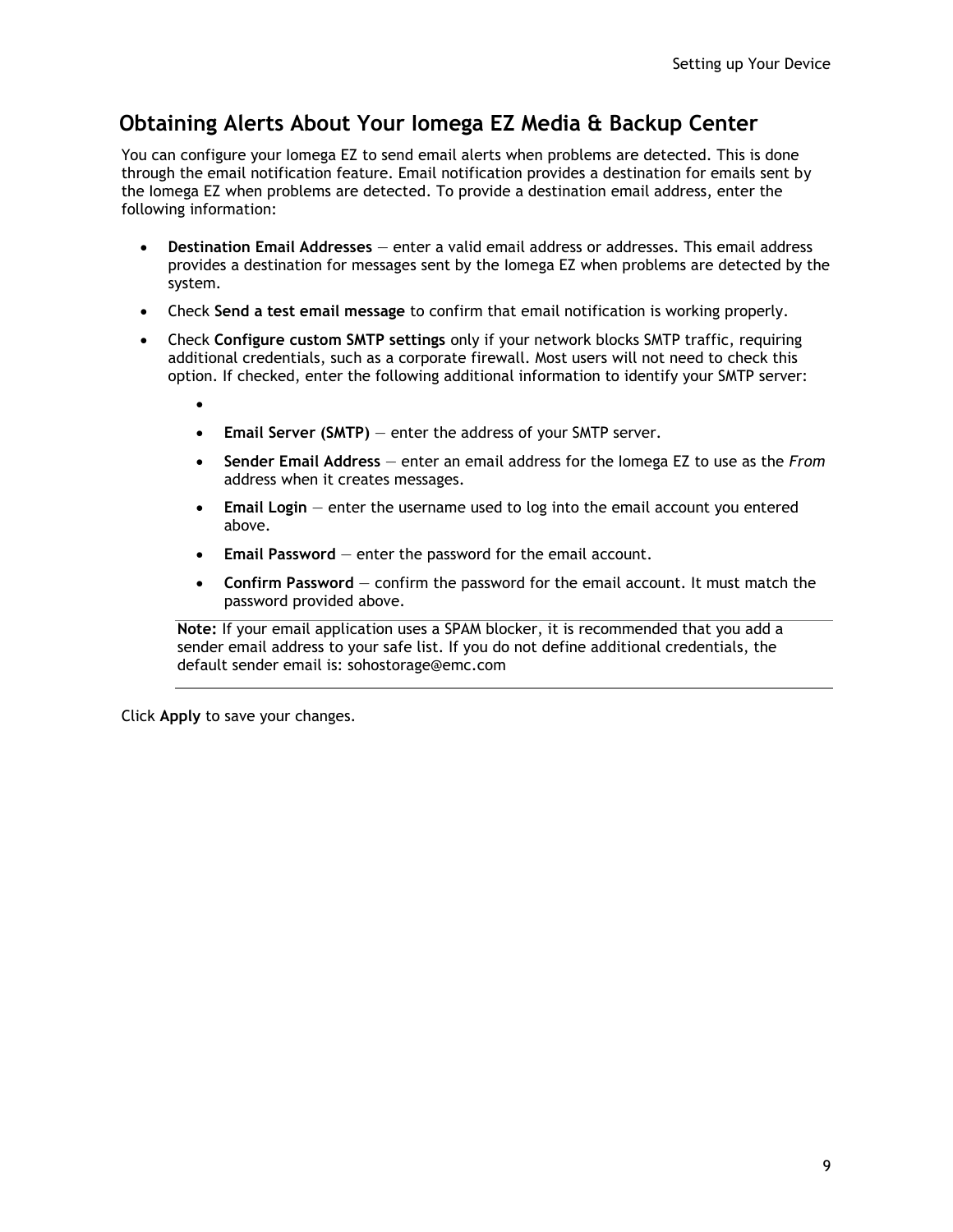# <span id="page-19-0"></span>**Using Your Iomega EZ Media & Backup Center in Various Time Zones**

You can set the date and time used on your Iomega EZ , so that it can appear to be in one time zone, when it actually may be in a different one. This can help your users have the correct date and time if they live and work in a location different from your Iomega EZ . You can set the date, time, and time zone through the Date and Time feature.

1. To change time zones, select a Time Zone from the drop-down menu, and then select how time will be set for the Iomega EZ :

#### **Internet Time Server**

By default, Automatically synchronize with an internet time server and Use the default time server are selected. To specify a time server, select Specify the time server and type the URL of the internet time server you wish to use in the text box that displays.

#### **Manual**

Select Manually set date and time. To set the current date and time, click the appropriate icon for calendar and clock settings.

2. Click **Apply** to save your changes.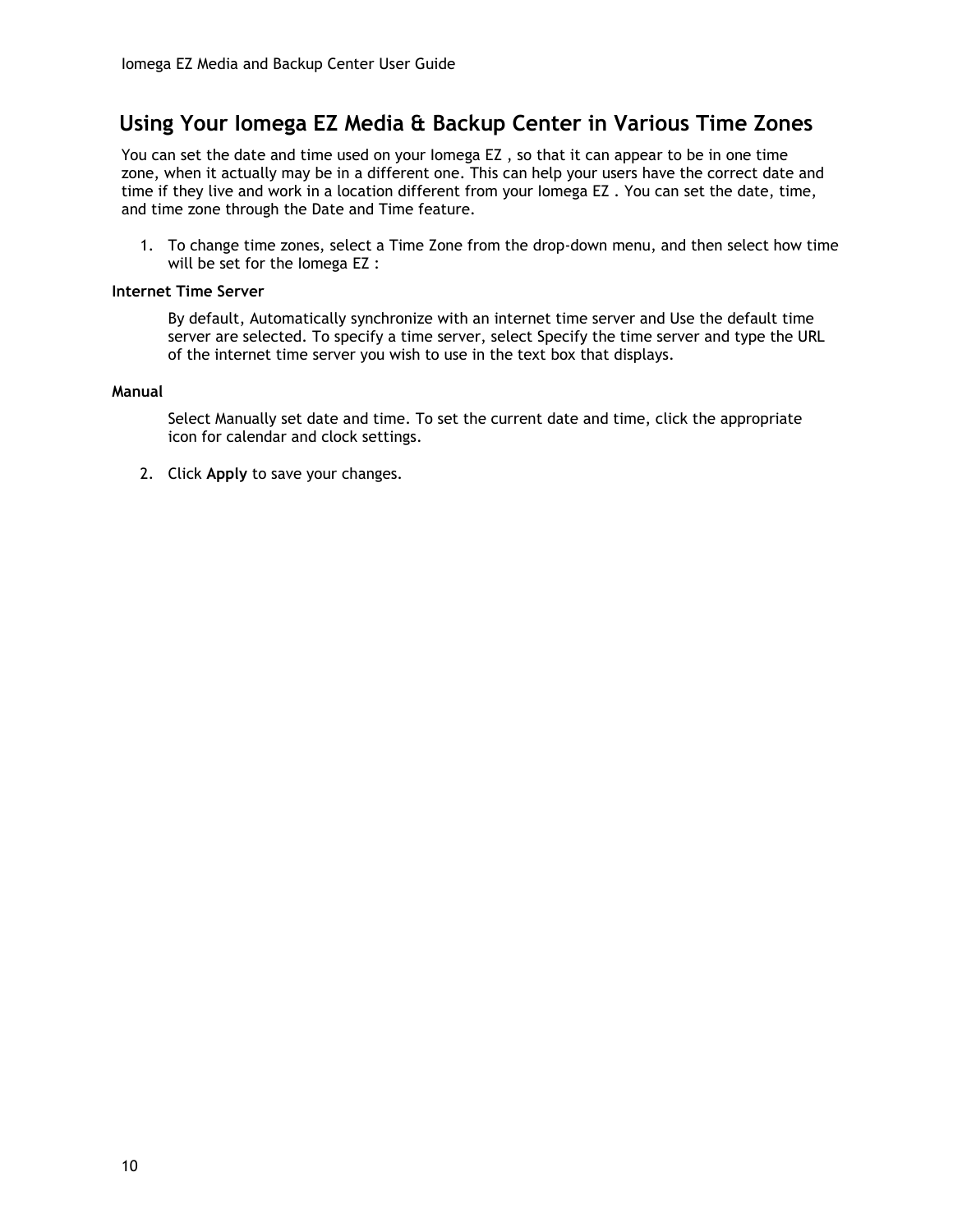# <span id="page-20-0"></span>**Setting the Display Language for Your Iomega EZ Media & Backup Center**

You can set the display language for your Iomega EZ through the Languages page.

The Languages page allows you to change the language used in email notification messages.

The language used by the Iomega StorCenter EZ Media Console is based on the preferences configured in your browser. You can change the language used in this program by modifying your browser's preferred language settings.

Click **Apply** to save your changes.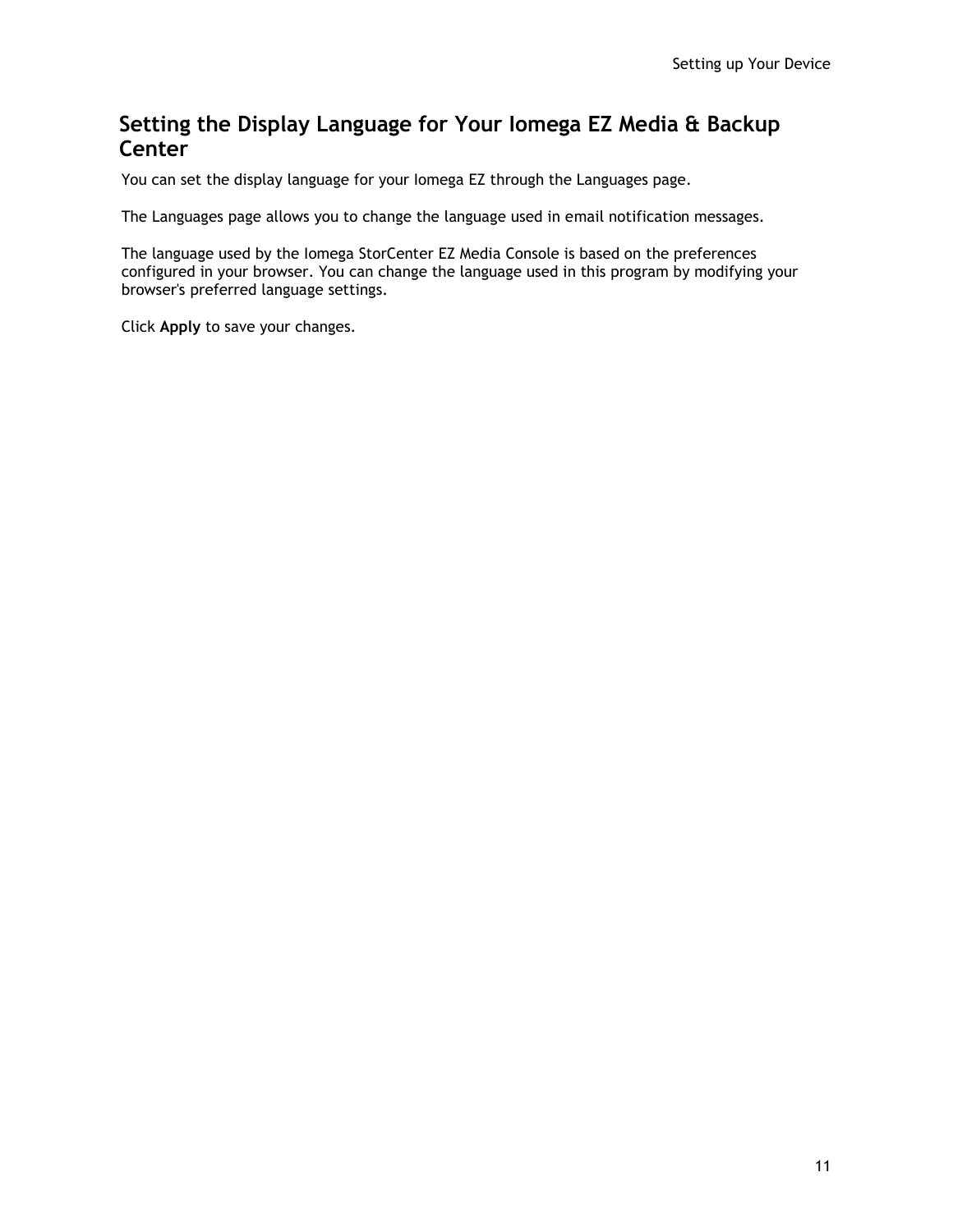# <span id="page-21-0"></span>**Setting up Personal Cloud, Security, and File Sharing**

After you have configured some basic features of your Iomega StorCenter, you may also want to set up an Iomega Personal Cloud , security, or file sharing.

You can set up a Personal Cloud to allow invited users access to content on your Iomega StorCenter. This content can be in private Shares that are exclusive to the users who join the Personal Cloud, which adds an additional layer of security to your content. In addition, you may want to join other trusted devices to the Personal Cloud so that content on those devices can be made available to Personal Cloud users. For more information about Personal Clouds, refer to the [Personal Cloud](#page-70-1)  [overview.](#page-70-1)

You can enable security so you can secure Shares, create users, and allow selected features to be enabled. When you create users, you limit access to your Iomega StorCenter to those specific people, and when you secure Shares, you limit data access to those specific users. For more information on security, refer to [What Is Security and Do I Need It?](#page-60-1)

It is recommended to set up file sharing so that content can be added to your Iomega StorCenter, and that content can be made available in a wide variety of ways, including users of your Iomega StorCenter and content features such as Active Folders and media sharing. For more information, refer to the [Sharing Overview.](#page-22-1)

**How do I ...**

[create an Iomega Personal Cloud](#page-70-1)  [set up security](#page-60-1) [set up file sharing](#page-22-1)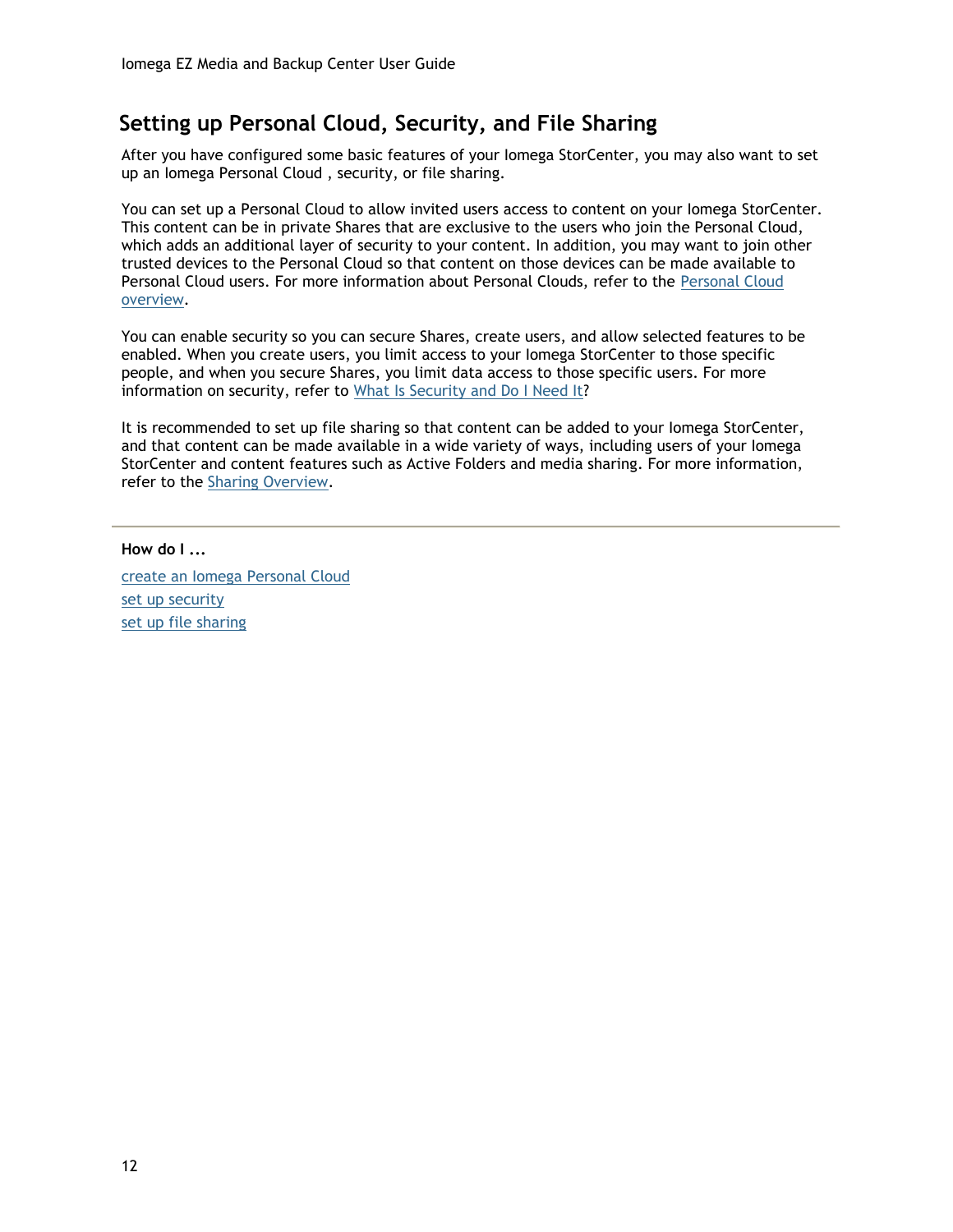# <span id="page-22-0"></span>**Sharing Files**

# <span id="page-22-1"></span>**Sharing Overview**

Your Iomega StorCenter is set up for storing, retrieving, and accessing files among users, client computers, and applications.

**Note:** File sharing is accomplished by creating Shares; setting up security, which includes creating users; setting up media services; and configuring Active Folders.

### <span id="page-22-2"></span>**Interfaces for Sharing**

Your Iomega device has three separate interfaces for file sharing:

#### **Iomega StorCenter Console**

You manage the creation of Shares through the Iomega StorCenter Console .

#### **Iomega Storage Manager**

Optionally installed on your local computer, the Iomega Storage Manager discovers any Iomega storage devices on your subnet, maps device Shares to computers, and provides local access to your content. It provides access to Shares through your computer's file management program, such as Windows Explorer or Mac Finder, allowing you to drag and drop many files between your computer and the Iomega device . Installing the Iomega Storage Manager is optional.

#### **Home Page**

Serves as a web-accessible interface to your Iomega device . The Home page content is configured using the Iomega StorCenter Console . The Home Page displays any public Shares. It can also display secured Shares accessible only to users who log in to the Iomega device . You can access the Home page of your Iomega device by entering the device name or IP address directly in your browser. If security is enabled and you are an administrator user, you can access the Iomega StorCenter Console

from the Home page by clicking  $\left| \Omega \right|$ .

#### **How do I ...**

[create Shares](#page-24-0) [enable security](#page-61-0) [create users](#page-64-0)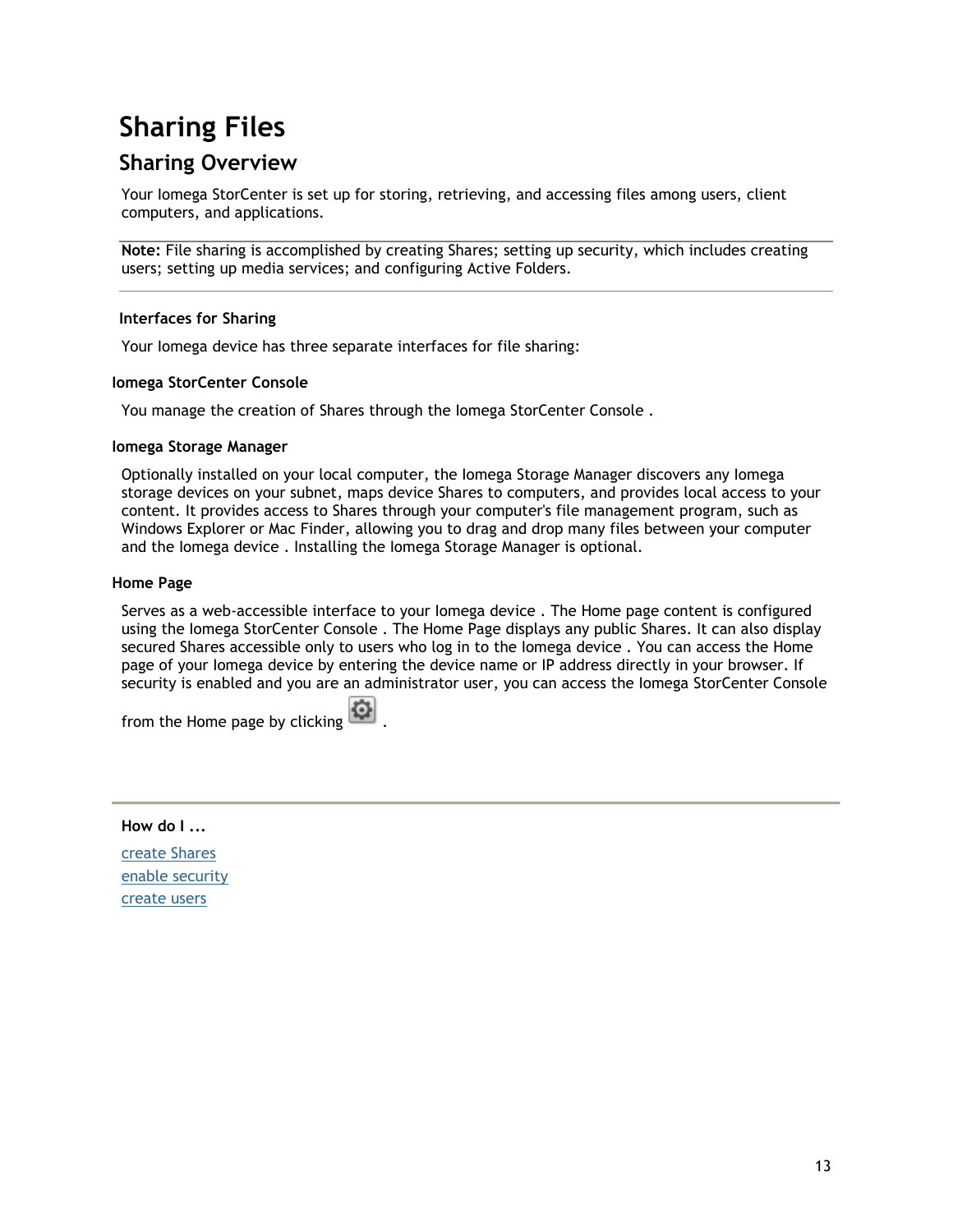# <span id="page-23-0"></span>**Shares**

#### <span id="page-23-1"></span>**What are Shares and How Do I Organize Content with Them?**

Shares are folders that contain all types of content, including documents, pictures, and music files. Shares can be public, meaning anyone accessing your Iomega EZ can access the content in the Shares. Shares can also be secured, which means access to content in them is limited to a select group of users.

All Shares on an Iomega EZ are displayed on the Shares page. The Shares page displays a table that contains folders, connected drives, and any cloud storage to which your Iomega StorCenter EZ Media Console is connected. The Properties column displays the features that are enabled for each Share.

### *Share Information*

The Information section displays the Share name, graphically displays the space usage of the Share, and allows you to view the content using the web-based content viewer.

To view the content of a Share, click **View Content** to open the Content Viewer.

To learn how to modify your Share information, refer to [Managing Shares.](#page-25-0)

#### *Access Permissions*

The Access Permissions section contains a list of [users](#page-63-1) who currently have access to that Share. Access Permissions displays when the Iomega EZ is [secured,](#page-61-0) otherwise the section is not included in the Share. If "Everyone" has access to Shares that means your content can be viewed by anyone with access to your network without that person needing a username or password.

To learn how to modify Access Permissions on a Share, refer to [Managing Shares.](#page-25-0)

### *Active Folders*

Follow the link to the Active Folder options for information on configuring each:

- **•** [Email Distribution](#page-36-0)
- [Facebook](#page-85-0)
- [Flickr](#page-86-0)
- [Photo Resize](#page-99-0)
- **[Torrents](#page-107-1)**
- [YouTube](#page-87-0)

#### **How do I...**

[add a Share](#page-24-0) [manage a Share](#page-25-0) [delete a Share](#page-27-0)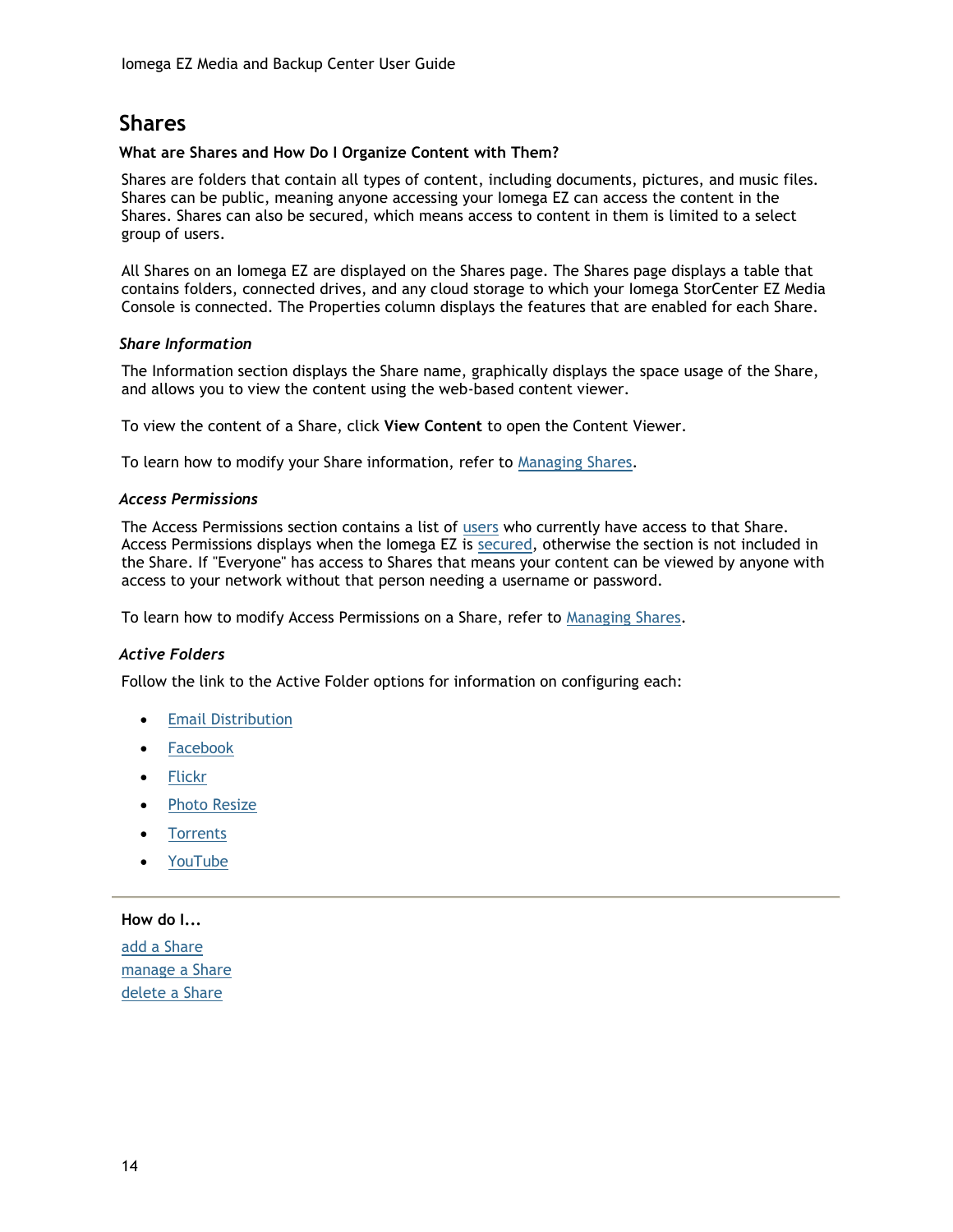#### <span id="page-24-0"></span>**Adding Shares**

- 1. From the Iomega StorCenter Console , click **Shares**.
- 2. To add a new Share, click **Add a Share**. Type a name for the Share. All Shares must have a name. Names cannot exceed 32 characters. The following are not valid Share names: global, homes, printers
- 3. Click **Create**. To modify an existing Share, click the Share row to expand the Share.

**How do I ...**

[manage Shares](#page-25-0) [delete Shares](#page-27-0)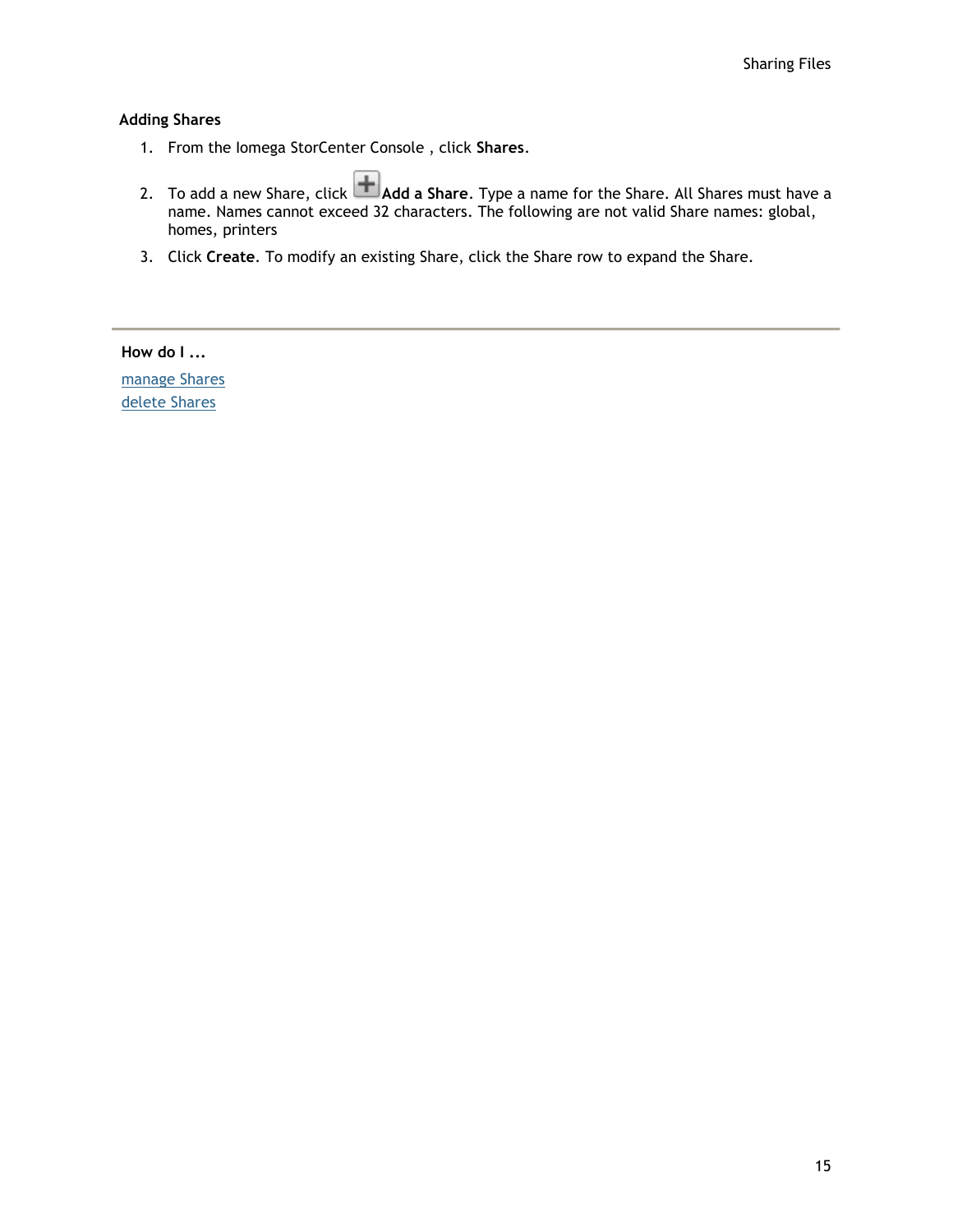#### <span id="page-25-0"></span>**Managing Shares**

You can change Share information, change access permissions, make a Share an Active Folder, use Share volumes, and modify a Share volume.

#### *Changing Share Information*

- 1. Modify the existing name for the Share.
- 2. Choose whether to enable media sharing. When Media sharing is enabled, the media server scans this Share for any media content and makes it available to anyone with access to your network, even if this Share is secured. If you do not want media content made available to

anyone, do not check this option. When Media sharing search is enabled,  $\Box$  displays in the Properties for that Share.

- 3. To view the content of a Share, click the **View Content** link to open the Content Viewer.
- 4. Click **Apply** to save your changes.

#### *Changing Access Permissions*

**Note:** You should [enable security](#page-61-0) on your Iomega StorCenter before changing access permissions.

- 1. Expand **Access Permissions** to change user permissions to this Share. A security icon displays in Properties indicating a secure Share. When a secure Share is first created, Everyone has read and write access to that Share by default, which means that everyone on your network can read, write, and delete files to and from that Share. When user Everyone has Read and Write permissions to a Share, the Share is not secure and is open to all users.
- 2. Check **Allow users to change file level security** to allow file and folder permissions to be set through other programs, such as Windows Explorer, independent of the Iomega device . Setting this option allows users to put additional access restrictions on individual files and folders.
- 3. To limit access to this Share to a specific set of users, click **Add access permissions** and choose one or more users from the pop-up window.
- 4. In the **Access Permissions** section, check Read, Write, or both to set access to this Share for each user. To remove a user, leave both Read and Write unchecked for that user. If you grant Read and Write permissions to Everyone, the list of users is also cleared since all users (Everyone) has access to this Share.
- 5. Click **Apply** to save your changes.

#### *Making a Share an Active Folder*

- 1. You can optionally enable Active Folders on a Share to allow you to associate this Share with a specific feature that will happen automatically when files are copied to the Share. For example, you can enable a Share as a social media active folder to upload a file to a social media site. Refer to [Sharing Content with Social Media Overview](#page-37-0) . You can only set one Active Folder option per Share.
- 2. Expand the **Active Folder** section and check **Enable**. Select one of the following Active Folder options and follow the link for details on configuring each:
	- [Email Distribution](http://192.168.171.158/help/active_folder_email.html)
	- [Facebook](http://192.168.171.158/help/active_folder_facebook.html)
	- [Flickr](http://192.168.171.158/help/active_folder_flickr.html)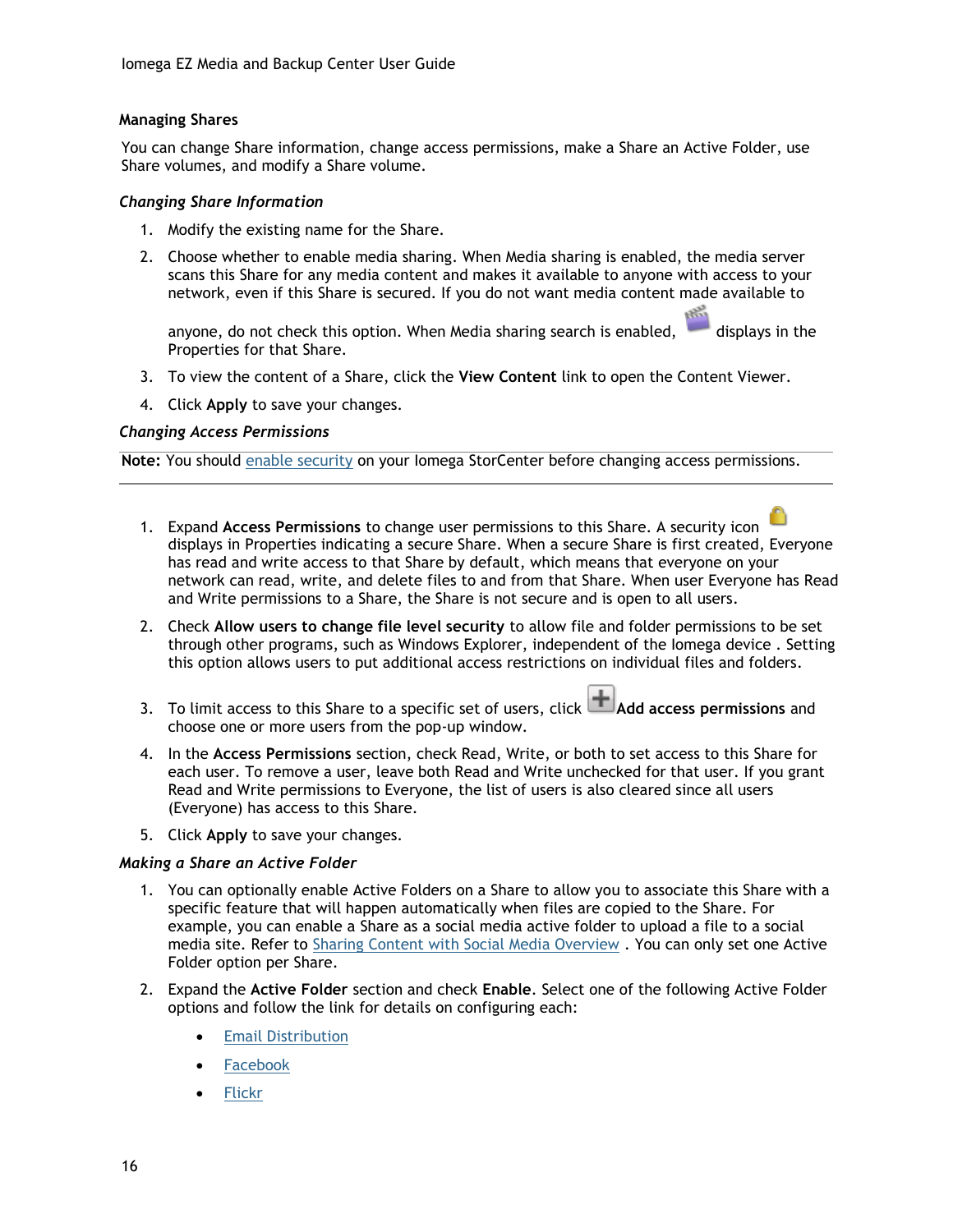- [Photo Resize](http://192.168.171.158/help/active_folder_photo_resize.html)
- [Torrents](http://192.168.171.158/help/active_folder_torrent.html)
- <u>[YouTube](http://192.168.171.158/help/active_folder_youtube.html)</u>
- 3. Click **Apply** to save your changes.

**How do I ...**

[add a Share](#page-24-0) [delete a Share](#page-27-0) [share content with social media](#page-37-0)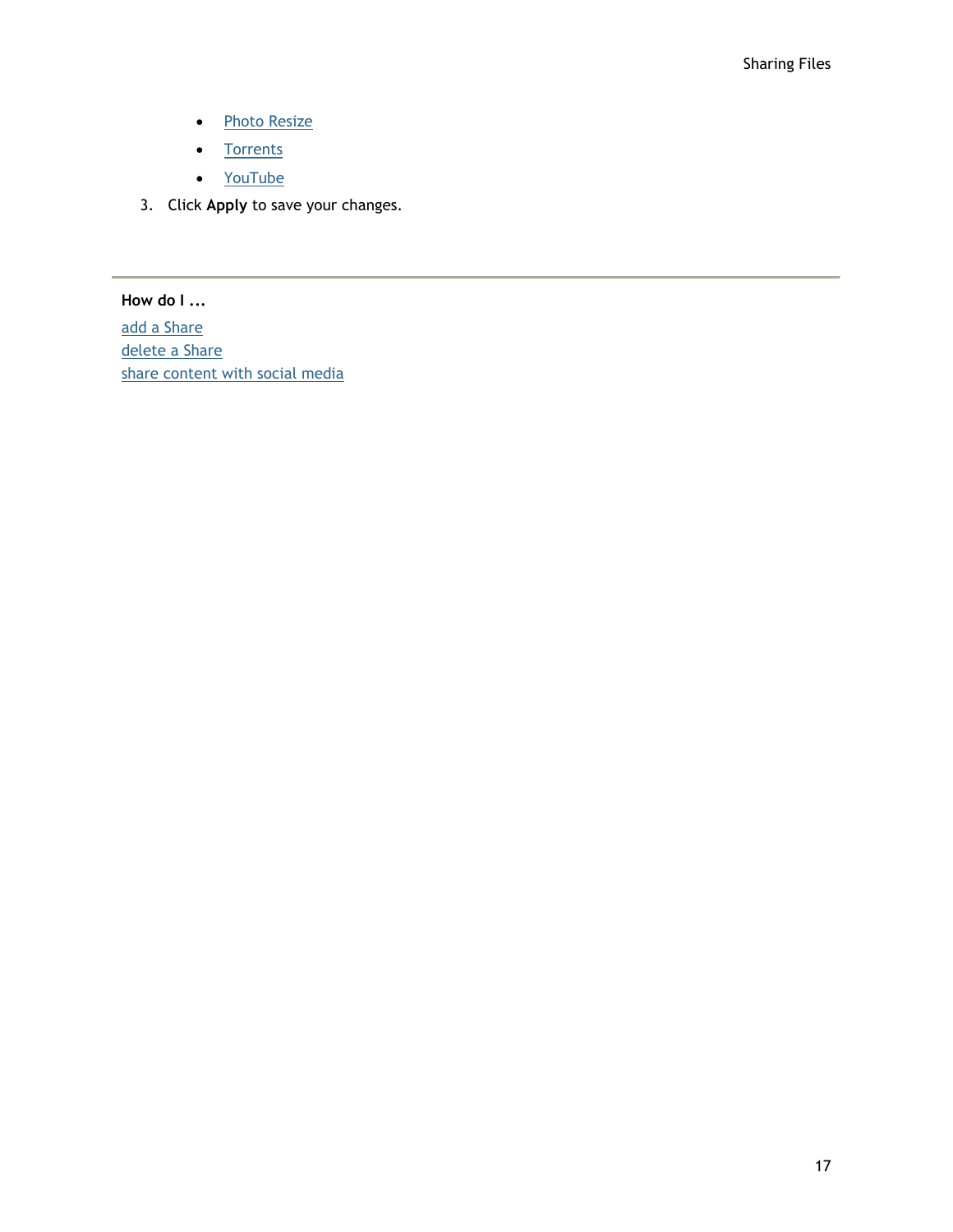### <span id="page-27-0"></span>**Deleting Shares**

To delete a Share:

- 1. From the Iomega StorCenter EZ Media Console , click **Shares**.
- 2. To delete an existing Share, click to expand the Share.
- 3. In the Information section, click **Delete** to delete the Share.
- 4. In the **Delete Share** confirmation pop-up window, click **Yes**.
- 5. If you do not wish to delete the Share, click **Cancel** to return to the Shares page.

**How do I ...** [add a Share](#page-24-0) [manage a Share](#page-25-0)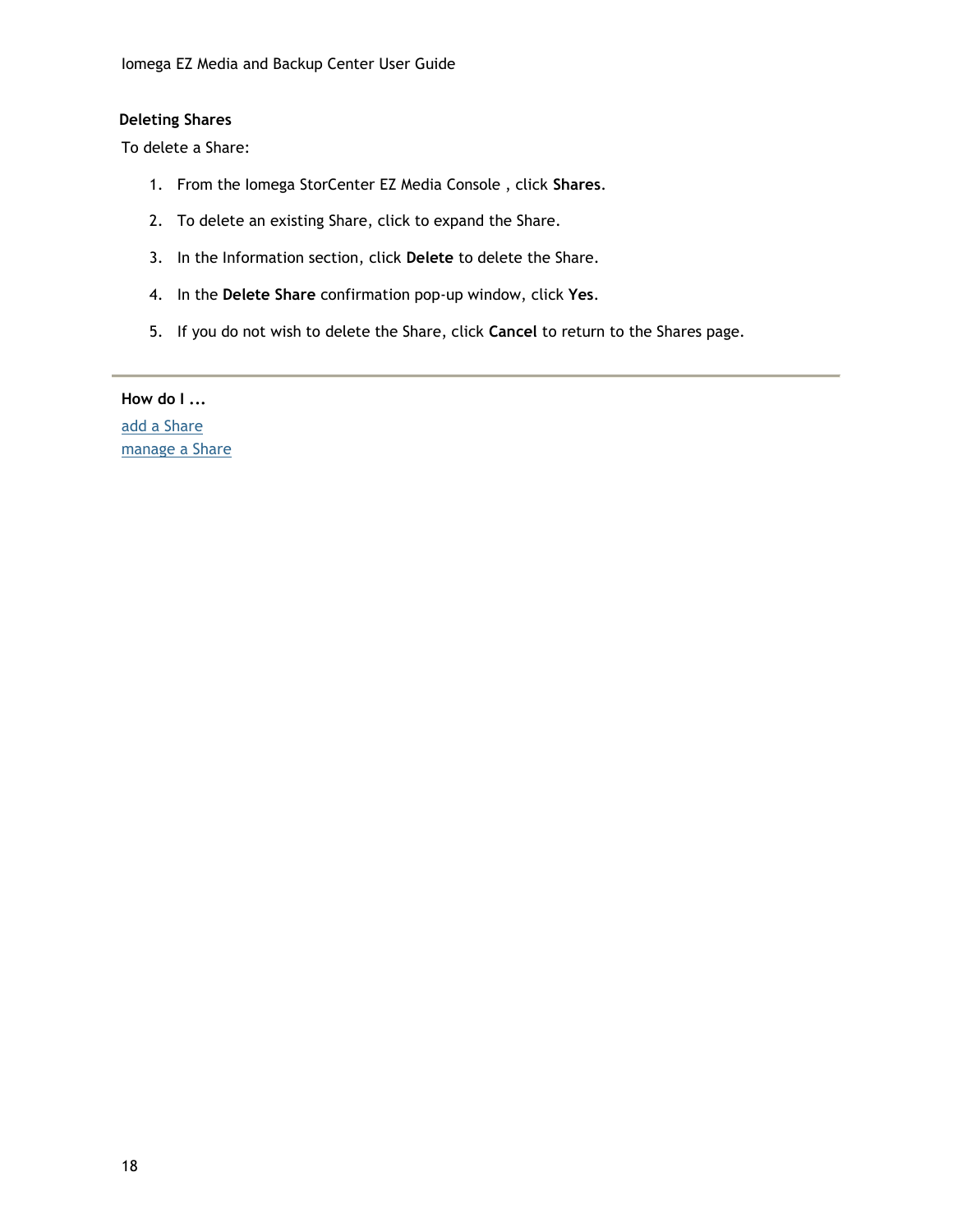# <span id="page-28-0"></span>**Using Protocols to Share Files**

## <span id="page-28-1"></span>**What Are Protocols and How Do I Use Them to Share Files?**

Your Iomega EZ Media & Backup Center uses communication protocols to mount file systems and allow files to be transferred between client computers and the Iomega StorCenter.

The Iomega EZ includes the following protocols for file sharing:

- $\bullet$  [AFP](#page-29-0)
- [Bluetooth](#page-30-0)
- $\bullet$  [FTP](#page-31-0)
- [TFTP](#page-31-0)
- [WebDAV](#page-33-0)
- Windows DFS
- [Windows File Sharing](#page-34-0)
- $\bullet$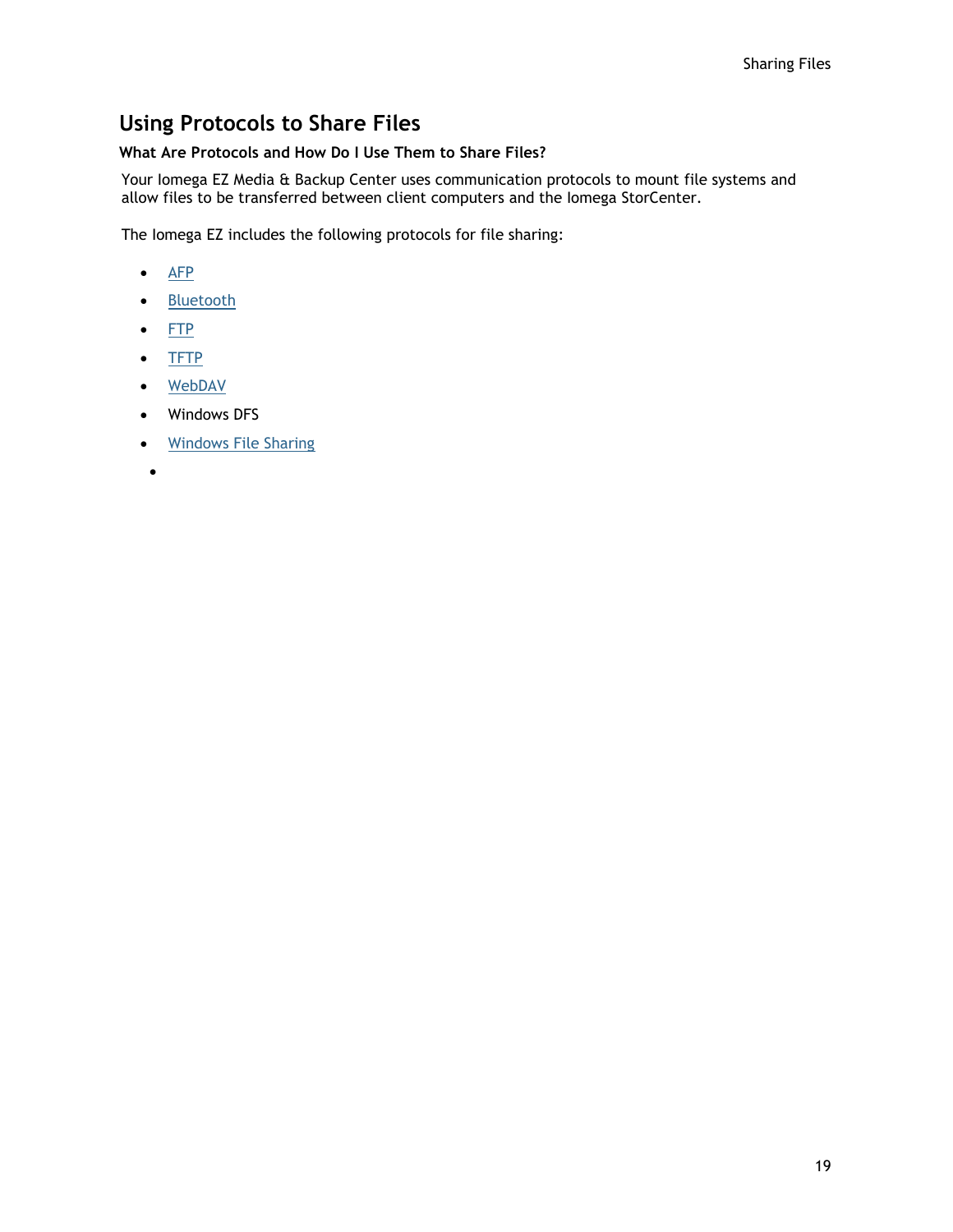### <span id="page-29-0"></span>**AFP File Sharing for Macs**

The Apple Filing Protocol (AFP) enables Apple file sharing, which is the preferred method for Mac users to access Shares. AFP is on by default.

To enable AFP, click the switch on.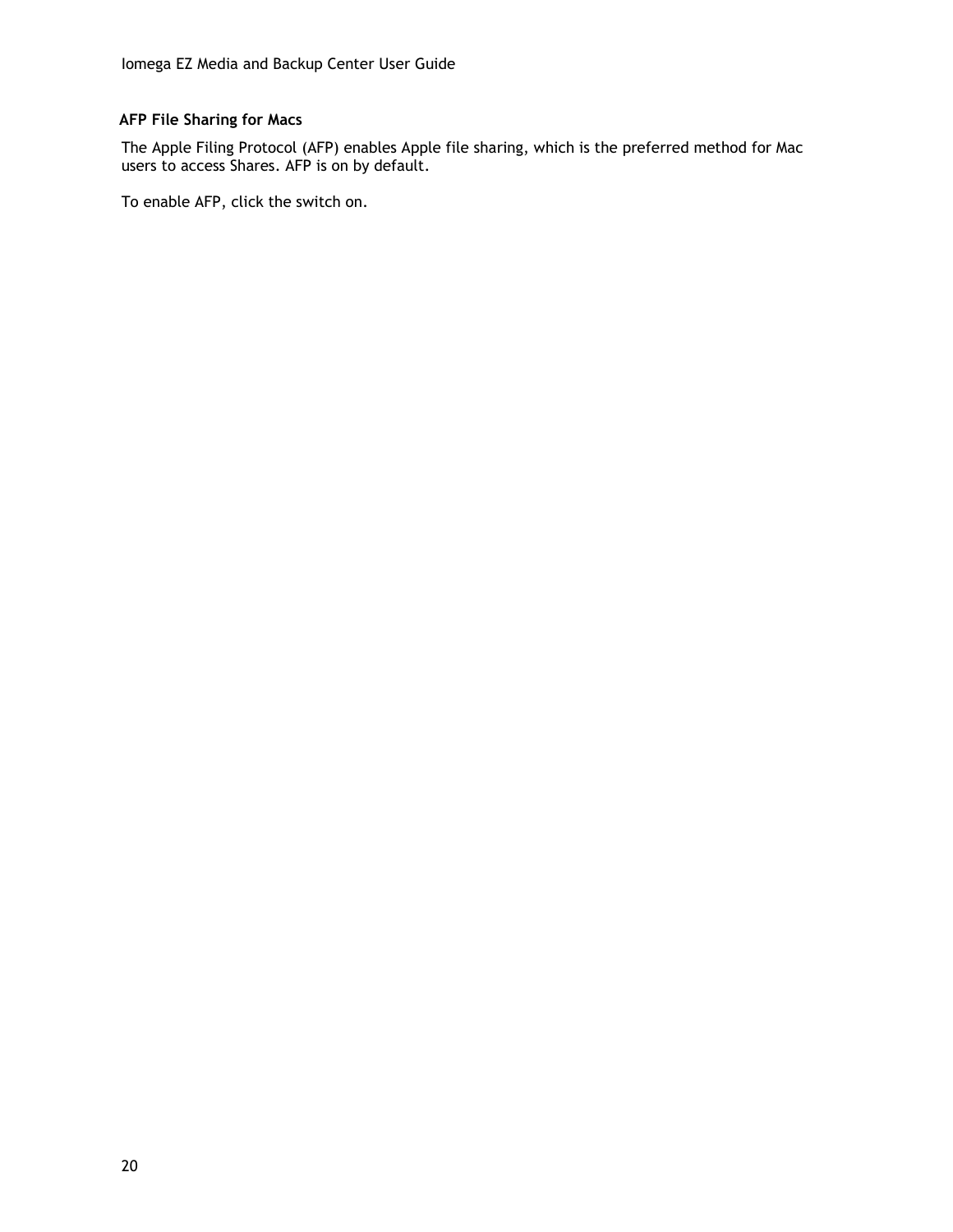#### <span id="page-30-0"></span>**Bluetooth File Sharing**

Once a Bluetooth adapter is detected, files can be uploaded to a configurable destination Share on the Iomega EZ from a Bluetooth device.

#### *Configuring Bluetooth settings*

- 1. To enable Bluetooth, click the switch on.
- 2. Once Bluetooth Transfer is enabled, check the **Enable security** checkbox to require Bluetooth users to supply a unique PIN that they have defined before allowing them to transfer files to the destination Share on the Iomega EZ. If you have [enabled security,](#page-61-0) you must define a unique PIN number, which will be supplied by devices attempting to upload data using Bluetooth.
- 3. To set the destination Share, click
- 4. Click **Apply** to save your settings.

**Note:** To change any Bluetooth settings, click  $\left| \bigoplus_{i=1}^{n} \right|$ .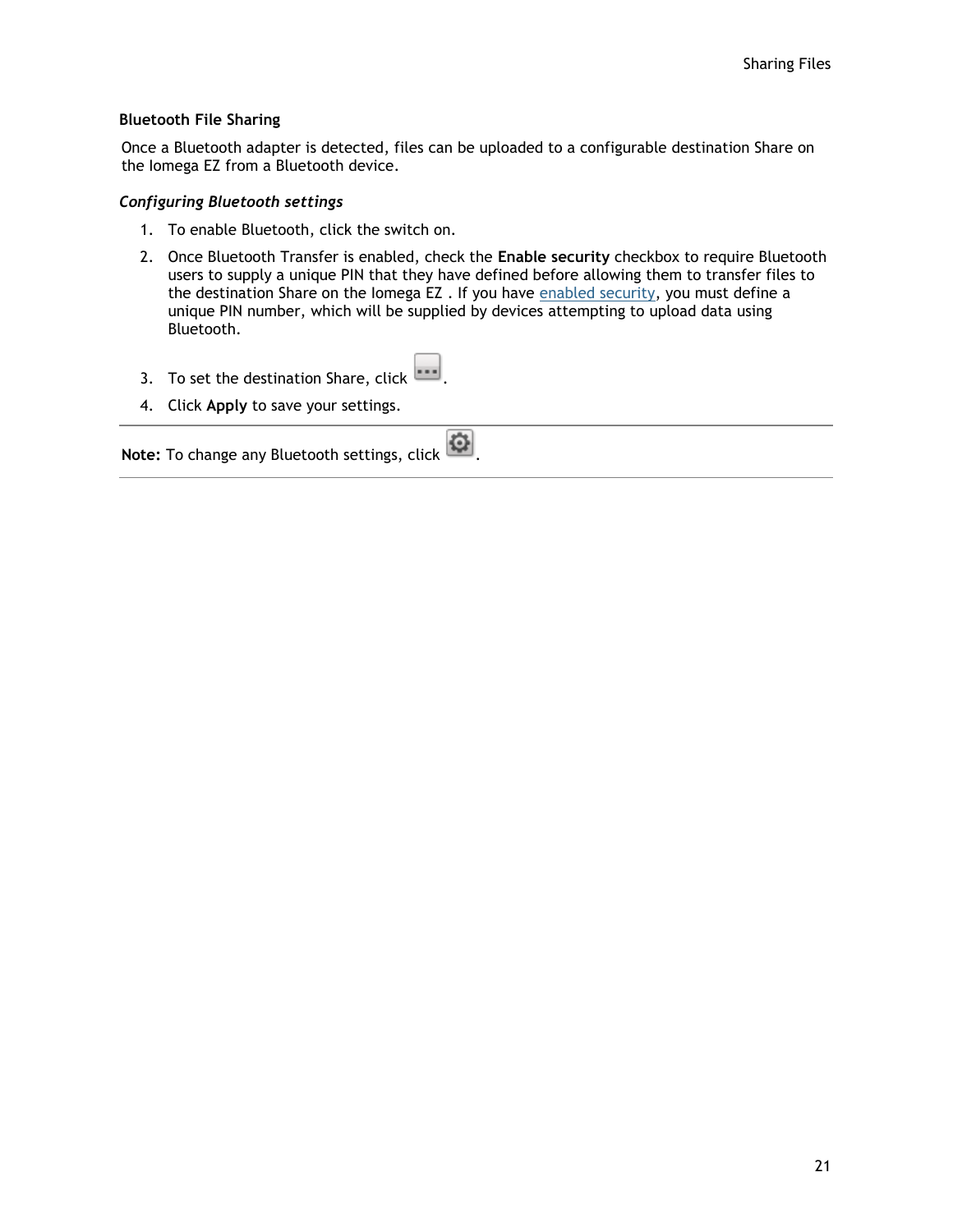### <span id="page-31-0"></span>**FTP File Sharing**

On the Protocols page, click the switch to turn on FTP (File Transfer Protocol) and allow access to your Iomega EZ Media & Backup Center .

Click  $\blacksquare$  to select either FTP or secure FTP (SFTP) or both. You must [enable security](#page-61-0) to apply SFTP. If you select and enable SFTP, you cannot have the secure Rsync protocol enabled.

When you turn on FTP, you can send files to your Iomega EZ .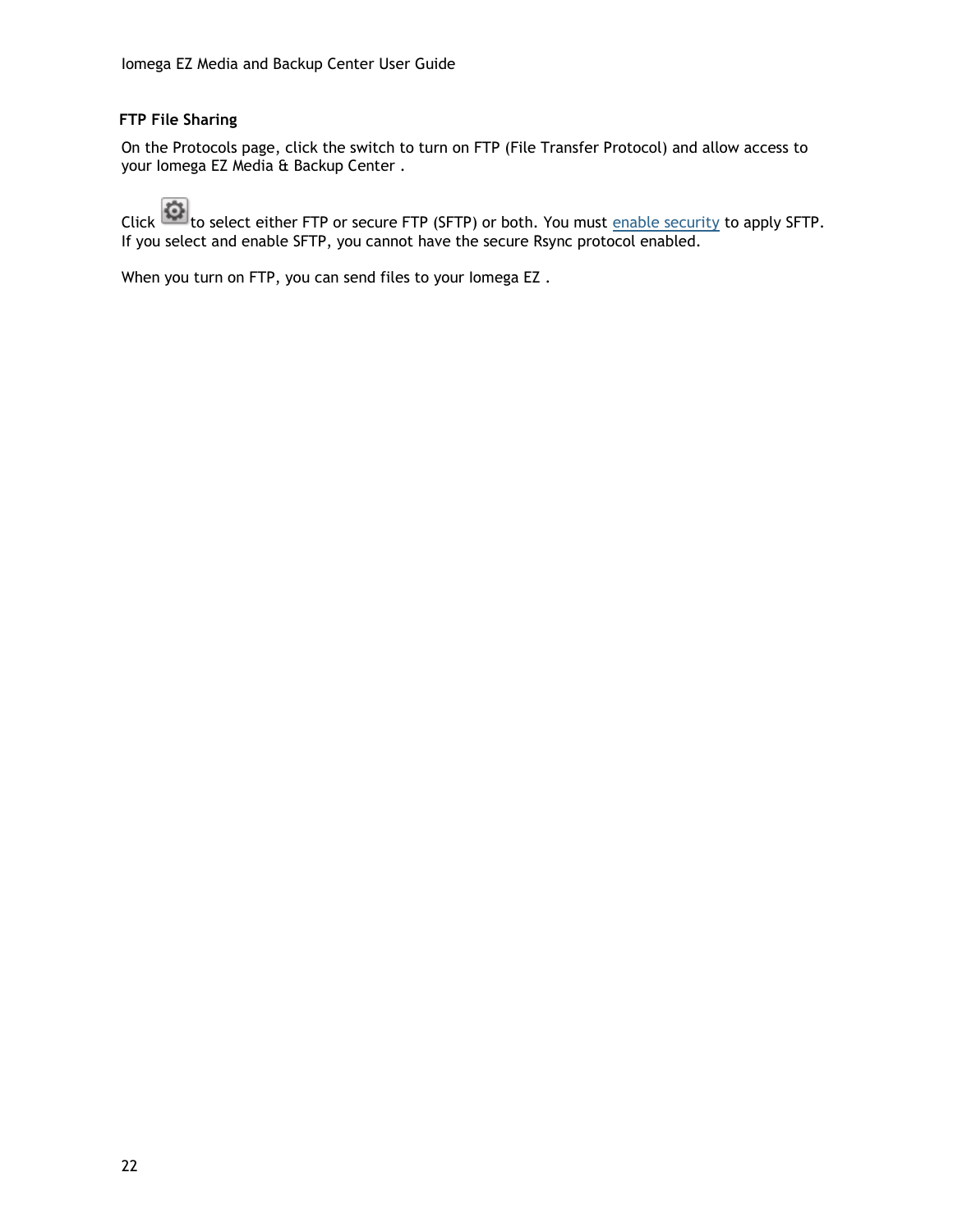## <span id="page-32-0"></span>**TFTP**

On the Protocols page, click the switch to turn on TFTP (Trivial File Transfer Protocol) and allow access to your Iomega StorCenter . When you turn TFTP on, you can send files to your Iomega device using FTP.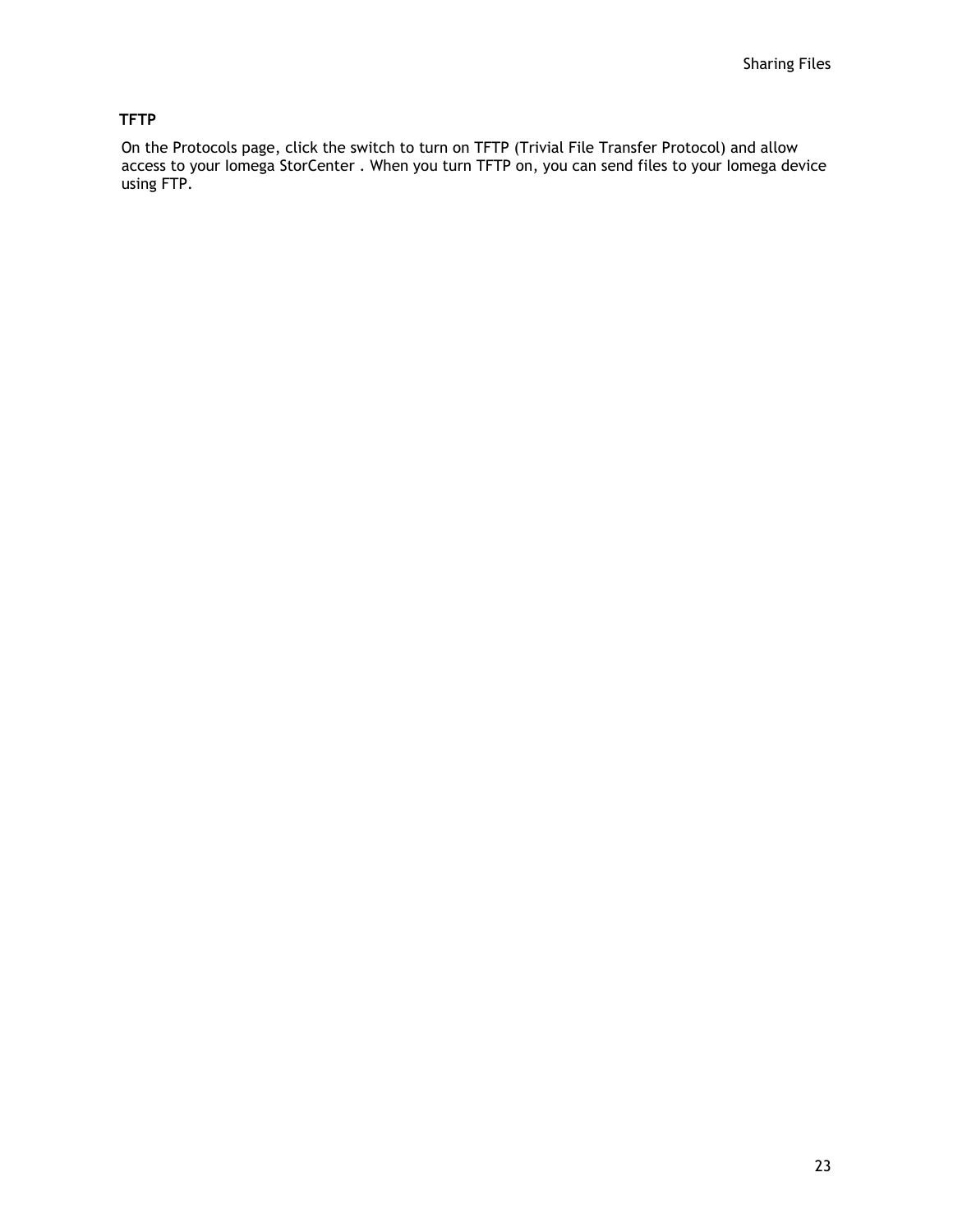#### <span id="page-33-0"></span>**WebDAV: Managing Files Using HTTP or HTTPS**

WebDAV (Web-based Distributed Authoring and Versioning) is a protocol that provides web-based access to Shares on the Iomega EZ Media & Backup Center . With WebDAV enabled on the Iomega EZ , you can view, add, or delete files through your WebDAV client using either HTTP for unencrypted access or HTTPS for encrypted access. HTTP offers faster performance, but is not secured. Access Shares using a URL such as http://devicename/WebDAV/Foldername. Refer to your operating system's documentation to learn how to access files through WebDAV.

**Note**: If your Iomega EZ has a remote access password, you must enter that password and the username *webdav* to access your device. Your Iomega EZ has a remote access password only if the device is not secured and a [Personal Cloud was created on it.](#page-73-0)

#### *Configuring WebDAV settings*

- 1. To enable WebDAV, click the switch on.
- 2. To enable WebDAV for HTTP, check **Enable WebDAV Over HTTP**.
- 3. To enable WebDAV for HTTPS, check **Enable WebDAV Over HTTPS**.
- 4. Click **Apply** to save your settings.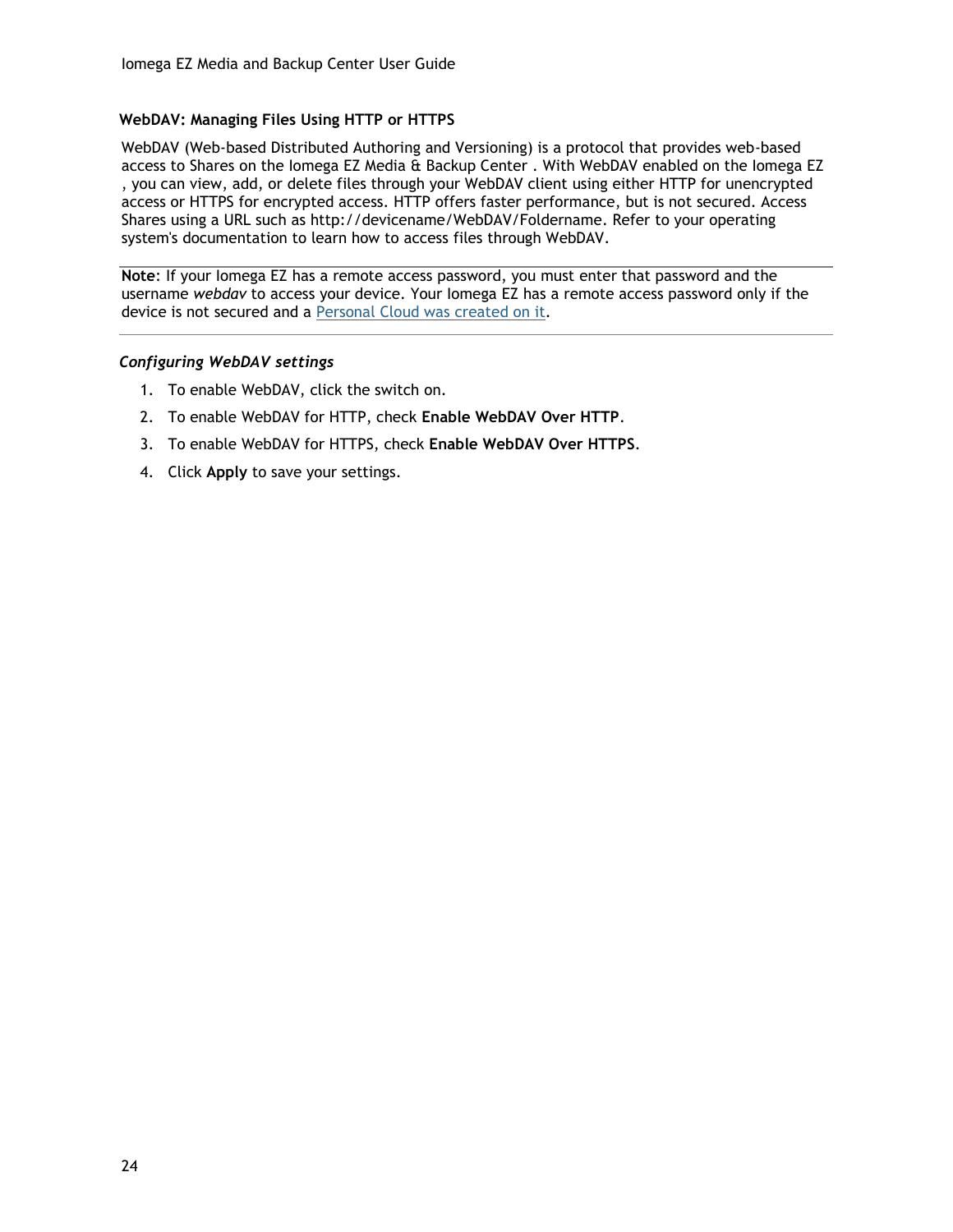### <span id="page-34-0"></span>**Windows File Sharing**

Windows File Sharing allows you to work in Workgroup mode, using Iomega StorCenter EZ Media Console to create users and manage access. To enable Windows File Sharing, click the switch on.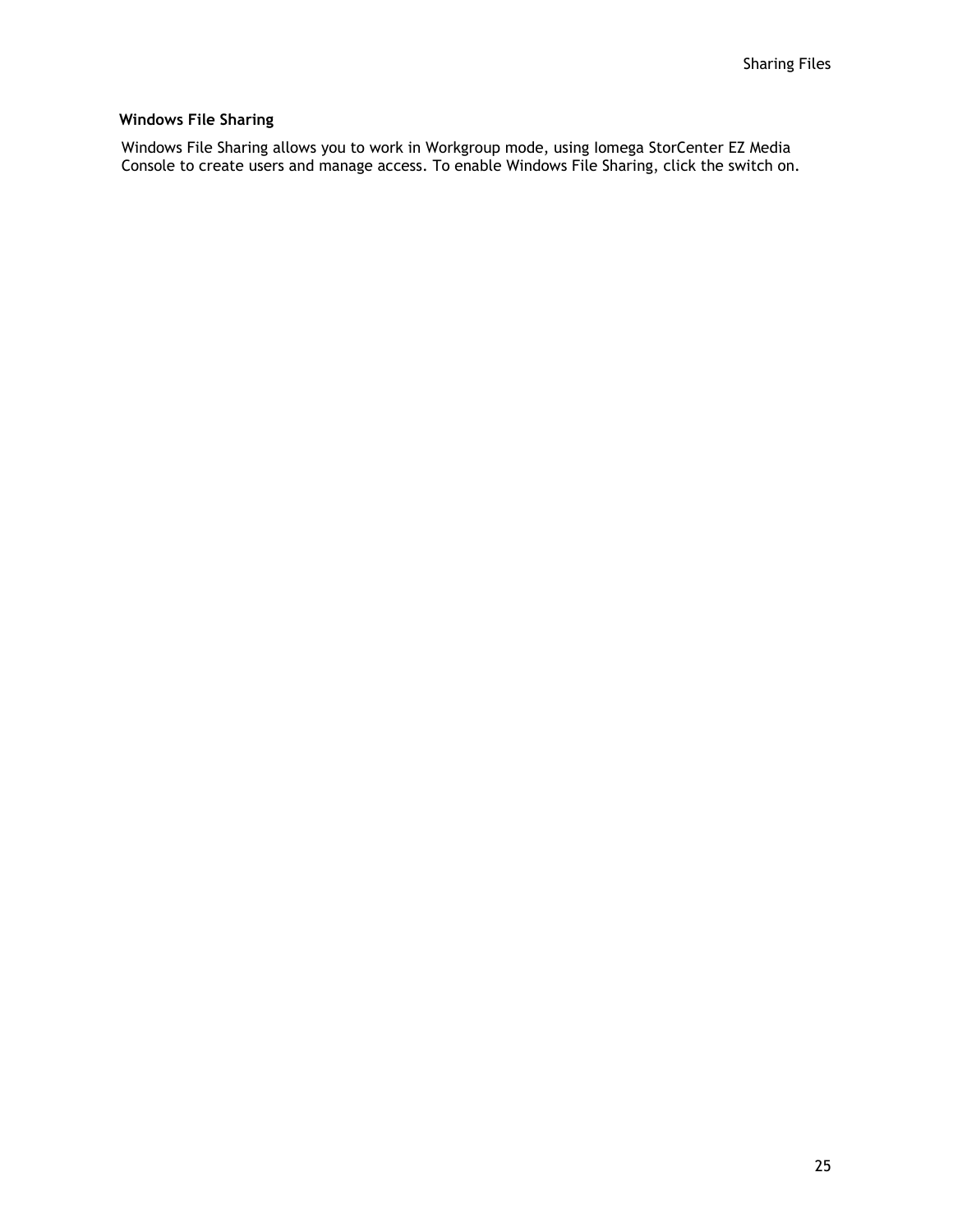# <span id="page-35-0"></span>**Sharing Your Content with the World**

When you set up the Home Page of your Iomega EZ Media & Backup Center , you are presenting public content to anyone who accesses your Iomega EZ . That public content includes a slideshow and public Shares.

You can manage the look of the Home Page by using the Home Page Settings page. This page allows you to display the slideshow, display public Shares, name the Home Page, and turn the Home Page on or off.

- 1. From the Iomega StorCenter EZ Media Console , click **Home Page Settings**.
- 2. Click the slider switch to On to enable the Home Page on your Iomega EZ .
- 3. Enter a title for the Home Page. This title displays in the top banner of the Home Page when users access the Iomega EZ .
- 4. Check **Display Shares** to display public Shares. When you select to display Shares, the user sees all public Shares on the Iomega EZ .
- 5. Check **Display slideshows** to display picture slideshows that are in folders on the Iomega EZ . Click **Manage slideshows** to configure any slideshows you want to display. The slideshow location can be any folder attached to the Iomega EZ , including a USB drive or DFS location.
- 6. Click **Apply** to save your changes, or click **Cancel** to discard your changes.

#### <span id="page-35-1"></span>**Deleting a Slideshow**

To delete a slideshow from the list of available slideshows, click  $\Box$ . After you delete a slideshow, you can configure a different one.

**How do I...**

open the Iomega StorCenter EZ Media Console [create Shares](#page-24-0)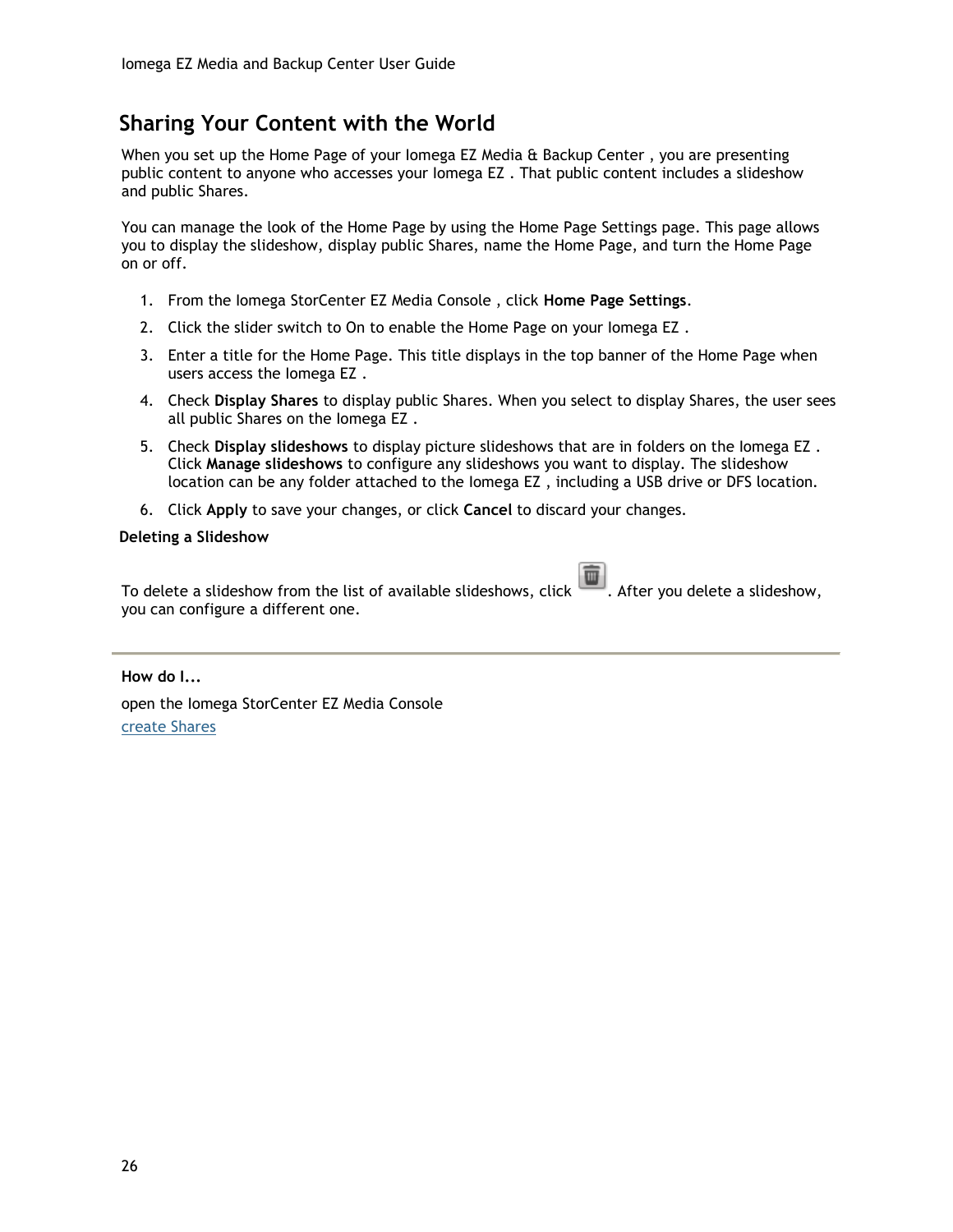# **Automatically Sending Content to Multiple People at Once**

You can send content to multiple people at once using an email distribution active folder. You can configure a [Share](#page-23-0) as an Email Active Folder so that when you add files to that Share, they are automatically sent to the recipients on the email distribution list. To configure a Share as an Email Active Folder, access Shares from the Iomega StorCenter EZ Media Console , select or create a Share, and expand the Active Folders section to enable and configure email distribution.

#### **How to Set Up an Email Distribution Active Folder**

**Note:** Email Distribution lets you email your files to friends and family right from your Iomega StorCenter EZ Media Console . Use Email Distribution to share files with an email list.

**Note:** To prevent email distribution list spamming, the Iomega EZ allows lists of 250 or fewer email recipients and sends a maximum of six emails in a 24-hour period.

Refer to [Managing Shares](#page-25-0) for more information on managing Shares and Active Folders.

#### *Configuring an Email Distribution Active Folder*

- 1. From the Iomega StorCenter EZ Media Console , click **Shares**.
- 2. Select a Share to use as an Email Distribution Active Folder, and click to expand the Active Folder section.
- 3. Check **Enable**.
- 4. Select **Email Distribution** from the drop-down menu.
- 5. Include an email address in the **Sender Email Address** text box. Distribution is sent from this email address.
- 6. You can add multiple email addresses in the **Email To:** text box by separating them with commas, spaces, or semicolons.
- 7. Add a subject and email message for your recipients.
- 8. Check **Send the file as an attachment**, **Send a link to the file**, or both.
- 9. Click **Apply** to save your changes.
- 10. Once configured, all files in this Share are sent by email to your recipients. Click **View Transfer History** to see the transfer activity from this Share to your account.

**How do I...**

[manage a Share](#page-25-0)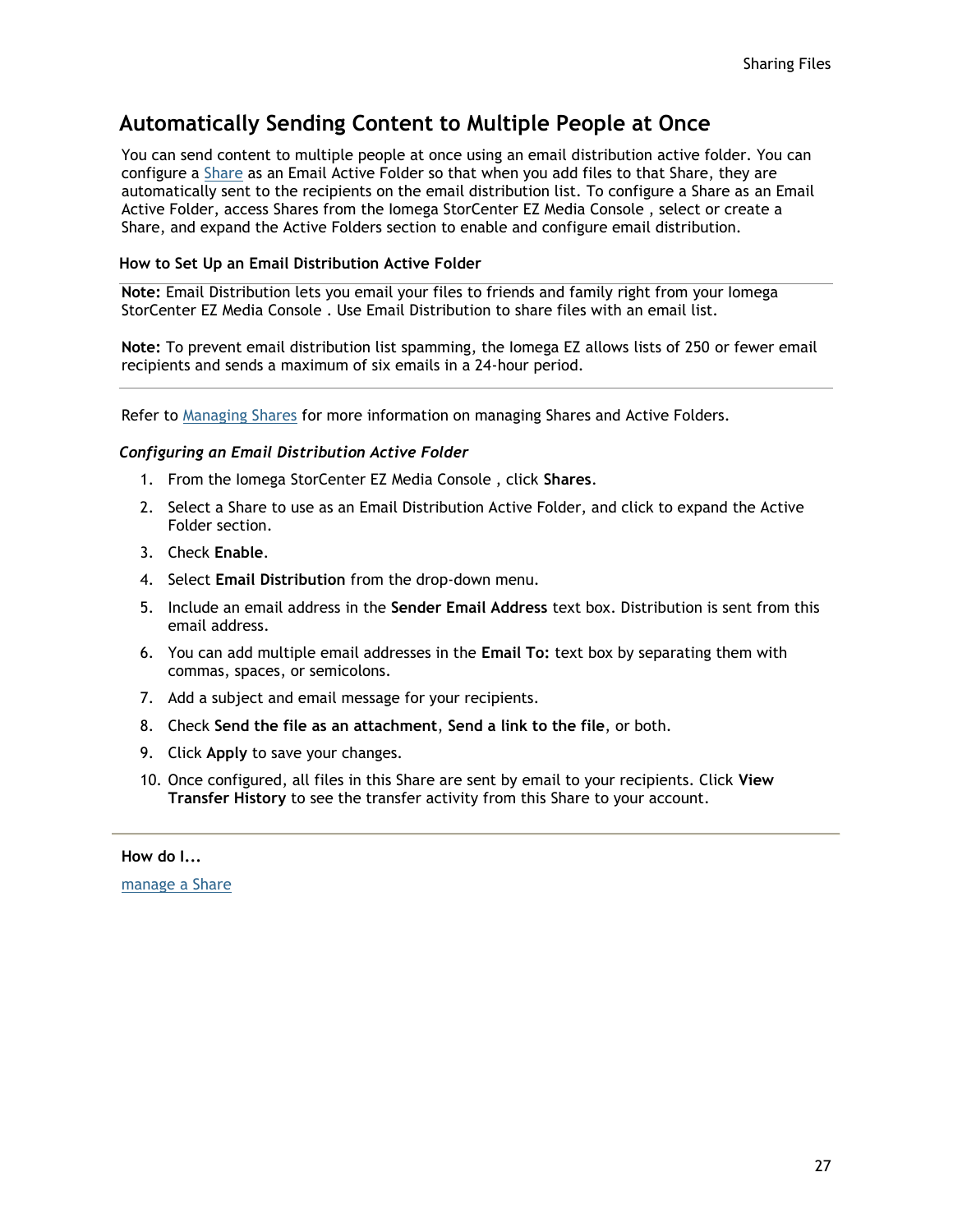# **Sharing Content using Social Media: Overview**

If you have an account with social media services such as Facebook, Flickr, or YouTube, you can share content on your Iomega EZ Media & Backup Center with your friends and family using one or more of these social media sites. To share your content using social media sites, create Shares called [Active Folders,](#page-25-1) and connect each Active Folder with a social media account. Refer to the help topic links below for more information on these procedures. When you add photos and movies to an Active Folder, those files are automatically uploaded to the social media site associated with that Active Folder. If you have photos or movies you want to share with others, this is a great way to make your content available to people who may not have access to your Iomega EZ .

If you have configured a Personal Cloud on your Iomega EZ , you can grant Personal Cloud users access to Shares and Active Folders. This is useful if you want to allow users to add files to your social media sites. For example, if your Iomega EZ has a Flickr Active Folder, you can grant Personal Cloud users access to that Active Folder. In this manner, when photos are added to the Flickr Active Folder, either by you or by Personal Cloud users, those photos are uploaded automatically to your Flickr account.

Note that an Active Folder can only be associated with one social media account. For example, if you want Active Folders for your Facebook and YouTube accounts, create two Active Folders, and assign one Active Folder to Facebook, and one to YouTube. Using this example, any photos you add to your Facebook Active Folder are automatically uploaded to your Facebook page, and any movies you add to your YouTube Active Folder are automatically uploaded to your YouTube page. Not only is this a fast and easy way to share content, but uploading content to your social media sites provides an additional backup of your content, as the content is stored both on your Iomega EZ and at your social media accounts.

#### **How do I...**

[make a Share an Active Folder](#page-25-1) [upload to Facebook](#page-85-0) [upload to Flickr](#page-86-0) [upload to YouTube](#page-87-0)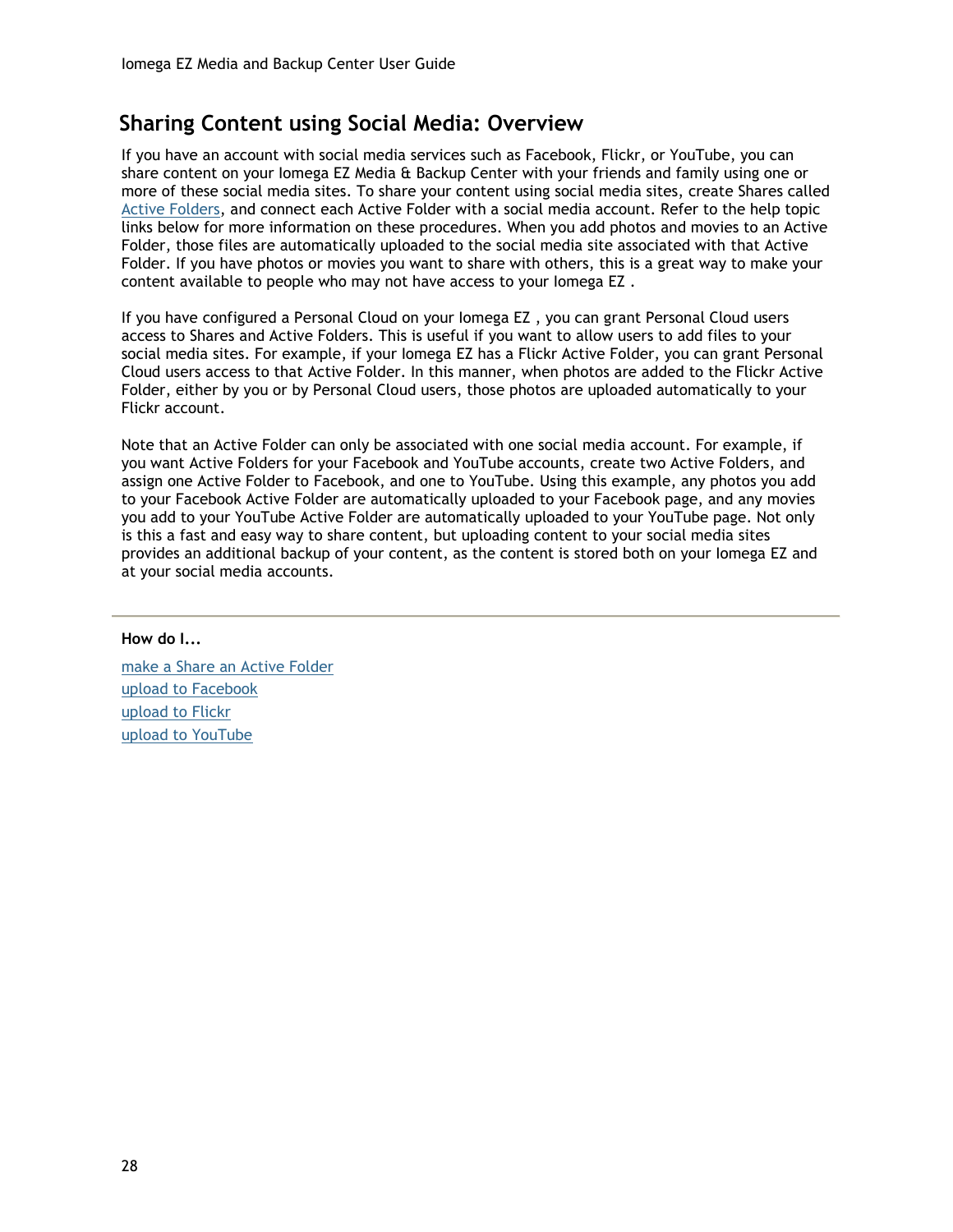# **Managing Your Content**

You manage content on your Iomega EZ Media & Backup Center using the Content Viewer. The Content Viewer is a graphical file browser that lets you view and manage content in the Shares on your Iomega EZ .

The Content Viewer is divided into two panes. The left pane lists the Shares on the Iomega EZ and allows you to delete or add a Share. If you select a Share that contains pictures, you can start a slideshow of the pictures in that Share. The right pane lists the files and folders in a Share and allows you to delete content or upload a file to the Share.

To delete multiple files simultaneously, hold the Ctrl key on your keyboard and select each file, or drag your mouse over the filenames. Share content can be sorted, and you can switch between a list view and a thumbnail view of the files. When you are looking at content in a list view and you hover your mouse over an image, a thumbnail view of the image displays next to your mouse. If all the content cannot fit on one page, there are pagination controls that allow you to continue browsing the content.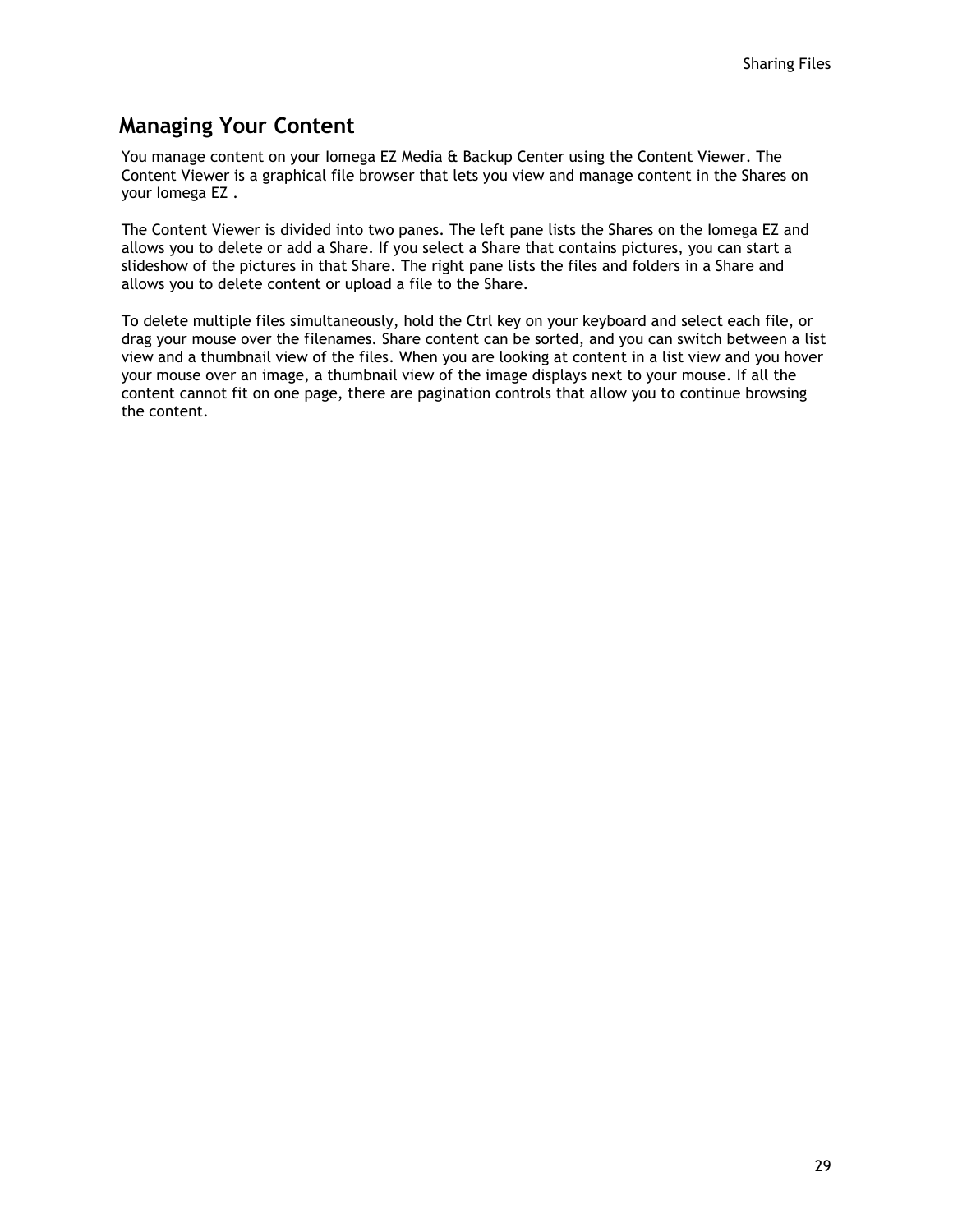# <span id="page-39-0"></span>**Transferring Content to and from Your Iomega EZ Media & Backup Center with Copy Jobs**

You can transfer content to and from your Iomega EZ using the Copy Jobs feature. Copy Jobs copies files from one storage device to another, either by a set schedule or immediately by the user. An example of a Copy Job scenario is if you keep pictures from your digital camera on a separate USB drive, but you also want to maintain a backup of these pictures on your Iomega EZ. Using Copy Jobs, you can create a task that copies your photos on the USB drive to a Share on your Iomega EZ, and you can set that task to a schedule so the images automatically copy at a specific time. This ensures that your photos are always safely backed up to your Iomega EZ in the event your USB device ever fails or is lost.

**Note:** While a Copy Job copies all data from one NAS device to another, it does not copy permissions or access rights from one NAS device to another.

All saved Copy Jobs display on the Copy Jobs page. From there, you can manually start and stop a Copy Job, view Copy Job information, modify a Copy Job, check its last run status, and, if applicable, view when the Copy Job is next scheduled to run.

When defining a Copy Job, you can copy data from or to any of the following:

- Any NAS device automatically discovered on the same subnet as your Iomega EZ
- Any NAS device that you manually add to the subnet using the Iomega Storage Manager
- Any external storage device, such as a USB device, connected to your Iomega EZ
- A Windows computer that is automatically discovered on the same subnet as your Iomega EZ

When selecting what data to copy on the source storage device, you can choose a specific folder or all folders. You can also copy from a folder on an external storage device mounted to your Iomega EZ.

When selecting the destination device, you can copy files to the top-level folder on the destination device (the default option), or to an existing folder on this device, which adds the copied files into folders.

You can manually start or stop a Copy Job by clicking start or stop buttons on the Copy Jobs page. You can schedule a Copy Job to run automatically at a set day and time.

#### **Copy Jobs Limitations**

 Copy Jobs does not establish a continuous replication or mirroring relationship between the source and destination devices. You should not set up Copy Jobs for disaster recovery.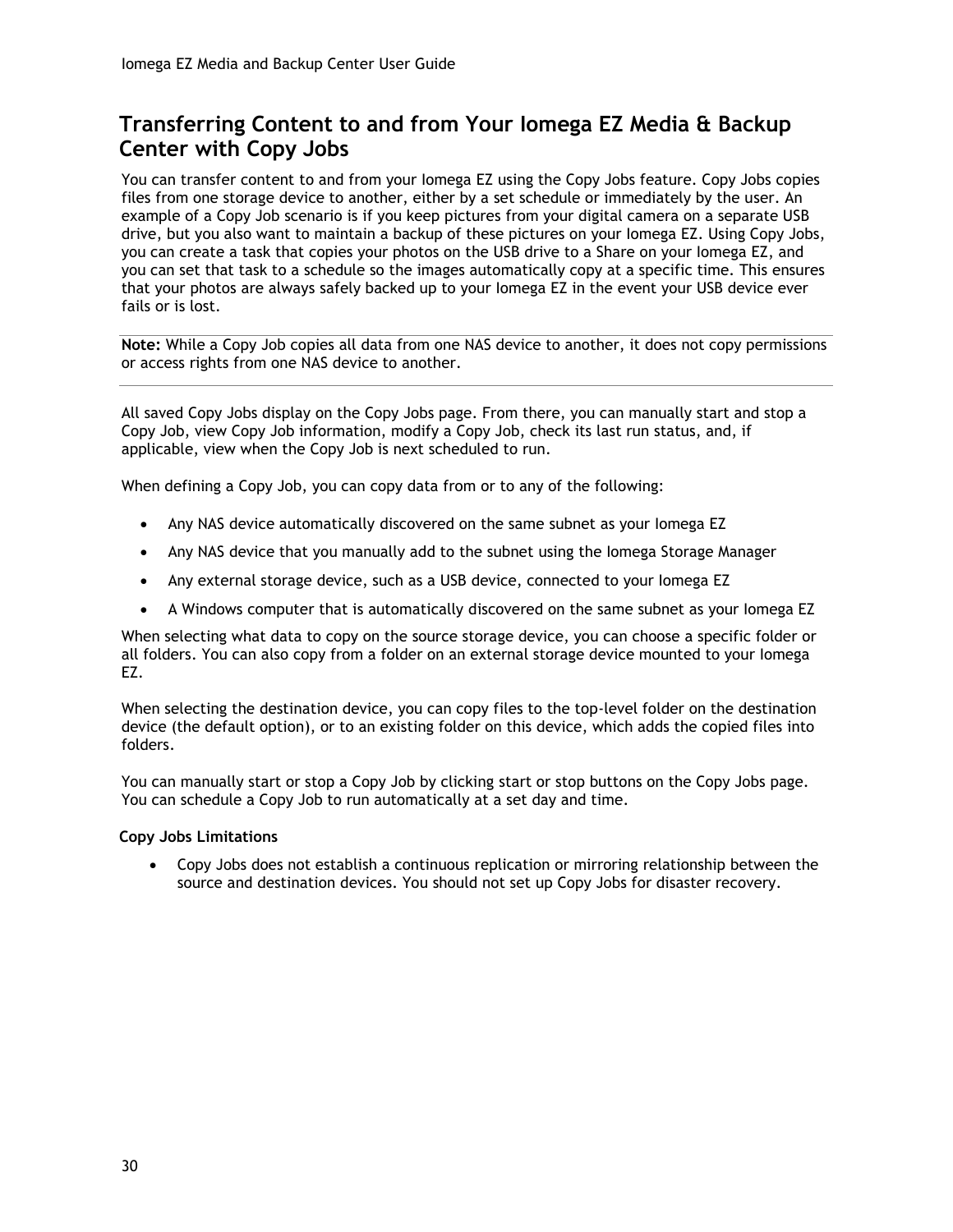# **Getting Content from a USB External Storage Device**

You can transfer content to your lomega EZ Media & Backup Center from external USB storage devices. The External Storage page displays a list of externally connected storage devices. You can connect supported external storage to your Iomega EZ using one of the provided USB ports. When you connect external storage to your Iomega EZ , that device content is accessible from the **Shares** page.

#### **Safely removing external storage**

Click **the safely remove the external storage.** A confirmation dialog will display. Click Yes to remove the external storage. When the external storage has been removed from the **External Storage** table, it is safe to remove, and you may unplug it from the Iomega EZ . When the external storage is safely removed, its associated Share is removed as well.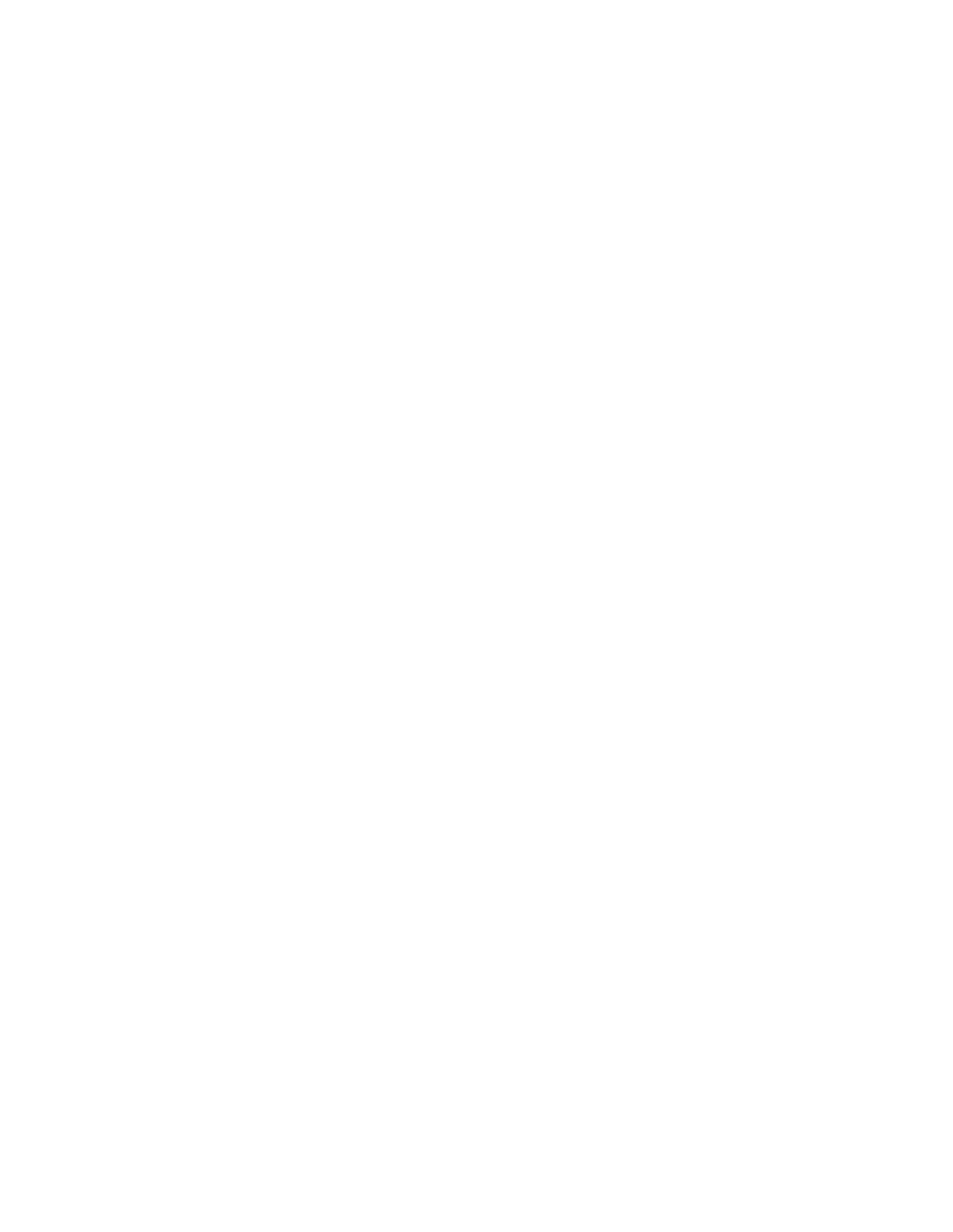# **Backing up and Restoring Your Content**

# **Backup and Restore Overview**

Your Iomega StorCenter provides many ways to back up and restore content.

To back up content to and from your Iomega device , such as:

- Time Machine
- QuikProtect
- Copy Jobs

To back up and restore your Iomega device , there are:

- Copy Jobs
- Mozy Backup
- Avamar
- Amazon S3
- Iomega Personal Cloud features

#### **Backup of Data through RAID Protection**

The drives in your Iomega device are protected using a built-in, pre-configured technology that redundantly stores data across the drives. This technology, known as RAID (Redundant Array of Independent Disks), enables a series of drives to act together as a single storage system. For more information, refer to Understanding How Your Content Is Stored.

**How do I ...** [back up Macs with Time Machine](#page-43-0) [back up with Copy Jobs](#page-39-0) [back up with Mozy Backup](#page-54-0) back up with Avamar [back up with Amazon S3](#page-56-0) [back up with Iomega Personal Cloud](#page-58-0)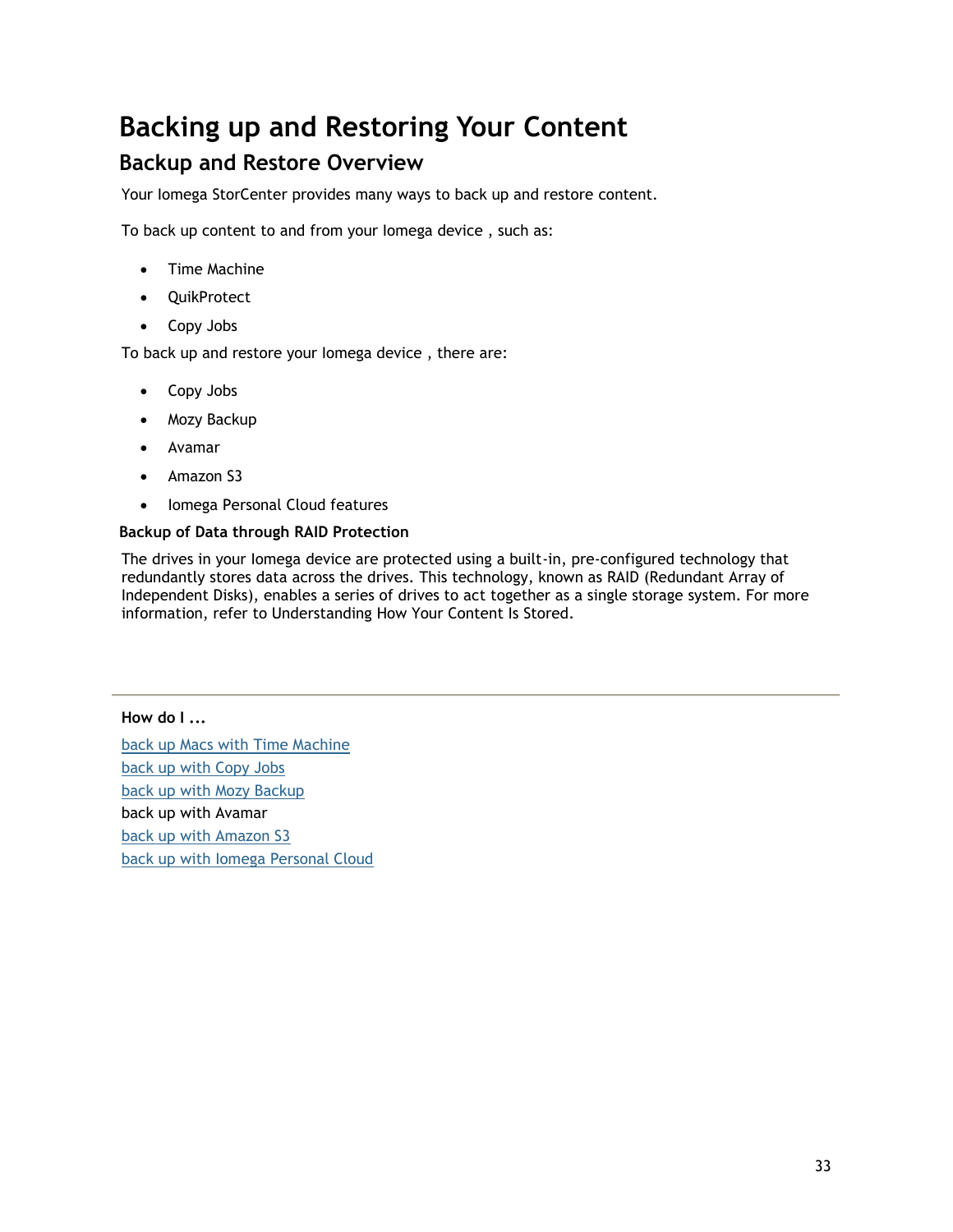# **Backing up to and Restoring from Your Device**

#### <span id="page-43-0"></span>**Backing up Macs with Time Machine**

Time Machine is a backup utility for Mac computers, and is included in Mac OSX 10.5 or later. It can back up and restore all files on Mac computers. Enable Time Machine on your Iomega EZ Media & Backup Center to allow Mac computers to back up to it. When you enable Time Machine, you choose a destination Share on the Iomega EZ where the backups are to be stored. Any Mac computers running the Iomega Storage Manager will automatically have backup folders created within that specified Share.

#### *Enabling Time Machine Support*

- 1. On the Time Machine page, click the switch on.
- 2. Click the **Settings** link and in the Time Machine settings dialog, select a destination Share from the Folder drop-down menu for the Time Machine backup folders.
- 3. Click **Apply**.

Turning on Time Machine also turns on [Apple file sharing](#page-29-0).

#### *Changing the Time Machine Destination Share*

You can change the Time Machine backup destination Share by clicking **Settings** and selecting a different Share in the pop-up window. If you have been using Time Machine to back up your computer to the Iomega EZ , be sure to copy all your existing backup folders from your original destination Share to the new destination Share before changing the destination Share. If you do not copy your existing backups, they will be lost.

#### *Manually Creating Backup Folders for Macs*

You can create backup folders for any Macs that are not running Iomega Storage Manager by clicking

**Add a Time Machine backup folder** above the Time Machine table. In the dialog box that displays, enter the Apple Network Hostname and Ethernet ID of the Mac computer you are adding and click **Apply**. Be sure you are entering the exact hostname and ethernet ID from your Mac. Do not change capitalization, add spaces, or add any non-alphanumeric characters. The Mac is added to the Time Machine table, and a backup folder is created for it in the Time Machine Share.

#### *Starting a Time Machine Backup*

To start a backup, open Time Machine on your Mac, and select your Iomega EZ as the target.

#### *Deleting Backup Shares for Macs*

You can delete any Mac backup Shares. Click next to the Mac in the Time Machine table to delete that Mac's folder.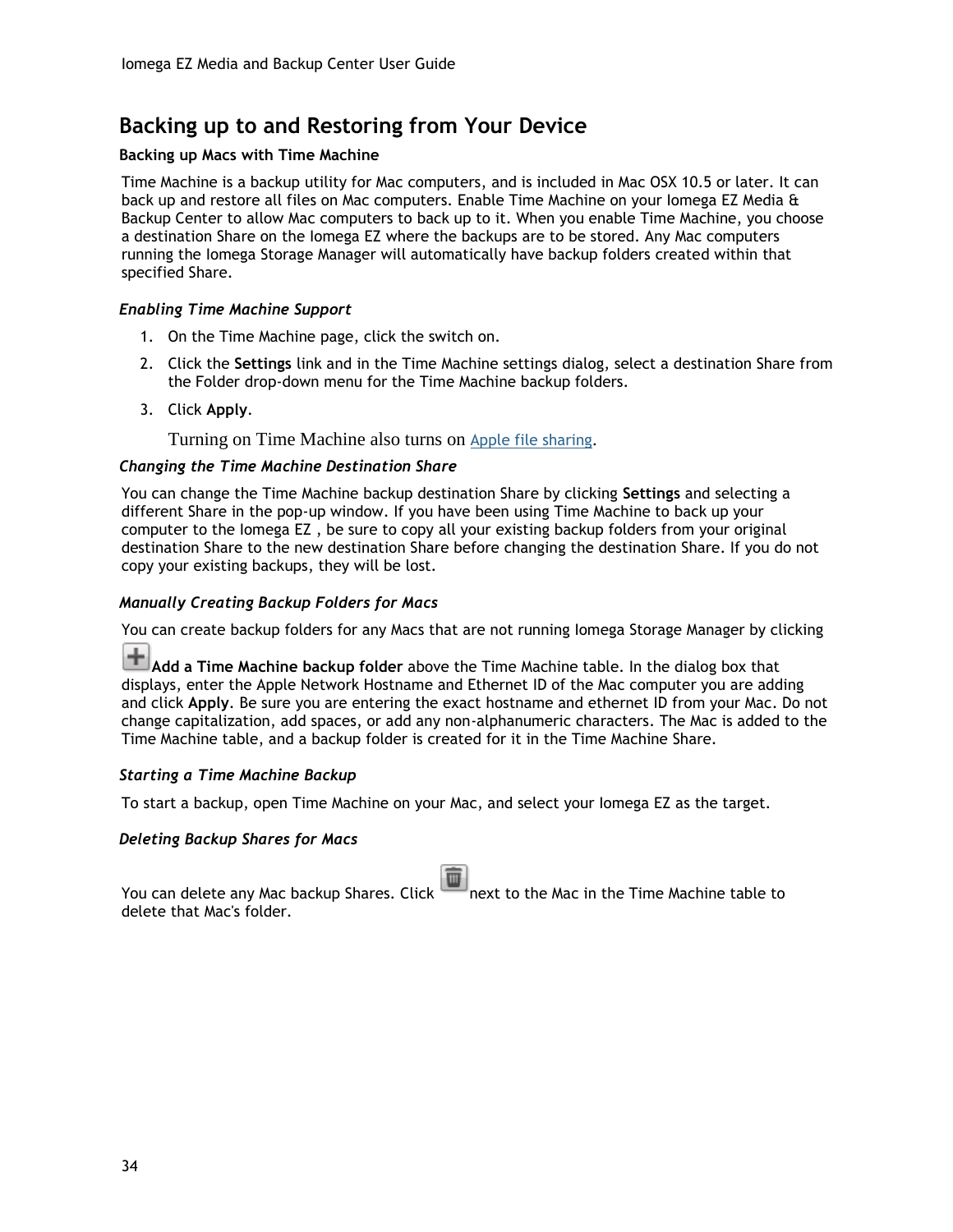#### **Copy Jobs Overview**

You can back up content to and from your Iomega StorCenter using the Copy Jobs feature. Copy Jobs copies files from one storage device to another, either by a set schedule or immediately by the user. An example of a Copy Job scenario is if you keep pictures from your digital camera on a separate USB drive, but you also want to maintain a backup of these pictures on your Iomega device. Using Copy Jobs, you can create a task that copies your photos on the USB drive to a Share on your Iomega device, and you can set that task to a schedule so the images automatically copy at a specific time. This ensures that your photos are always safely backed up to your Iomega device in the event your USB device ever fails or is lost.

For more information, refer to [Transferring Content to and from Your Iomega device.](#page-39-0)

**How do I ...** [add a Copy Job](#page-47-0) [manage a Copy Job](#page-50-0) [modify a Copy Job](#page-51-0) [delete a Copy Job](#page-52-0) [restore files with Copy Jobs](#page-53-0)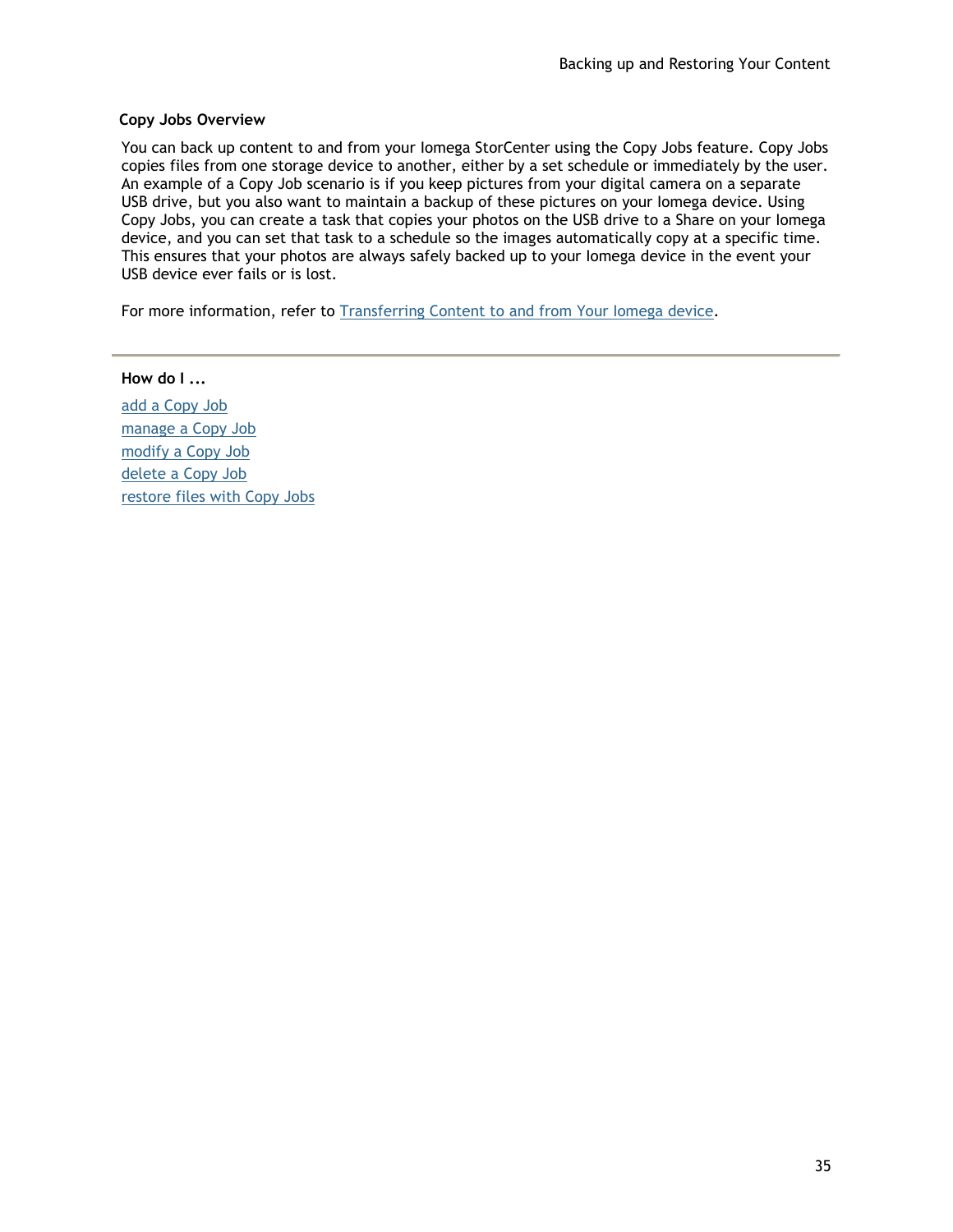# **Backing up Your Device**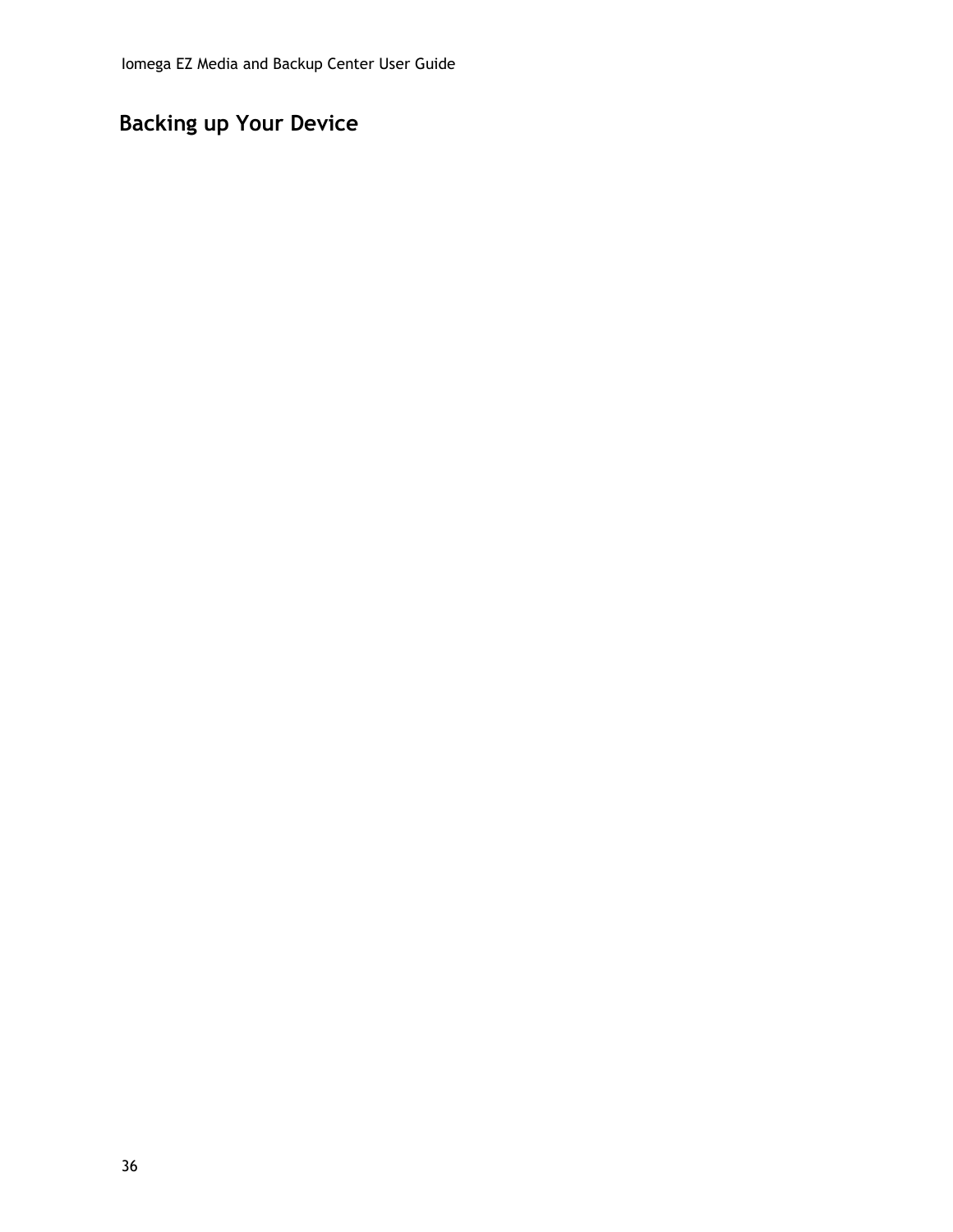### **Copy Jobs**

#### *Transferring Content to and from Your Iomega EZ Media & Backup Center with Copy Jobs*

You can transfer content to and from your Iomega EZ using the Copy Jobs feature. Copy Jobs copies files from one storage device to another, either by a set schedule or immediately by the user. An example of a Copy Job scenario is if you keep pictures from your digital camera on a separate USB drive, but you also want to maintain a backup of these pictures on your Iomega EZ. Using Copy Jobs, you can create a task that copies your photos on the USB drive to a Share on your Iomega EZ, and you can set that task to a schedule so the images automatically copy at a specific time. This ensures that your photos are always safely backed up to your Iomega EZ in the event your USB device ever fails or is lost.

**Note:** While a Copy Job copies all data from one NAS device to another, it does not copy permissions or access rights from one NAS device to another.

All saved Copy Jobs display on the Copy Jobs page. From there, you can manually start and stop a Copy Job, view Copy Job information, modify a Copy Job, check its last run status, and, if applicable, view when the Copy Job is next scheduled to run.

When defining a Copy Job, you can copy data from or to any of the following:

- Any NAS device automatically discovered on the same subnet as your Iomega EZ
- Any NAS device that you manually add to the subnet using the Iomega Storage Manager
- Any external storage device, such as a USB device, connected to your Iomega EZ
- A Windows computer that is automatically discovered on the same subnet as your Iomega EZ

When selecting what data to copy on the source storage device, you can choose a specific folder or all folders. You can also copy from a folder on an external storage device mounted to your Iomega EZ.

When selecting the destination device, you can copy files to the top-level folder on the destination device (the default option), or to an existing folder on this device, which adds the copied files into folders.

You can manually start or stop a Copy Job by clicking start or stop buttons on the Copy Jobs page. You can schedule a Copy Job to run automatically at a set day and time.

#### **Copy Jobs Limitations**

 Copy Jobs does not establish a continuous replication or mirroring relationship between the source and destination devices. You should not set up Copy Jobs for disaster recovery.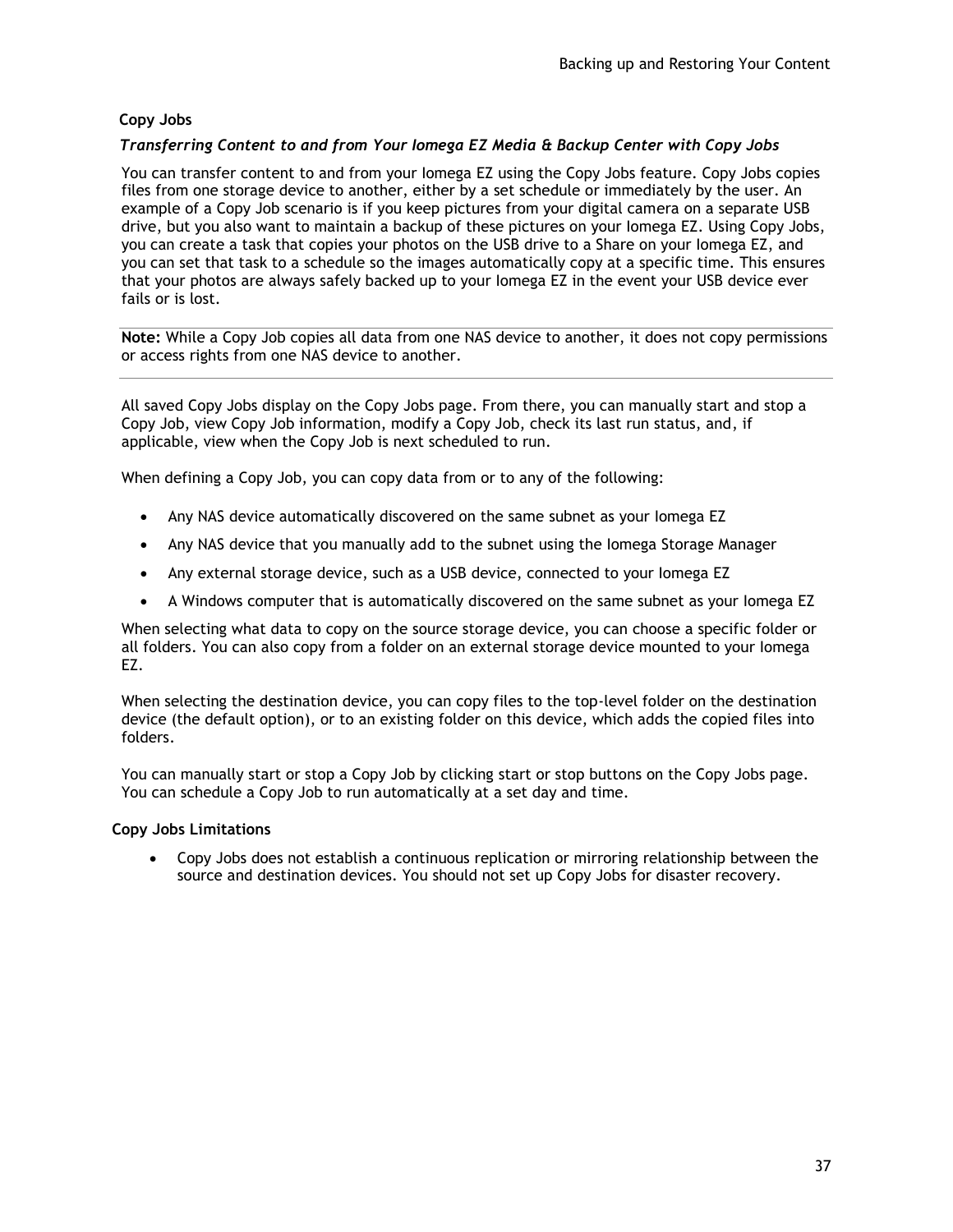Iomega EZ Media and Backup Center User Guide

#### <span id="page-47-0"></span>*Adding Copy Jobs*

The page describes how to:

- [Add Copy Jobs](#page-47-1)
- [Setting From Information](#page-47-2)
- [Setting To Information](#page-48-0)
- [Setting a Schedule](#page-49-0)

### <span id="page-47-1"></span>**Adding Copy Jobs**

- 1. On the Copy Jobs page, click **. A** Copy Job is added to the top of the list and the Information section displays.
- 2. Enter a name for the Copy Job.
- 3. The **Overwrite Setting** determines what happens to files in the destination location if they have the same name as those in the source location. Select one of the following values from the Overwrite Setting drop-down menu:
	- **Overwrite and don't delete** Files in the destination location are overwritten with files from the source location. Any files in the destination location that are not in the source location are preserved.
	- **Overwrite and delete** Files in the destination location are overwritten with files from the source location. Any files in the destination location that are not in the source location are deleted. The destination location becomes an exact copy of the source location.
	- **Don't overwrite** Only files in the source location that are not in the destination location are copied. No files are overwritten in the destination location.

<span id="page-47-2"></span>**From: Settings**

- 1. In the From: section, click **the select a** source location. This is the location of the files you want to copy. In the dialog, enter the Device Name or IP address in the text box, or select a device from the list. If a connected device is not listed, click the **Refresh** button.
- 2. Click **OK** to save your selection or click **Cancel**.
- 3. The **Protocol** drop-down menu displays if the source device is different from the device you are currently accessing; for example, it could be a separate NAS device on your network. From the **Protocol** drop-down menu, choose one of the following:
	- **Windows File Sharing** The default value in the menu is Windows File Sharing and in most cases you should accept the default value. For more information, refer to [Windows File Sharing.](#page-34-0)
	- **rsync** The rsync protocol can provide faster copying, but may not be available on all devices. If you are able to select the rsync protocol, and you want the rsync Copy Job to be secure, select the **Use secure rsync (SSH)** option. Enter the rsync username and password for the rsync server to or from which you are copying. The rsync username and password is set up on a different device than the device on which you are creating the Copy Job. For more information on creating an rsync user, refer to rsync Server Settings.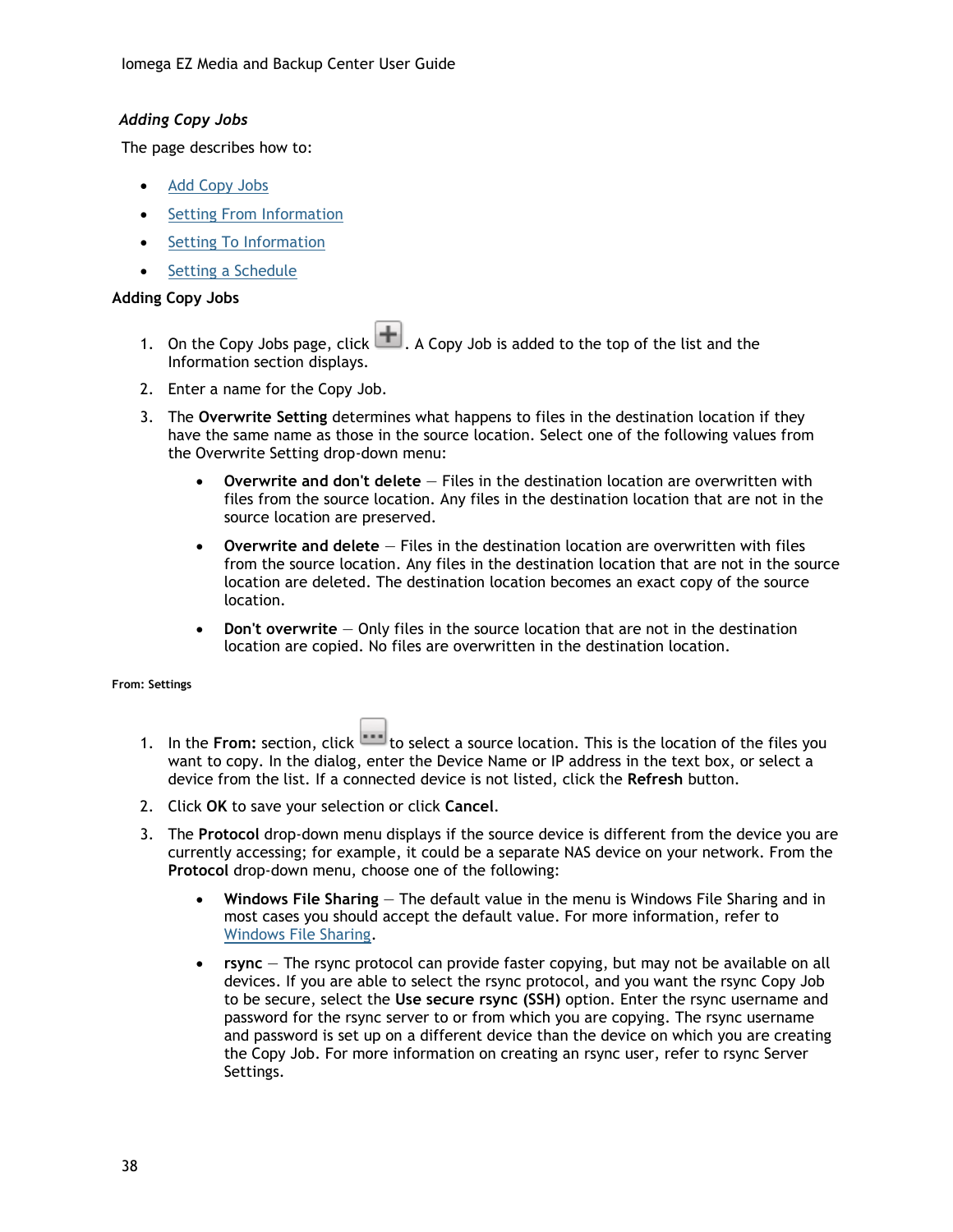- 4. Enter a valid username and password, if applicable, for the device to provide access to its folders.
- 5. To select a specific folder, click **the select a source location for the What to copy:** section. In the Copy dialog box, select all Shares or a folder, and select one of the following options for the Copy Job from the drop-down menu:
	- **The selected folder and its contents** copies the selected folder and its contents. If the destination is a folder, a new folder will be created for each source folder. If the destination is Top Level, a new top-level folder is created on the destination device for each source folder.
	- **Only the contents of the selected folder** copies the contents of the selected folder; not the folder itself. If the destination is a folder, the files and folders in the selected folder are copied directly to it (the source folder name is not copied). If the destination is Top Level, a new top-level folder is created on the destination device for each folder in the source folder.
- 6. By selecting Shares, you choose to copy All Shares, in which all files on the Iomega EZ Media & Backup Center Iomega EZ are copied. Any files not contained in a folder are not copied. If the destination is a folder, a new folder will be created for each source folder. If the destination is Top Level, a new top-level folder is created on the destination device for each source folder.
- 7. Click **OK** to save your selection or click **Cancel**.
- 8. Click **Apply** to save your changes.

<span id="page-48-0"></span>**To: Settings**

- 1. In the **To:** section, click the select a destination location. This is the location where you want your files copied. In the dialog, enter the Device Name or IP address in the text box. Or, from the drop-down menu, select a device in the list. If a connected device is not listed, click the **Refresh** button.
- 2. Click **OK** to save your selection or click **Cancel**.
- 3. The Protocol drop-down menu displays if the source device is different from the device you are currently accessing; for example, it could be a separate NAS device on your network. From the **Protocol** drop-down menu, choose one of the following:
	- **Windows File Sharing** The default value in the menu is Windows File Sharing and in most cases you should accept the default value. For more information, refer to [Windows File Sharing.](#page-34-0)
	- **rsync** The rsync protocol can provide faster copying but, may not be available on all devices. If you are able to select the rsync protocol, and you want the rsync Copy Job to be secure, select the **Use secure rsync (SSH)** option. Enter the rsync username and password for the rsync server you are copying from or to. The rsync username and password is set up on a different device than the device on which you are creating the Copy Job. For more information on creating an rsync user, refer to rsync Server Settings.
- 4. Enter a valid username and password, if applicable, for the device to provide access to its folders.
- 5. To select a specific folder, click **the limit of select a destination location for the Copy to here:** section. In the Copy to here dialog, select a Share or a folder from a Share to copy your files.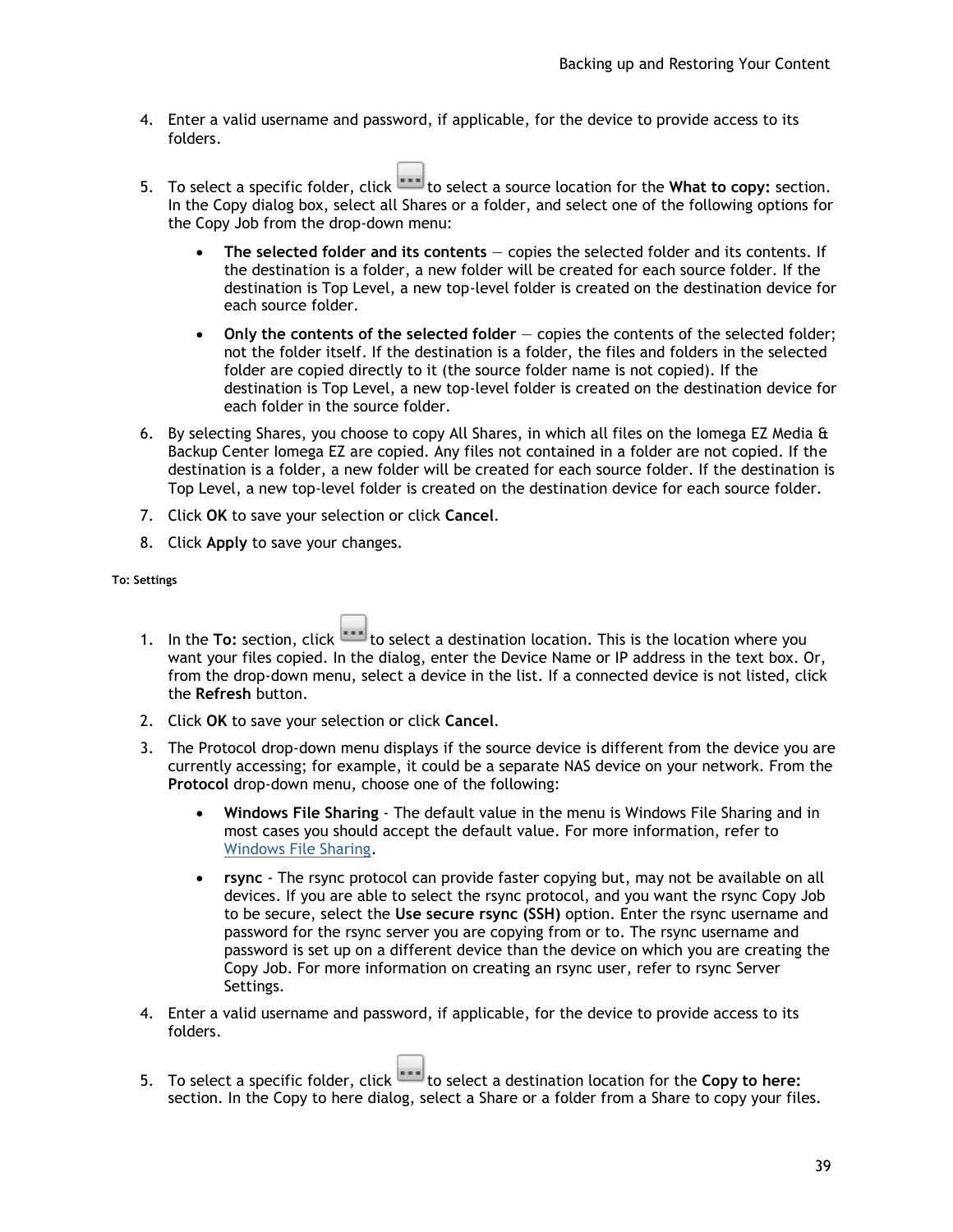- 6. Click **OK** to save your selection or click **Cancel**.
- 7. Click **Apply** to save your changes.

#### <span id="page-49-0"></span>**Setting a Schedule**

- 1. To set a schedule, expand the Schedule section.
- 2. In the Schedule section, select **Enable Schedule for Copy Job**.
- 3. Select the days you want the Copy Job to run, or select **All Days** to run the Copy Job every day.
- 4. Click  $\Theta$  to select a start time. Click **Done** to save your time selection.
- 5. Click **Apply** to save your changes. The new Copy Job displays on the Copy Jobs page.

### **How do I ...**

[manage a Copy Job](#page-50-0) [modify a Copy Job](#page-51-0) [delete a Copy Job](#page-52-0) [restore files with Copy Jobs](#page-53-0)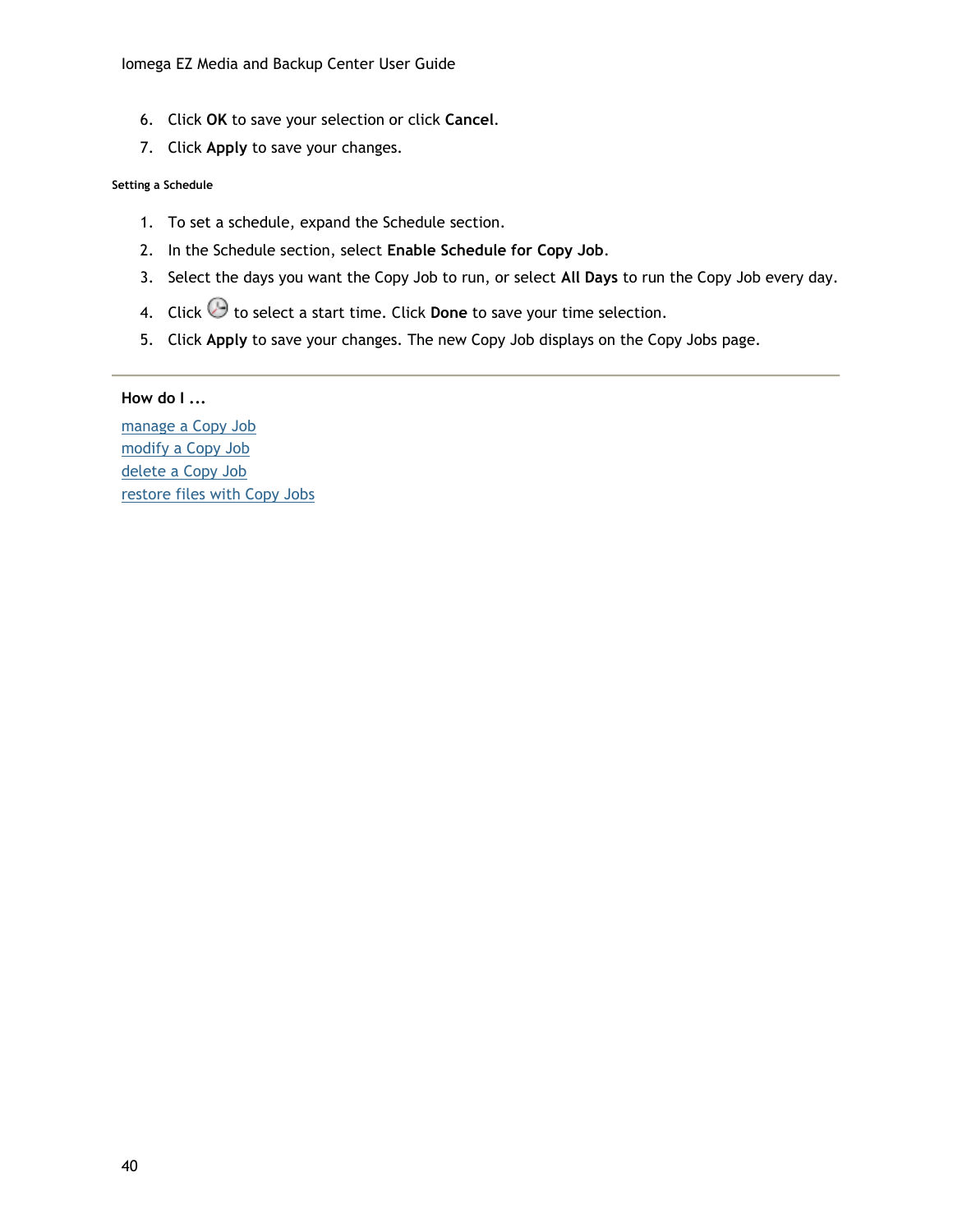### <span id="page-50-0"></span>*Managing Copy Jobs*

From the Copy Jobs page, you can add, start, stop, delete, or monitor Copy Jobs.

After you have added Copy Jobs, the Copy Jobs page displays a list of Copy Jobs. The information section includes the name of each Copy Job, date and time it last ran, and its next scheduled time.

From the Copy Jobs list, you can perform the following actions:



- 4 Expand the **Copy Job Information** section to [modify](#page-51-0) the Copy Job settings.
- 5 Click the **Schedule** section to view the Copy Jobs schedule.

#### **How do I ...**

[add a Copy Job](#page-47-0) [modify a Copy Job](#page-51-0) [delete a Copy Job](#page-52-0) [restore files with Copy Jobs](#page-53-0)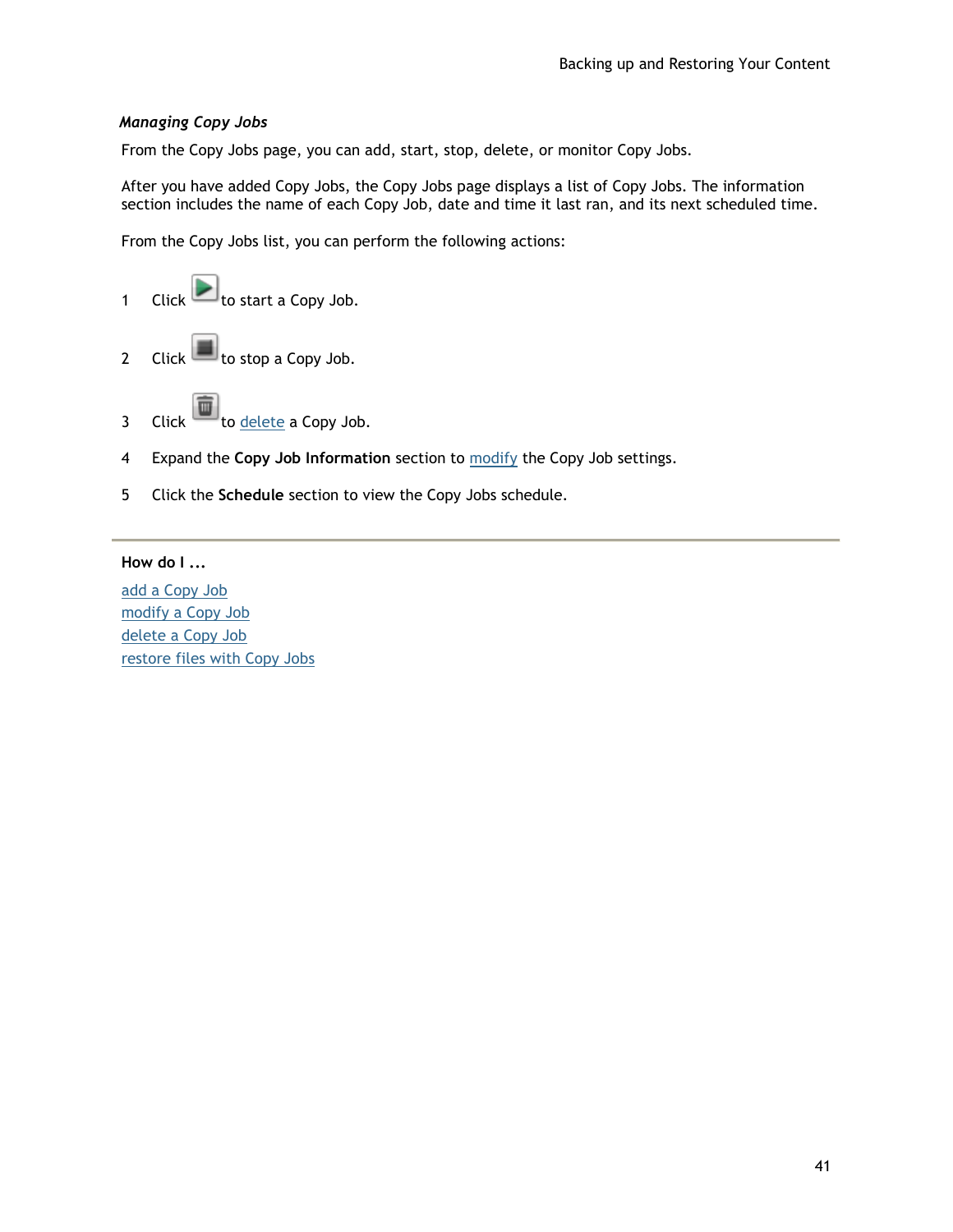## <span id="page-51-0"></span>*Modifying Copy Jobs*

- 1. In the list on the Copy Jobs page, find the Copy Job you want to modify, and click it to expand the **Information** section.
- 2. Refer to [Adding a Copy Job](#page-47-0) for information about revising the Copy Job fields.

### **How do I ...**

[add a Copy Job](#page-47-0) [manage a Copy Job](#page-50-0) [delete a Copy Job](#page-52-0) [restore files with Copy Jobs](#page-53-0)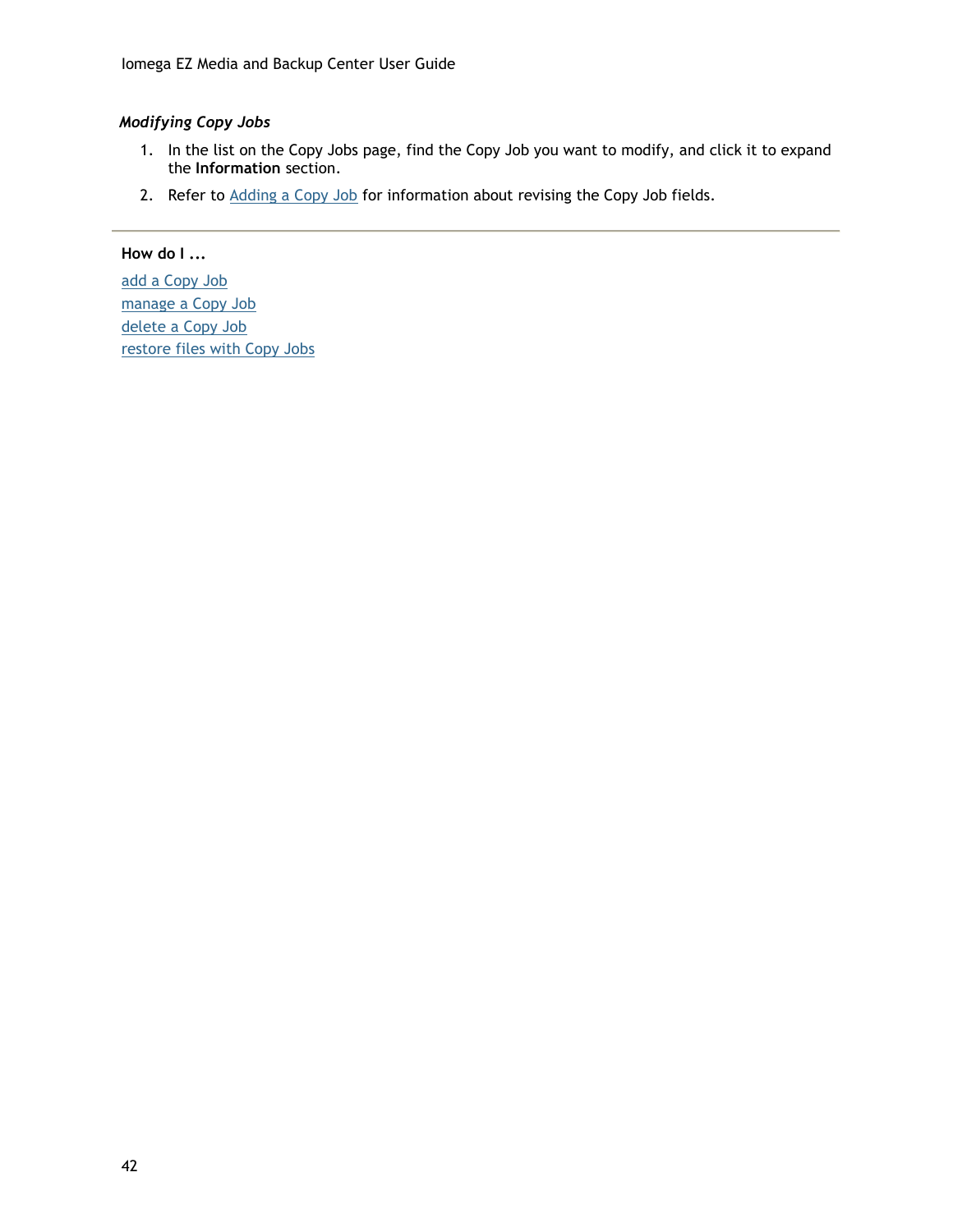### <span id="page-52-0"></span>*Deleting Copy Jobs*

- 1. In the list on the Copy Jobs page, find the Copy Job you want to delete.
- 2. Click **from** the **Actions** column of the table to delete the Copy Job. The Delete Copy Job pop-up window opens.
- 3. If you are sure that you want to delete the Copy Job, click **Yes**.

Note: If you do not wish to delete the Copy Job, click **Cancel** to return to the Copy Jobs page.

### **How do I ...**

[add a Copy Job](#page-47-0) [manage a Copy Job](#page-50-0) [modify a Copy Job](#page-51-0) [restore files with Copy Jobs](#page-53-0)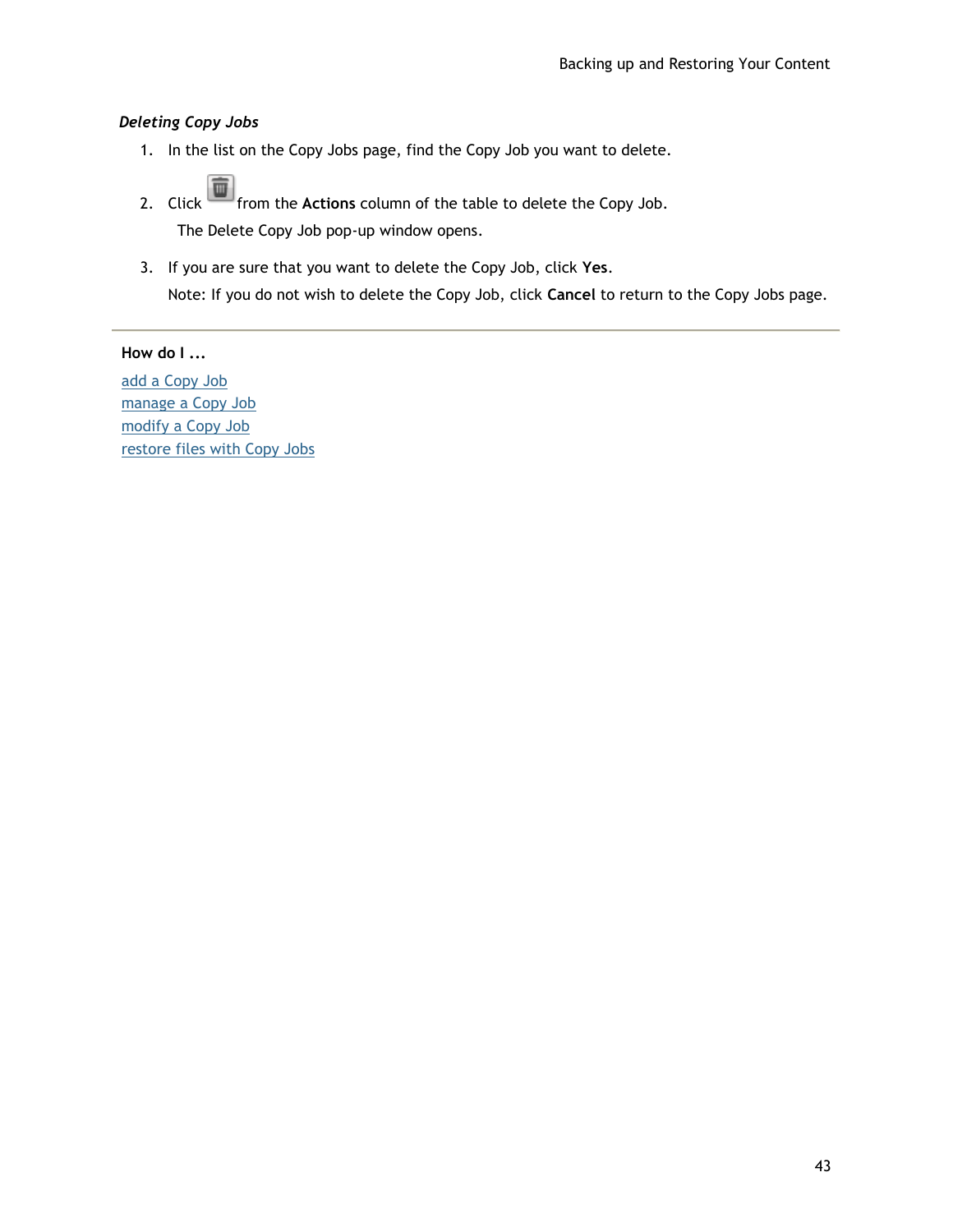### <span id="page-53-0"></span>*Restoring Files with Copy Jobs*

To restore files with Copy Jobs, create a new Copy Job that reverses the back-up Copy Job. Modify the From and To settings to copy files from the backup location to the original source location, specify what to restore, set overwrite settings, and choose the protocol for the Copy Job.

Refer to [Add A Copy Job](#page-47-0) for detailed information on Copy Job settings.

**How do I ...** [add a Copy Job](#page-47-0) [manage a Copy Job](#page-50-0) [modify a Copy Job](#page-51-0) [delete a Copy Job](#page-52-0)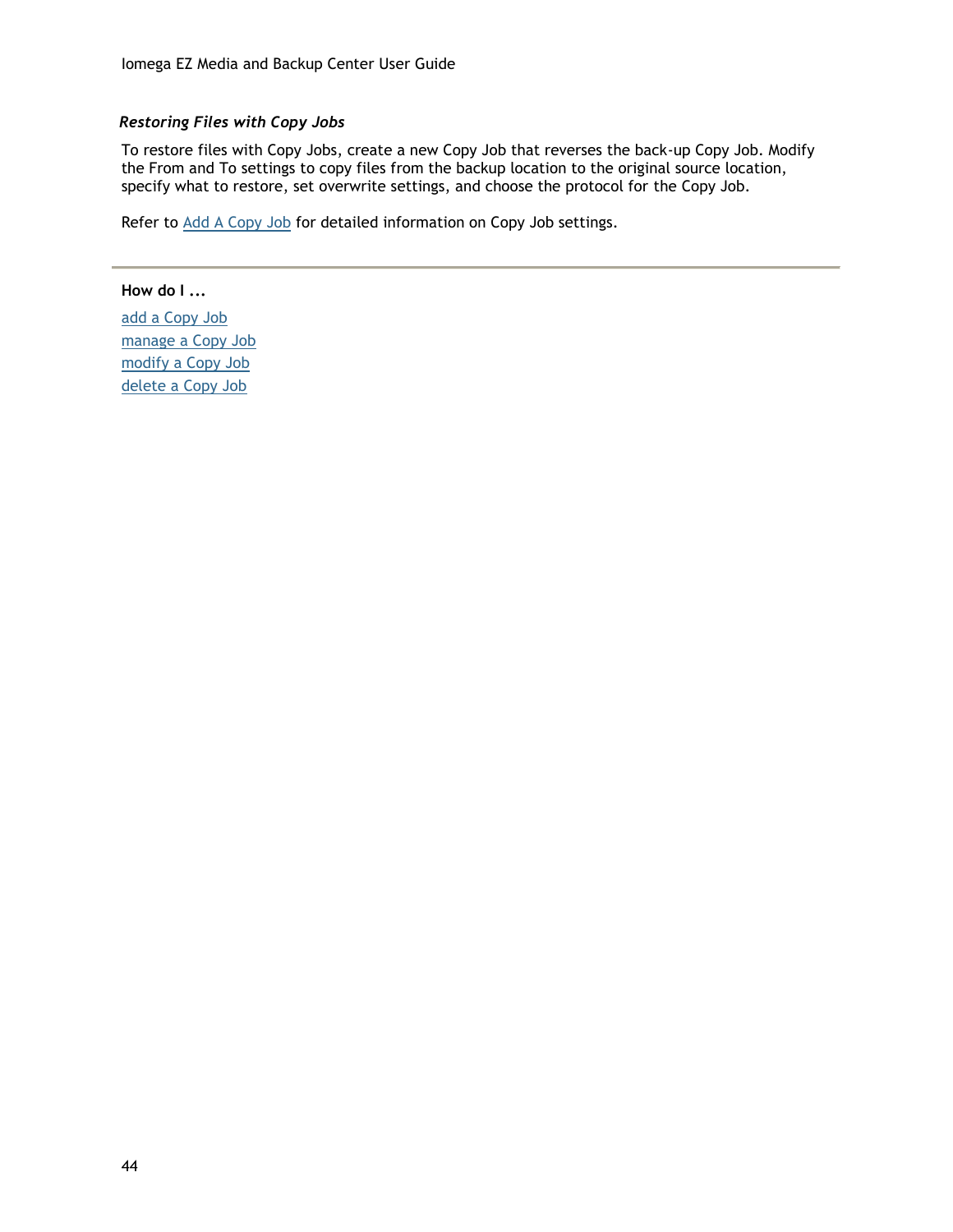### <span id="page-54-0"></span>**Mozy Backup**

The Mozy online backup service allows you to create a Mozy account, connect your Iomega EZ Media & Backup Center to the account, and back up Shares and folders to the Mozy cloud service.

#### *Enabling Mozy Account Information*

1. On the Mozy Backup page, click the switch on.

**Note:** If you do not have a Mozy account, click the link to open an account.

- 2. Enter a valid email address, password, license key, and country for your Mozy account.
- 3. To upgrade your Mozy account, click the link.
- 4. Click **Apply** to save your changes.

#### *Selecting Folders to Back Up*

- 1. Expand the **Backup** section and select the Shares and folders to back up in the tree. The tree provides a way to select a Share and all its folders, or just some of the folders under a Share.
- 2. Click **Apply** to save your changes.
- 3. To create a scheduled backup, click **Backup schedule settings**.
- 4. In the Mozy Backup Settings dialog box, select one of the following:
	- **Automatic Backup** to generate an automatic backup anytime you add a new file or change an existing file to your selected Shares or folders.
	- **Scheduled Backup** to set up a scheduled backup.
- 5. If you are creating a scheduled backup, select the days you want the backup to run.
- 6. Enter the start or stop times for the backup, or click  $\Theta$  to select the times.
- 7. To prevent performance degradation on your Iomega EZ , select a speed limit for the backup.
- 8. To schedule the time that the backup will run at the selected speed, enter start and stop times.
- 9. Click **Apply** to save your changes.
- 10. Click **Apply** to save the selected Shares and folders to back up.

After a backup has completed, click **View log** to see which files have been successfully backed up by Mozy.

## **How do I ...**

[restore files with Mozy](#page-55-0)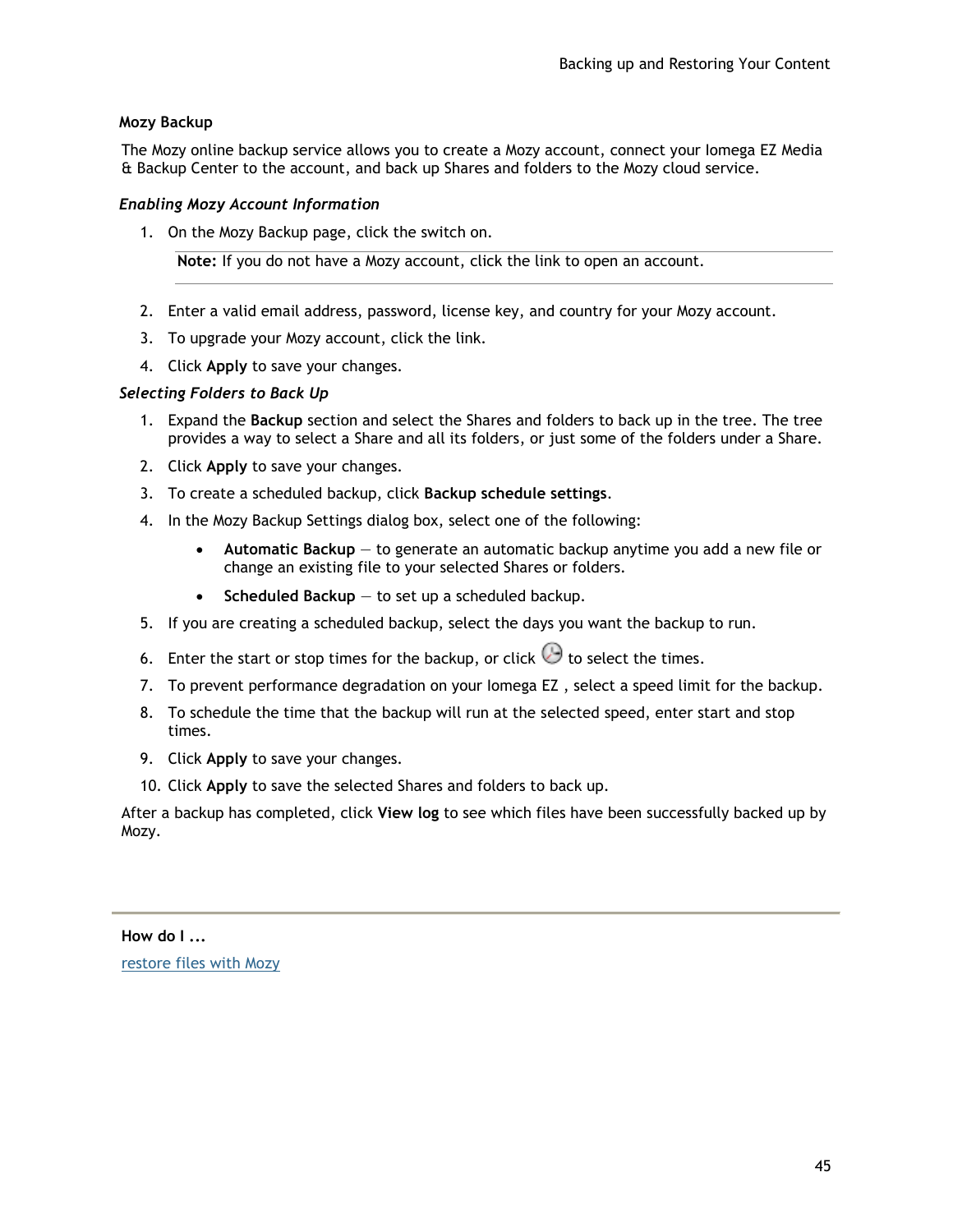#### <span id="page-55-0"></span>**Restoring Folders with Mozy Backup**

To restore folders and files with Mozy Backup:

- 1. Click the link to restore any files and folders you back up to your Mozy account.
- 2. Select the desired backup from the **Backup Date:** drop-down menu, either the latest backup or a previous one.

The file browser provides a way to select a Share and all its folders, or just some of the folders under a Share.

3. Click **Apply** to save your changes.

The Restore section displays a table with the status of a restore, either one in progress or

面 one that has failed. To delete the restore task, click and confirm the deletion. When the restore finishes, the table status clears.

**How do I ...**

[back up files with Mozy Backup](#page-54-0)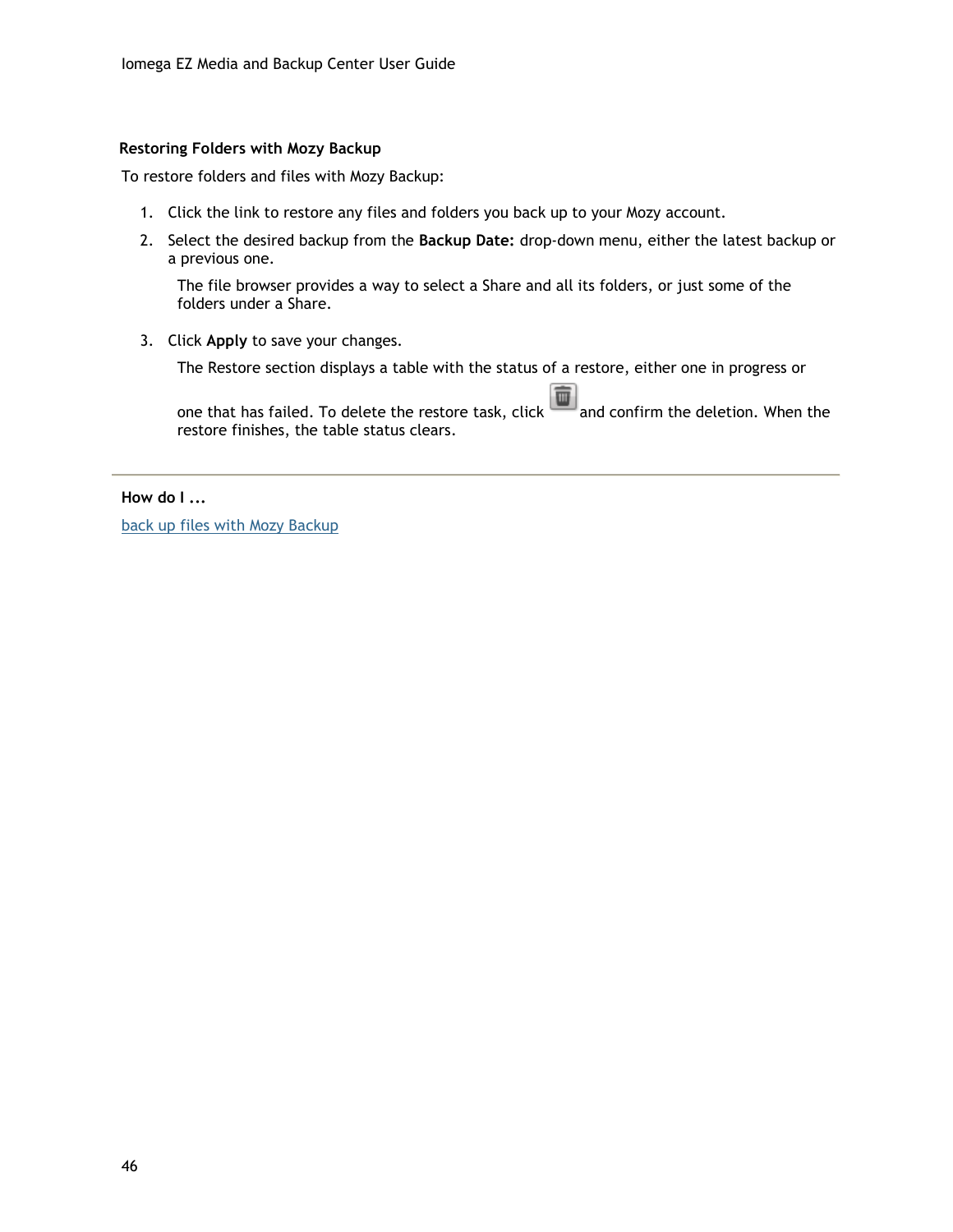### <span id="page-56-0"></span>**Amazon S3**

The Amazon S3 online storage service allows you to back up your Iomega EZ Media & Backup Center to the cloud.

#### *Enabling the Amazon S3 Feature*

1. On the Amazon S3 page, click the switch on.

**Note:** If you do not have an Amazon S3 account, click the link to create an account.

- 2. Enter a valid access key, secret key, and bucket name from your Amazon S3 account information. You can create a bucket at account setup, or you can enter a new bucket for your Iomega EZ . Your content lives in this bucket on your Amazon S3 account.
- 3. Select an existing Share on your Iomega EZ in which to copy files that are then backed up to Amazon S3.
- 4. Click **Apply** to save your changes.

#### *Backing up Files to the Amazon S3 Cloud*

After you copy files to the selected Share on your Iomega EZ , the files are automatically backed up to the Amazon S3 cloud service. File uploads are limited to 5 GB in size. If you delete files from the selected Share on your Iomega EZ , they are not automatically deleted from the cloud service. You can manually delete those files from the cloud service by clicking a command on the Amazon S3 page.

**How do I ...**

restore files with Amazon S3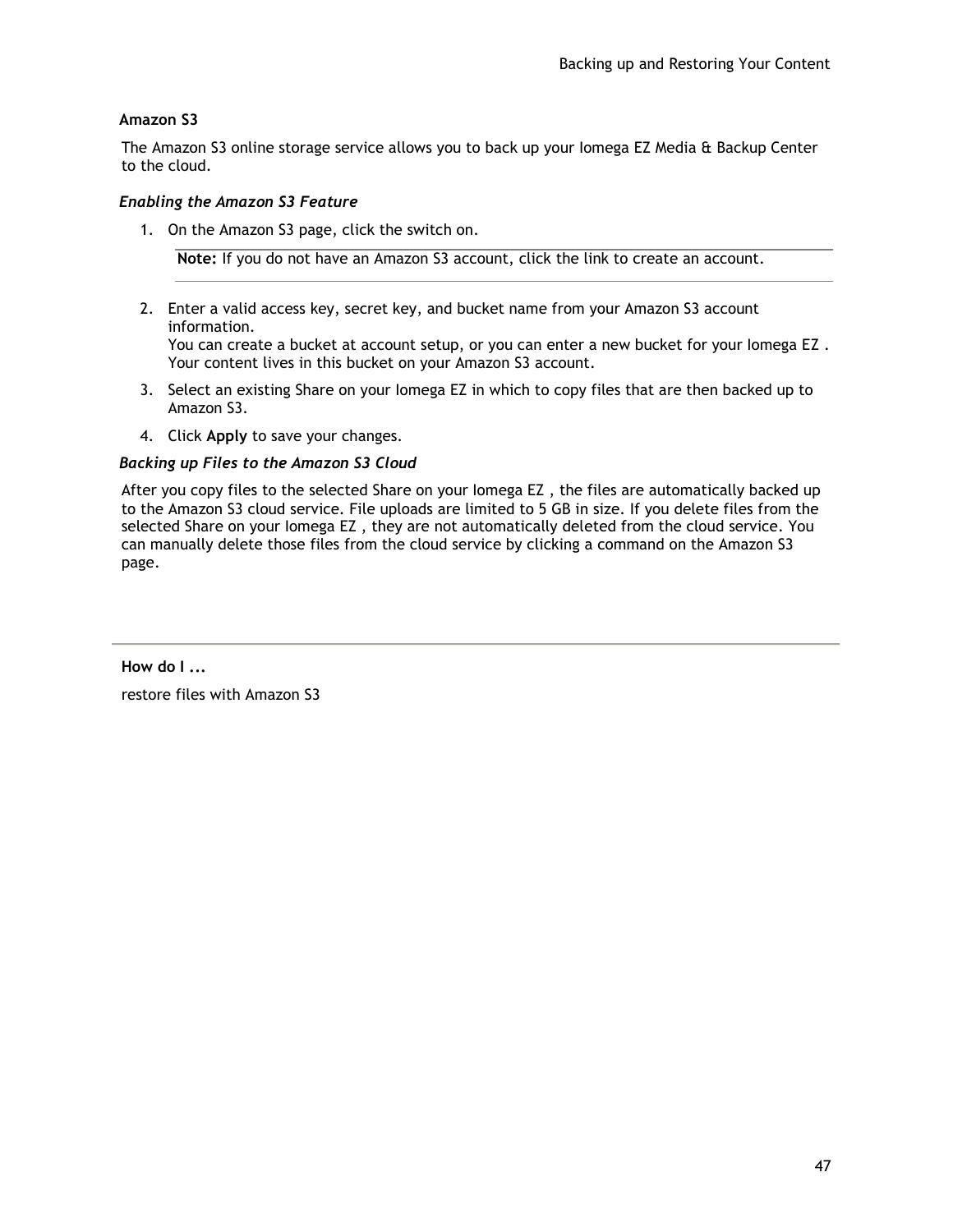### **Restoring Files with Amazon S3**

When you want to restore files from the Amazon S3 cloud service to your Iomega EZ Media & Backup Center , you can choose to restore all files or select individual files to restore.

**How do I ...**

[back up files with Amazon S3](#page-56-0)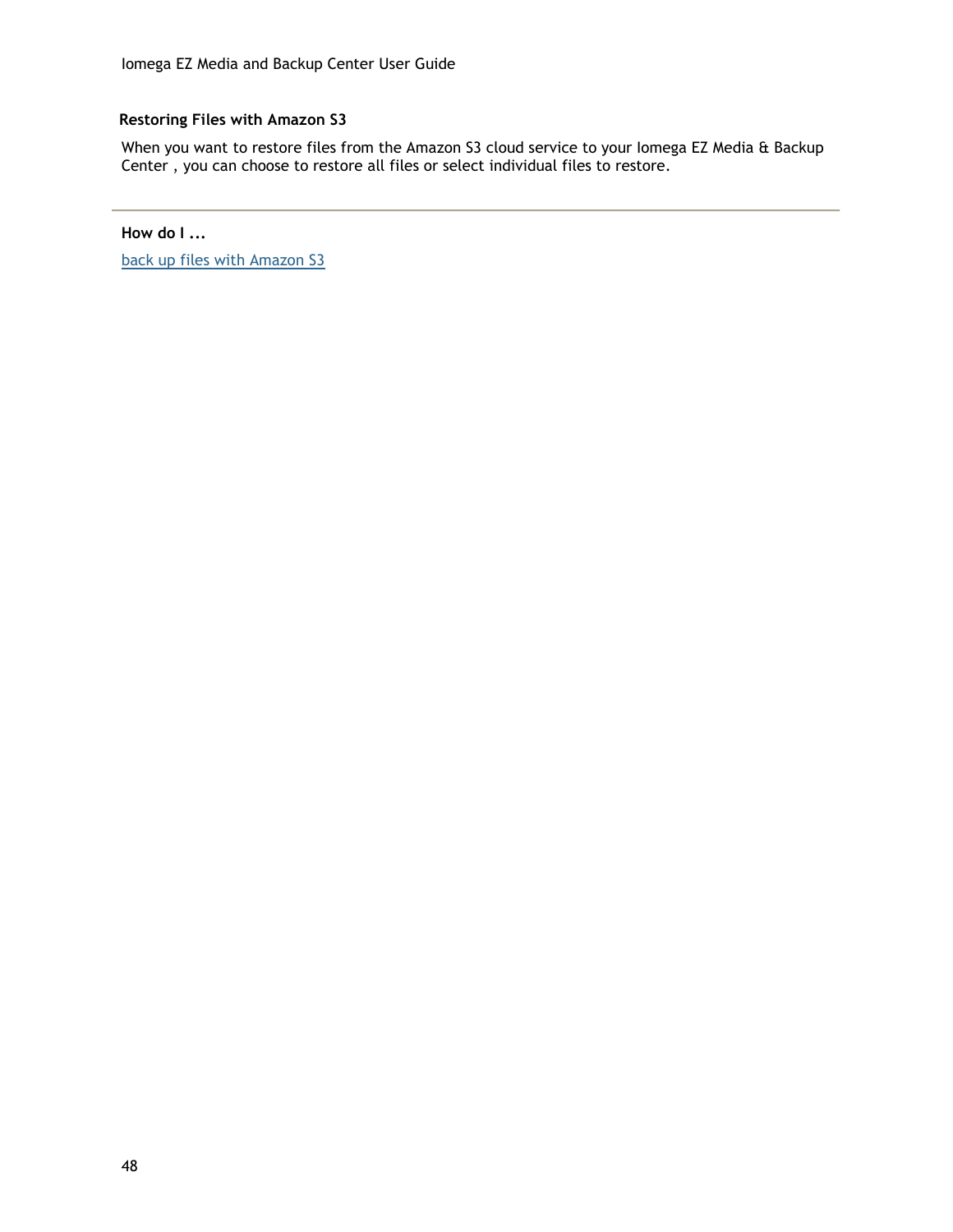### <span id="page-58-0"></span>**Backing up with Iomega Personal Cloud**

You can back up content on your Iomega StorCenter by creating a Copy Job from the Iomega Personal Cloud on it to another Iomega device that is a member of the cloud.

Refer to Iomega Personal Cloud help for additional information.

**How do I ...**

[create an Iomega Personal Cloud](#page-70-0)  [create Copy Jobs with Iomega Personal Cloud](#page-80-0)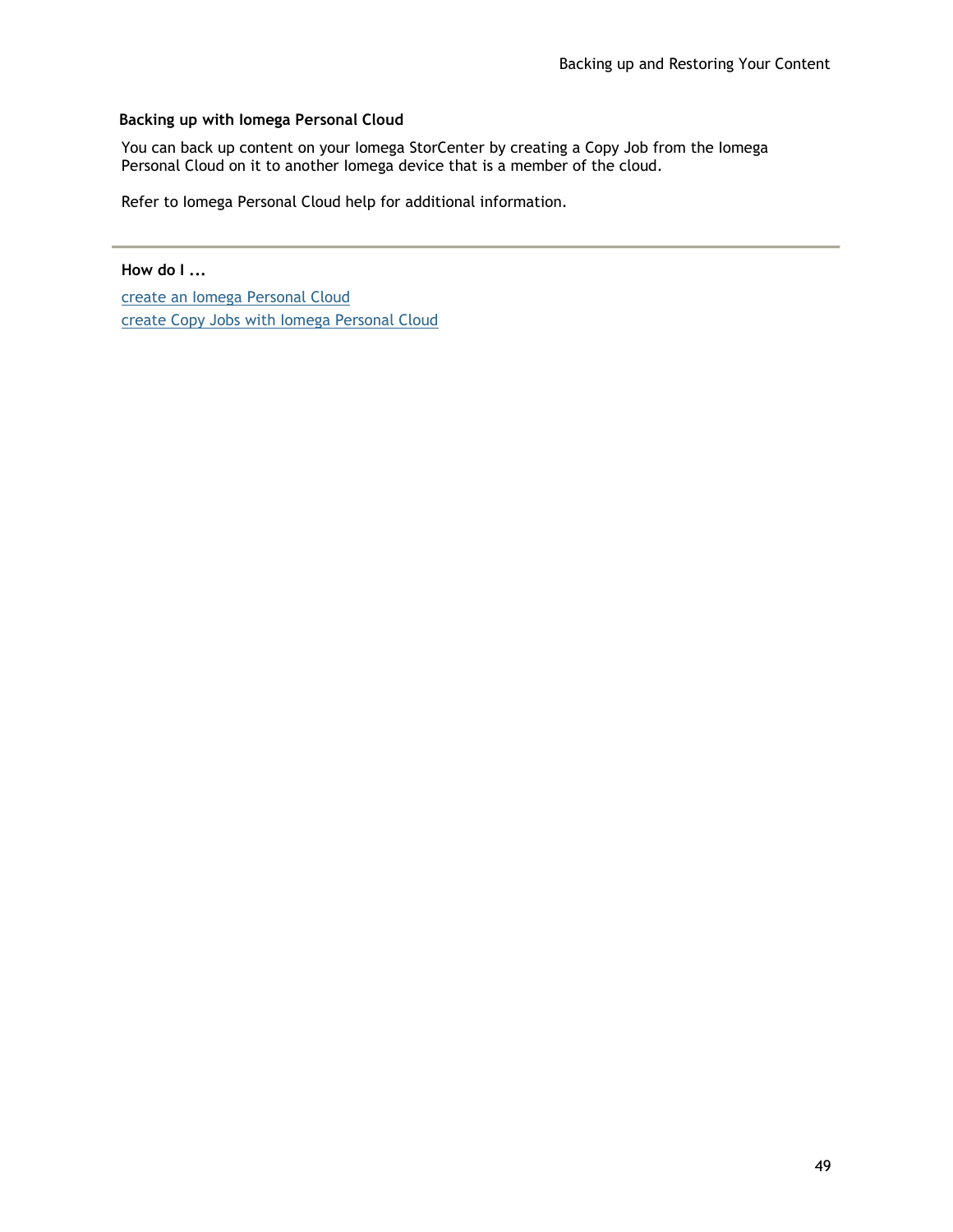### **Restoring with Personal Cloud**

You can restore content on your Iomega StorCenter by creating a Copy Job from the Iomega Personal Cloud on it to another Iomega StorCenter that is a member of the Personal Cloud.

Refer to Iomega Personal Cloud help for additional information.

**How do I ...**

[create an Iomega Personal Cloud](#page-70-0)  [create Copy Jobs with Iomega Personal Cloud](#page-80-0)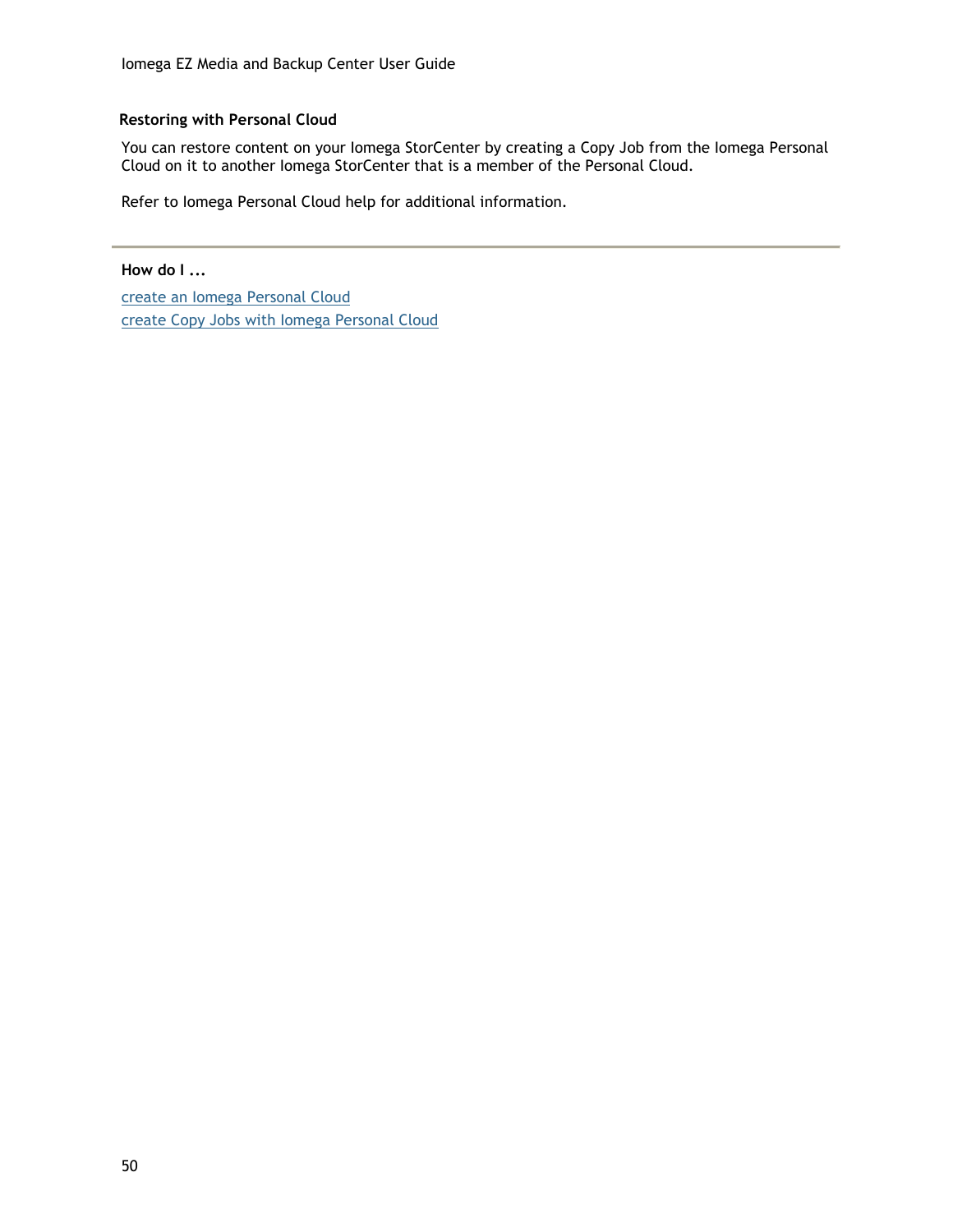# **Securing Your Device and Contents**

# **What Is Security and Do I Need It?**

Security is an optional feature you can enable on your Iomega EZ Media & Backup Center to secure Shares, create users, and allow some features to be enabled. When you create users, you limit access to your Iomega EZ to specific people, and when you secure Shares, you limit data access to specific users. Security adds an extra layer of protection to your Iomega EZ beyond whatever form of security you have on your local network. Without security, all data on your Iomega EZ can be accessed by anyone on your local network.

To secure your Iomega EZ :

- First enable [security](#page-61-0) and create an administrator user.
- Create [users.](#page-64-0).
- Secure any existing or new Shares.
- $\bullet$

**How do I...**

[enable security](#page-61-0) [add users](#page-65-0) [secure Shares](#page-25-2)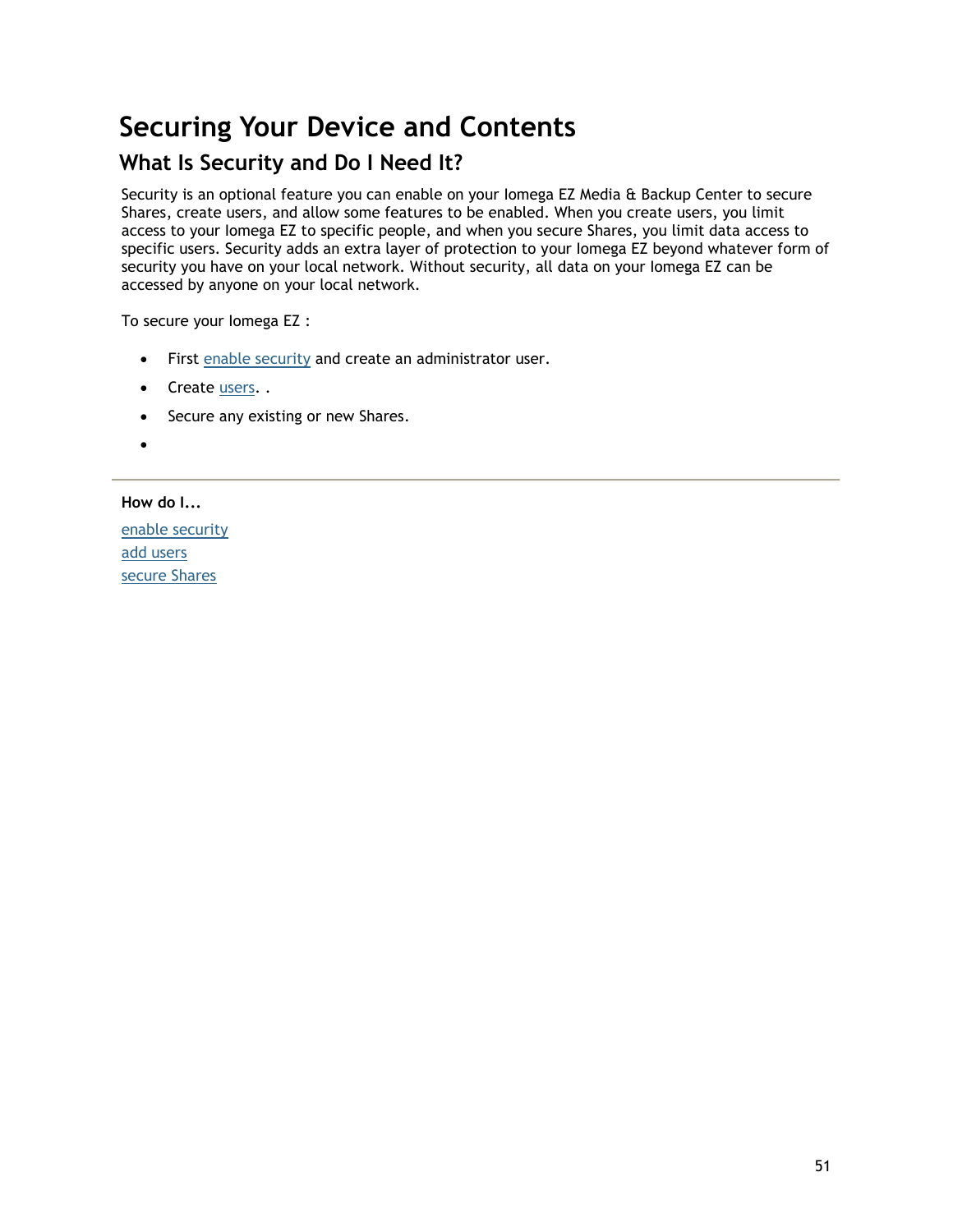# <span id="page-61-0"></span>**Enabling Security and Creating an Administrator User**

With security turned on, only administrator users can view or change settings on the Iomega EZ , including creating or deleting users and Shares. When you create users, you limit access to your Iomega EZ to specific people, and when you secure Shares, you limit data access to specific users.

- 1. On the Security page, click the switch on.
- 2. When you turn security on, you will be asked to create an administrator user. Provide a username and password, and then confirm your password.
- 3. Encryption is always available when you access your Iomega EZ using https. By setting local encryption, you enforce encryption on your local network. By setting remote encryption, you enforce encryption outside your local network, such as through the internet. Choices for both encryption types are Not required, Passwords only (passwords are encrypted through https), and Always (encryption is always enforced). Always encrypting communication is safest, but can impact performance.

**Note:** When security is turned on, browser communications with the Iomega EZ are encrypted. Therefore, each computer that attempts to access the Iomega EZ may encounter a security warning, which can be safely ignored. In addition, you may be asked to accept a signed certificate for the Iomega EZ , which you should accept. If you change the device name at a later date, these warnings may appear again.

Iomega EZ administrators do not have access to all Shares by default. Access rights to Shares must be granted explicitly to administrators, as with other users.

- 4. If you have your own security certificate, you can load it by selecting **Use an imported certificate** and browsing to the certificate to load it.
- 5. Click **Apply** to save your changes.
- 6. [Click here](#page-64-0) to learn how to create users.
- 7. [Click here](#page-25-0) to learn how to secure any existing or new Shares.

#### **Disabling Security**

Disabling security will cause all defined users to be deleted.

**Note:** If you are using other features on your Iomega EZ that require security, you cannot disable security until those features are also disabled.

- 1. On the Security page, click the switch off.
- 2. Disabling security will cause all defined users and groups to be deleted. Check the box to disable security.
- 3. Click **Apply** to save your changes.

Security is disabled.

**How do I...**

[create secured Shares](#page-25-0) [add users](#page-65-0)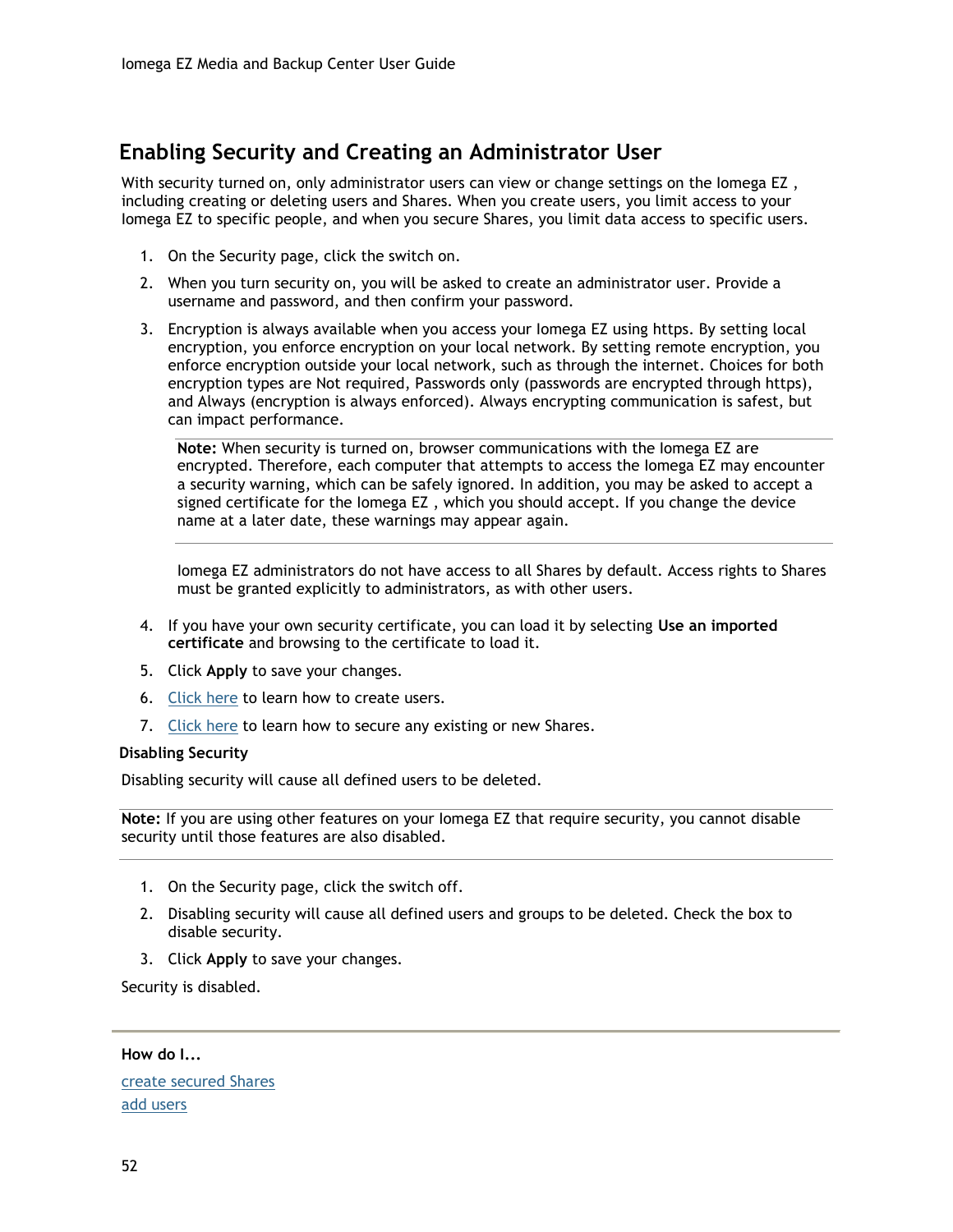# **Limiting Access to Your Content by Creating Users**

When you create users, you are selecting the specific people that have access to your Iomega StorCenter . You can secure Shares and specify which users can read and write to the secured Shares. You can also create additional administrator users who can manage the Iomega device through the Iomega StorCenter Console . Administrator users can change various settings on the Iomega device , including adding and deleting Shares.

**How do I ...**

[add users](#page-64-0)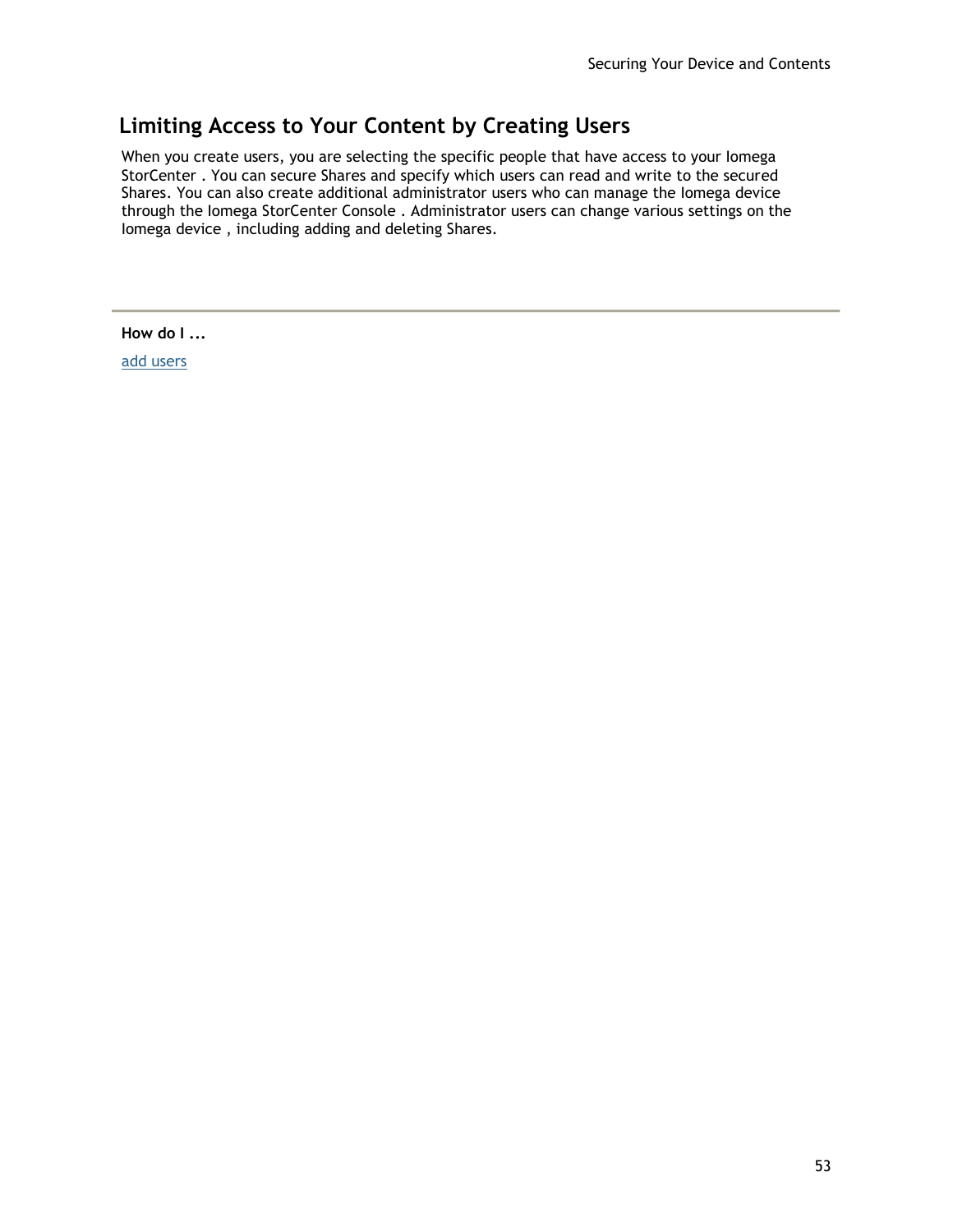# **Users**

#### **Users Overview**

When security is enabled, the Users page displays all users on the Iomega EZ Media & Backup Center and enables administrators to add and modify users.

Non-administrator users can be added to limit access to Share content. Additional administrator users can be added allow specific users to configure the Iomega EZ . The table displays the Usernames and Descriptive Name of each user. Click in a row of the table to view or modify details about a user.

#### **How do I...**

[add users](#page-64-0) [manage users](#page-65-0) [delete users](#page-67-0) [create Shares for users](#page-25-0)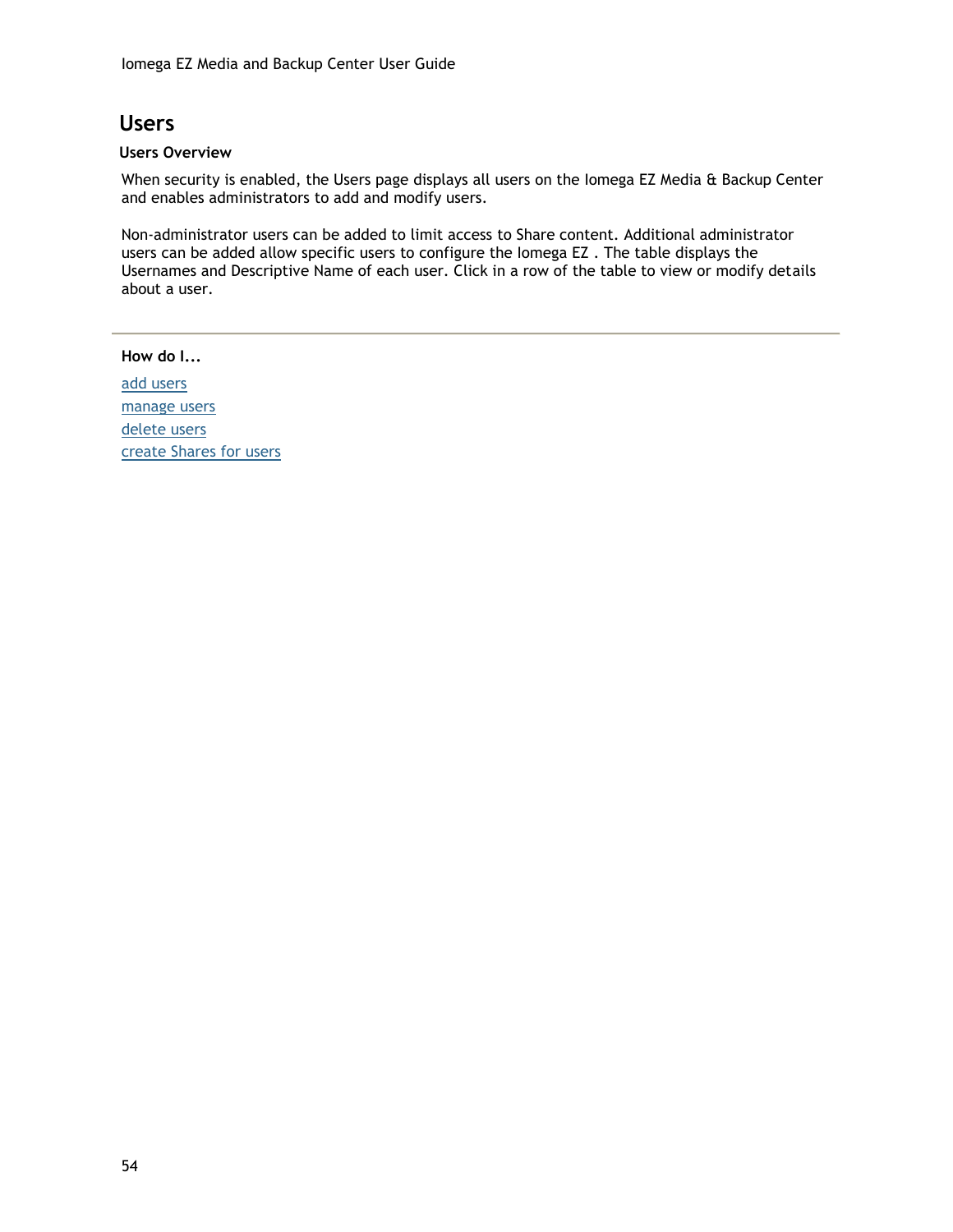#### <span id="page-64-0"></span>**Adding Users**

To add a user:

- 1. Navigate to the **Users** page.
- 2. Before you can create or modify users, you must have [security enabled](#page-61-0) on your Iomega StorCenter Iomega device . If security is already enabled, you are ready to add users. If not, a pop-up window appears for enabling security and create an administrator user to manage your secured Iomega device .
- 3. To add a new user, click **Add a user**.
- 4. Enter the following information:
	- **Username** enter the username of the user to be created. This is the username for logging into the Iomega device . There is a maximum of 32 characters, and spaces are not allowed. The following are not valid usernames: root, daemon, bin, sys, sync, mail, proxy, www-data, backup, operator, sshd, postfix, nobody, unuser, guest, and rsync.
	- **Descriptive Name** add a descriptive name to identify the user. For example, if you created a user with a Username of jsmith, you may want to add the Descriptive Name Joe Smith.
	- **Password** create a password for the user. The password should be between 8 and 12 characters, and spaces are not allowed.
	- **Confirm Password** confirm the password. If the text in this field does not match the text in the Password field, an error will be returned.
	- **Administrator** check this box to allow this user to manage the Iomega device .

**Note:** An administrator does not have default access to all Shares. Access to Shares must be granted explicitly to all users, including administrators.

- **Add a secured Share for this user** check this box to create a secured Share for this user. This Share will have the new user's name, and allows access only to that user.
- **Send a Personal Cloud invitation** click this link to invite a user to join your Personal Cloud on the Iomega device . This opens the Send a Personal Cloud Invitation dialog box where you create an invitation by entering a user's email address along with any additional comments. A user then receives the invitation, which contains the Personal Cloud name and username and password. A user enters that information from Iomega Storage Manager . For more information on this, refer to the online help with Iomega Storage Manager . You see this option only if a [Personal Cloud has been created](#page-73-0) on the Iomega device .
- **Allow this user to add trusted devices to my Personal Cloud** check this box to allow a user to [join a trusted device](#page-78-0) to a Personal Cloud. A trusted device is a machine, either a computer or another Iomega device , that belongs to an added user. Only trusted devices that belong to users that have been added to the Iomega device can join the Iomega Personal Cloud. This option displays only if a [Personal Cloud has been](#page-73-0) [created](#page-73-0) on the Iomega device .
- 5. Click **Create**.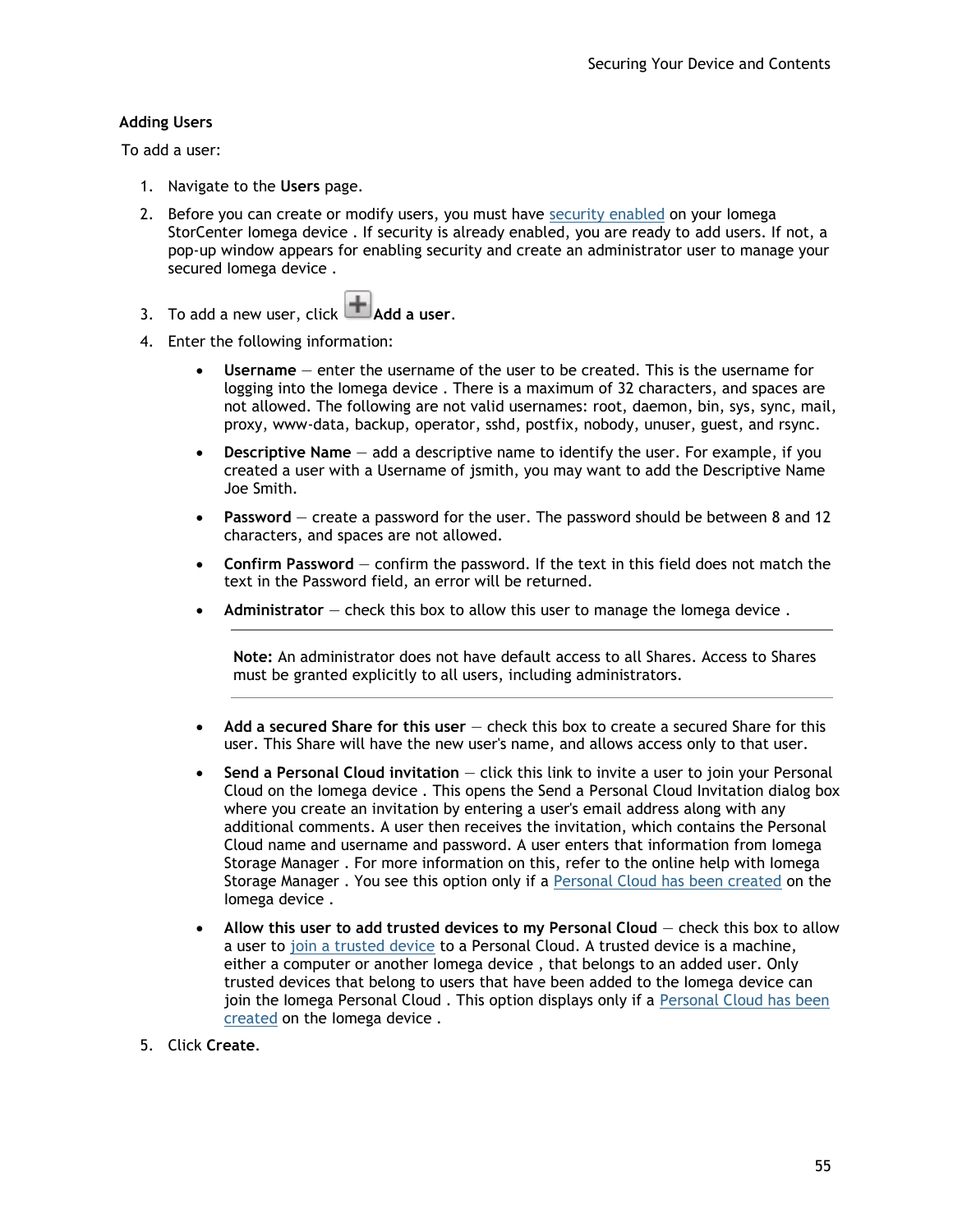#### <span id="page-65-0"></span>**Managing Users**

The page describes how to:

- [Change User Information](#page-65-1)
- [Change Access Permissions](#page-65-2)

#### <span id="page-65-1"></span>*Changing User Information*

- 1. Modify the following information:
	- **Username** enter the username of the user to be created. This will be the username provided when logging into the Iomega EZ Media & Backup Center . There is a maximum of 32 characters, and spaces are not allowed. The following are not valid usernames: root, daemon, bin, sys, sync, mail, proxy, www-data, backup, operator, sshd, postfix, nobody, unuser, guest, and rsync.
	- **Descriptive Name** add a descriptive name to identify the user. For example, if you created a user with a Username of jsmith, you may want to add the Descriptive Name Joe Smith.
	- **Password** create a password for the user. The password should be between 8 and 12 characters, and spaces are not allowed.
	- **Confirm Password** confirm the password. If the text in this field does not match the text in the Password field, an error will be returned.
	- **Send a Personal Cloud invitation** click this link to invite a user to join your Personal Cloud on the Iomega EZ . This opens the Send a Personal Cloud Invitation dialog box where you create an invitation by entering a user's email address along with any additional comments. A user then receives the invitation, which contains the Personal Cloud name and username and password. A user enters that information from Iomega Storage Manager . For more information on this, refer to the online help with Iomega Storage Manager . You see this option only if a [Personal Cloud has been created](#page-73-0) on the Iomega EZ .
	- **Allow this user to add trusted devices to my Personal Cloud check this box to allow** a user to [join a trusted device](#page-78-0) to a Personal Cloud. A trusted device is a machine, either a computer or another Iomega EZ , that belongs to an added user. Only trusted devices that belong to users that have been added to the Iomega EZ can join the Iomega Personal Cloud . You see this option only if a [Personal Cloud has been created](#page-73-0) on the Iomega EZ .
	- **Administrator** check this box if you would like to allow this user to manage the Iomega EZ .
		- **Note**: An administrator does not inherently have access to all Shares. Access to Shares must be granted explicitly to administrators, as with other users.

#### 2. Click **Apply**.

#### <span id="page-65-2"></span>*Changing Access Permissions*

- 1. Expand **Access Permissions** to change Share access permissions for the selected user.
- 2. To give this user access to a specific set of Shares, click **Add access permissions**.
- 3. In the Add Access Permissions pop-up window, select which Shares this user can access, and click **Apply**.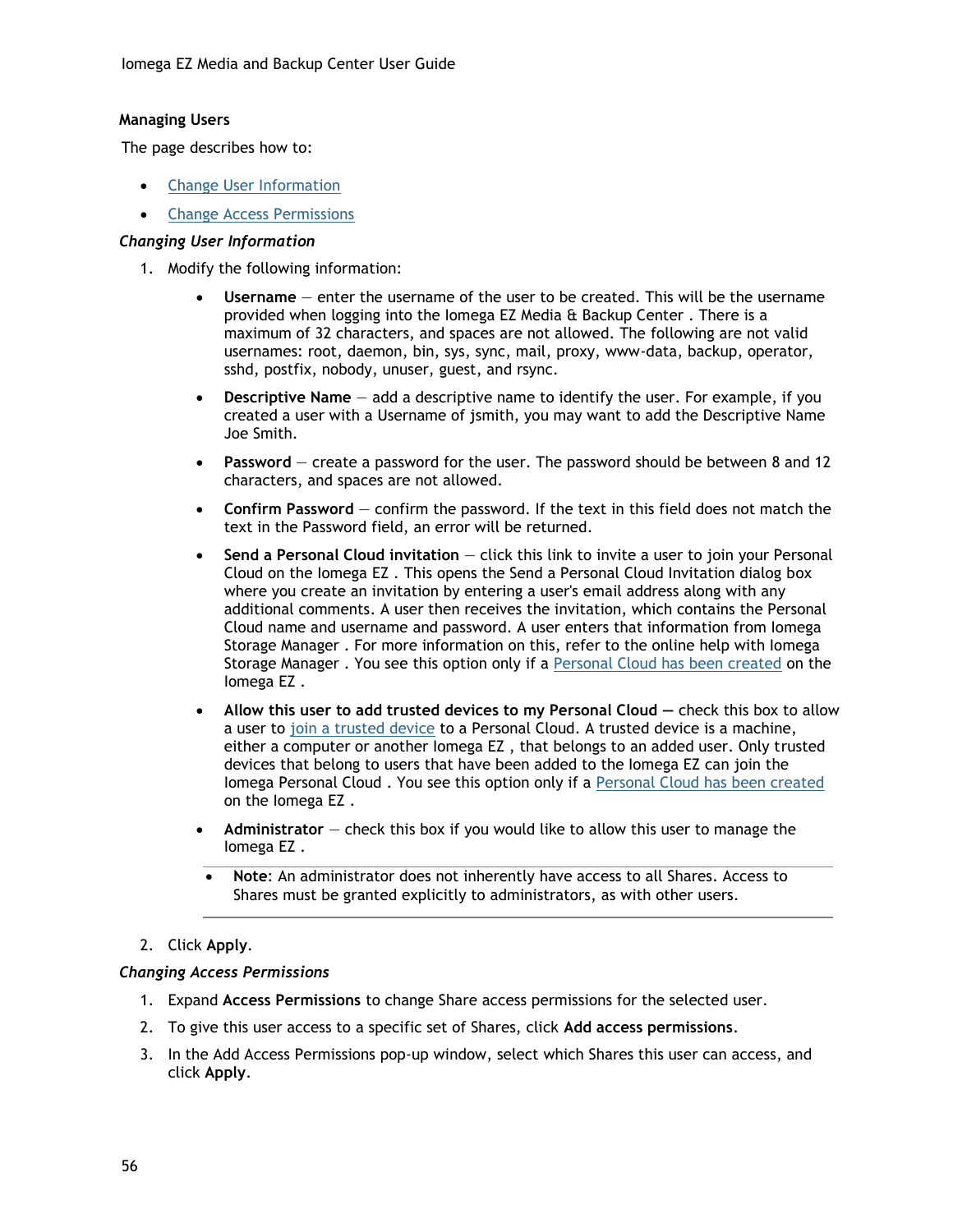- 4. Uncheck Read or both Read and Write to limit or deny access permission to each Share for this user.
- 5. Click **Apply** to save your changes. When both Read and Write are unchecked, the Share is removed from the list.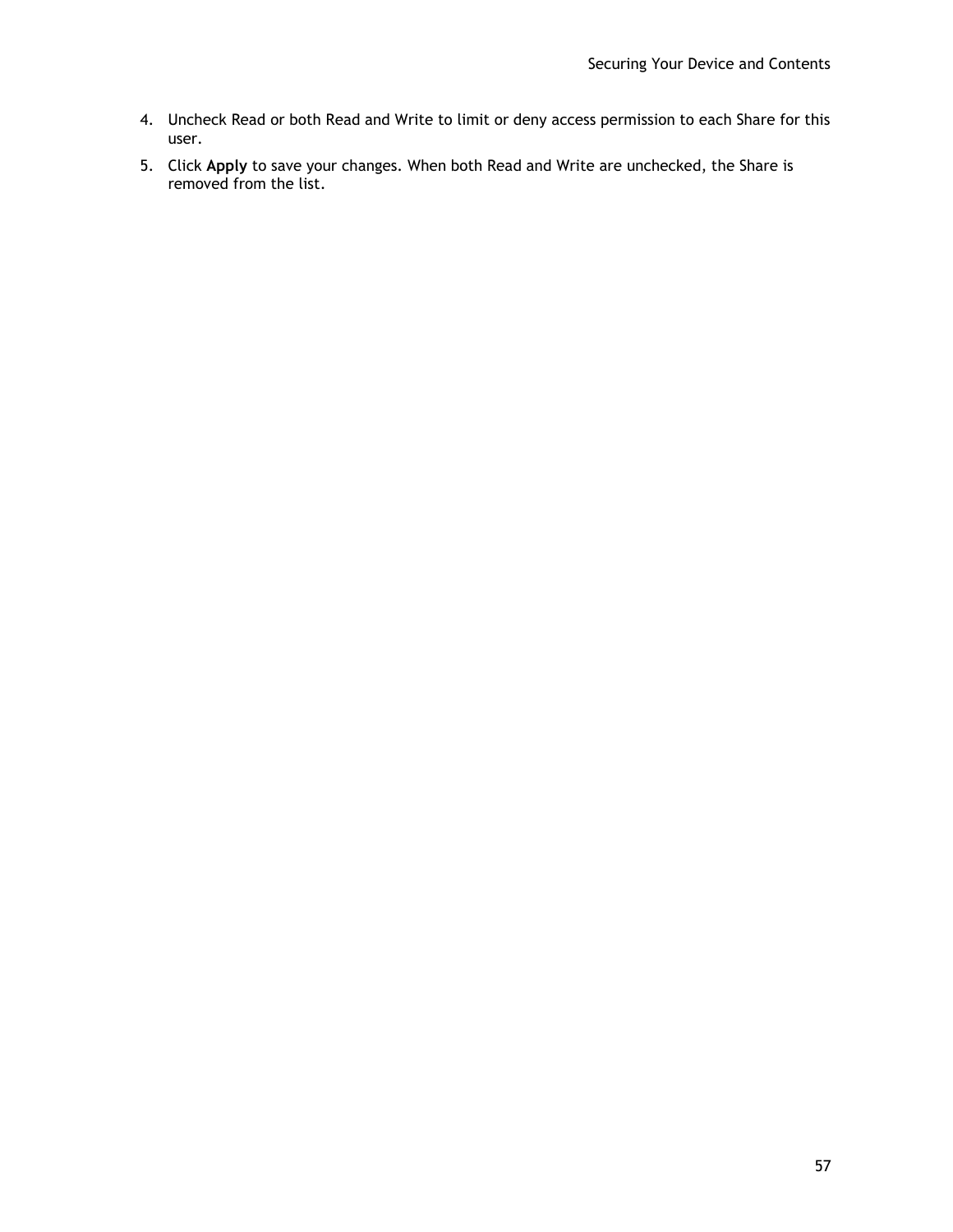### <span id="page-67-0"></span>**Deleting Users**

To delete a user:

- 1. From the Iomega StorCenter EZ Media Console , click **Users**.
- 2. To delete an existing user, click the username to expand the user.
- 3. In the User Information section, click **Delete**.
- 4. In the **Delete User** pop-up window, click **Yes**.
- 5. The user is removed from the user list.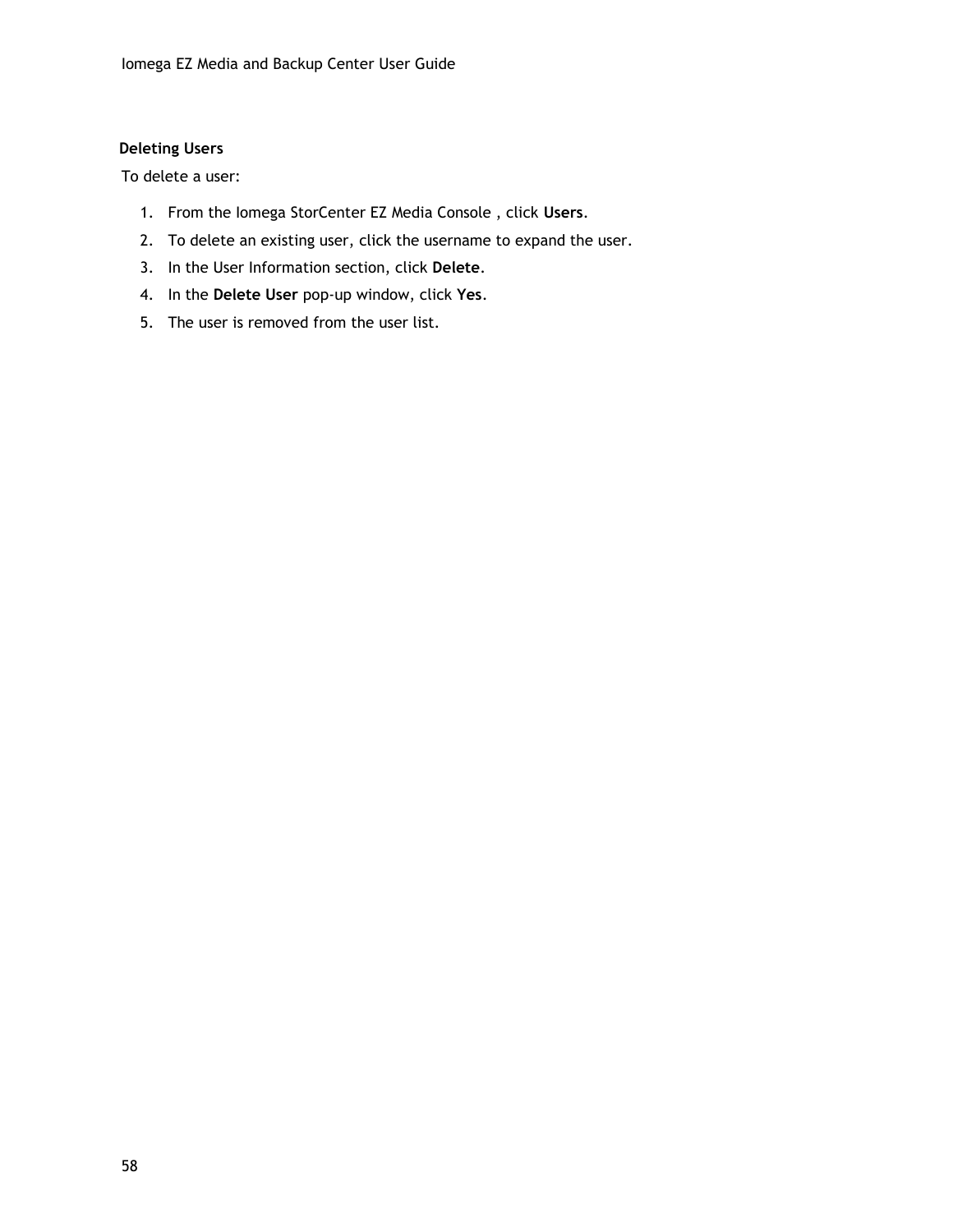## **Groups**

#### **Managing Groups**

The page describes how to:

- [Remove a User from a Group](#page-68-0)
- **•** [Change Access Permissions](#page-68-1)

### <span id="page-68-0"></span>*Removing a User from the Group*

- 1. Open a group to display users belonging to it.
- 2. To remove a user from the group, click the next to that user. When the **Remove user** popup window appears, click **Yes** to remove the user.

#### <span id="page-68-1"></span>*Changing Access Permissions*

- 1. To refresh the list of users, click  $\mathbf{H}$  above the table.
- 2. Expand **Access Permissions** to change group permissions to a secured Share. .
- 3. To add permissions to a Share, click **Add access permissions**.
- 4. From the **Add Access Permissions** pop-up window, select a Share or Shares for the group to access.
- 5. Click **Apply** to save your changes.
- 6. In the table listing the Shares, check **Read** or **Write** for each Share. The group can have full access by checking both **Read** and **Write**. To grant only read access, check only **Read**.

**Note:** A group must have read access at a minimum. A group cannot have only write access.

- 7. Uncheck **Read** to remove all access to a Share and remove the Share from the table.
- 8. Click **Apply** to save your changes.
- 9. If NFS is enabled, the **GID** field is visible. The GID value must be the same on both the Linux client and the Iomega EZ Media & Backup Center for the client to access files. To modify the GID, type a new GID value.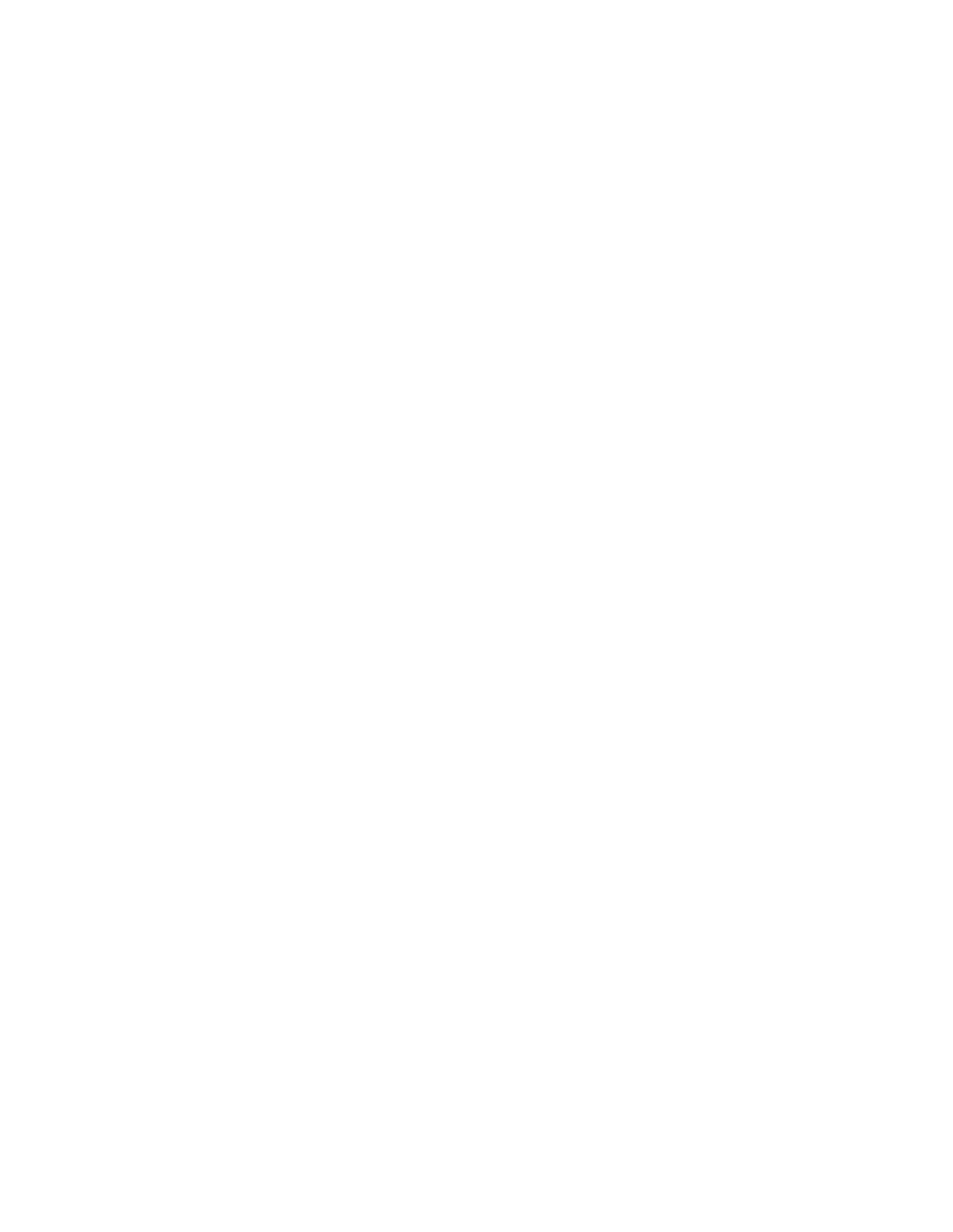# **Personal Cloud: Accessing Your Device From Anywhere in the World**

## <span id="page-70-0"></span>**What Is an Iomega Personal Cloud ?**

An Iomega Personal Cloud turns an Iomega EZ Media & Backup Center into a hub for sharing files and backing up data among computers anywhere in the world. A Personal Cloud can exist on your Iomega EZ Media & Backup Center , or on another Iomega network device. When you create a Personal Cloud, you gain access to your Iomega EZ from anywhere on the internet. You can also share with friends and family by inviting users to join your Personal Cloud. You manage Personal Cloud users the same way you manage other users on your lomega EZ, so you control the storage and content they can access through the Personal Cloud. Trusted devices can be added to your Personal Cloud to connect them through the internet as if they are on a common home network with your Iomega EZ . People who join your Personal Cloud can access data, perform Copy Job operations, use your Iomega EZ as a QuikProtect remote target, stream media from your Iomega EZ over the internet, and use remote desktop to access computers on the local network for your Iomega EZ . If you allow a user to join their trusted devices to the Cloud, those devices become part of the Cloud and can be accessed by other users on the Cloud.

### **Iomega Personal Cloud Key Terms**

The following are a few key terms to help get you started with a Personal Cloud:

- **Iomega Personal Cloud**  This is a setting configured on your Iomega StorCenter EZ Media Console that allows you to securely share storage and media capabilities with computers around the world.
- **Web Access** You can use Personal Cloud information to access your Iomega EZ from the web. Enter myCloudName.Myiomegacloud.com in a web browser, and when prompted, enter a valid username and password for your Iomega EZ . You can also use the Iomega Link, which is an application that runs on mobile devices, by entering the Personal Cloud name and then a valid username and password. For more information on the Iomega Link , refer to its documentation.
- **My Personal Cloud** When you are the administrator of an Iomega EZ , you can create a Personal Cloud through the Iomega StorCenter EZ Media Console and then invite people to join it. You create and manage the Personal Cloud on your Iomega StorCenter EZ Media Console through the **My Personal Cloud** configuration option. The Personal Cloud that you administer is called My Personal Cloud.
- **Other Personal Cloud** If you want to have your Iomega EZ join that Personal Cloud instead of administering your own, select the option for **Other Personal Cloud**. Enter the Personal Cloud name, username and password you received when you were invited to join your Iomega EZ as a Trusted Device on the other Personal Cloud.
- **Joining an Iomega Personal Cloud as a Trusted Device** To connect your computer or your Iomega EZ as a trusted device to a Personal Cloud, you use the username and password given to you for that Personal Cloud. The person managing the Personal Cloud has to create you as a user on the device hosting the Personal Cloud and give you permission to add trusted devices. You can connect your Iomega EZ to only one Personal Cloud at any given time, so you must select between either My Personal Cloud or Other Personal Cloud.

An administrator should complete the following tasks to set up or join a Personal Cloud:

- **•** [create a Personal Cloud](#page-73-0)
- **•** [invite people to a Personal Cloud](#page-77-0)
- [join a trusted device to a Personal Cloud](#page-78-0)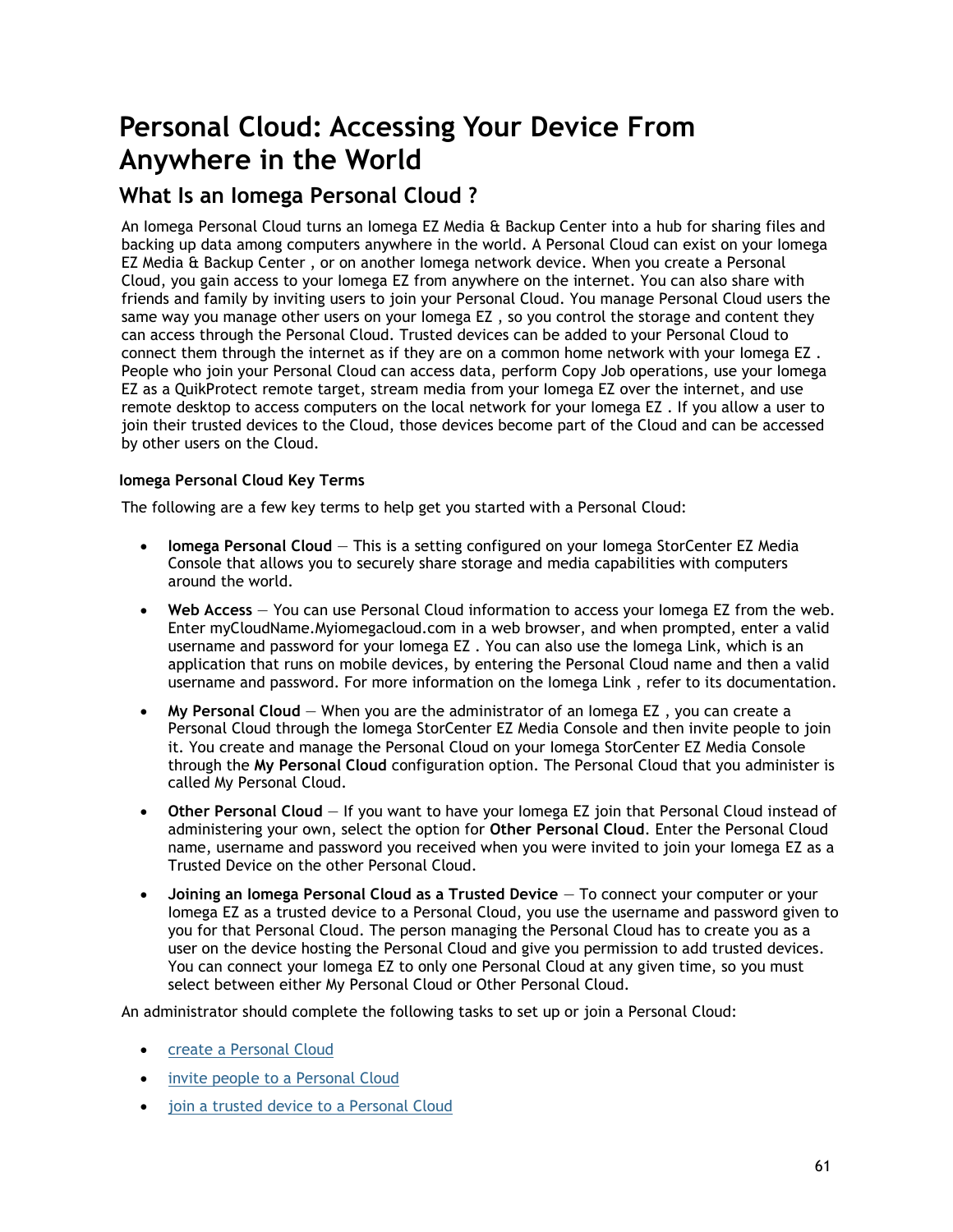# **Is My Content Secure?**

Your content is always secure using an Iomega Personal Cloud . If you create a Personal Cloud with security disabled, you are required to enter a password when accessing your Iomega device remotely. [Enabling security](#page-61-0) allows you to share your Iomega device with the people you choose. For example, you have photos of your new baby you want to share with your sister, your brother, and your sister-in-law. To share your baby photos with these family members, create a Personal Cloud, and then invite your sister, your brother, and your sister-in-law to join your Personal Cloud. Your Iomega StorCenter provides an easy way to send email invitations and instructions to the people you select as Personal Cloud users. In this way, your content is never exposed to the public, and remains private. It is visible only to the individuals you invite to be Personal Cloud users. Content of the Personal Cloud is determined by you as the Personal Cloud owner. Refer to the help topic links below for more information on Personal Cloud.

Note that people added to your Personal Cloud as users are not required to own or have access to an Iomega device . The process of adding someone as a Personal Cloud user grants them access to your Personal Cloud from any computer.

[create an Iomega Personal Cloud](#page-73-0)  [configure a router for port forwarding](#page-74-0) [create a Personal Cloud](#page-73-0) [invite people to a Personal Cloud](#page-77-0) [join a trusted device to a Personal Cloud](#page-78-0) [enable security on Iomega device](#page-61-0) 

**How do I ...**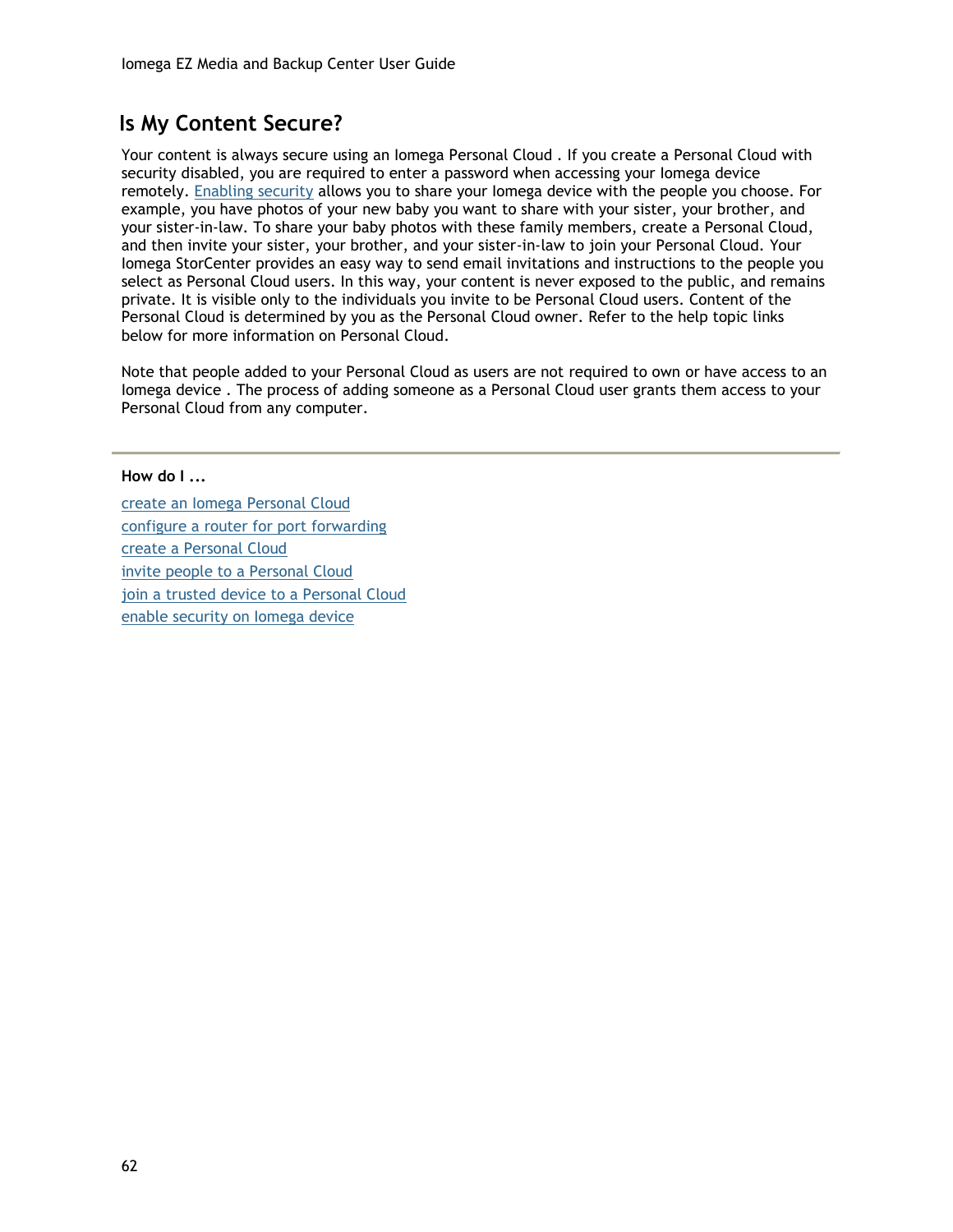# **Iomega Personal Cloud Setup Overview**

You can create an Iomega Personal Cloud in one of two ways:

- Follow the Iomega Personal Cloud setup through Iomega Setup
- Create the Iomega Personal Cloud through the Iomega StorCenter Console

Creating an Iomega Personal Cloud starts with providing a name for your Personal Cloud and an email address associated with it. After creating the Personal Cloud, you can use the Personal Cloud Quick Setup wizard to perform common tasks associated with the Iomega Personal Cloud : adding Shares, inviting people to join the Personal Cloud, and setting up Copy Jobs through the Personal Cloud.

### **How do I ...**

[enable security on my Iomega device](#page-61-0)  [create an Iomega Personal Cloud](#page-73-0)  [configure a Personal Cloud](#page-76-0) [invite people onto your Personal Cloud](#page-77-0) [join a trusted device to a Personal Cloud](#page-78-0) [use Copy Jobs with a Personal Cloud](#page-80-0)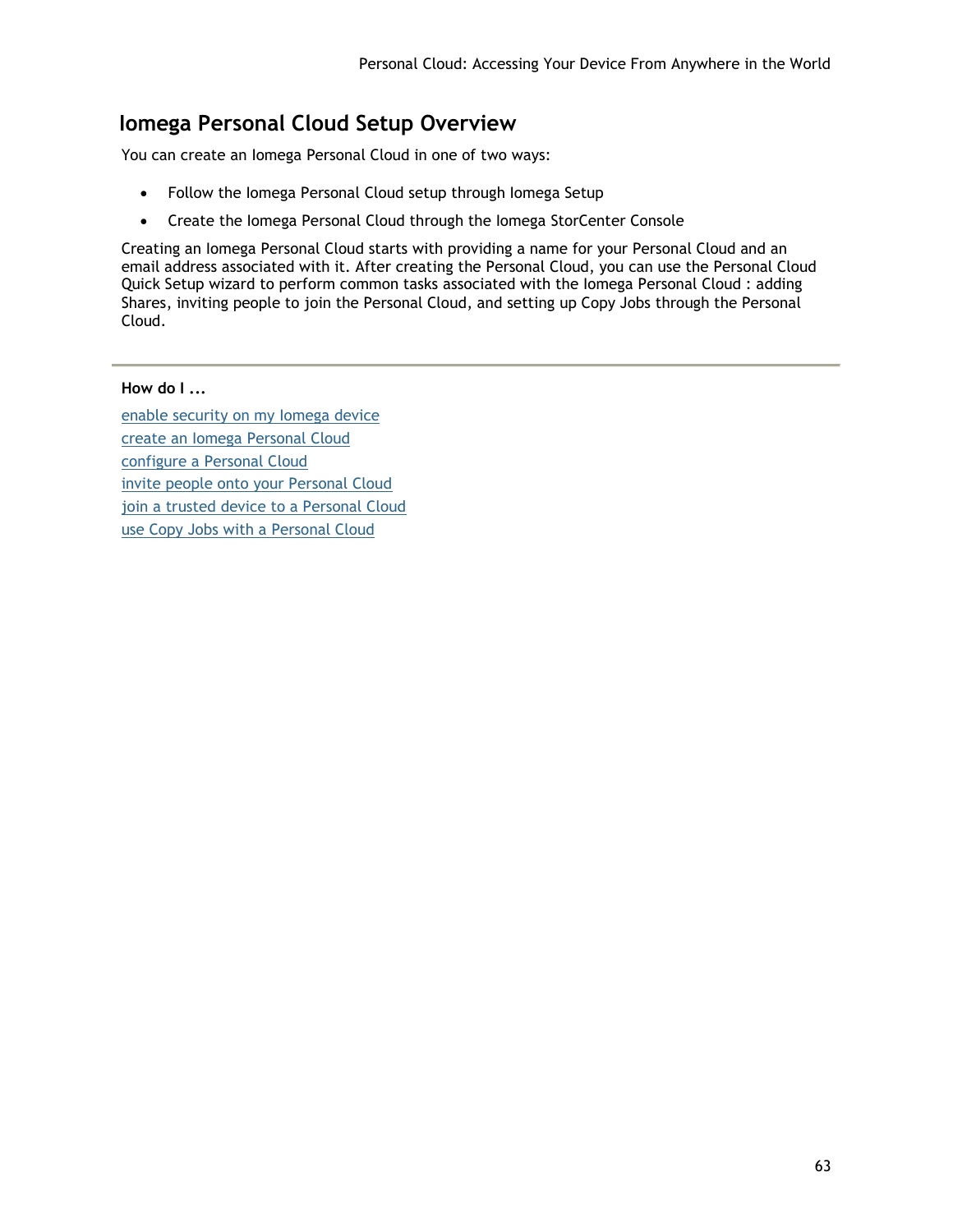# <span id="page-73-0"></span>**Creating an Iomega Personal Cloud**

Before you can work with your Iomega Personal Cloud, you first create a Personal Cloud and configure the settings.

After your Personal Cloud is ready and connected to the internet as indicated by the status images, you can invite people to join your Personal Cloud. When you invite people to join your Personal Cloud, you add them as users on your Iomega StorCenter . The invited users receive an email invitation that includes the username and password they must provide when connecting to the Personal Cloud from the Iomega Storage Manager on their computer.

If you have content on your Iomega device that you do not want to share with members of your Personal Cloud, you should put that content in secured Shares that are not accessible to anyone invited to your Personal Cloud.

**Note:** This procedure assumes you did not create a Personal Cloud using the initial lomega Setup [portal.](#page-10-0) If you have already created a Personal Cloud, you do not have to follow this procedure.

- 1. On the Iomega Personal Cloud page, expand the **Configure** section.
- 2. Click the **My Personal Cloud** button to open the portal that lets you create your Personal Cloud.

After you click the My Personal Cloud button, a new website containing the portal opens. You create a Personal Cloud on this website. After you create the Personal Cloud, you return to the Iomega StorCenter Console.

3. If your Iomega device is not secured, you are prompted to create a remote access password. This is a password that anyone not on your local network must enter to access your device.

After completing these steps, the Personal Cloud Quick Setup Wizard opens, so you can [create Shares,](#page-24-0) [invite users,](#page-77-0) or configure [Copy Jobs.](#page-39-0) You can use the Quick Setup Wizard or close it and begin using your Personal Cloud.

#### **How do I...**

[invite people to a Personal Cloud](#page-77-0) [join a trusted device to a Personal Cloud](#page-78-0) [enable security on Iomega device](#page-61-0)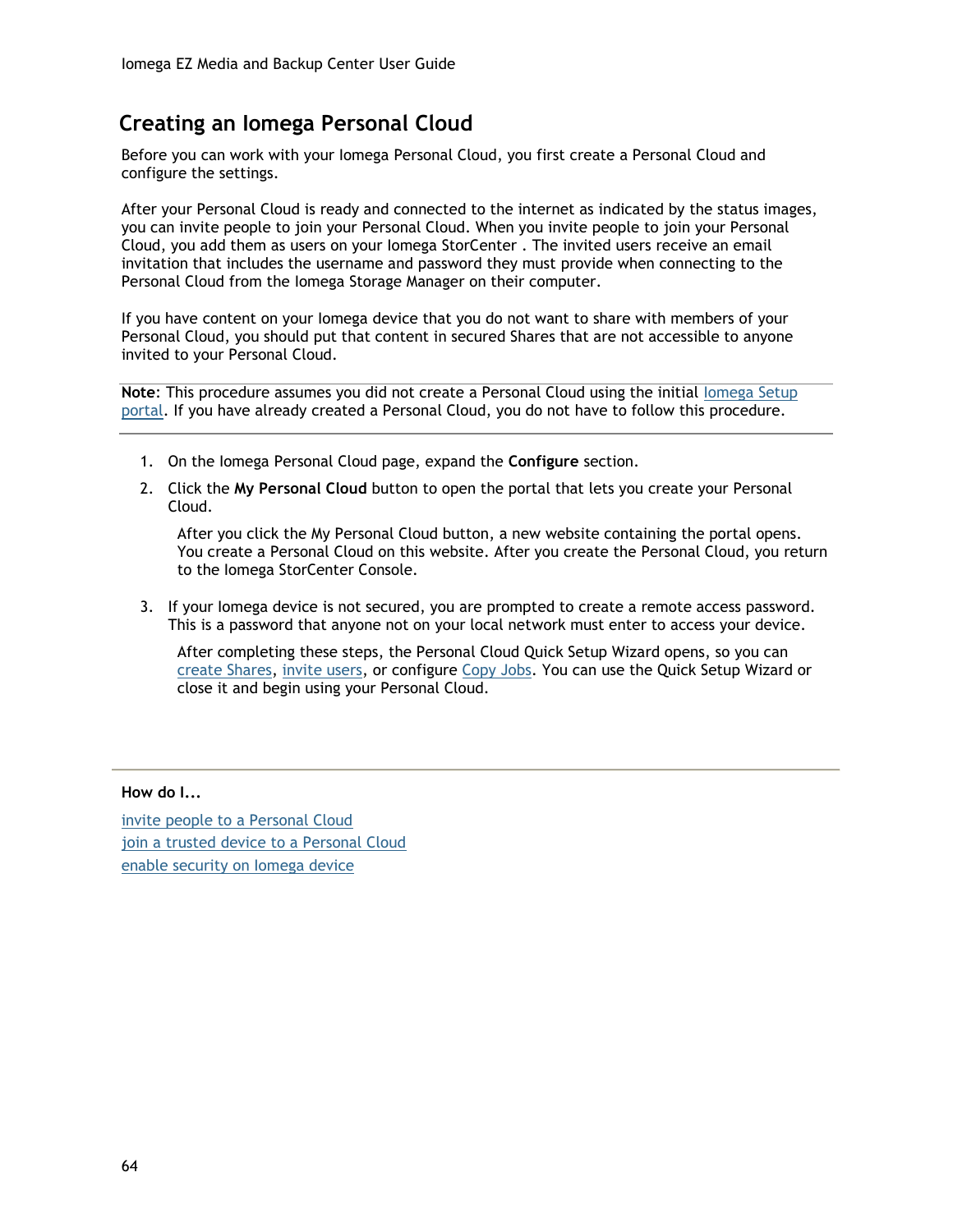# <span id="page-74-0"></span>**Configuring Router Port Forwarding for Personal Cloud**

In most cases, your Iomega StorCenter attempts to automatically configure your router. However, if it cannot, a message displays that your router is not configured for port forwarding, and you must manually configure your router to forward a specific port to your Iomega device . Most routers refer to this as port forwarding, application access, or virtual server. It is recommended that you refer to your router's documentation for setting these values. When you set up port forwarding, you are allowing data to travel through your Personal Cloud between your Iomega device and trusted devices.

When you have selected a port value to forward for Personal Cloud, click **Settings** on the Personal Cloud page, and enter your selected port number in the Personal Cloud settings dialog box. If you have more than one Personal Cloud, you can enter a range of port values for your Personal Clouds. The range of port values is 50500-50599. You must also port forward port 443 to enable https access to your Iomega device .

### **Router Port Forwarding**

Some routers have a UPnP option. If you have a UPnP router, enabling this option allows the Iomega device software to automatically configure the correct forwarding ports. Otherwise, you must perform additional steps by manually enabling port forwarding on your home network router. Port forwarding allows invited users to connect remote computers or other Iomega device devices outside of your local area network (LAN) as trusted devices to the Personal Cloud on your network.

**Note:** Port forwarding must be configured for both the network router on which the Personal Cloud is configured, and any remote network from which trusted devices are accessing the Personal Cloud.

The following steps are generic router settings. If you have never logged into your router before, you must consult the manufacturer's documentation to find specific details such as default IP address, default administrator account, and password.

- 1. Log in to your router by entering its IP address in the browser's URL field from your computer. If prompted, enter administrator account name and password.
- 2. Navigate to the Port Forwarding configuration page. This is often related to Port Mapping, Application, Virtual Server, or Gaming configuration options.
- 3. Type in the desired application or service name. This is typically a blank or drop-down field where you can type or choose a user-specified application or service name for the port you are forwarding. Create a new entry with a value like " Iomega Personal Cloud " in this field.
- 4. Enter a port number for the Personal Cloud service in the range 50500-50599 in both the port start and port end fields. Port number 50500 is the default. It should not be necessary to change this value, but if you do, choose the next available port; for example, 50501. If you decide to choose a port in the higher range, note that the Media Server uses the same range of ports, numbering backwards from 50599.
- 5. Repeat the previous step, using port 443 to enable https communication with your Iomega device .
- 6. Enter the IP address of your Iomega device which contains the Personal Cloud. The IP address displays on the System Status page when you log into the device's web interface.
- 7. Save the changed settings.
- 8. Reboot the router if required.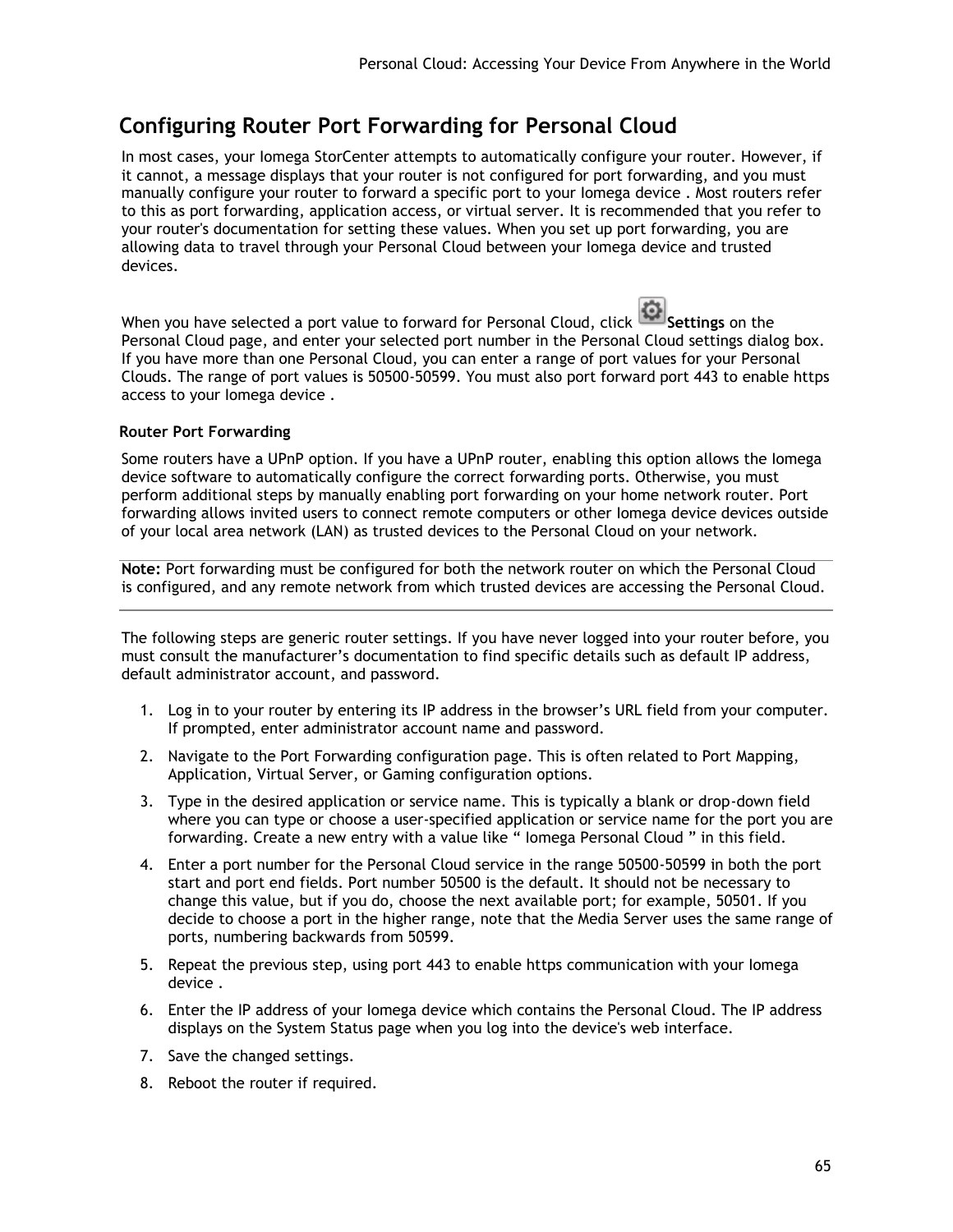# **How do I ...**

[create an Iomega Personal Cloud](#page-73-0)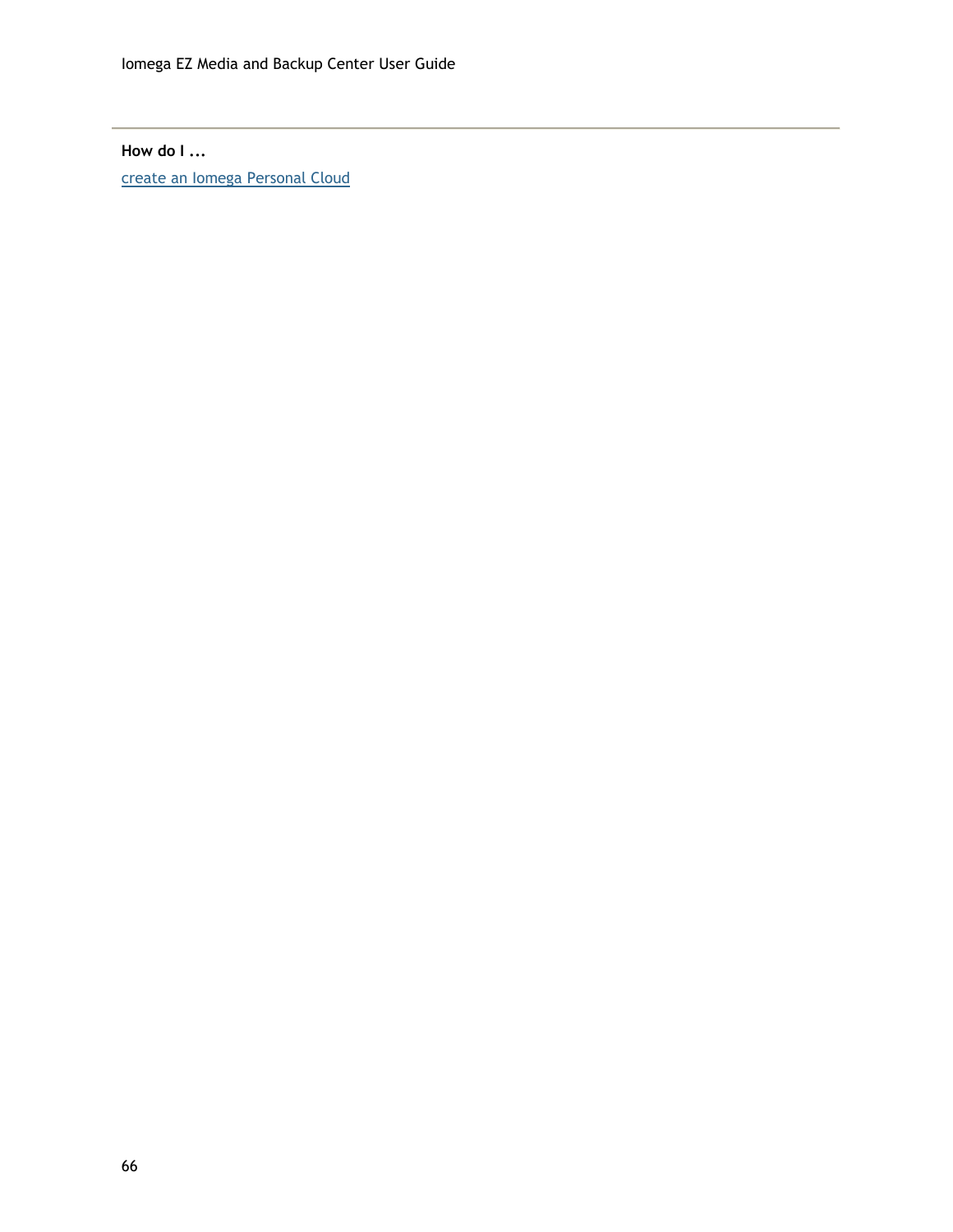# <span id="page-76-0"></span>**Configuring Your Iomega Personal Cloud**

As an Iomega Personal Cloud administrator, you can manage various settings on your Personal Cloud to ensure that it functions as efficiently as possible. Settings include specifying an email address when sending invitations. When data is traveling through the Personal Cloud, you can control the security of that information by specifying a Secure Communication level. Note that data stored on your Iomega EZ through the Personal Cloud is not encrypted, and using encryption can slow down communications.

### **Enabling Internet Access to the Iomega EZ**

You can grant internet users, including Iomega Link users, secure access to the web interface and unrestricted access to media content on your Iomega EZ . Iomega Link is an application that runs on mobile devices, and allows access to content on your Iomega EZ . Before enabling secure access, you must first [enable security](#page-61-0) on your Iomega EZ and [create users.](#page-64-0) After enabling secure access, any internet users can access your Iomega EZ , and view any public content. Secure content is restricted to internet users who have valid usernames and passwords for the Iomega EZ . When you enable unrestricted media content access, your media files become available to all internet users.

### **Changing Personal Cloud Settings**

- 1. In the Configure section of the Personal Cloud page, click **Settings**.
- 2. In the Personal Cloud Settings dialog box, configure the following:
	- **Administration Email Address** This is the sender email address used on the email invitations.
	- **Port Number** Your router forwards this specific port for your Personal Cloud. This value is automatically filled in, and you do not have to change it, unless you have more than one Personal Cloud on your network. Refer to [Configuring Router Port Forwarding](#page-74-0)  [for Personal Cloud](#page-74-0) for more information.
	- **Secure Communication** This setting controls the security of information traveling through the Personal Cloud.
	- **Note:** You can also specify a Secure Communication level setting with Iomega Storage Manager . The Secure Communication setting for the Iomega StorCenter EZ Media Console sets the minimum value. You cannot specify a setting lower than this value using Iomega Storage Manager . For information on using Iomega Storage Manager , refer to its online help.
- 3. Click **Apply** to save your changes.

#### **How do I...**

[create a Personal Cloud](#page-73-0) [configure a router for port forwarding](#page-74-0) [invite people onto your Personal Cloud](#page-77-0) [join a trusted device to a Personal Cloud](#page-78-0) [manage trusted devices on a Personal Cloud](#page-79-0) [disable or delete my Personal Cloud](#page-81-0) [enable security on Iomega EZ](#page-61-0)  [enable the Home Page](#page-35-0)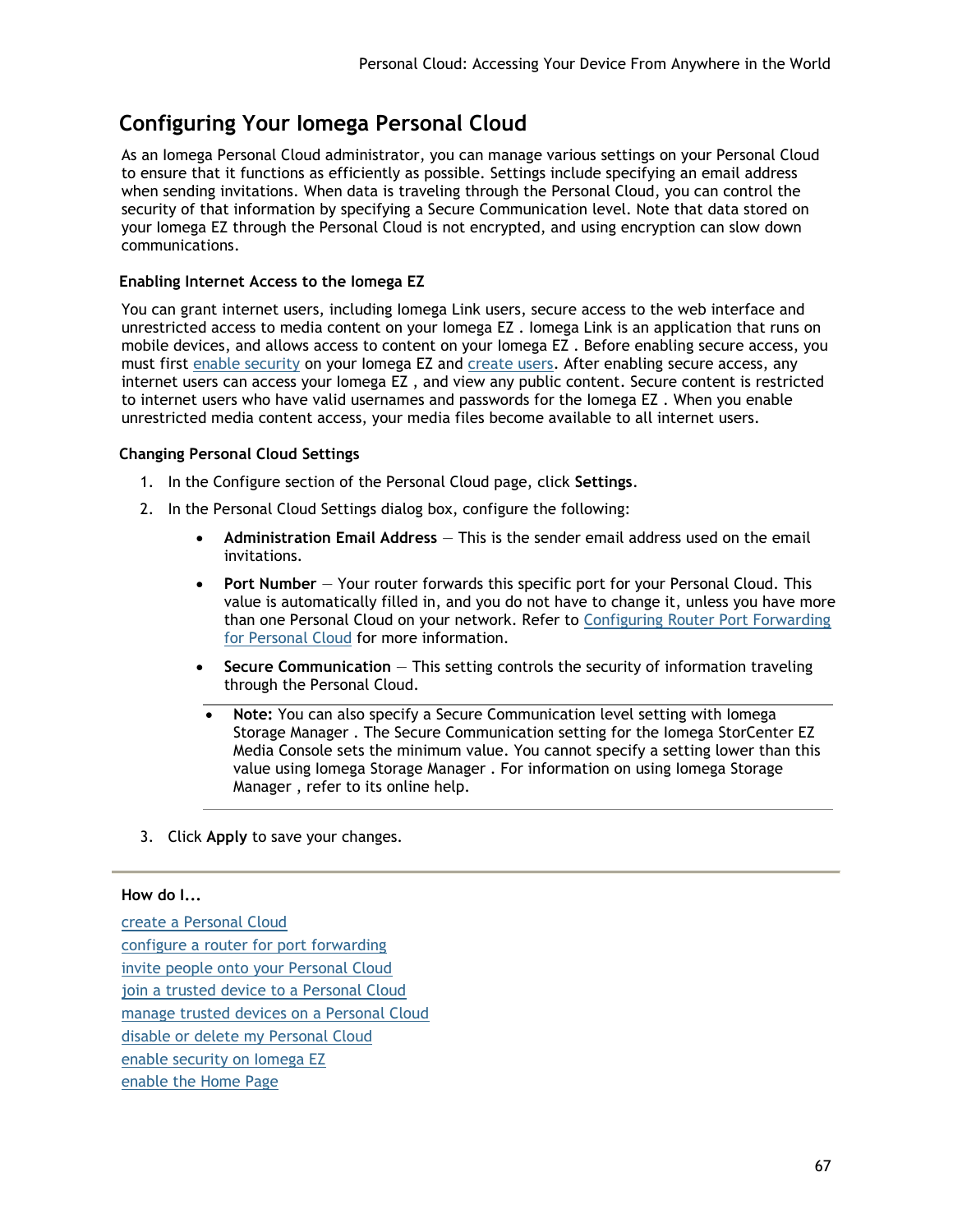# <span id="page-77-0"></span>**Inviting People onto Your Iomega Personal Cloud**

When you invite people to join your lomega Personal Cloud, you are actually selecting from existing users on your Iomega device , or adding people as users on your Iomega device . In addition, you are optionally allowing them to add their computers or [Iomega storage devices as trusted devices](#page-78-0) on your Personal Cloud. Computers are added as trusted devices through Iomega Storage Manager. Refer to its online help for more information.

1. From either the Personal Cloud Quick Setup dialog box or the Iomega Personal Cloud page, click **Invite Users**.

**Note**: You can also send an invitation to join a Personal Cloud when you are adding users. Refer to [Adding Users](#page-64-0) for more information.

- 2. In the Invite Users dialog box, select the name of an existing user or click **Create New User** to [add a new user.](#page-64-0) If [security has not been enabled,](#page-61-0) you are prompted to enable security and create an administrator user.
- 3. If the email address field is not already completed, enter an email address for the user.
- 4. Click **Apply** to send the invitation.

#### **How do I ...**

[create an Iomega Personal Cloud](#page-73-0)  [add users to my Iomega device](#page-64-0)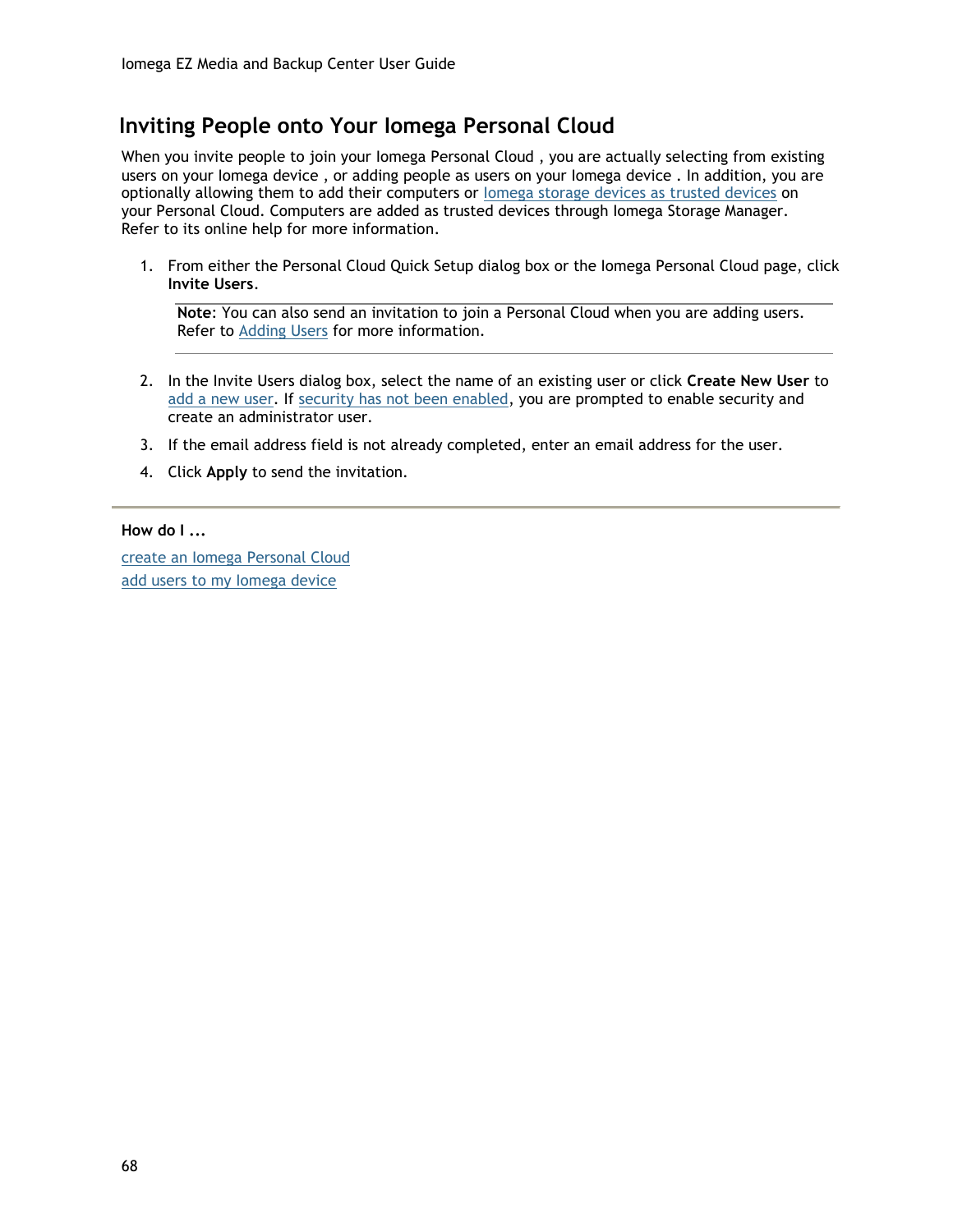# <span id="page-78-0"></span>**Joining a Trusted Device to an Iomega Personal Cloud**

You can join your Iomega EZ Media & Backup Center to the Personal Cloud as a trusted device if you have been given permission by the person administering the Personal Cloud.

**Note:** You cannot join your trusted device to a Personal Cloud if you have not been added as a user on the Personal Cloud.

- 1. On the Personal Cloud page, select the **Other Personal Cloud** command to join another Iomega Personal Cloud .
- 2. In the Add Trusted Device to Personal Cloud dialog box, enter the Personal Cloud name, username, and password you received in the email invitation.
- 3. Enter a descriptive name for your trusted device in the Description field.
- 4. Click **Apply**.

After applying this information, you are automatically connected to the Personal Cloud.

#### **How do I ...**

[enable security on my Iomega EZ](#page-61-0)  [create an Iomega Personal Cloud](#page-73-0)  [configure a Personal Cloud](#page-76-0) [invite people onto your Personal Cloud](#page-77-0) [use Copy Jobs with a Personal Cloud](#page-80-0) [delete a trusted device](#page-79-0)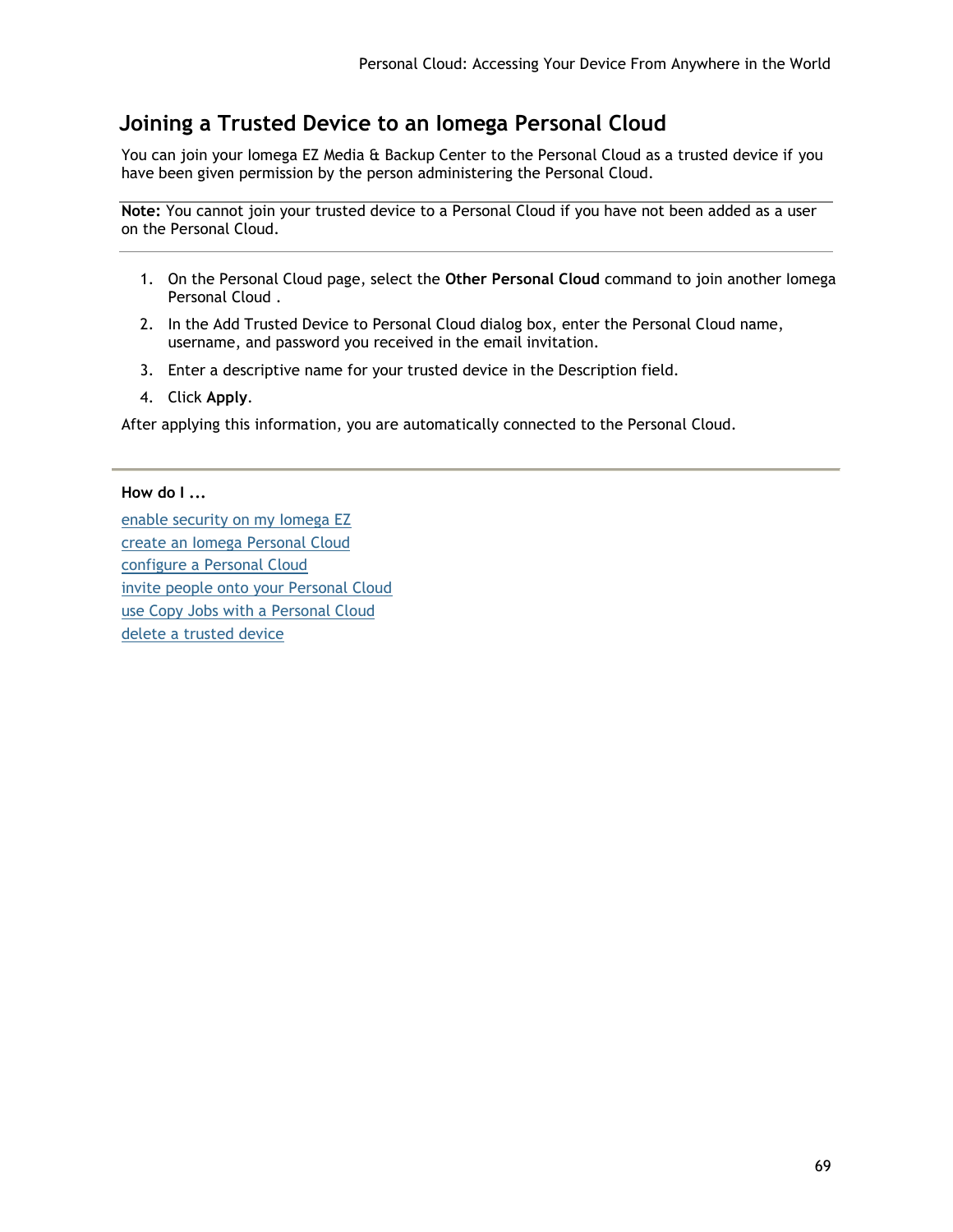# <span id="page-79-0"></span>**Managing Trusted Devices on a Personal Cloud**

As an Iomega Personal Cloud administrator, you can manage trusted devices on your Personal Cloud. Trusted devices can be disconnected, or you can completely delete a trusted device from the Personal Cloud.

### **Disconnecting Trusted Devices**

Click **My Personal Cloud**, and expand the trusted device section of the page.

To disconnect a trusted device from the Personal Cloud, disable the trusted device by clicking the switch to Disabled, and click **Yes** in the confirmation pop-up window. The trusted device is not deleted and can be reenabled at a later time.

#### **Deleting Trusted Devices**

To delete a trusted device from the Personal Cloud, click **next to the device's name.** The trusted device is deleted and can only be added again by a user with trusted device privileges.

- 1. On the Personal Cloud page, expand the Trusted Devices section.
- 2. Click  $\Box$  next to the trusted device you want to remove from the Personal Cloud.
- 3. Confirm the deletion.

#### **How do I ...**

[join a trusted device](#page-78-0) [enable security on my Iomega EZ](#page-61-0)  [create an Iomega Personal Cloud](#page-73-0)  [configure a Personal Cloud](#page-76-0) [invite people onto your Personal Cloud](#page-77-0) [use Copy Jobs with a Personal Cloud](#page-80-0)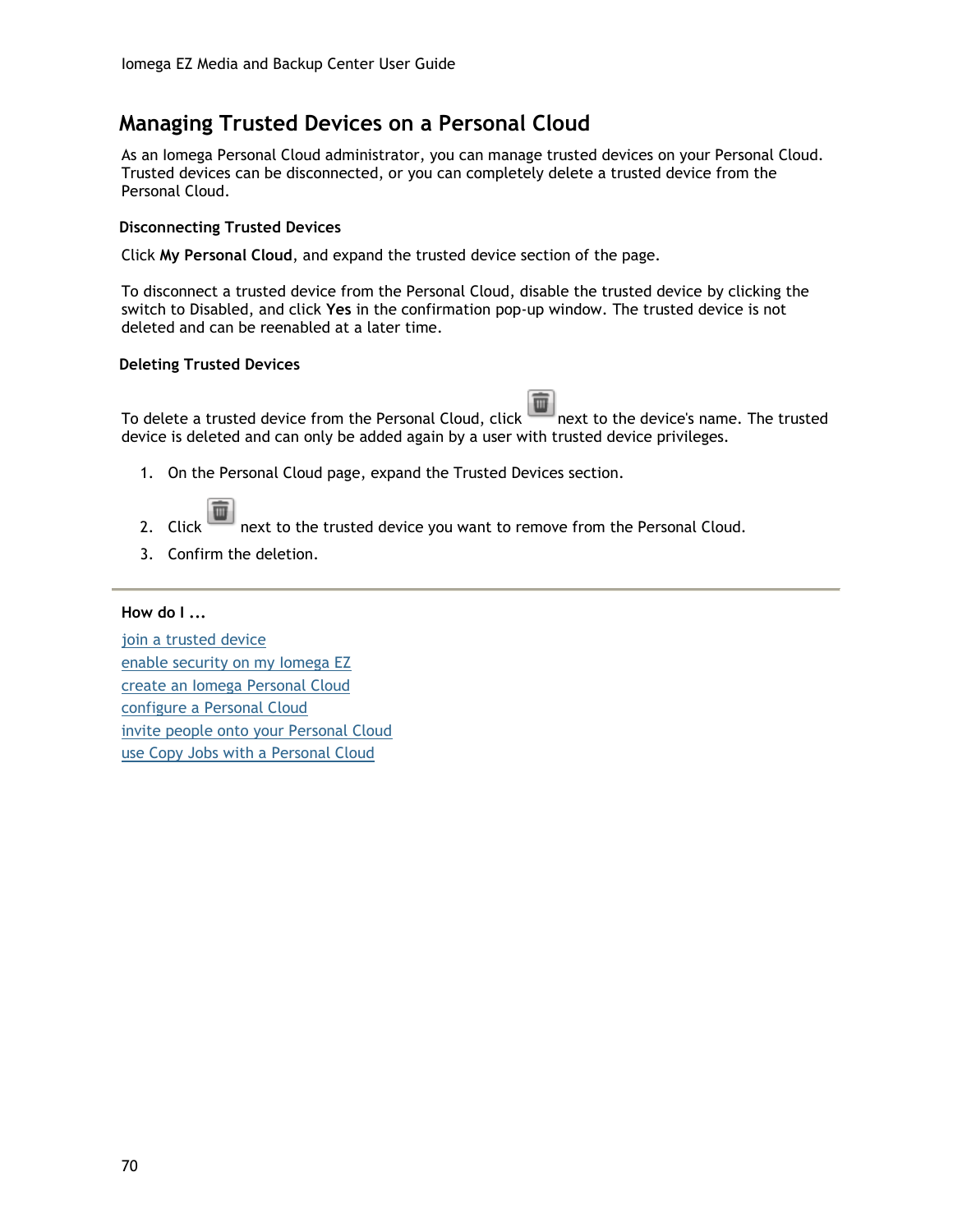# <span id="page-80-0"></span>**Using Copy Jobs with an Iomega Personal Cloud**

You can create [Copy Jobs](#page-39-0) that can transfer data from one [trusted device](#page-78-0) to another through the Personal Cloud. When you add a trusted device to your Personal Cloud, a Copy Jobs icon displays next to that device in the trusted device table. Clicking the Copy Jobs button opens the Copy Jobs page to help you configure a Copy Job between the Iomega EZ Media & Backup Center that is hosting the Personal Cloud and a trusted device. For more information on setting up Copy Jobs, refer to [Adding Copy Jobs.](#page-47-0)

## **How do I...**

[create a Personal Cloud](#page-73-0) join a trusted device to a Personal Cloud [add a Copy Job](#page-47-0) [enable security on Iomega EZ](#page-61-0)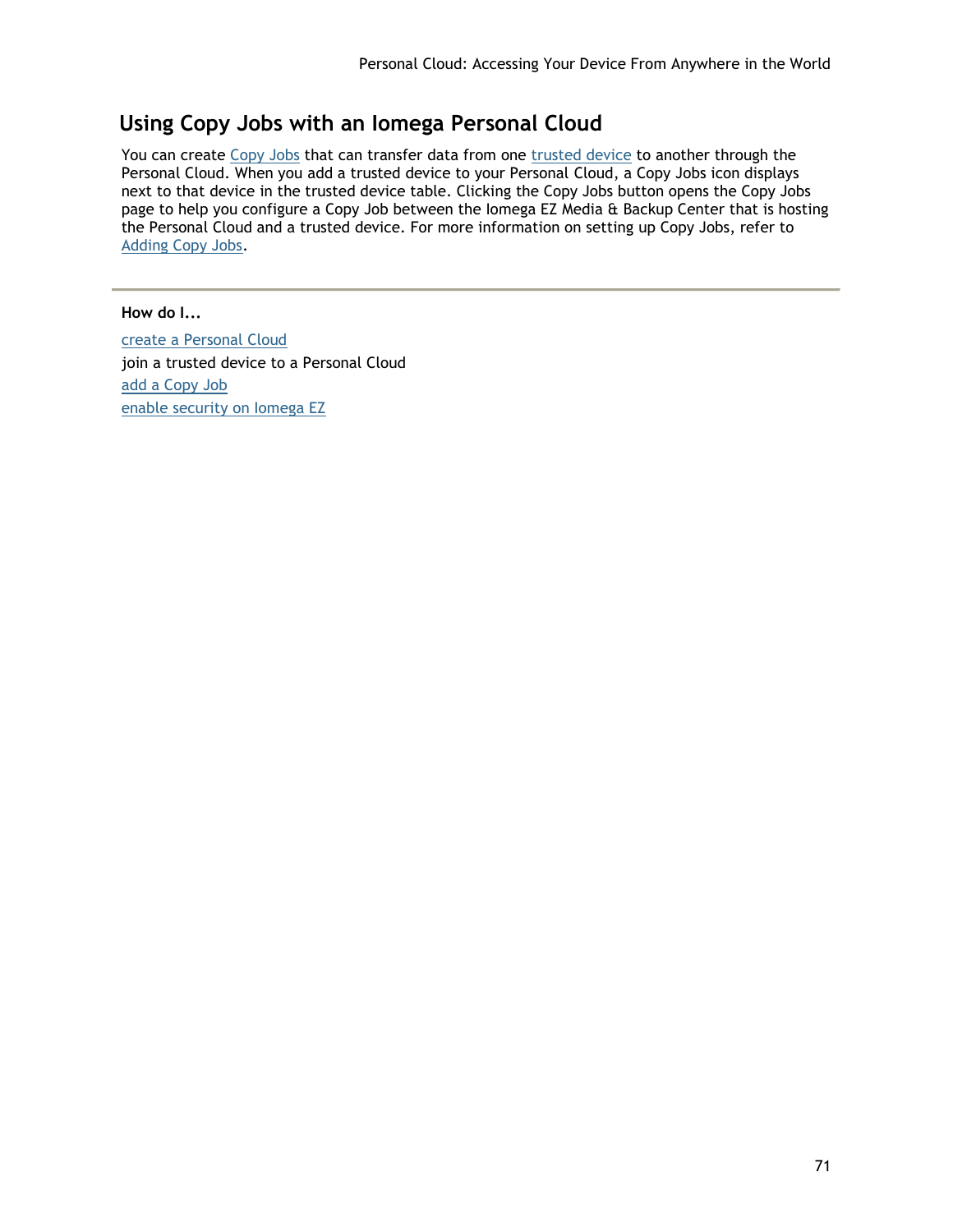# <span id="page-81-0"></span>**Disabling or Deleting Your Iomega Personal Cloud**

When you disable your Personal Cloud, you are eliminating access to your Personal Cloud without deleting the account information you created when you set up the Personal Cloud. Later, if you want to reenable your Personal Cloud, you can without reentering all the account information. To completely stop the Personal Cloud and eliminate any account information with it, delete it. If you delete your Personal Cloud and later decide you want to recreate it, you must start the creation process again and re-invite all users. When you delete a Personal Cloud, you lose your ownership of its name.

To disable a Personal Cloud, click **Disable**.

To delete a Personal Cloud, click **Settings** and then click **Delete** in the Personal Cloud Settings dialog box.

**How do I...**

[create a Personal Cloud](#page-73-0) [invite people onto your Personal Cloud](#page-77-0) [join a trusted device to a Personal Cloud](#page-78-0) [configure my Personal Cloud](#page-76-0) [enable security on Iomega EZ](#page-61-0)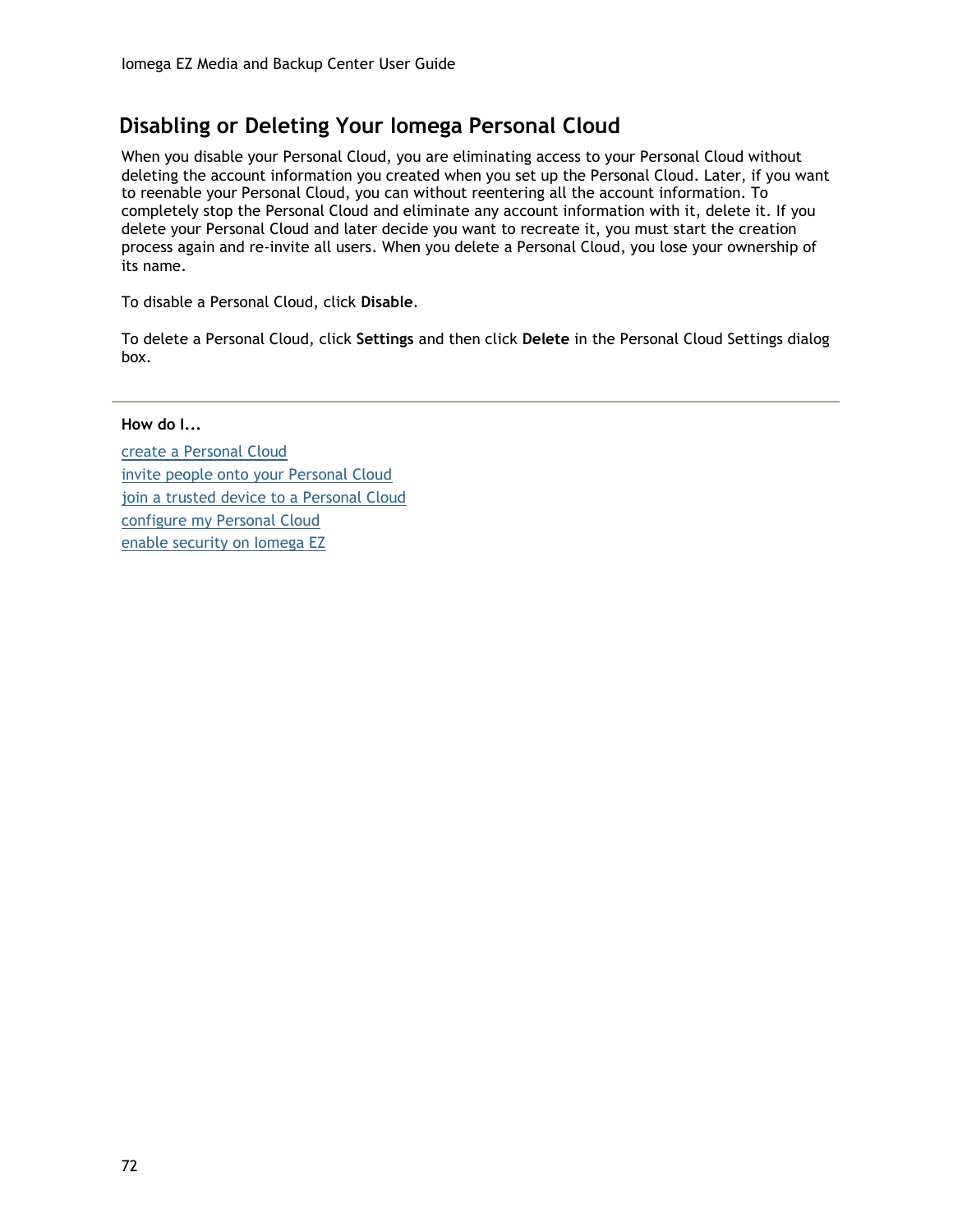# **Accessing Content Using Your Iomega Personal Cloud**

You can share content by inviting users to your Personal Cloud. The data in Shares can be made accessible to all users of the Cloud, or access can be restricted to a specific set of users by setting access permissions to Shares. Access permissions control whether users are only allowed to read files in Shares, or if they can also write (upload) files to Shares.

# **How do I ...**

[create an Iomega Personal Cloud](#page-73-0)  [add users](#page-64-0) [create Shares](#page-24-0) [set access permission for Shares](#page-25-0)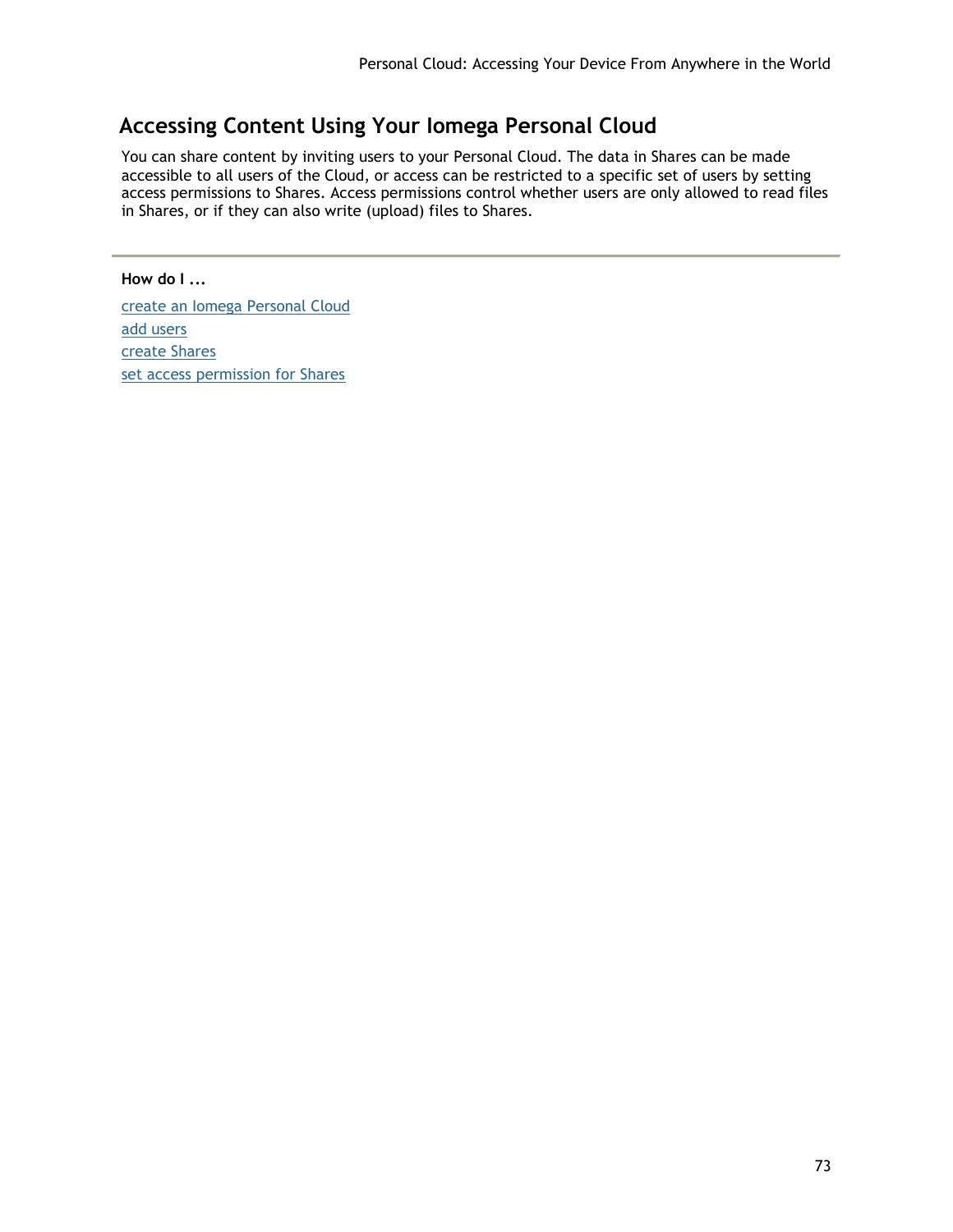# **Informing Users What to Do with Iomega Personal Cloud**

Personal Cloud enables users to access your Iomega device from the web. They can enter myCloudName.Myiomegacloud.com in a web browser, and when prompted, enter a valid username and password for your Iomega device . After they access your Iomega StorCenter , they can view Shares, upload and download content, and stream content. Optionally, they can install Iomega Storage Manager on their computers, and then join their computers as trusted devices to the Personal Cloud. When users join their computer as a trusted device to the Personal Cloud, they are making their machine and its files available to other users of the Personal Cloud. A large virtual network is created.

**How do I ...** [create an Iomega Personal Cloud](#page-73-0)  [add users](#page-64-0) [invite people to a Personal Cloud](#page-77-0) join a trusted device to a Personal Cloud [enable security on Iomega device](#page-61-0)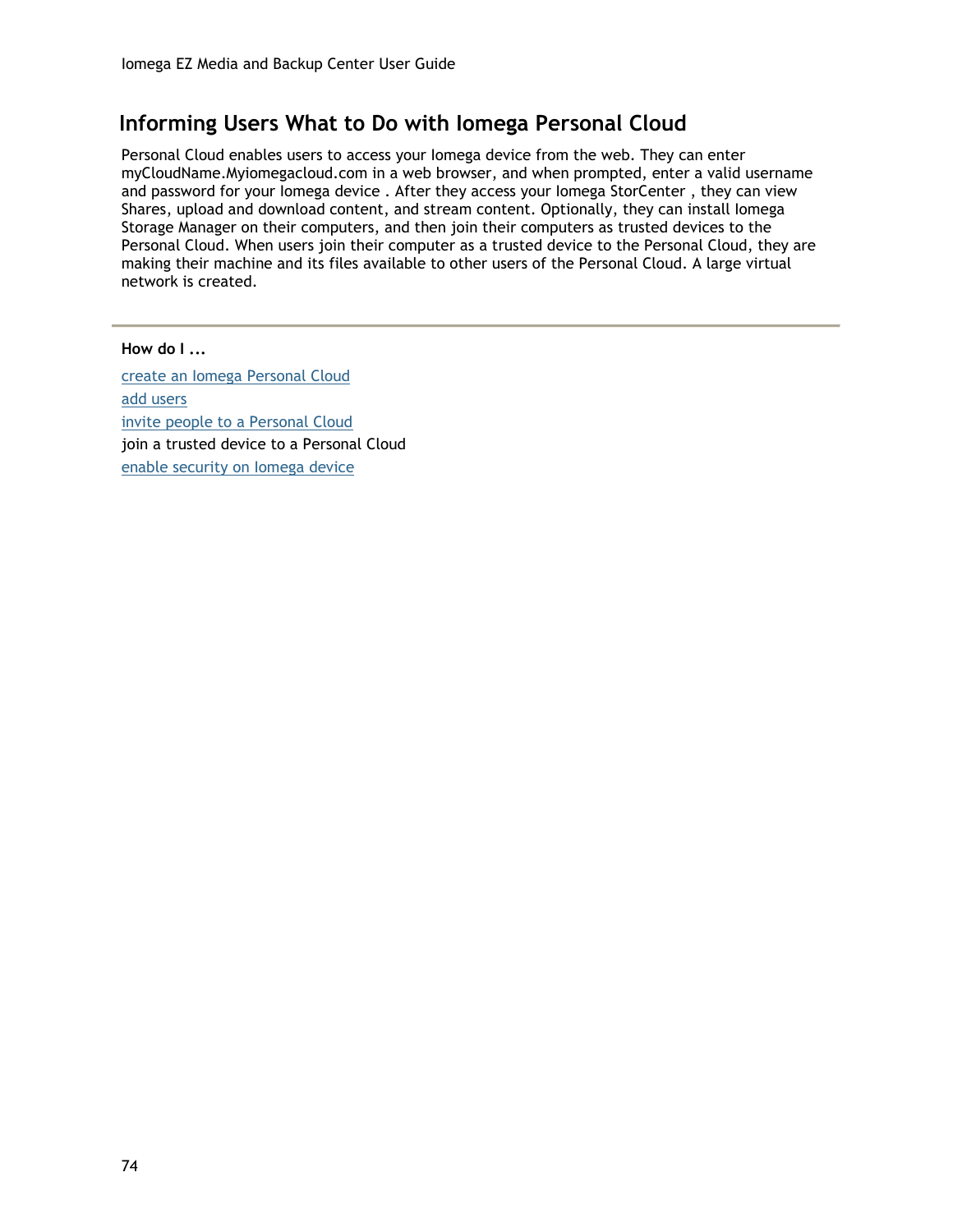# **Sharing Content Using Social Media**

# **Sharing Content using Social Media: Overview**

If you have an account with social media services such as Facebook, Flickr, or YouTube, you can share content on your Iomega EZ Media & Backup Center with your friends and family using one or more of these social media sites. To share your content using social media sites, create Shares called [Active Folders,](#page-25-1) and connect each Active Folder with a social media account. Refer to the help topic links below for more information on these procedures. When you add photos and movies to an Active Folder, those files are automatically uploaded to the social media site associated with that Active Folder. If you have photos or movies you want to share with others, this is a great way to make your content available to people who may not have access to your Iomega EZ .

If you have configured a Personal Cloud on your Iomega EZ , you can grant Personal Cloud users access to Shares and Active Folders. This is useful if you want to allow users to add files to your social media sites. For example, if your Iomega EZ has a Flickr Active Folder, you can grant Personal Cloud users access to that Active Folder. In this manner, when photos are added to the Flickr Active Folder, either by you or by Personal Cloud users, those photos are uploaded automatically to your Flickr account.

Note that an Active Folder can only be associated with one social media account. For example, if you want Active Folders for your Facebook and YouTube accounts, create two Active Folders, and assign one Active Folder to Facebook, and one to YouTube. Using this example, any photos you add to your Facebook Active Folder are automatically uploaded to your Facebook page, and any movies you add to your YouTube Active Folder are automatically uploaded to your YouTube page. Not only is this a fast and easy way to share content, but uploading content to your social media sites provides an additional backup of your content, as the content is stored both on your Iomega EZ and at your social media accounts.

**How do I...**

[make a Share an Active Folder](#page-25-1) [upload to Facebook](#page-85-0) [upload to Flickr](#page-86-0) [upload to YouTube](#page-87-0)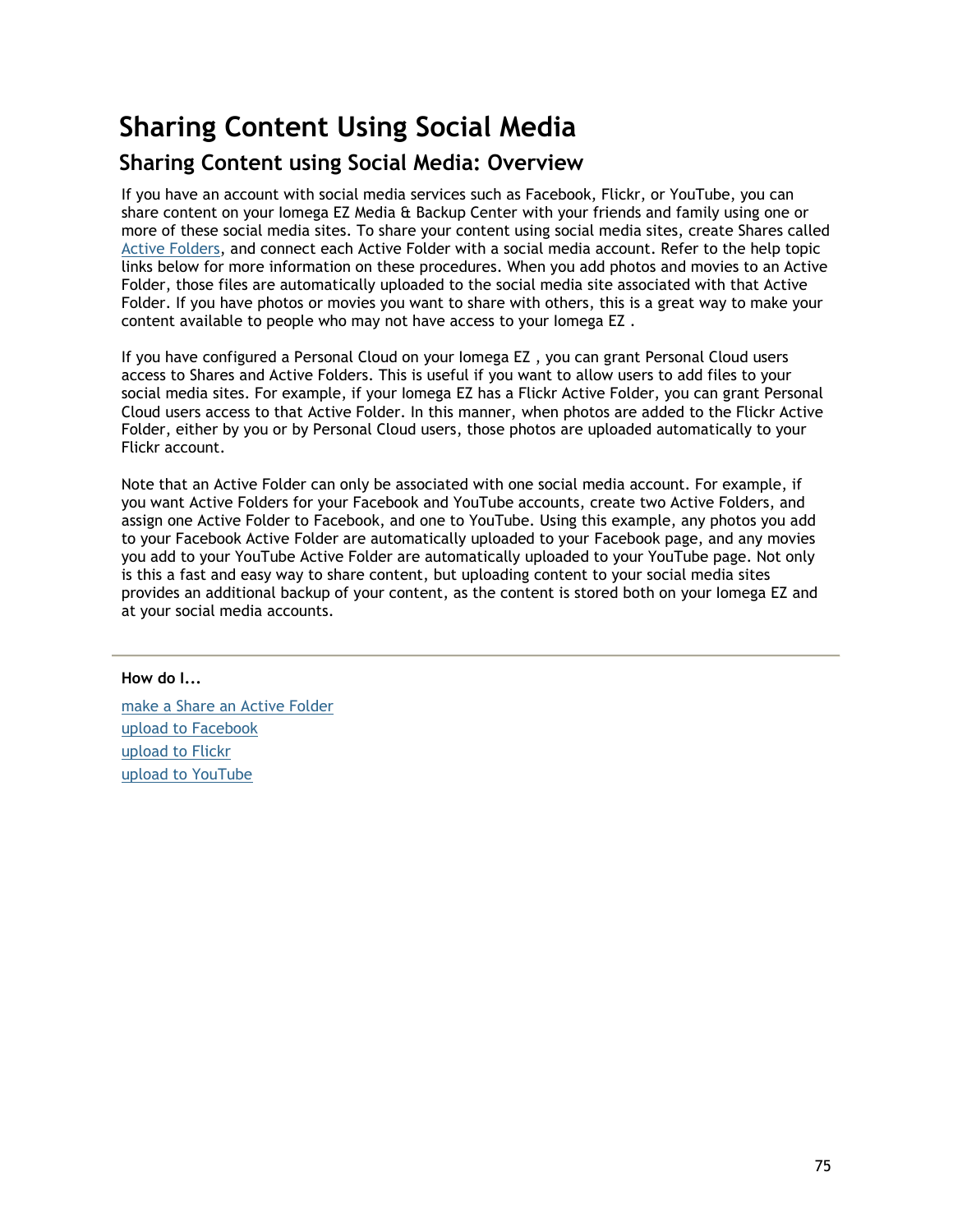# <span id="page-85-0"></span>**Facebook**

Facebook is a social network to connect with friends and family. You can configure a [Share](#page-23-0) as a Facebook Active Folder so that photos and movies added to that Share are automatically uploaded to your Facebook account.

Refer to [Managing Shares](#page-25-2) for more information on managing Shares and Active Folders.

**Note:** If you do not have a Facebook account, go to the Facebook website to open an account.

#### *Configuring a Facebook Active Folder*

- 1. From the Iomega StorCenter EZ Media Console , click **Shares**.
- 2. Select a Share to use as a Facebook Active Folder, and click to expand the Active Folder section.
- 3. Check **Enable**.
- 4. Select **Facebook** from the drop-down menu.
- 5. Click **Configure Facebook account access** to configure your Facebook account. You will be taken to a Facebook page to configure your account. Follow the instructions provided by Facebook.
- 6. Check **Delete files after upload** to delete images or movies from the Share once they are transferred to your Facebook account.
- 7. Images can also be resized prior to upload. Check 800x600, 1024x768, or enter a custom resolution for resizing images.
- 8. Click **Apply** to save your changes.

Once configured, all your images in this Active Folder will upload to your Facebook account.

9. Click **View Transfer History** to see the transfer activity from this Share to your account.

#### **How do I...**

[add a Share](#page-24-0) [make a Share an Active Folder](#page-25-1)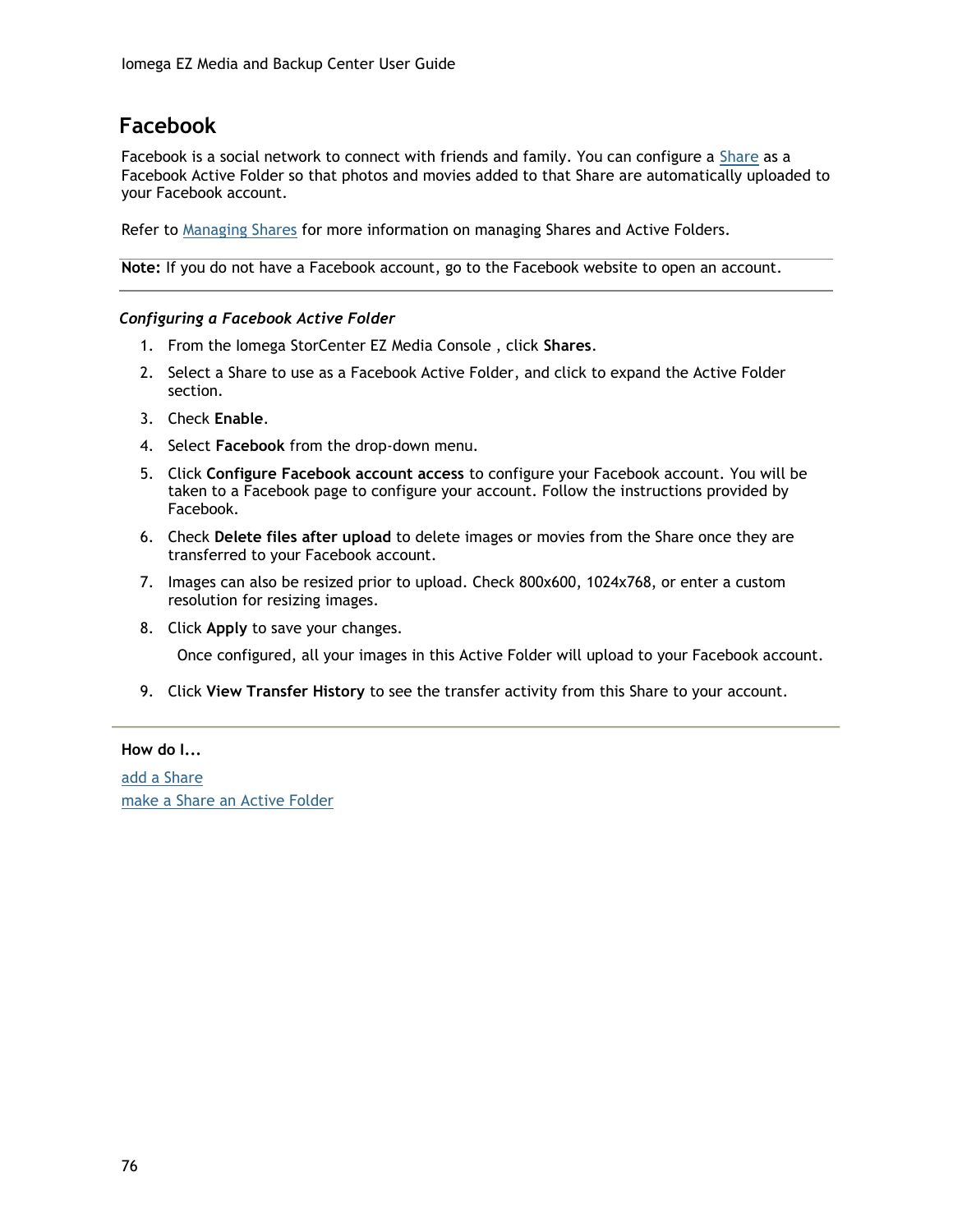# <span id="page-86-0"></span>**Flickr**

Flickr is a photo sharing network for sharing photos with friends and family. You can configure a Share as a Flickr Active Folder so that images and albums added to that Share are automatically uploaded to your Flickr account.

Refer to [Managing Shares](#page-25-2) for more information on managing Shares and Active Folders.

**Note:** If you do not have a Flickr account, go to the Flickr website to open an account.

### *Configuring a Flickr Active Folder*

- 1. From the Iomega StorCenter EZ Media Console , click **Shares**.
- 2. Select a Share to use as a Flickr Active Folder, and click to expand the Active Folder section.
- 3. Check **Enable**.
- 4. Select **Flickr** from the drop-down menu.
- 5. Click **Configure Flickr account access** to configure your Flickr account. You are taken to a Flickr page to configure your account. Follow the instructions provided by Flickr.
- 6. Check **Delete files after upload** to delete images from the Share once they are transferred to your Flickr account.
- 7. Click **Apply** to save your changes.
- 8. Once configured, all images added to this Active Folder are uploaded to your Flickr account. Click **View Transfer History** to see the transfer activity from this Share to your account.

### **How do I...**

[add a Share](#page-24-0) [make a Share an Active Folder](#page-25-1)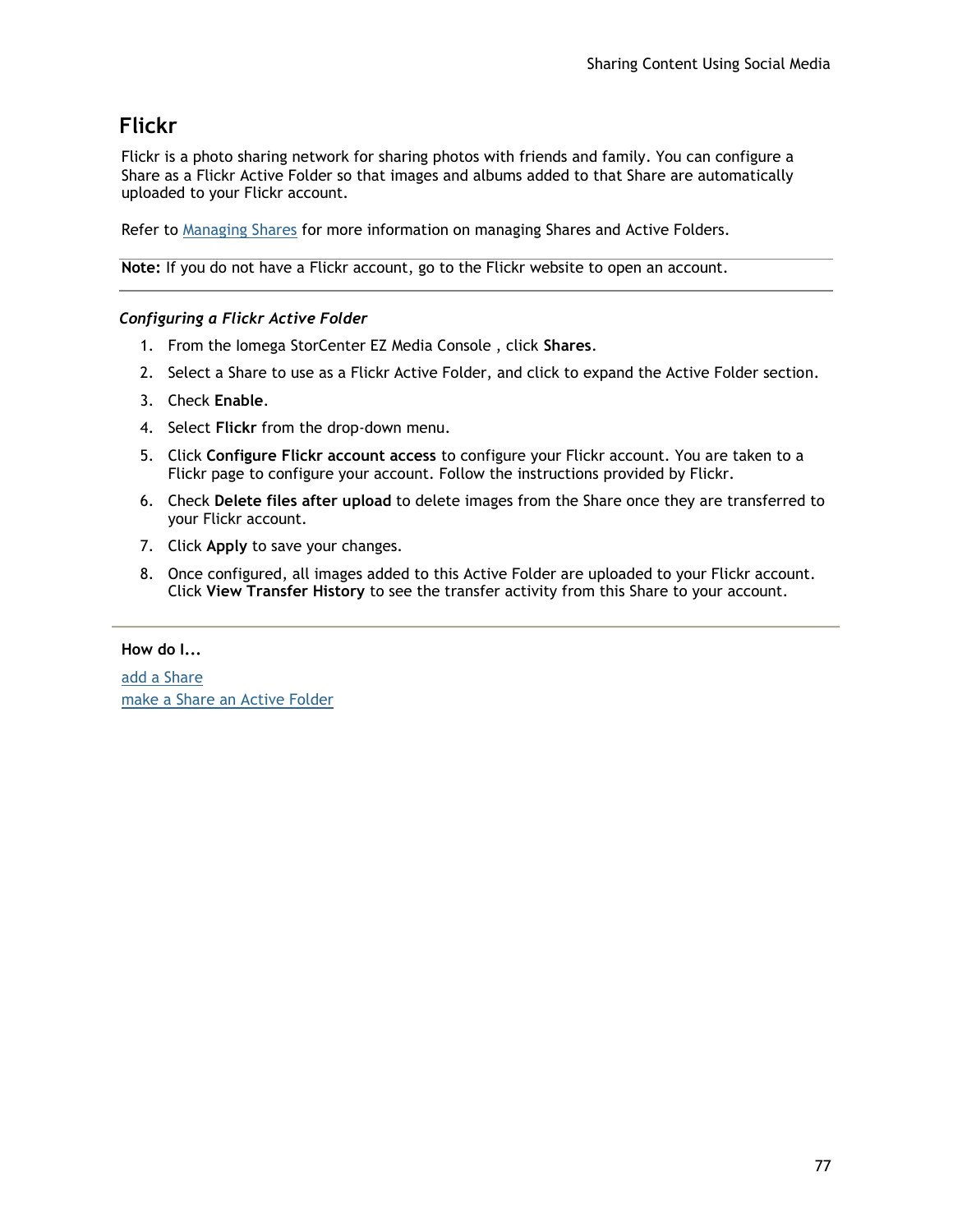# <span id="page-87-0"></span>**YouTube**

YouTube is a social media site to share video content. You can configure a Share as a YouTube Active Folder so that videos added to that Share are automatically uploaded to your YouTube account.

Refer to [Managing Shares](#page-25-2) for more information on managing Shares and Active Folders.

**Note:** If you do not have a YouTube account, go to the YouTube website to open an account.

### *Configuring a YouTube Active Folder*

- 1. From the Iomega StorCenter EZ Media Console , click **Shares**.
- 2. Select a Share to use as a YouTube Active Folder, and click to expand the Active Folder section.
- 3. Check **Enable**.
- 4. Select **YouTube** from the drop-down menu.
- 5. Check **Delete files after upload** to delete videos from the Share once they are transferred to your YouTube account.
- 6. Click **Apply** to save your changes.

Once configured, all videos added to this Active Folder automatically upload to your YouTube account.

7. Click **View Transfer History** to see the transfer activity from this Share to your account.

**How do I...**

[add a Share](#page-24-0) [make a Share an Active Folder](#page-25-1)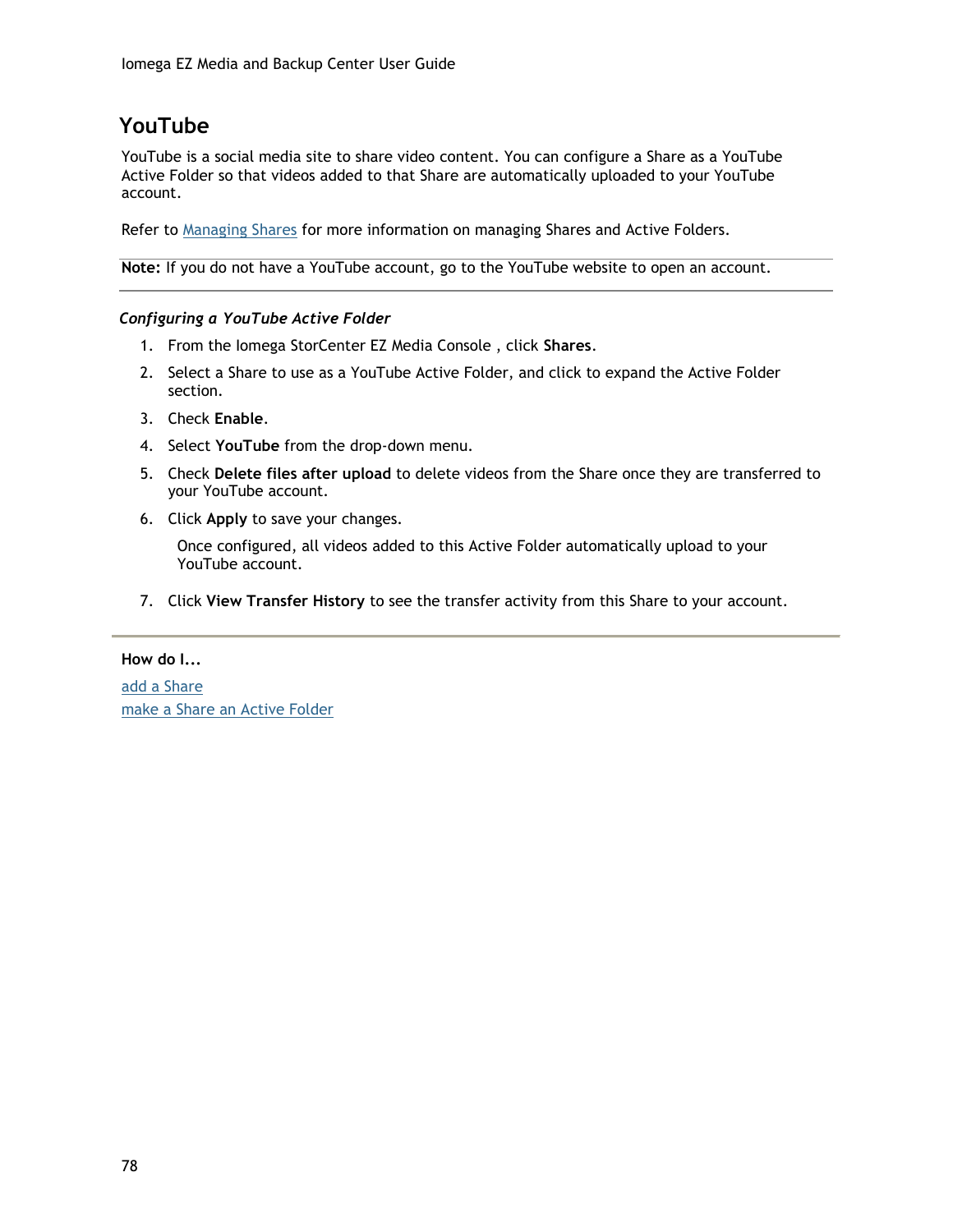# **Share Content through Iomega Personal Cloud**

You can share your multimedia content with friends and family through an Iomega Personal Cloud. Refer to the lomega Personal Cloud section for more information.

# **How do I ...**

[create an Iomega Personal Cloud](#page-73-0)  [know my Personal Cloud content is secure](#page-71-0)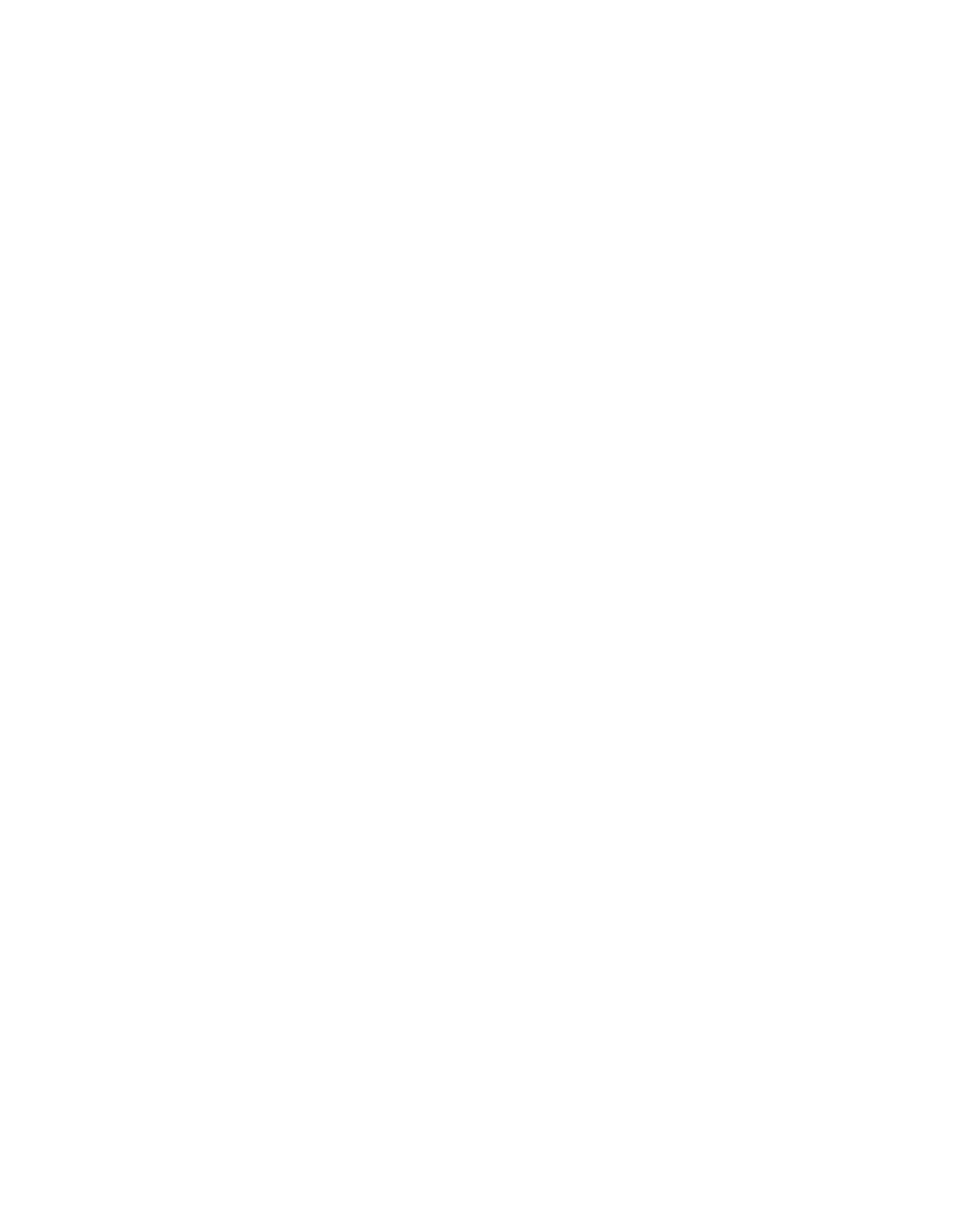# **Media Management**

# <span id="page-90-0"></span>**Media Management Overview**

The Iomega EZ has a built-in media server that, when turned on, scans for media content in specific Shares that have media sharing enabled. Any media content contained in these specific Shares are accessible to any user on your network with a media player, even if the Share is secured. For information on enabling a folder as a media folder, refer to [Managing Shares.](#page-25-2)

# **Scanning for media content**

The Media Server automatically scans for media content on a regular basis. However, you can click **Scan now** at any time to force the media server to perform an immediate scan for media content. This is especially useful after you have created new folders with media sharing enabled and copied a large amount of media content to them.

# **How do I...**

[share media content over the internet](#page-92-0) [enable media aggregation](#page-93-0) [stream music, movies, and pictures](#page-95-0) [share media through social media](#page-94-0)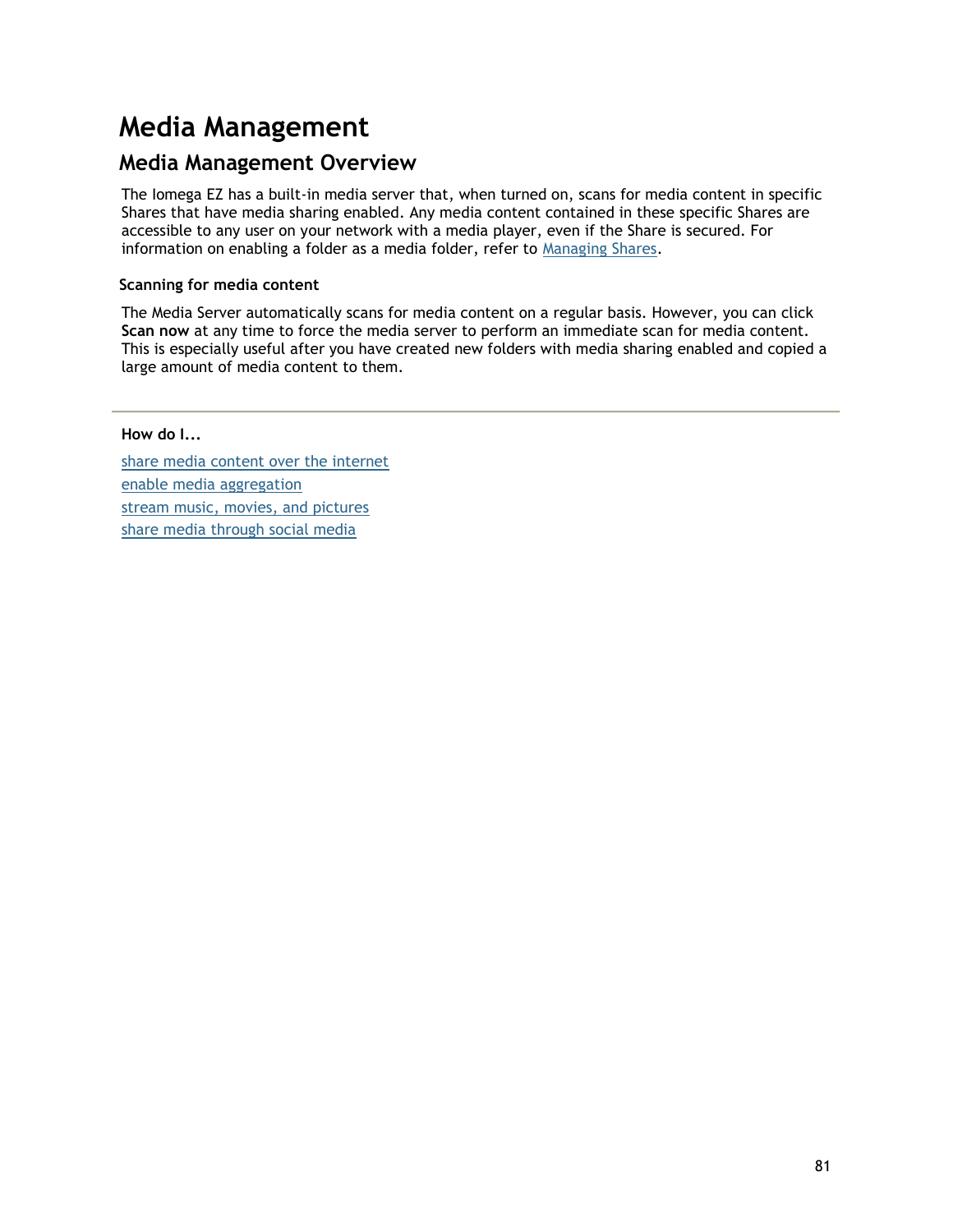# <span id="page-91-0"></span>**Media Services Capabilities and Limitations**

One important consideration when using the media server is that it can share media content on your Iomega EZ with anyone on the internet. When media sharing is enabled, internet users, including those users on mobile devices running the Iomega Link, can access media content on your Iomega EZ.

**Note:** When you enable internet access to your media content, all media content is available to any user on the internet, regardless of any security you may have applied to a media file. All your pictures, movies, and music are available to anyone accessing your Iomega EZ. You should be sure you want to make all your media content this accessible.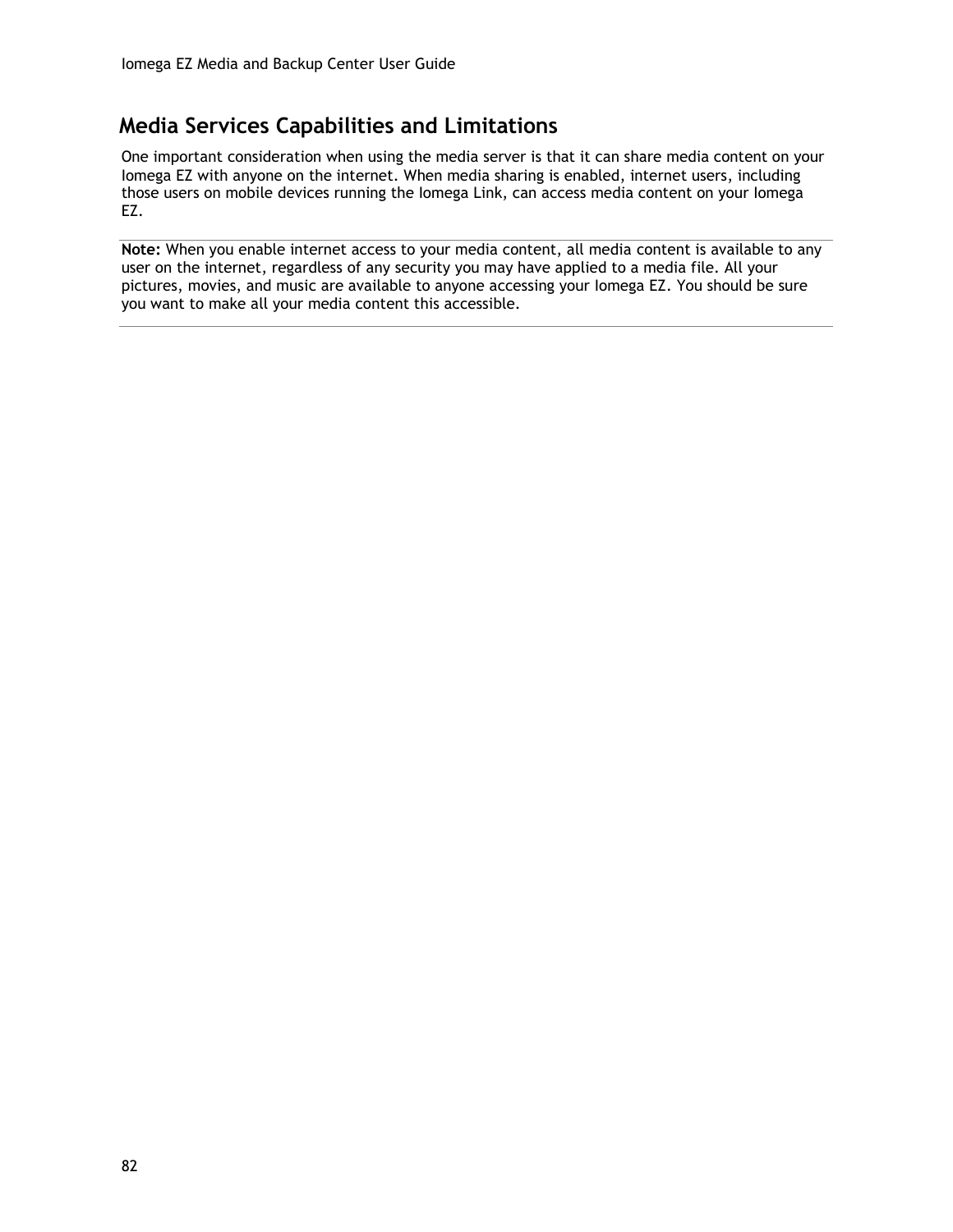# <span id="page-92-0"></span>**Sharing Media Content over the Internet**

There are two methods for sharing media content on your Iomega device with anyone on the internet. You can enable internet access on the Media Server page. Alternatively, if you have, or plan to create an Iomega Personal Cloud on your Iomega device, you can enable internet access by [configuring your Iomega Personal Cloud.](#page-76-0)

# **Enabling Internet Access from the Media Server Page**

- 1. On the Media Server page, click **Settings.**
- 2. In the dialog box, check **Enable internet access**.
- 3. Click **Apply** to save your changes.
- 4. In the confirmation dialog box, check **Check this box to continue**.
- 5. Click **OK** to save your selection or click **Cancel**.

To access media content, internet users enter a non-secure IP address in their browser along with the port number 9000 used to access the media server, for example, http://72.xx.xxx.104:9000, where "x" is the IP value for your network. When a user enters this IP address, the Twonky Server page on the Iomega device displays. Refer to the Support section of the Twonky Server page for information on using the server. Iomega Link users can access media content directly from the Iomega device. Refer to your Iomega Link documentation for details.

For additional information on enabling internet access, refer to [Media Services Capabilities and](#page-91-0)  [Limitations.](#page-91-0)

#### **How do I...**

[scan for media content](#page-90-0) [enable media aggregation](#page-93-0) [stream music, movies, and pictures](#page-95-0)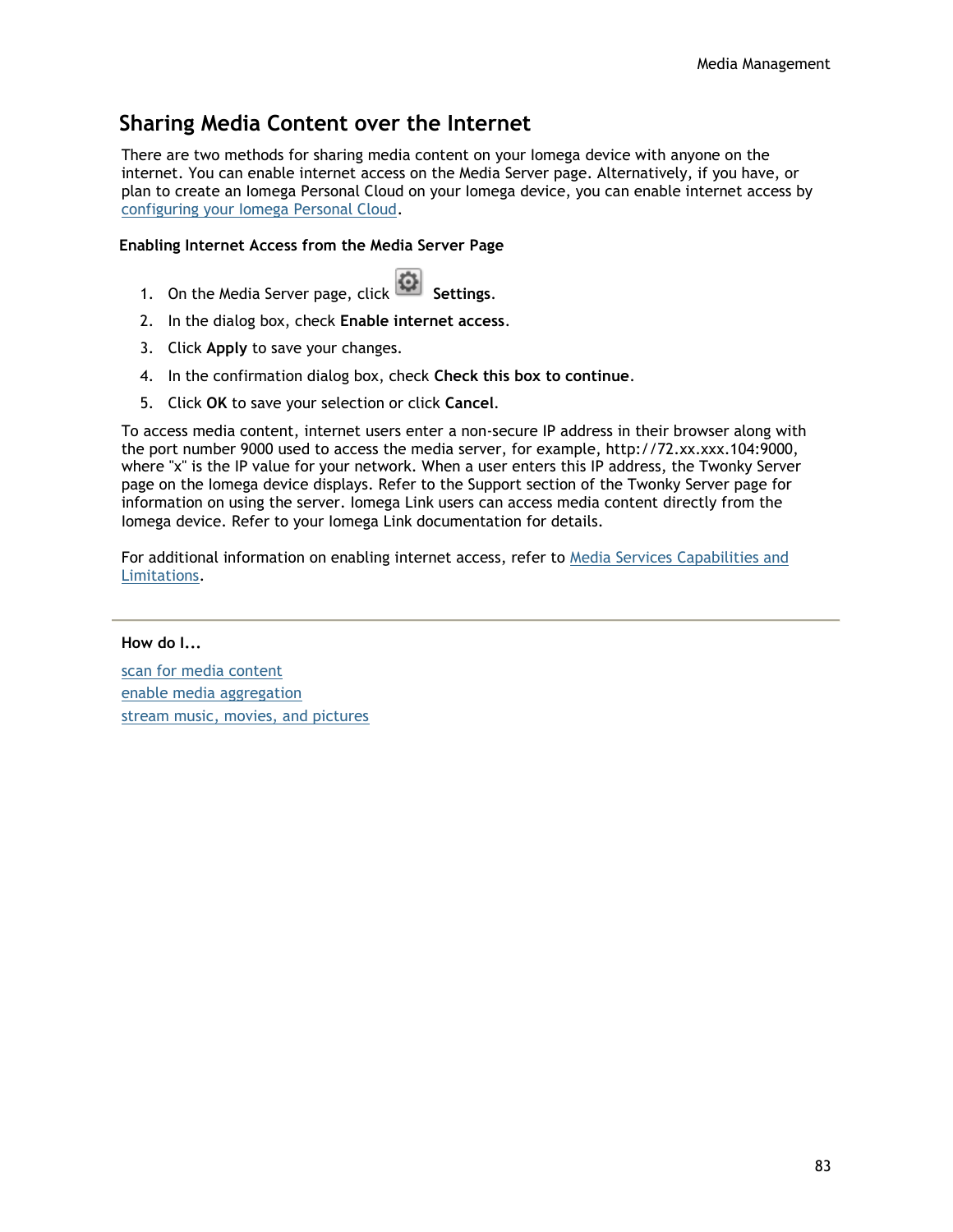# <span id="page-93-0"></span>**Media Aggregation**

If you have multiple Digital Living Network Alliance (DLNA) servers in your network that have media content, you can combine all media content into one view by enabling aggregation on your Iomega device . When you enable aggregation, all media content on DLNA servers is available for playback using a DLNA player, such as Playstation®3, Windows Media Player®, or Xbox 360®. In addition, you can optionally copy all media content from your network servers to your Iomega device .

To set up media aggregation, click **Settings** and choose one of the following options:

- **None** Media aggregation is off. This is the default setting.
- **Show Common View** This enables media aggregation and allows all media content from computers on the network to be played back by a DLNA player. All your movies, music, and pictures are linked from various computers and can be played back from one view. All aggregated media files remain on their original device, and can only be played while that device is powered on and connected to the network.
- **Copy Files** This enables media aggregation and automatically copies all media content from computers, both networked and local, to your Iomega device . All your movies, music, and pictures from various computers can be played back from one view, and they are copied into Shares on your Iomega device . Because all media files are copied to the Iomega device , they can be played even if the original device they were on is powered off or not connected to the network.
- **Copy on Request** This enables media aggregation but does not automatically copy all media content from computers, both networked and local, to your Iomega device . Computers on the network will have to enable media aggregation individually and then media files are copied to the Iomega device . If a computer is running the Iomega Storage Manager, media aggregation is automatically enabled.

**Note:** When you enable media aggregation, the media server restarts, and any media you are currently streaming stops playing. You can begin streaming your media after the media server has restarted.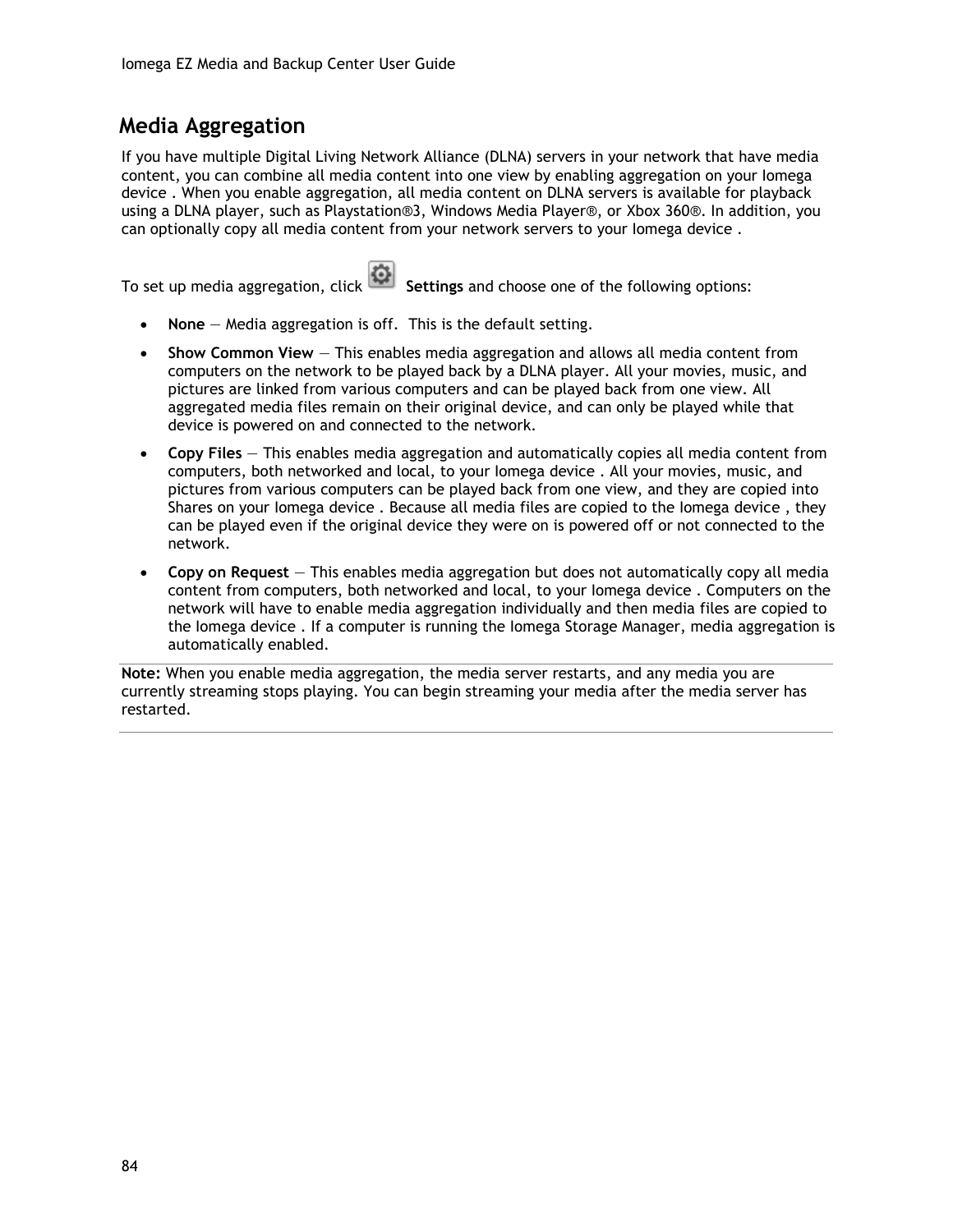# <span id="page-94-0"></span>**Social Media Sharing**

You can share media content, such as movies and pictures, using social media sites like Facebook, Flickr, or YouTube. Refer to the [Sharing Content Using Social Media](#page-37-0) section for more information.

**How do I ...**

[share content through Facebook](#page-85-0) [share content through Flickr](#page-86-0) [share content through YouTube](#page-87-0)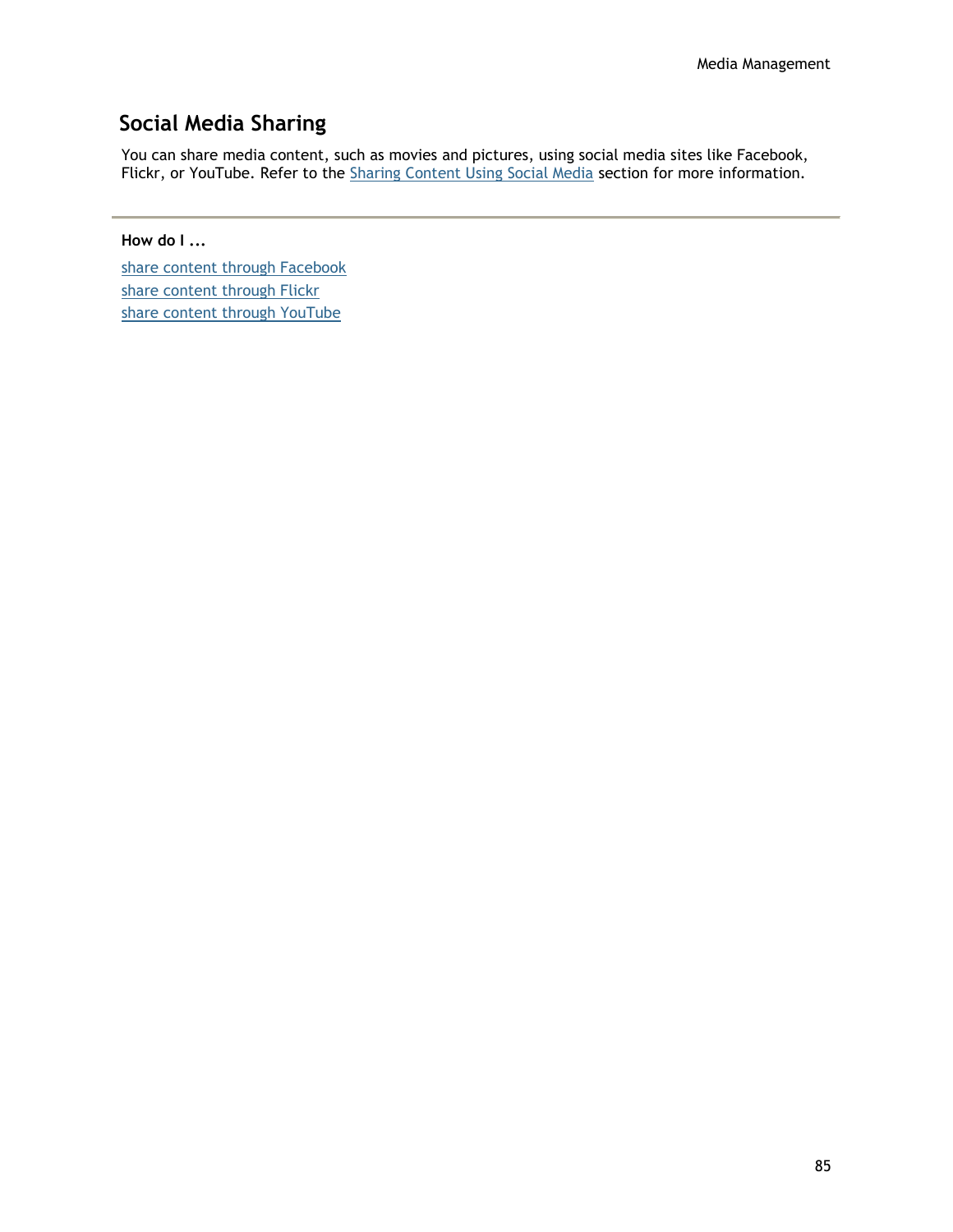# <span id="page-95-0"></span>**Streaming Music, Movies, and Pictures**

The Media Server supports playback of videos, music and pictures from any UPnP AV (Universal Plug and Play Audio Visual) network media players, such as Playstation3, Windows Media Player, or Xbox 360.

You can play back all your media files from your individual home computers by enabling [media](#page-93-0)  [aggregation](#page-93-0) on your Iomega StorCenter . You can also connect USB mass storage devices (such as your iPod, mp3 player, or USB drive) to your Iomega StorCenter and directly stream files through the device, or access media files through a networked media player. Below are two examples of how to set up the following media players:

- [iTunes](#page-95-1)
- [Xbox 360](#page-95-2)

**Note:** The procedures shown below are intended as examples. Your media player or version may operate differently. It is recommended that you refer to your media player documentation for instructions on how to add a network device.

#### <span id="page-95-1"></span>**Example: Setting up iTunes**

- 1. Locate the source directory of your iTunes media content.
- 2. Drag, or copy, your existing media content to a Share that has media sharing enabled.
- 3. When you open the iTunes Library, iTunes will display all of the media content from the Iomega StorCenter .

#### <span id="page-95-2"></span>**Example: Setting up Xbox 360**

- 1. Connect your Xbox 360 to your TV and to the same local network as your Iomega StorCenter .
- 2. Navigate to the **Media** Tab in Xbox 360 and select a media-enabled Share.
- 3. Select **Computer** from the options menu.
- 4. Click **Yes, Continue** when asked if you have downloaded and installed media sharing software on your computer, since the Iomega StorCenter device comes preconfigured with this software.
- 5. Select Iomega StorCenter from the list of names. You should now see all the public media content on your device.

#### **How do I ...**

[enable media aggregation](#page-93-0) [learn more about social media sharing](#page-37-0)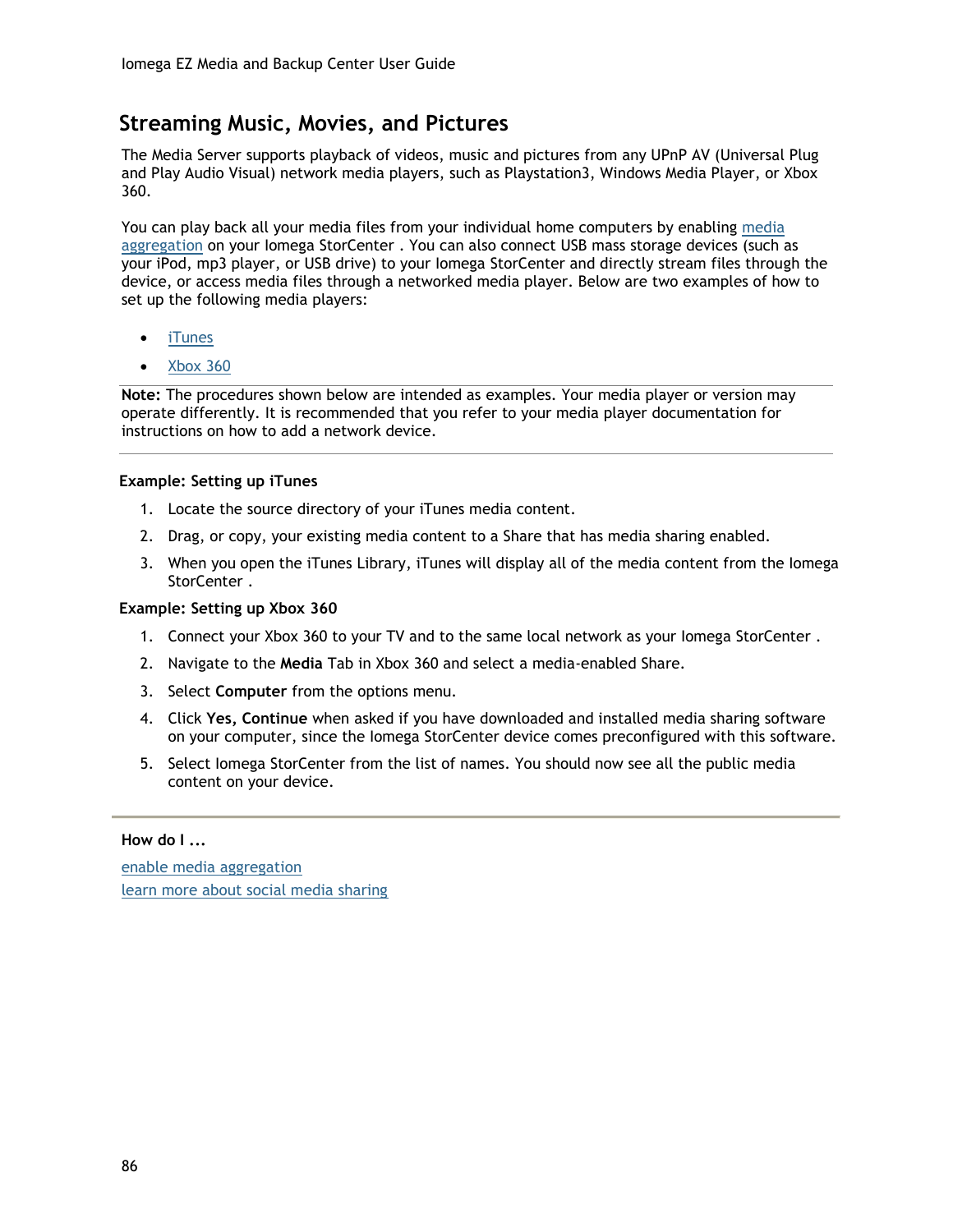# **Photos**

### **Photos Overview**

Your Iomega device has multiple ways to manage your pictures.

Your Iomega device can:

- Stream pictures that are in Shares with media sharing enabled
- Display pictures on the Home Page in a slideshow
- Automatically resize pictures
- Transfer pictures from your digital camera
- Upload pictures to social media sites like Flickr or Facebook

### **How do I ...**

[stream pictures](#page-97-0) [display pictures in a slideshow](#page-35-0) [automatically resize pictures](#page-99-0) [transfer pictures from a digital camera](#page-100-0) [upload pictures to Facebook](#page-85-0) [upload pictures to Flickr](#page-86-0)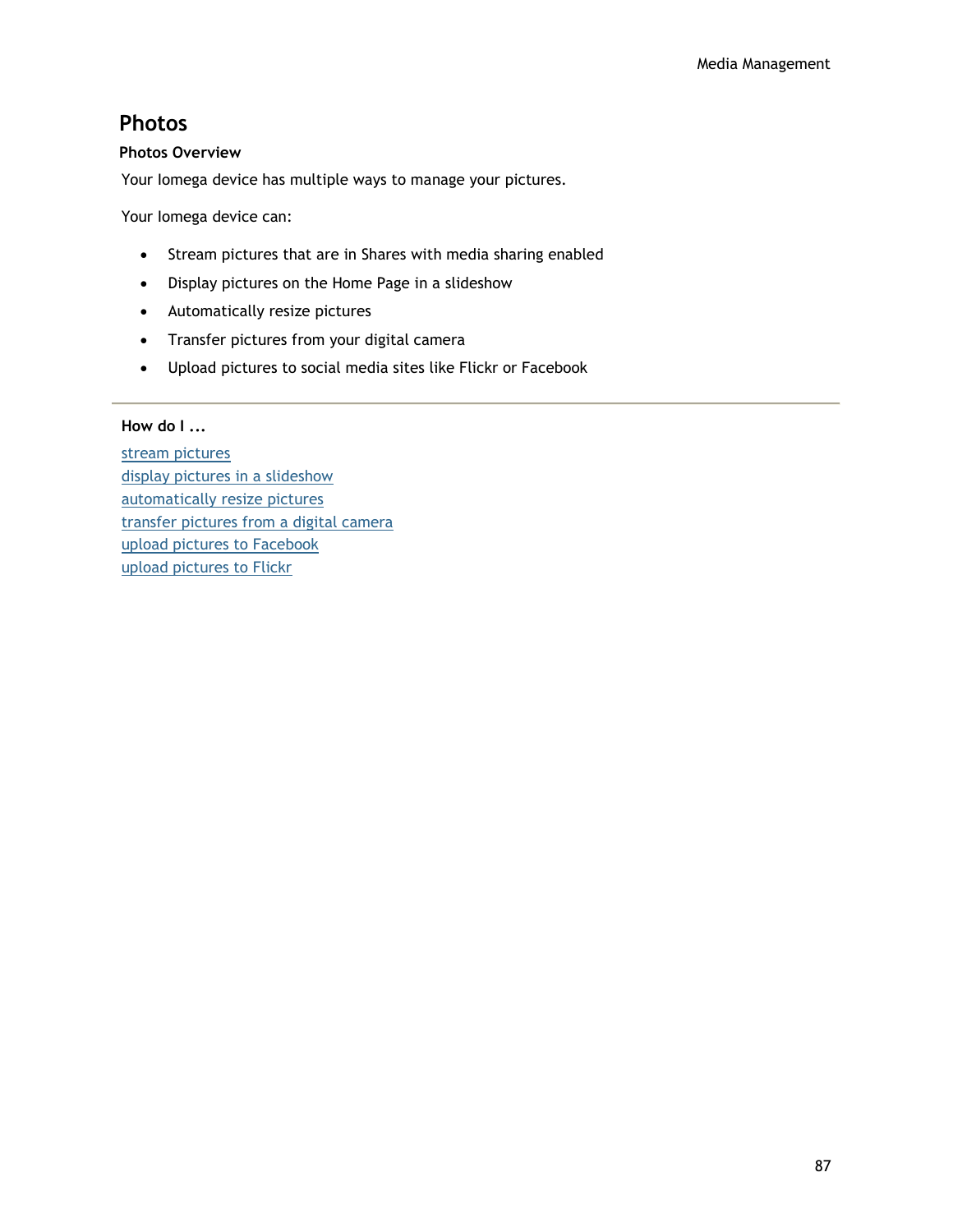### <span id="page-97-0"></span>**Streaming Pictures**

The Iomega StorCenter has a built-in media server that, when turned on, can scan for pictures in specific folders that have media sharing enabled. Any pictures contained in these specific folders will then be accessible to any user on your network with a media player. For information on enabling a folder as a media folder, refer to [Managing Shares.](#page-25-2)

#### *Scanning for Pictures*

The Media Server automatically scans for media content on a regular basis. However, you can click **Scan now** at any time to force the media server to perform an immediate scan for pictures. This is especially useful after you have created new folders with media sharing enabled and copied a large amount of media content to them.

#### **How do I ...**

[display pictures in a slideshow](#page-35-0) [automatically resize pictures](#page-99-0) [transfer pictures from a digital camera](#page-100-0)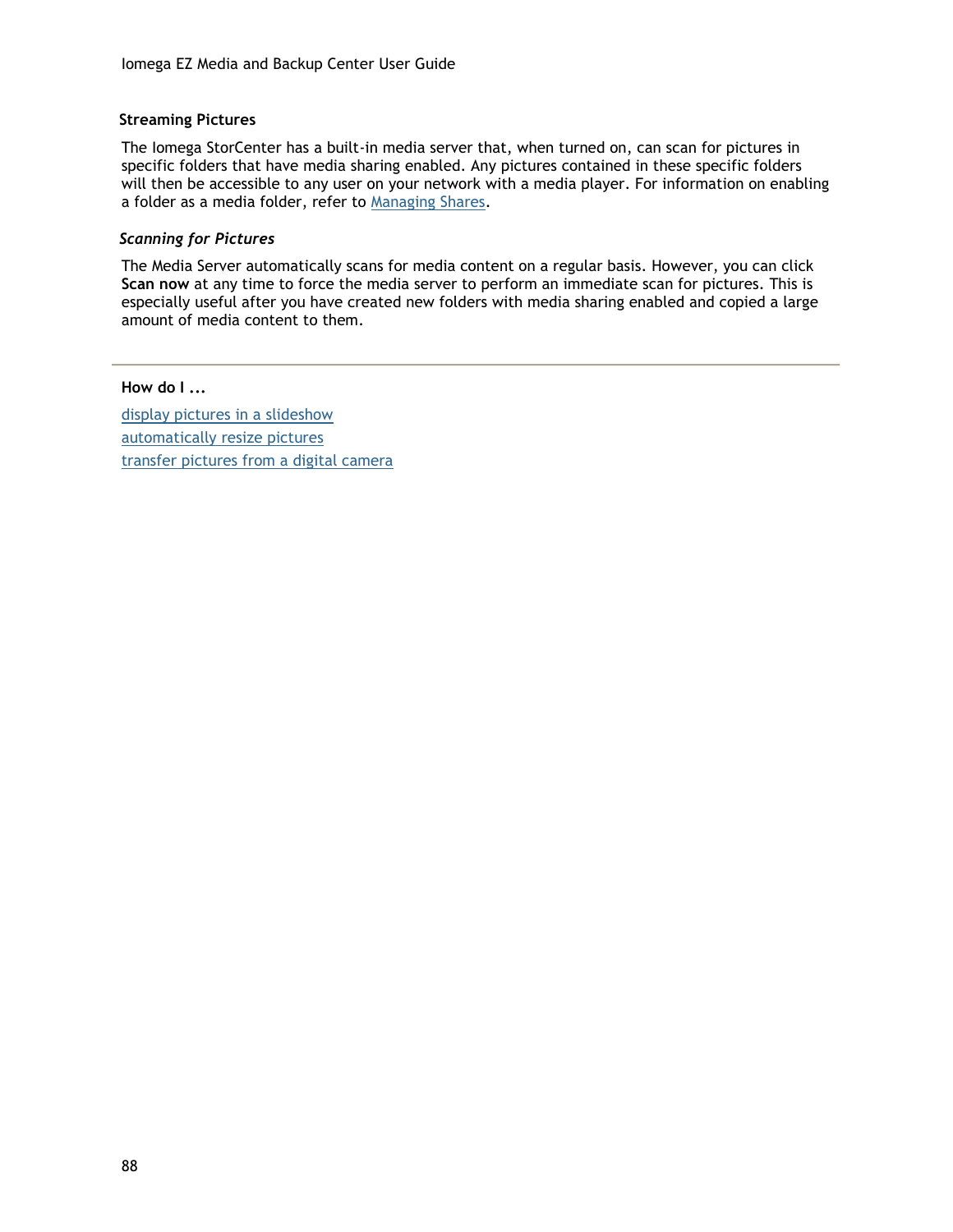### **Creating a Slideshow on the Device Home Page**

Your Iomega EZ can display a slideshow on its home page.

On the Home Page Settings feature page, check **Display slideshows** to display picture slideshows from folders on the Iomega EZ . Click **Manage slideshows** to configure any slideshows you want to display. The slideshow location can be any folder attached to the Iomega EZ , including a USB drive or DFS location.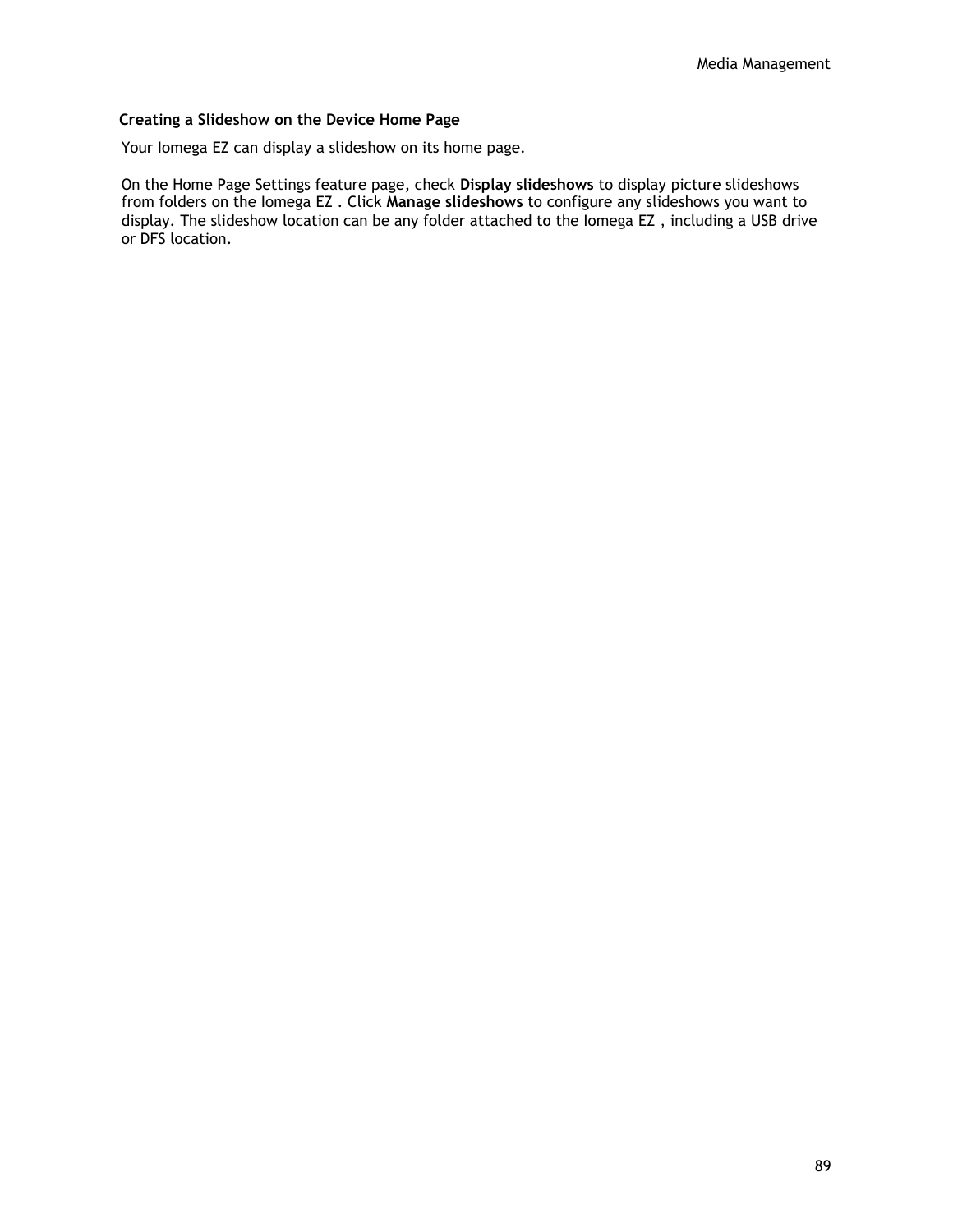### <span id="page-99-0"></span>**Automatically Resizing Your Photos**

A Photo Resize Active Folder automatically changes the size of photos in that Share to a set size. You can choose to keep the original photos added to this Share, while a resized copy is created. The resized photos are saved to a folder on the Share named by the photo size you choose, such as 800x600. To configure a Share as a Photo Resize Active Folder, access Shares from the Iomega StorCenter EZ Media Console , select a Share, and expand the Active Folders section to enable and configure it.

Refer to [Managing Shares](#page-25-2) for more information on managing Shares and Active Folders.

#### **Configuring a Photo Resize Active Folder**

- 1. From the Iomega StorCenter EZ Media Console , click **Shares**.
- 2. Select a Share to use as a Photo Resize Active Folder, and click to expand the Active Folder section.
- 3. Check **Enable**.
- 4. Select **Photo Resize** from the drop-down menu.
- 5. You can set a size for your pictures. Select 640x480, 800x600, 1024x768, or enter a Custom Resolution for resizing images. The resized photos are saved to a folder on the Share named by the photo size you choose, such as 800x600.
- 6. You can keep a copy of the original by selecting **Keep the original files after resizing**.
- 7. To add a watermark to your photo, select **Add a watermark to the photos**. Click the Watermark file icon to apply a watermark image to your file.
- 8. Click **Apply** to save your changes.
- 9. Once configured, all photos added to this Active Folder are resized to your settings. Click **View Content** to see the files in this Share.

**How do I...**

[manage a Share](#page-25-2)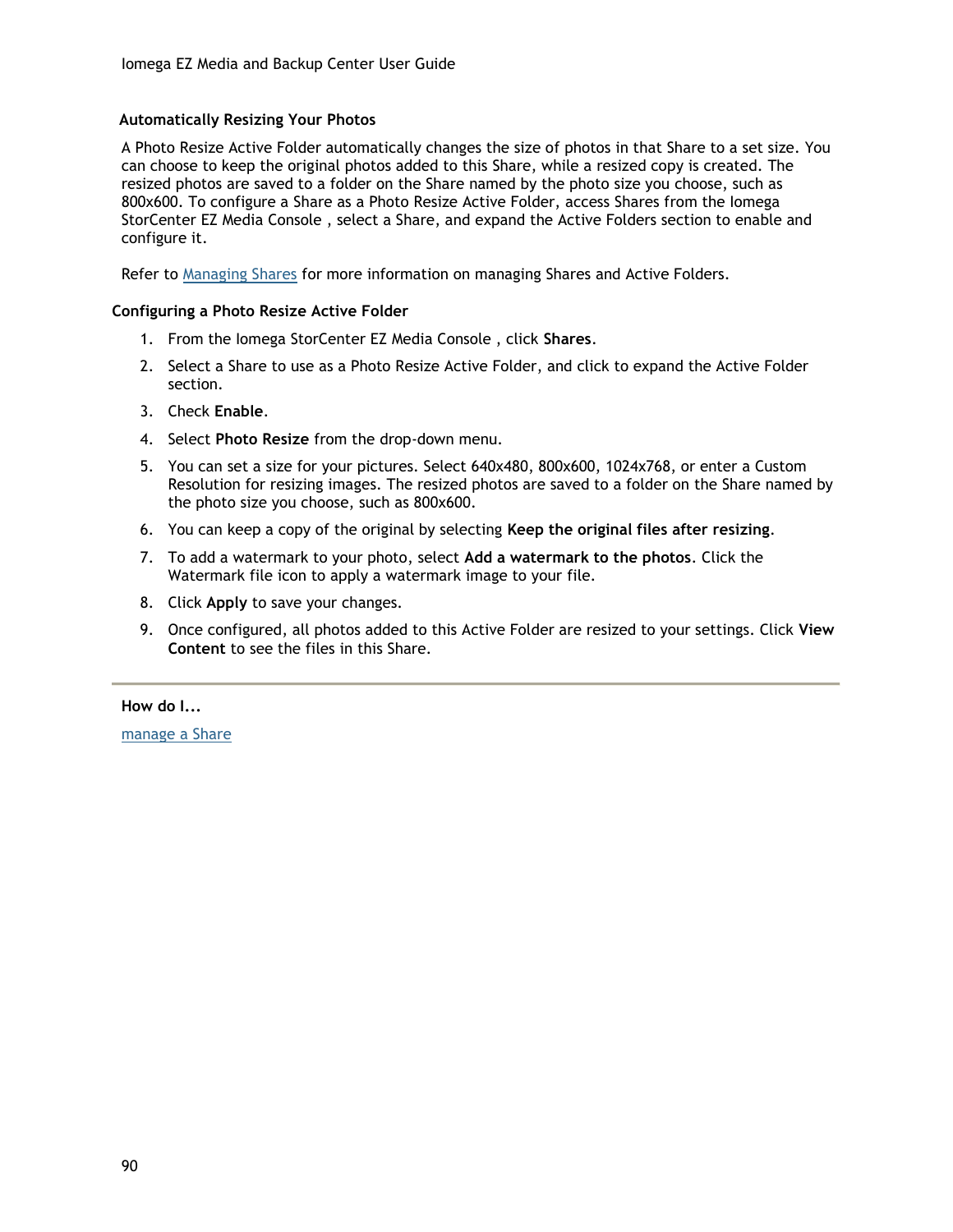#### <span id="page-100-0"></span>**Getting Pictures from Your Camera**

The Picture Transfer Protocol (PTP) allows pictures to be automatically copied from a USB camera connected directly to the Iomega EZ . When Picture Transfer is turned on, and your camera is connected to your Iomega EZ , the pictures are copied to the configured destination folder.

- 1. Open the Picture Transfer page, click the switch on.
- 2. Optionally, if you want to automatically delete the pictures from your camera once they have been safely copied to your Iomega StorCenter, check **Remove Copied Pictures From Camera** to automatically delete the pictures from your camera once they have been safely copied to your Iomega EZ .
- 3. Click to open the Select Folder pop-up window, and select a Share as the destination for your pictures.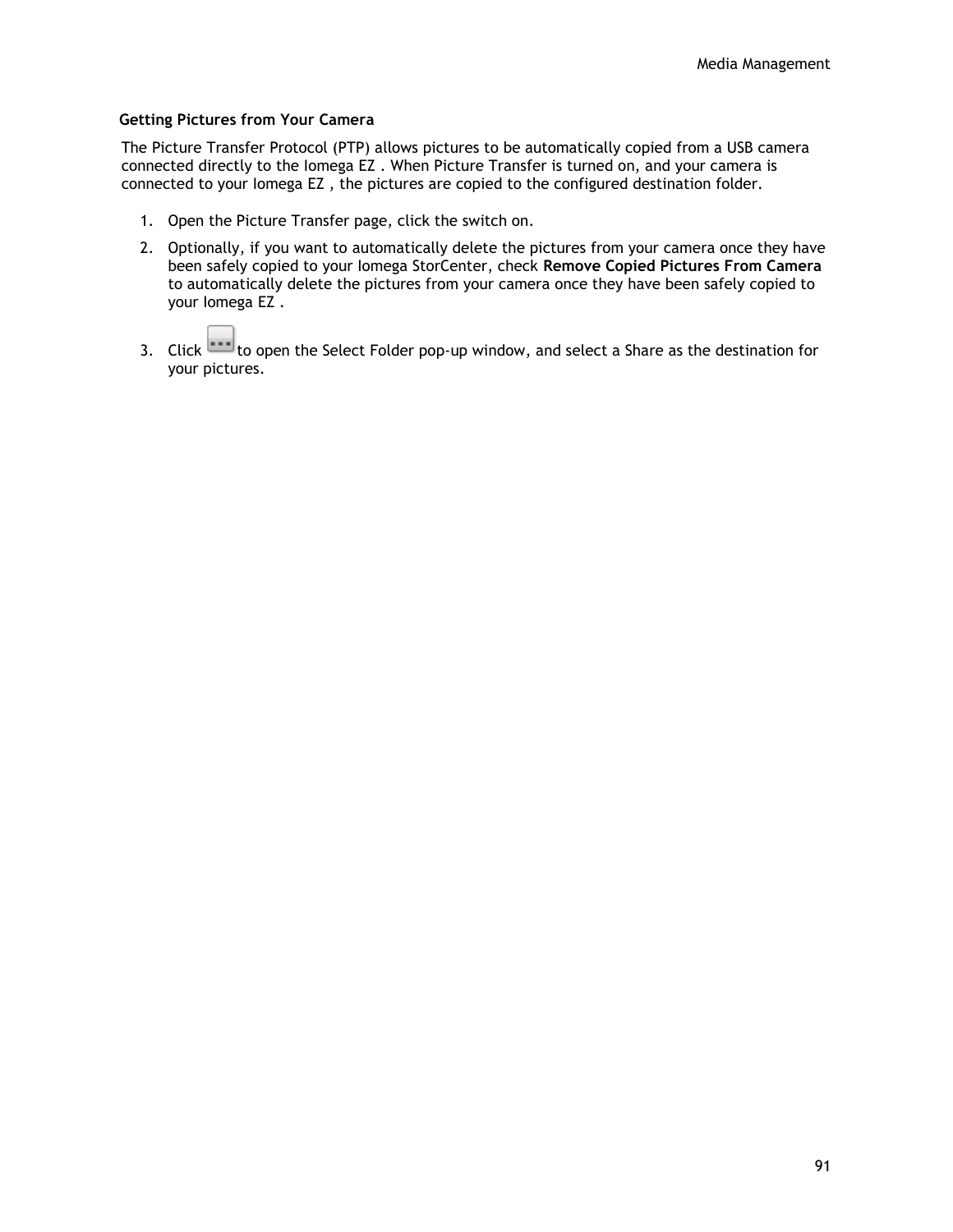# **Music**

# **Music Overview**

If you have music files in media-sharing enabled folders on your Iomega StorCenter , those music files can be streamed by a DLNA player running on a computer on the network.

**How do I ...**

[stream music](#page-102-0)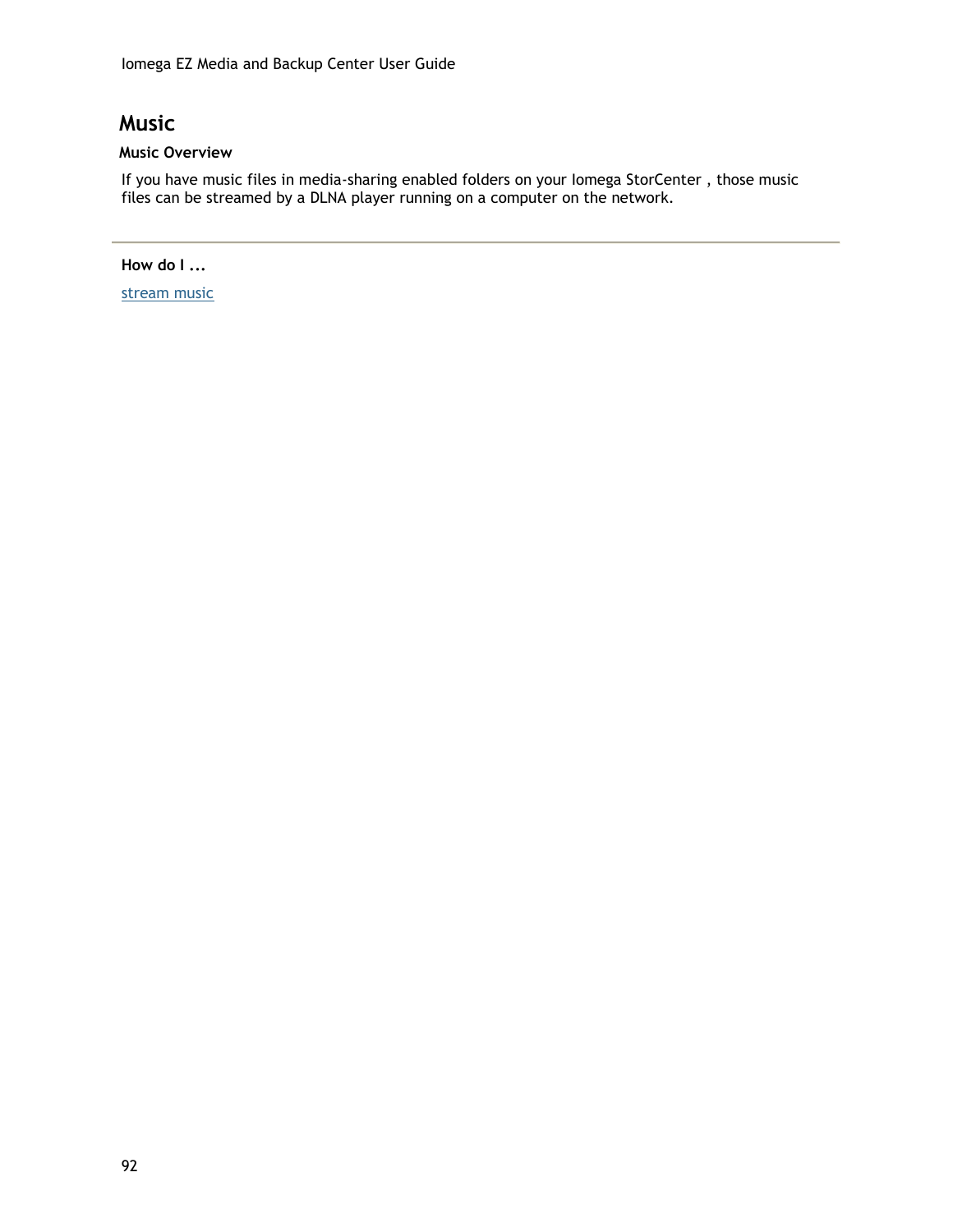#### <span id="page-102-0"></span>**Streaming Music**

The Iomega StorCenter has a built-in media server that, when turned on, scans for music in specific folders that have media sharing enabled. Any music contained in these specific folders is then accessible to any user on your network with a media player. For information on enabling a folder as a media folder, refer to [Managing Shares.](#page-25-2)

#### *Scanning for Music*

The Media Server automatically scans for media content on a regular basis. However, you can click **Scan now** at any time to force the media server to perform an immediate scan for media content. This is especially useful after you have created new folders with media sharing enabled and copied a large amount of media content to them.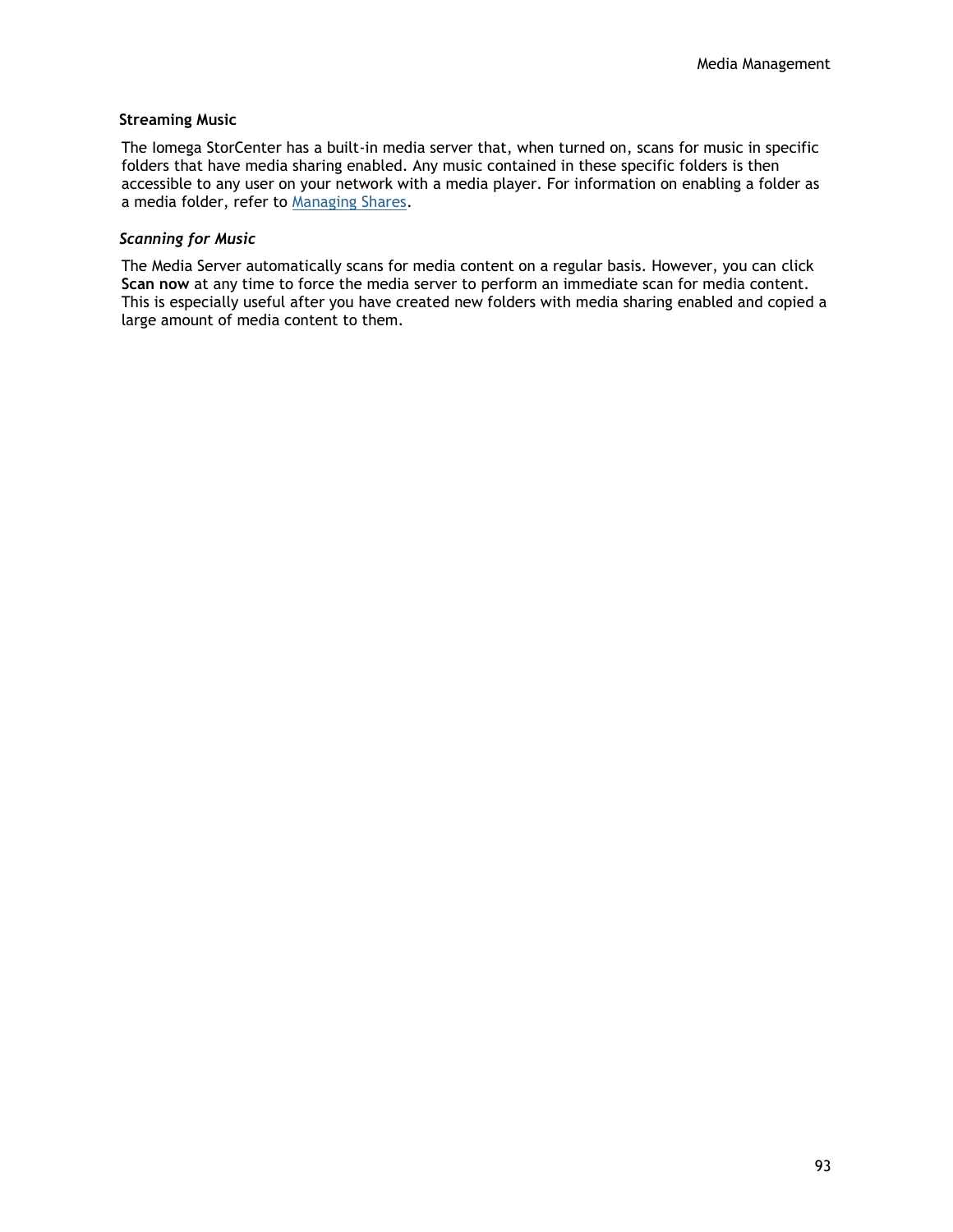# **Torrents**

### **Torrent Overview**

Torrent downloads allow you to share files using a peer-to-peer file sharing protocol. With torrent download enabled, you can download files using the torrent protocol to your Iomega StorCenter and then those files can be uploaded by other torrent users.

After you have added torrent jobs to your torrent share, the torrent download page displays a table of torrent jobs, showing both downloads and files available for upload. Multiple torrent files can download simultaneously. The table information includes the name of the file, its size, download or upload status, and amount of time remaining for the torrent job to complete.

### **How do I ...**

[enable torrent downloads](#page-104-0) [configure a router for torrent downloads](#page-106-0) [delete torrent jobs](#page-105-0) [share torrent downloads with other peers](#page-107-0) [add torrent files to your Iomega StorCenter](#page-108-0)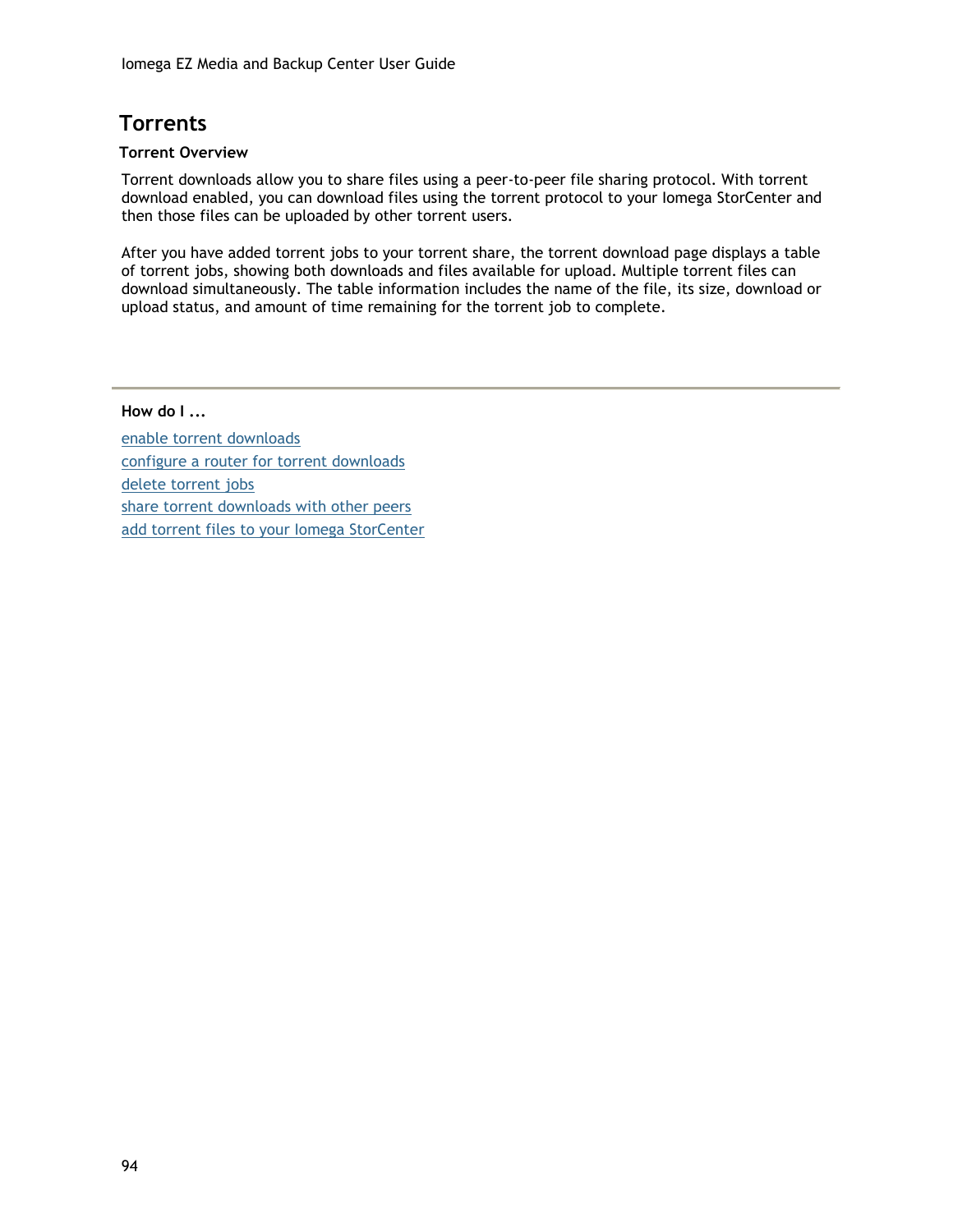#### <span id="page-104-0"></span>**Enabling Torrent Downloads**

- 1. On the Torrent Download page, click the switch on.
- 2. Click **Settings** to modify the torrent download and upload settings.
- 3. In the Torrent Download Settings dialog box, enter a value for **Maximum Download Speed**. This sets the rate at which files are downloaded to your device. The maximum download speed you can enter is 2 MB/s.
- 4. Enter a value for **Maximum Upload Speed**. This sets the speed at which other users can upload a file unprompted from your device. The upload speed can affect device performance, so it is recommended that you choose a value that does not strain the performance of your device and impact other work on it. The maximum upload speed you can enter is 1GB/s.
- 5. Set a **Port** value used by torrent peers to upload files from your Iomega EZ . The port value should be a number between 6881 and 6999, and your router must be configured to allow port forwarding on the same port. Refer to [Configuring your router for](#page-106-0)  [torrent downloads](#page-106-0) for more information on how to do this.
- 6. Click **Apply** to save your changes.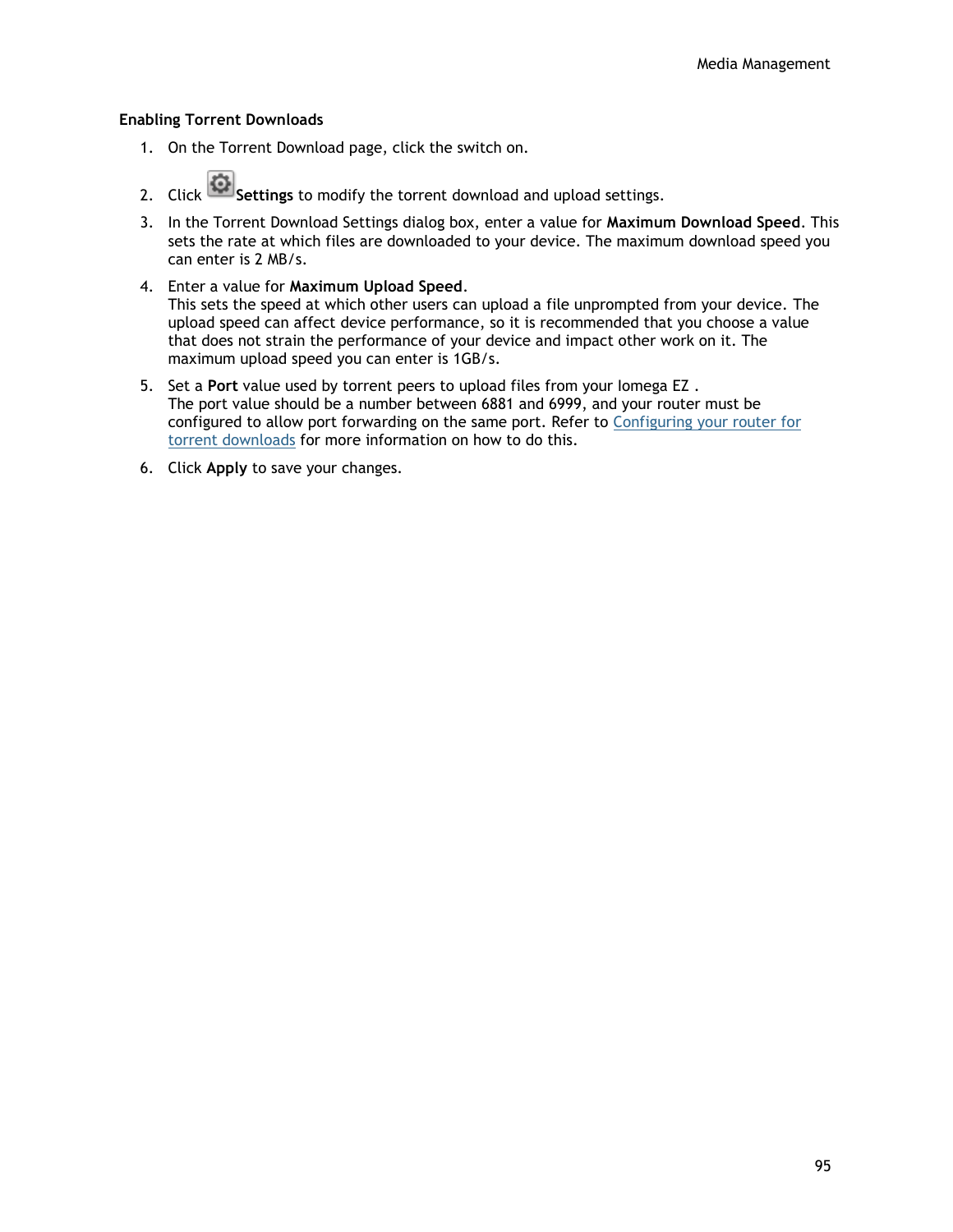# <span id="page-105-0"></span>**Deleting torrent jobs**

- 1. On the Torrent Download page, select a torrent you want to delete.
- 2. Click the  $\Box$  under the Action column to delete the torrent.
- 3. Click **Yes** to delete the torrent.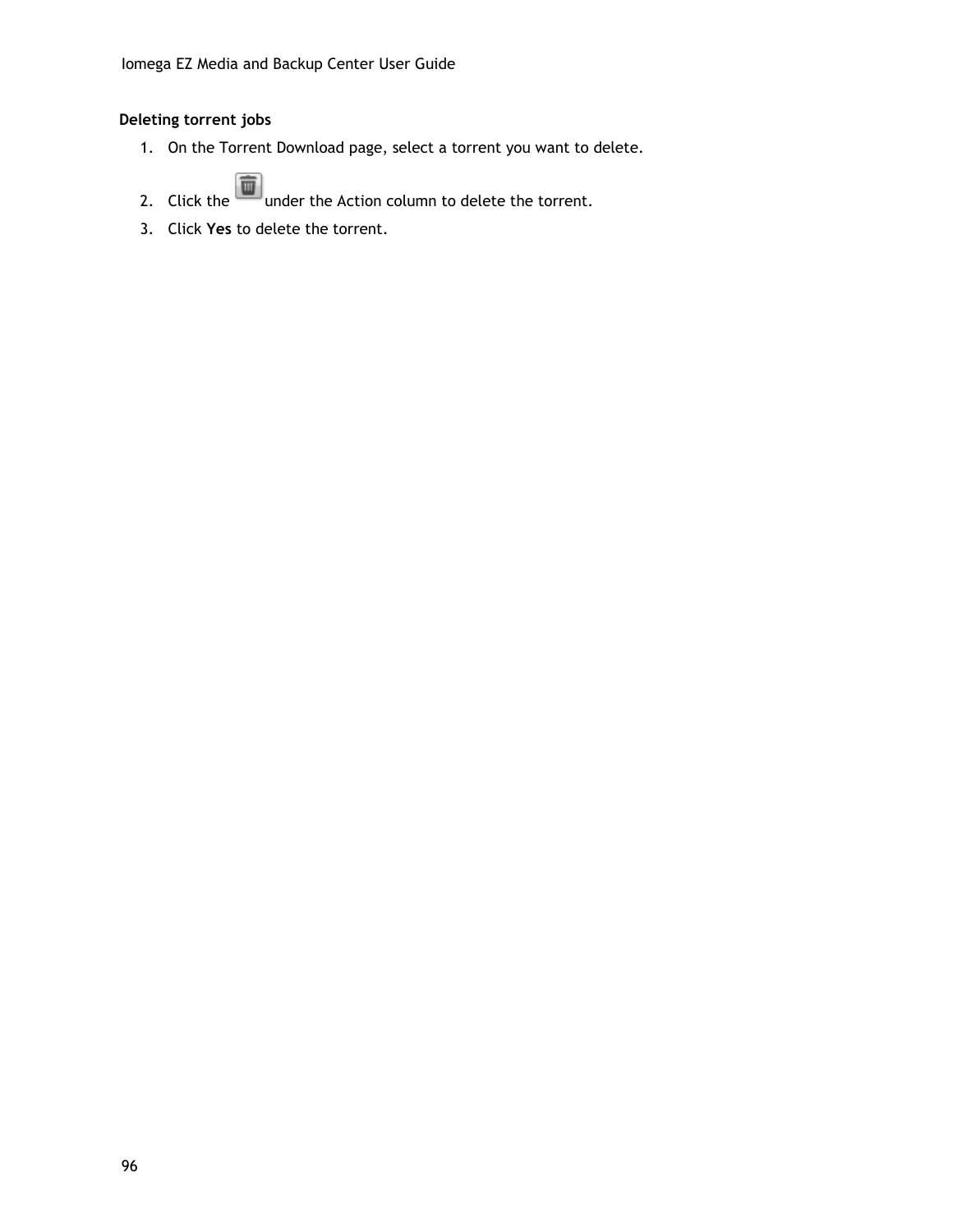### <span id="page-106-0"></span>**Configuring Your Router for Torrent Downloads**

You must manually configure your router to forward a specific port to your Iomega EZ . Most routers refer to this as port forwarding or application access, and it is recommended that you refer to your router's documentation to learn how to set these values.

#### *Port Information Used to Configure Your Router*

The following information may be required to manually configure your router:

#### **Forward the port to your Iomega EZ IP address identified in the table:**

**Device IP Address**

192.168.1.1

**Port name**

**HTTP** 

**Port number**

Set to the same port value set on the Torrent Download page.

**Protocol**

**TCP**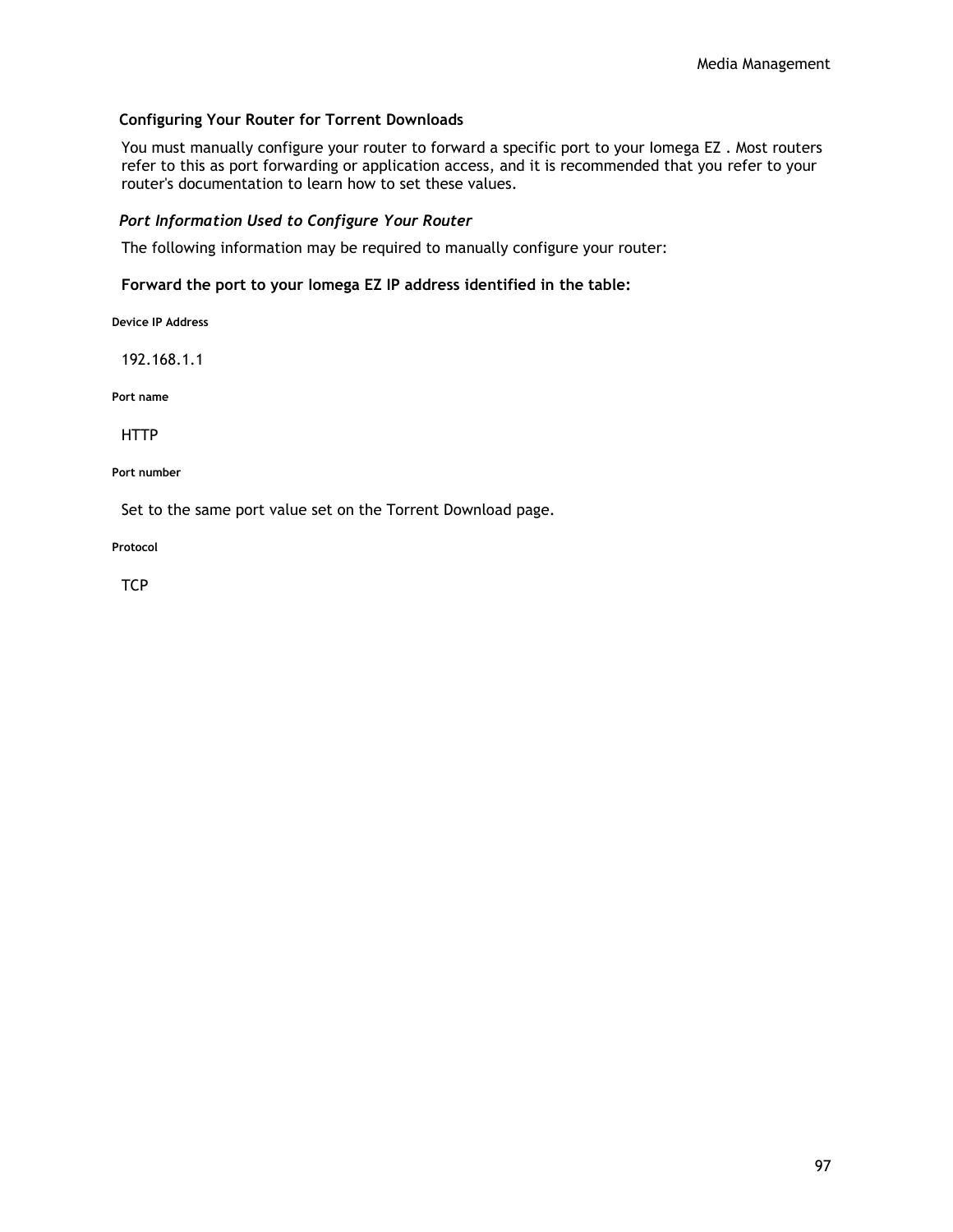# **Torrent Active Folders**

### <span id="page-107-0"></span>*Sharing Torrent Downloads with Other Peers*

Torrent downloads allow you to share files using a peer-to-peer file sharing protocol. With Torrent Download, you can download files using the torrent protocol to your Iomega EZ and then those files can be uploaded by other torrent users.

Refer to [Managing Shares](#page-25-2) for more information on managing Shares and Active Folders.

**Configuring a Torrent Active Folder**

- 1. From the Iomega StorCenter EZ Media Console , click **Shares**.
- 2. Select a Share to use as a Torrent Active Folder, and click to expand the Active Folder section.
- 3. Check **Enable**.
- 4. Select **Torrent** from the drop-down menu.
- 5. Click **General torrent settings** to set up Torrent settings. Refer to [Torrent Downloads](#page-104-0) for more information on configuring your Torrent downloads.
- 6. Click **Apply** to save your changes.
- 7. Click **View Content** to see the files in this Share.

#### **How do I...**

[manage a Share](#page-25-2)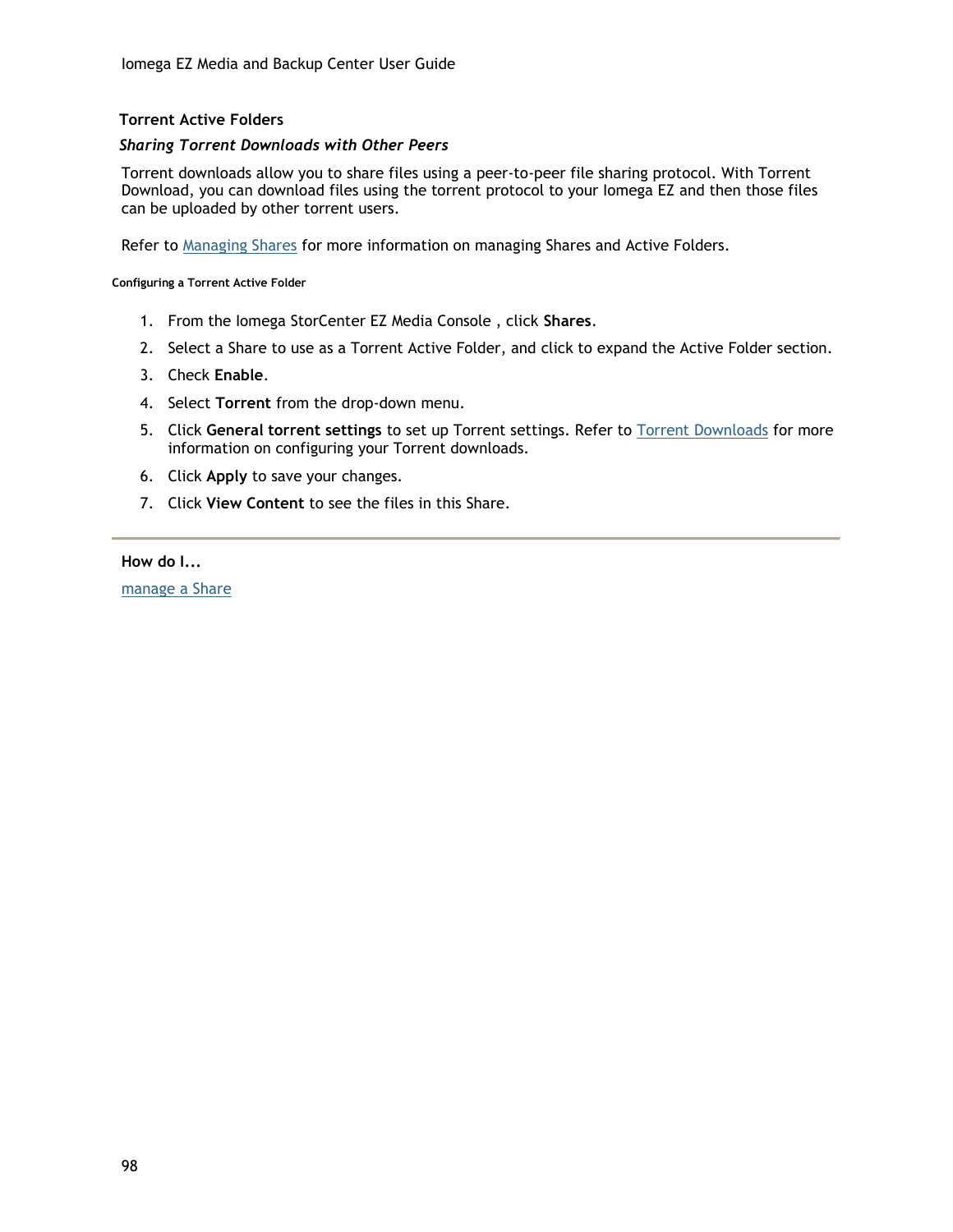### *Adding Torrent Files to Your Iomega EZ*

- 1. Open the Shares page.
- 2. Expand the Share that is enabled as a Torrent Active Folder. Any Share can be enabled as a Torrent Active Folder. For information on enabling a Torrent Active Folder, refer to [Torrent](#page-107-0)  [Active Folders.](#page-107-0)
- 3. Copy the downloaded torrent file to the Torrent Active Folder Share. The torrent file immediately starts to download to the Share. An administrator user can monitor its download progress on the [Torrent Download](#page-104-0) page. All users can monitor the download progress through the [Content Viewer](#page-38-0) on the Torrent Share.

### **Managing Torrent Downloads**

In the Content Viewer, you can perform the following actions on torrents:

• Pause or resume a torrent job. Click  $\Box$  to pause a torrent download. When a torrent

download is paused, you can resume the download by clicking

• Delete a torrent job. Click  $\overline{\mathbb{D}}$  to delete the torrent download.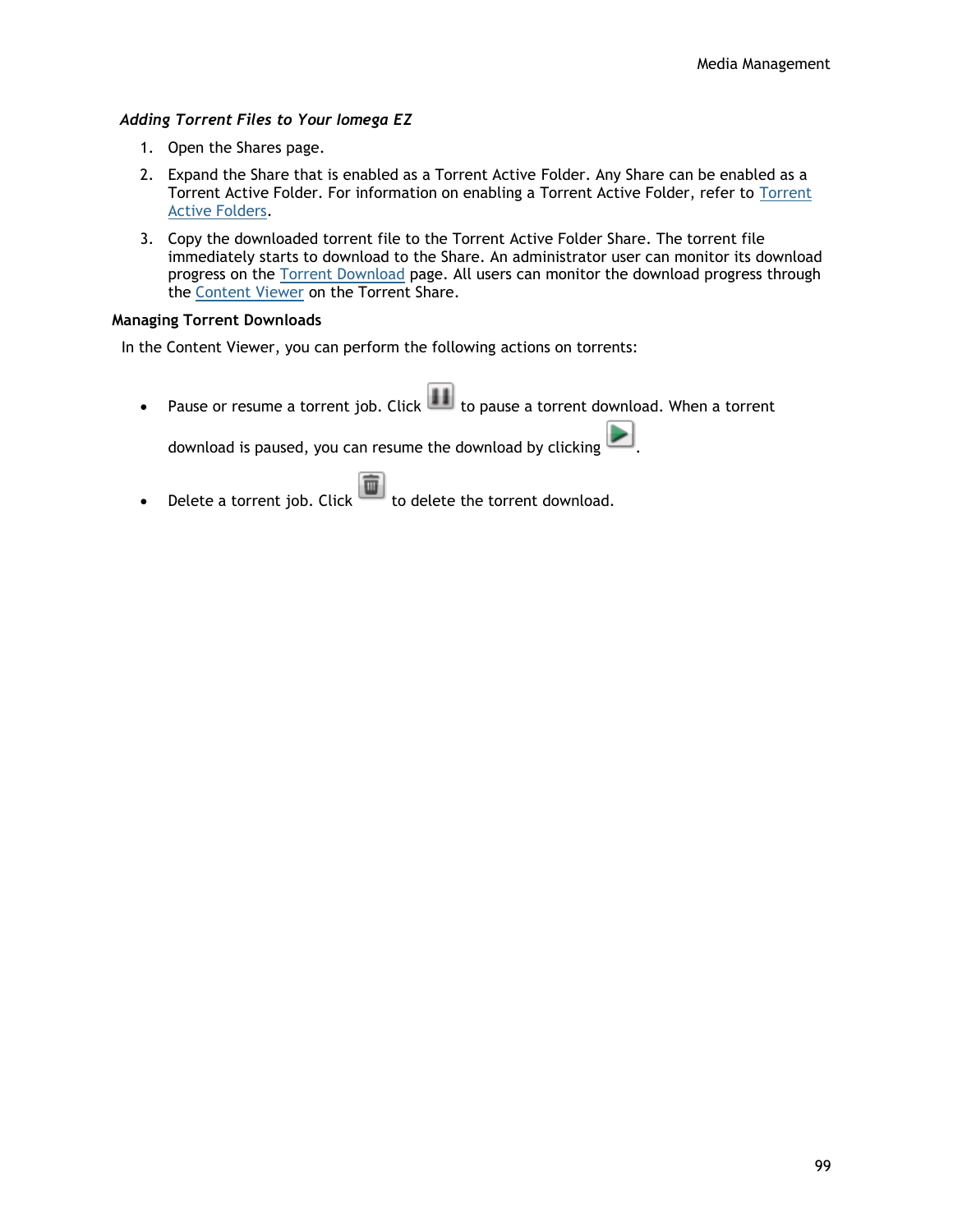## **Videos**

### **Video Capabilities Overview**

Your Iomega StorCenter has multiple ways to manage your videos.

Your Iomega device can:

- Stream movies that are in Shares with media sharing enabled
- Upload videos that are added to Shares associated with social media sites

### **How do I ...**

[stream movies](#page-110-0) [share movies through social media](#page-94-0)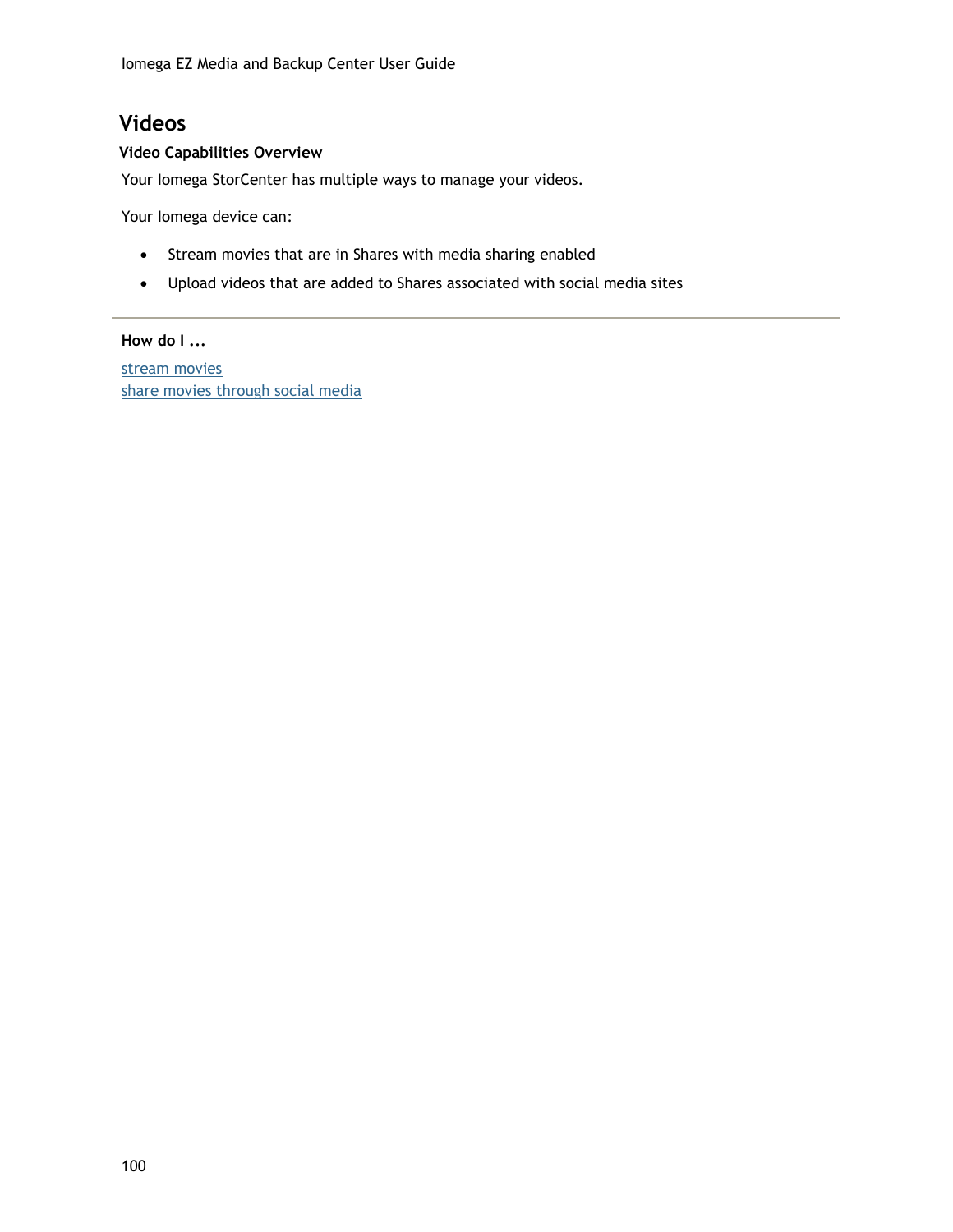#### <span id="page-110-0"></span>**Streaming Movies**

The Iomega StorCenter has a built-in media server that, when turned on, scans for movies in specific folders that have media sharing enabled. Any movies contained in these specific folders are accessible to any user on your network with a media player. For information on enabling a folder as a media folder, refer to [Managing Shares.](#page-25-0)

#### *Scanning for Movies*

The Media Server automatically scans for media content on a regular basis. However, you can click **Scan now** at any time to force the media server to perform an immediate scan for movies. This is especially useful after you have created new folders with media sharing enabled and copied a large amount of media content to them.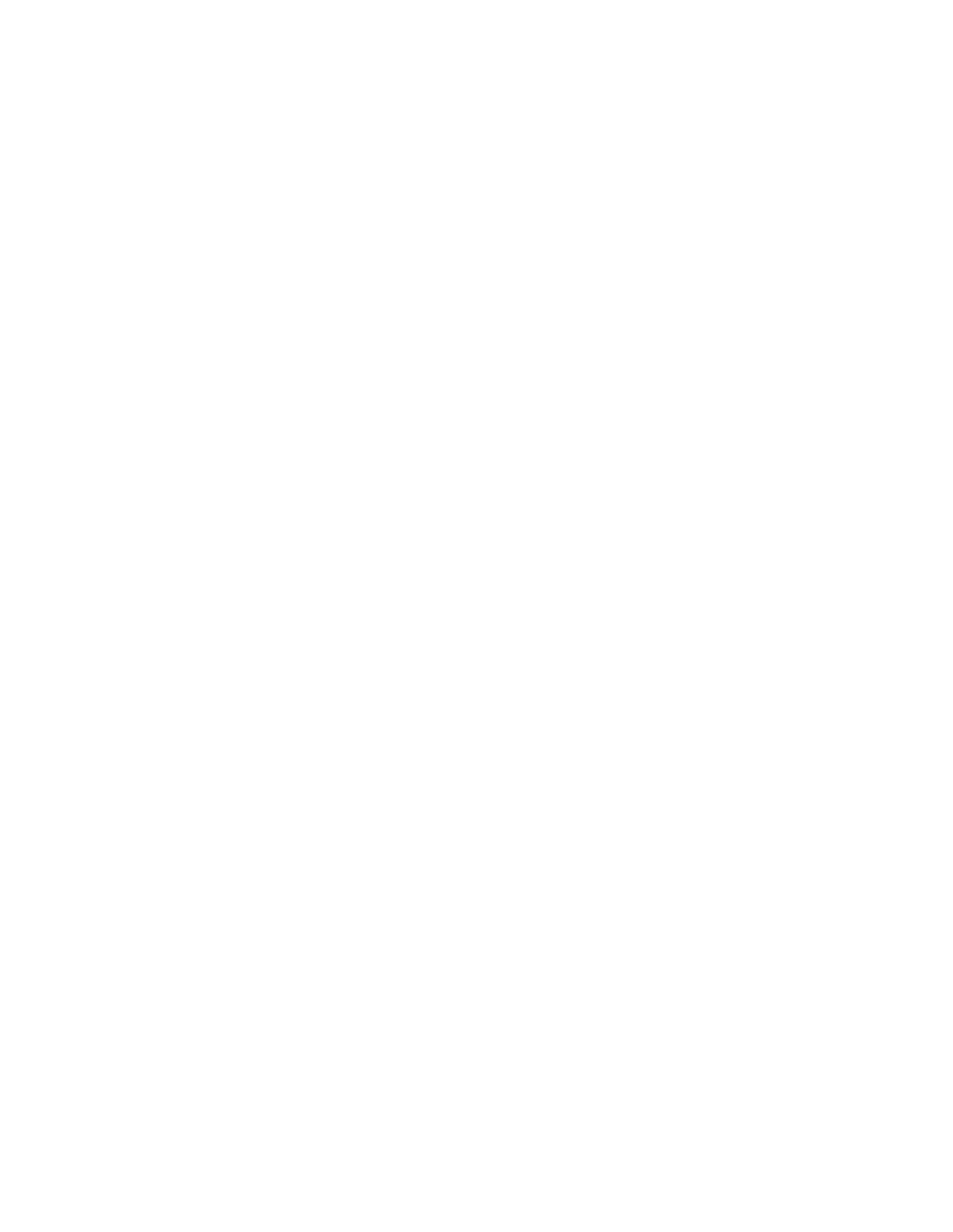# **Adding Applications to Your Device**

# **Application Overview**

You can install supported applications on your Iomega EZ using the Application Manager page. For each application installed you may have the option to uninstall, start, and stop the application.

**How do I...** [install an application](#page-113-0)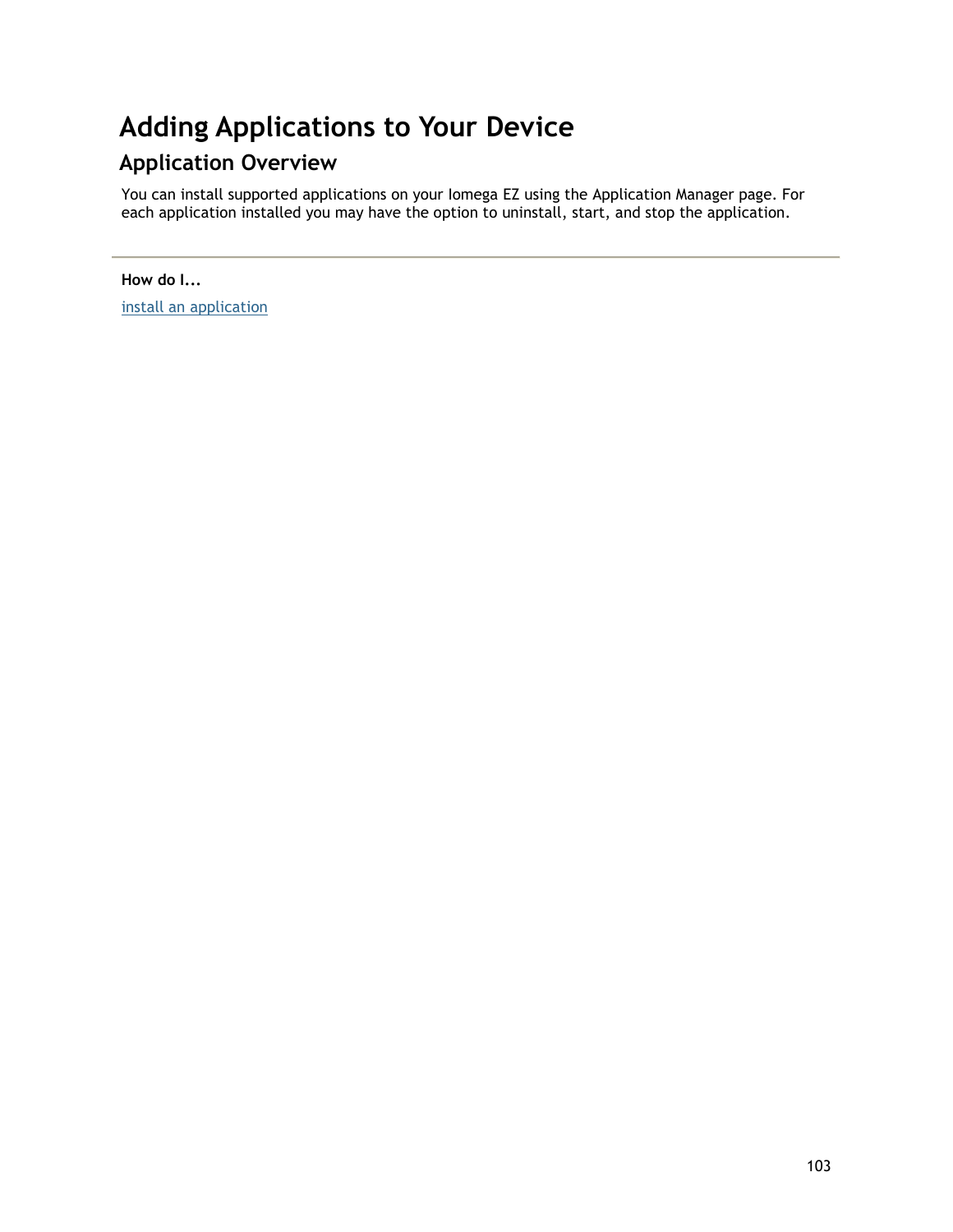## <span id="page-113-0"></span>**Application Manager**

The Application Manager page allows you to add applications to your Iomega EZ from an installation file located on your computer. For each application installed you may have the option to uninstall, start, and stop the application. This page shows the applications which came preinstalled with your Iomega EZ ; as well as applications that you have manually installed.

**Note:** Only valid applications built using the Iomega StorCenter SDK can be installed on your Iomega EZ .

### **Starting or stopping an application**

When available, click in the Action column to stop an application. Click to start it again.

#### **Adding applications**

- 1. Click the **Add application** link. The Add application window displays.
- 2. Enter the path and name of the application file, or click **Browse**, and select the application file located on your computer.
- 3. Click **Upload** to install the application.

#### **Removing applications**

When available, click in the Action column to uninstall an application.

**How do I...**

[enable security](#page-61-0)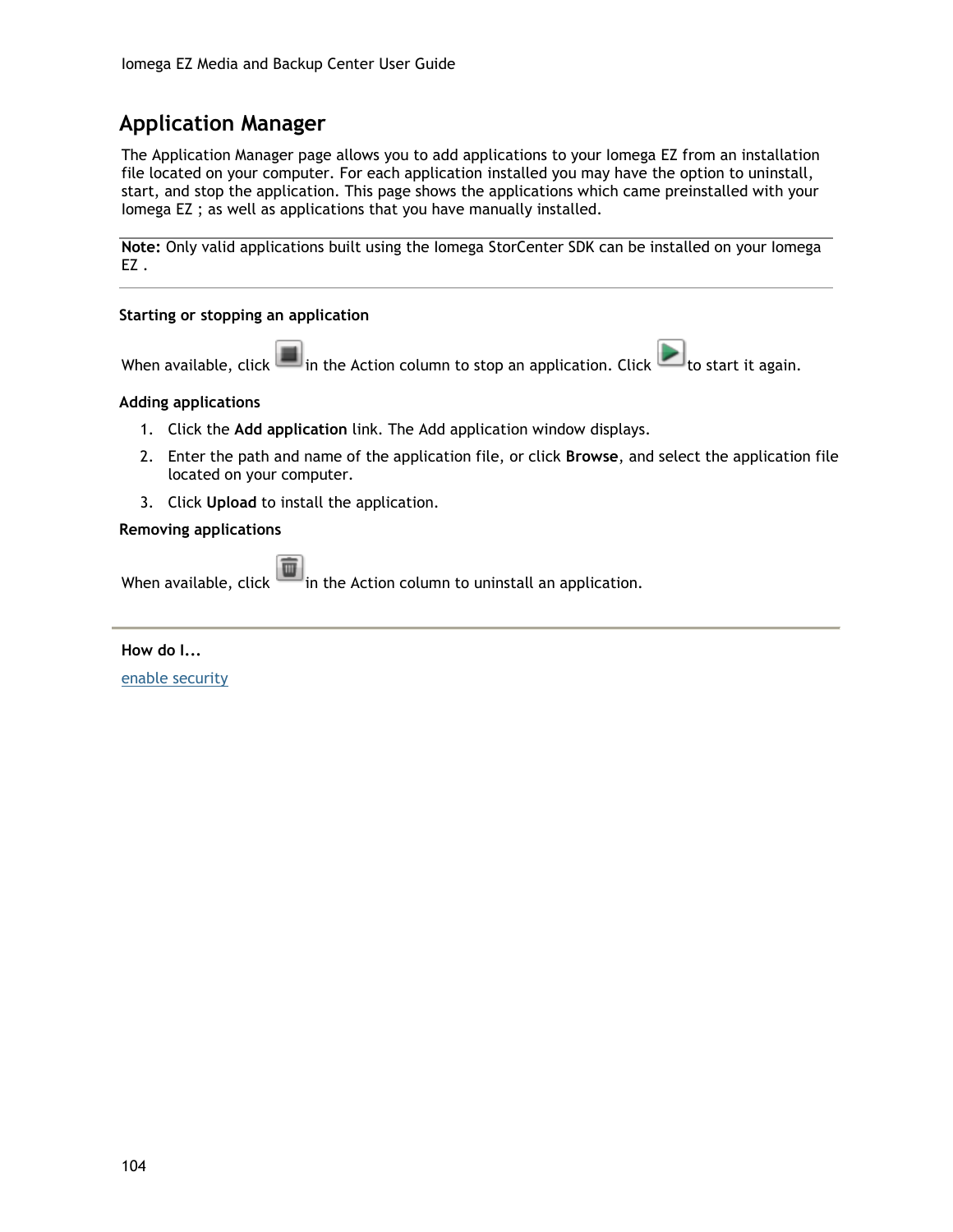# **Upgrading Your Device**

## **Software Updates**

The Software Updates page identifies the Iomega EZ software status and provides the ability to update the software for the Iomega EZ .

This software is protected by RSA BSAFE technology.

### **Auto-update process: installing a device software update**

- 1. In the table listing the current software installed on your Iomega EZ, click in the Action column to check for updates.
- 2. The Status column will state whether the software is up to date or if an update is available.

To copy an update file to your lomega EZ, click  $\boxed{\widehat{a}}$ . The software update file is downloaded directly to your Iomega EZ .

3. If multiple updates are ready, you may install all the updates at the same time. Click

**Apply all pending updates** to install the available updates. The software updates are applied to your Iomega EZ .

- 4. Once the software is installed, the Iomega EZ will reboot. If you are applying multiple updates, you only need to reboot once. Do not power down the Iomega EZ during this time.
- 5. If you want to remove the update without applying changes, click  $\Box$  in the Action column.

**Caution**: Do not shut down the Iomega EZ during the update process as this can damage the Iomega EZ . The Iomega EZ will be temporarily inaccessible during the software update. Be sure no critical files are being accessed.

### **Manual update process: installing a device software update**

- 1. In the table listing the current software installed on your Iomega EZ, click  $\vert c \vert$  in the Action column to check for updates.
- 2. If an update is available, the Status column will state that a software update is available with a link. Download the update file to your local computer.
- 3. To retrieve the update, click **Add Software**.
- 4. In the **Add Software** pop-up window, if an update is available, there will be a link to download the appropriate update for your Iomega EZ . Click the link, follow the instructions on the download site page, and download the software update to your local computer.
- 5. Once downloaded, click **Browse** to select the update, and then click **Upload** to continue.

When the update is uploaded to the Iomega EZ , the Status column will say **Ready to apply**.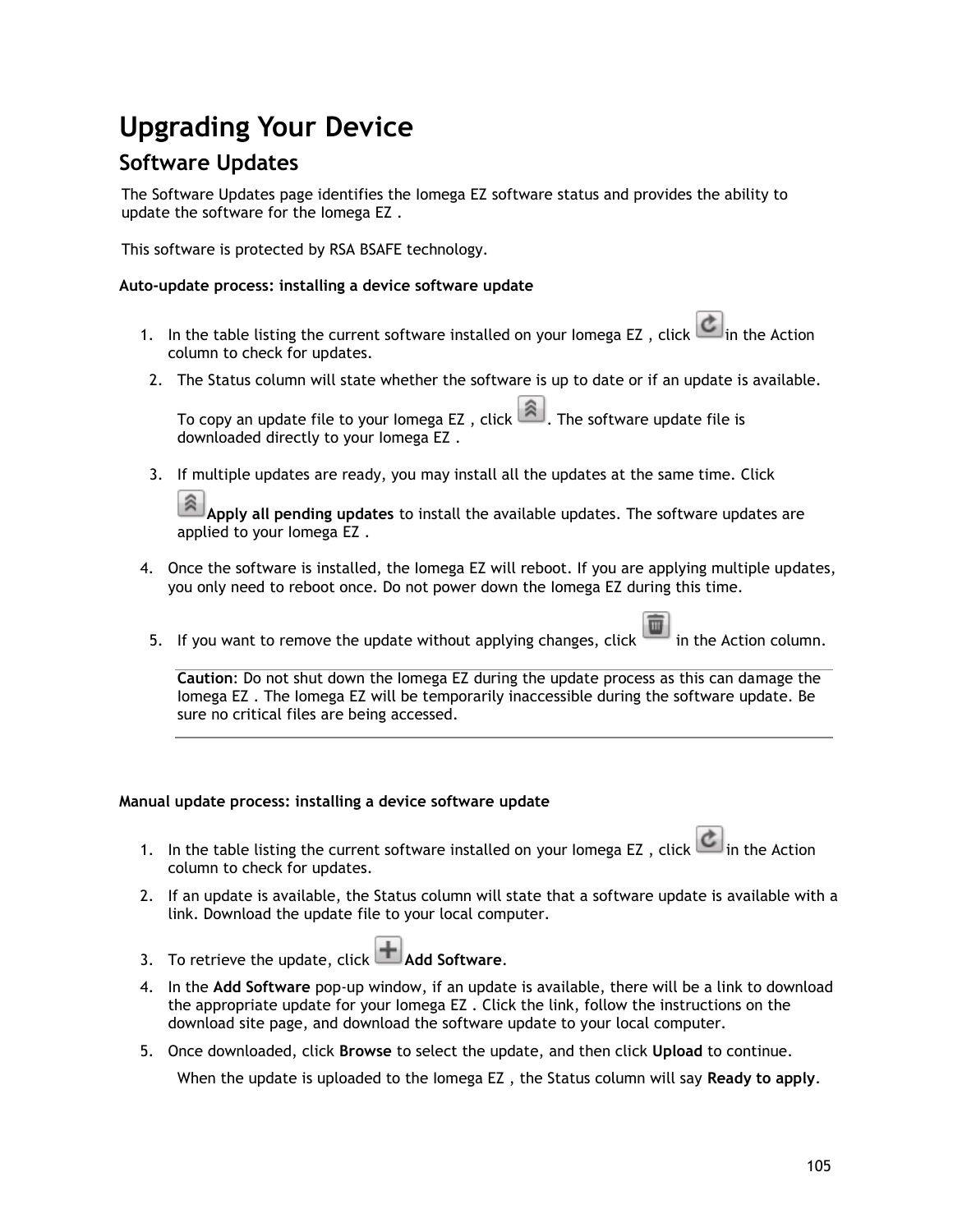6. Click **Apply all pending updates** to apply the update or updates. The software updates will be applied to your Iomega EZ . If you want to remove the update without applying changes,

click in the Action column.

The Iomega EZ restarts once the software is installed. You should not power down the Iomega EZ during the installation process as this can damage the Iomega EZ . If multiple updates are ready, all of them will be applied, requiring only one reboot.

**Caution**: The Iomega EZ will be temporarily inaccessible during the software update. Be sure no critical files are being accessed.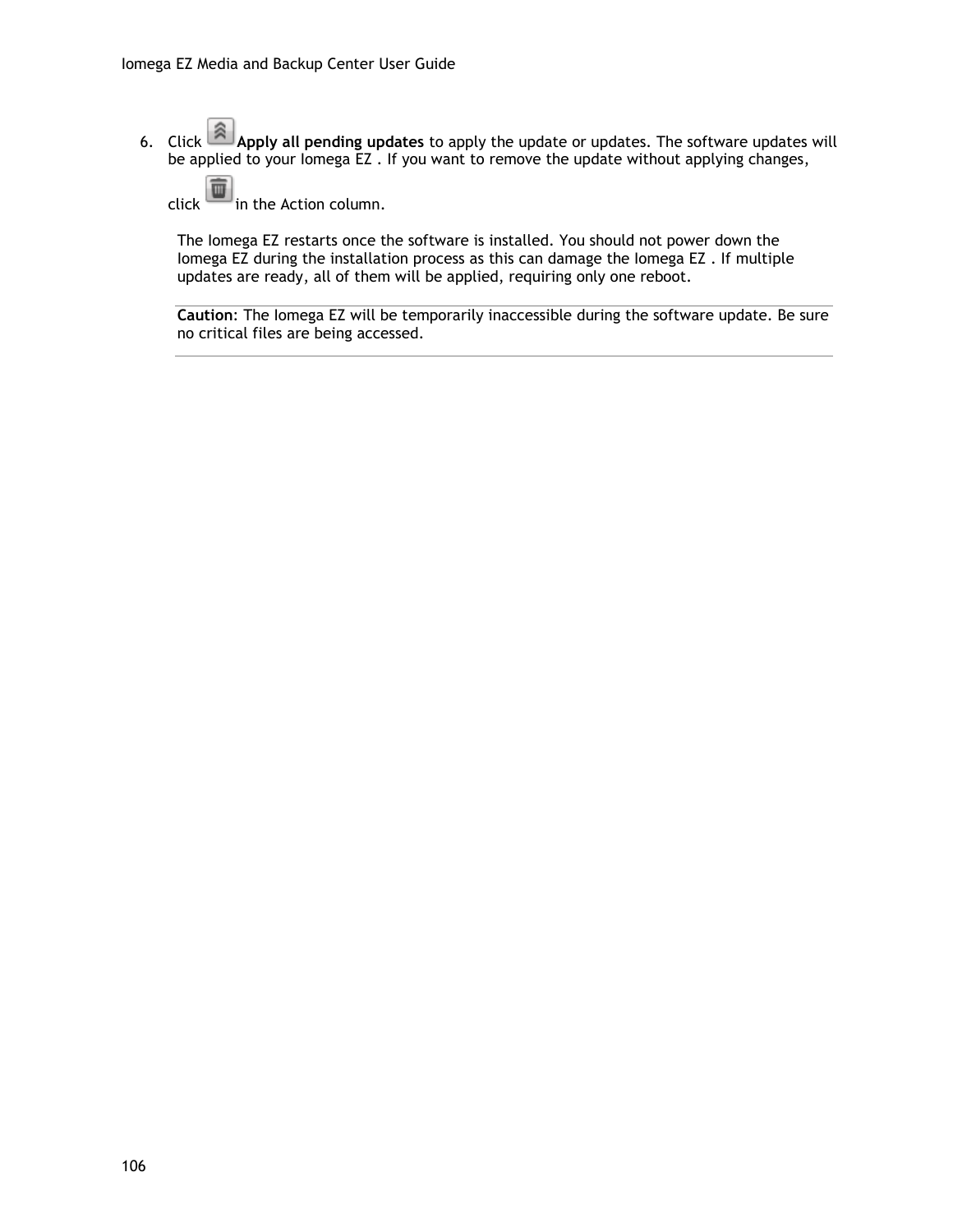# **Recovering Your Device Configuration**

### **Copying Your Iomega EZ Media & Backup Center Settings to Other Devices**

The Configuration Backup and Restore page allows you to back up and restore system configuration information. Backing up a configuration saves various system properties, including users, groups, device identification, and Share names and permissions. Configuration information is saved to a file, and you can save as many versions of the file as you want. After backing up the configuration, you can restore it to your Iomega EZ at any time. You can also apply the configuration backup to other Iomega StorCenter devices of the same model, effectively using the configuration as a template.

**Note:** Configuration Backup and Restore does not back up or restore any data files on your Iomega EZ .

### **Backing up Device Configuration**

- 1. On the Configuration Backup and Restore page, click **Q** Back up configuration to select a name and location for your configuration backup.
- 2. Save the configuration file to an external device, such as your computer or a USB drive. You can save as many configuration backups as you want.

### **Restoring a Configuration Backup**

- 1. On the Configuration Backup and Restore page, click **Restore configuration** to select a saved configuration backup.
- 2. In the Restore Configuration dialog box, click **Browse** to locate a previously saved configuration backup stored on your computer or USB device.
- 3. Select one of the following options:
	- **Restore settings** overwrites any existing settings, such as device identification and Share names. When you select this option, existing data on the Iomega EZ is not deleted, and the configuration restore operation starts automatically after you click Apply in the Restore Configuration dialog box.
	- **Restore settings and drive configuration** deletes all data, users, and settings from the target Iomega EZ . If you select this option, a confirmation dialog box displays and informs you that restoring the configuration will delete all data and overwrite any existing users or settings on the target Iomega EZ . Check **Check this box to continue** to confirm this dialog box or click **Cancel** to stop the configuration restore process.
- 4. Click **Apply** to save your changes. After you click Apply, the restore process starts.
- 5. If your source Iomega EZ had Active Directory enabled, you are prompted to enter the administrator name and password of an account that has the rights to join the domain.
- 6. Click **OK**.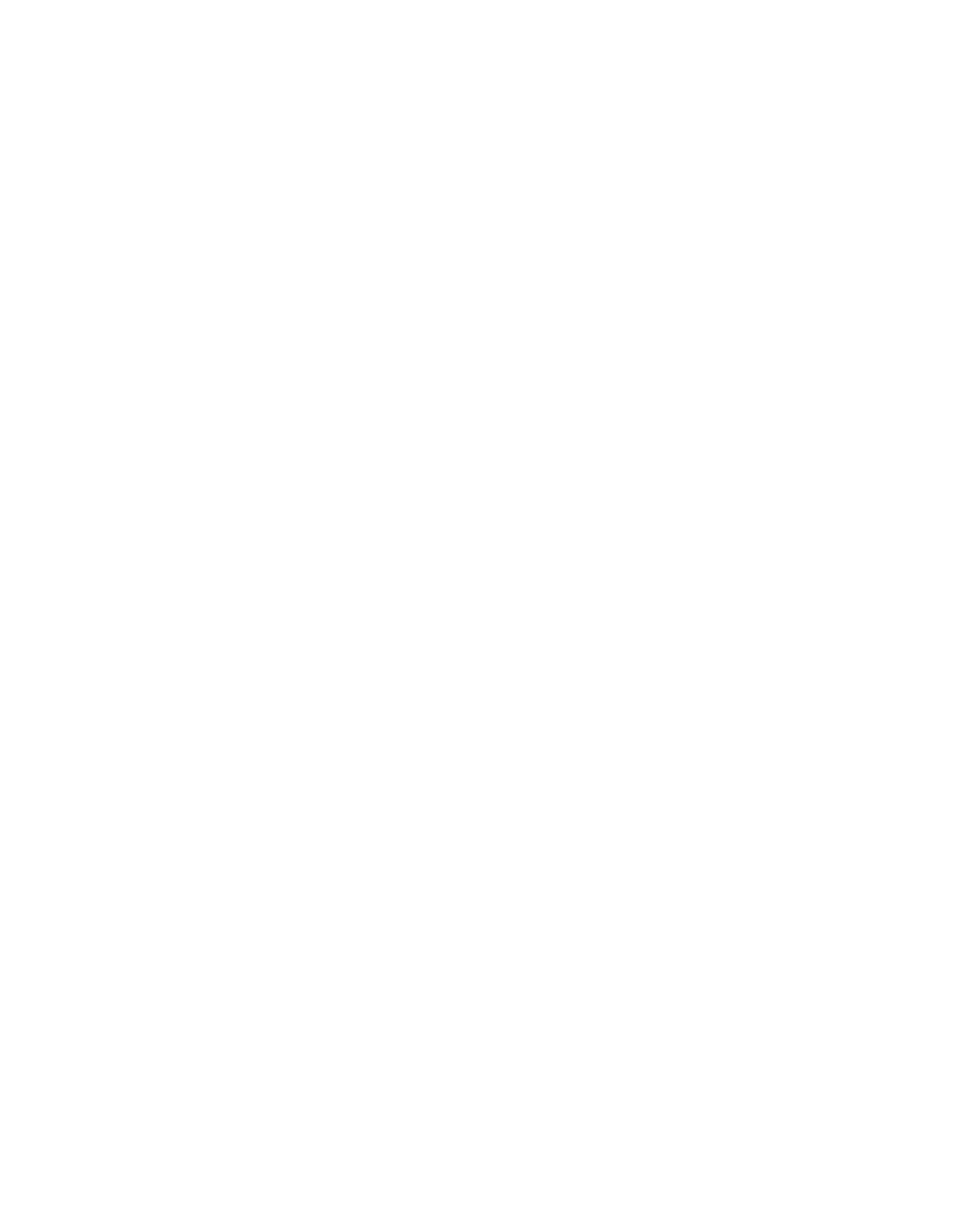## **Hardware Management**

### **About the Iomega EZ Components**

This topic describes the front and rear panel components of the Iomega EZ.

### **Front Panel**



Status Indicators, Buttons and Ports

- **1. Power/Status Indicator** Displays the current operational status of the Iomega EZ.
	- $\bullet$  Solid White  $-$  lomega EZ is healthy.
	- Flashing White Flashes when the Iomega EZ is starting up or shutting down.
	- Flashing Red System or drive error. System software will indicate error.
	- Alternating White and Red: System software will indicate error.
- **2. Drive Activity Indicator** Displays the current drive status of the Iomega EZ.
	- $\bullet$  Solid Blue Iomega EZ drive is healthy.
	- Flashing Blue Read/Write activity.
	- $\bullet$  Solid Red Drive error. System software will indicate error.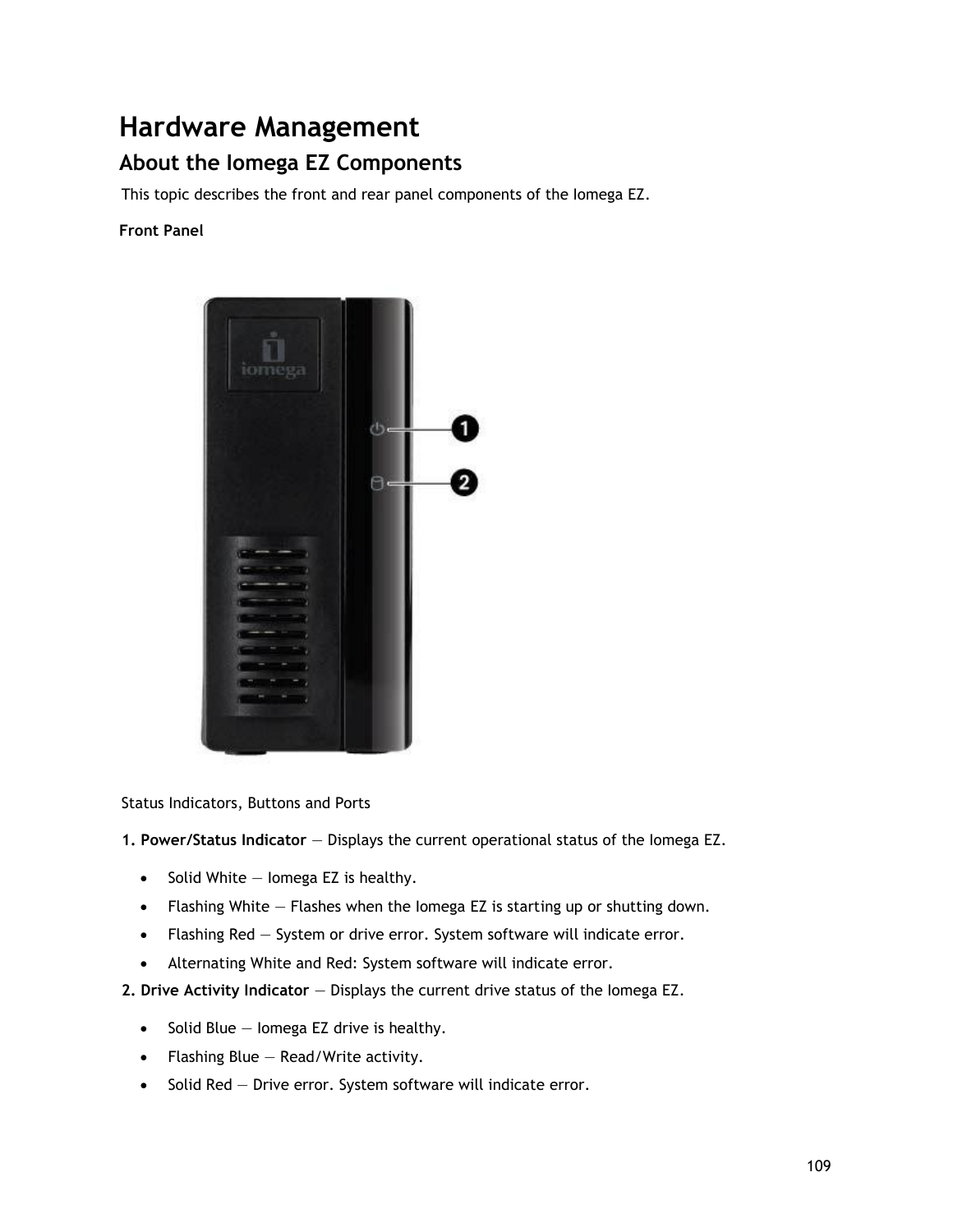### **Rear Panel**



- **1. Security Lock** Connect a security cable to prevent theft.
- **2. Power Button** Use the power button to power the Iomega EZ on and off.
- **3. USB Connector** Supports devices such as USB storage devices and printers.

**4. Gigabit Ethernet** — High-speed Ethernet connector that will automatically detect your network speed (10/100/1000Base-T).

**5. Reset Button** — Hold the RESET button for four seconds to reset security and network settings. This allows you to regain access if network settings are incorrect or you've forgotten your password.

**6. Power Connector** — Plug the power cord into this connector.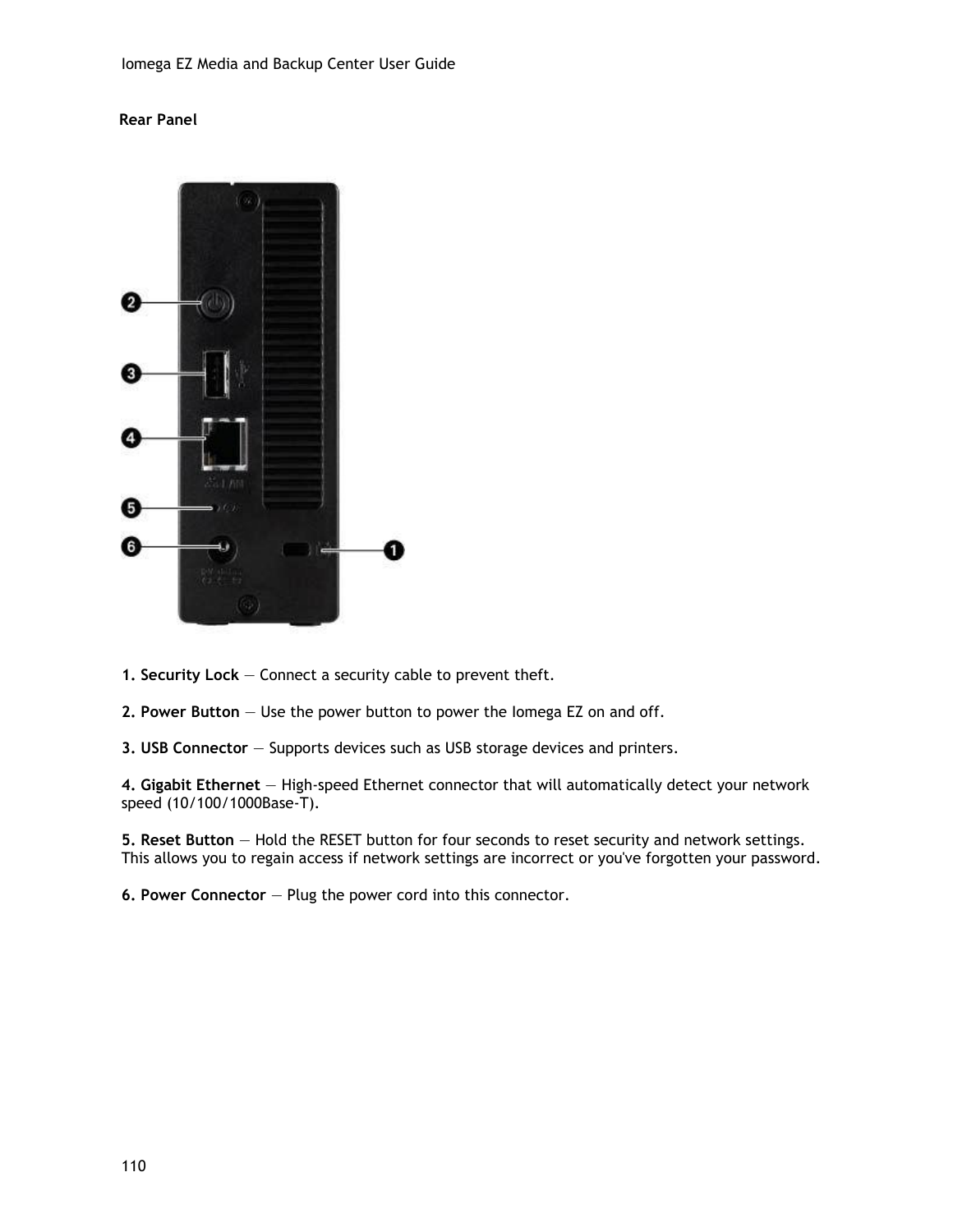## **Energy Saving**

The Energy Saving page provides power settings for the Iomega EZ .

#### **Power Down Drives**

Click the Power Down Drives drop-down menu to select how much idle time should be allowed to elapse before the Iomega EZ powers down the drives. Drives automatically power back up when the Iomega EZ accesses them. You may notice a slight delay when the drives are accessed.

### **Brightness**

To adjust the brightness of the lights on the Iomega EZ , set the **Indicator Brightness** to High, Medium, or Low.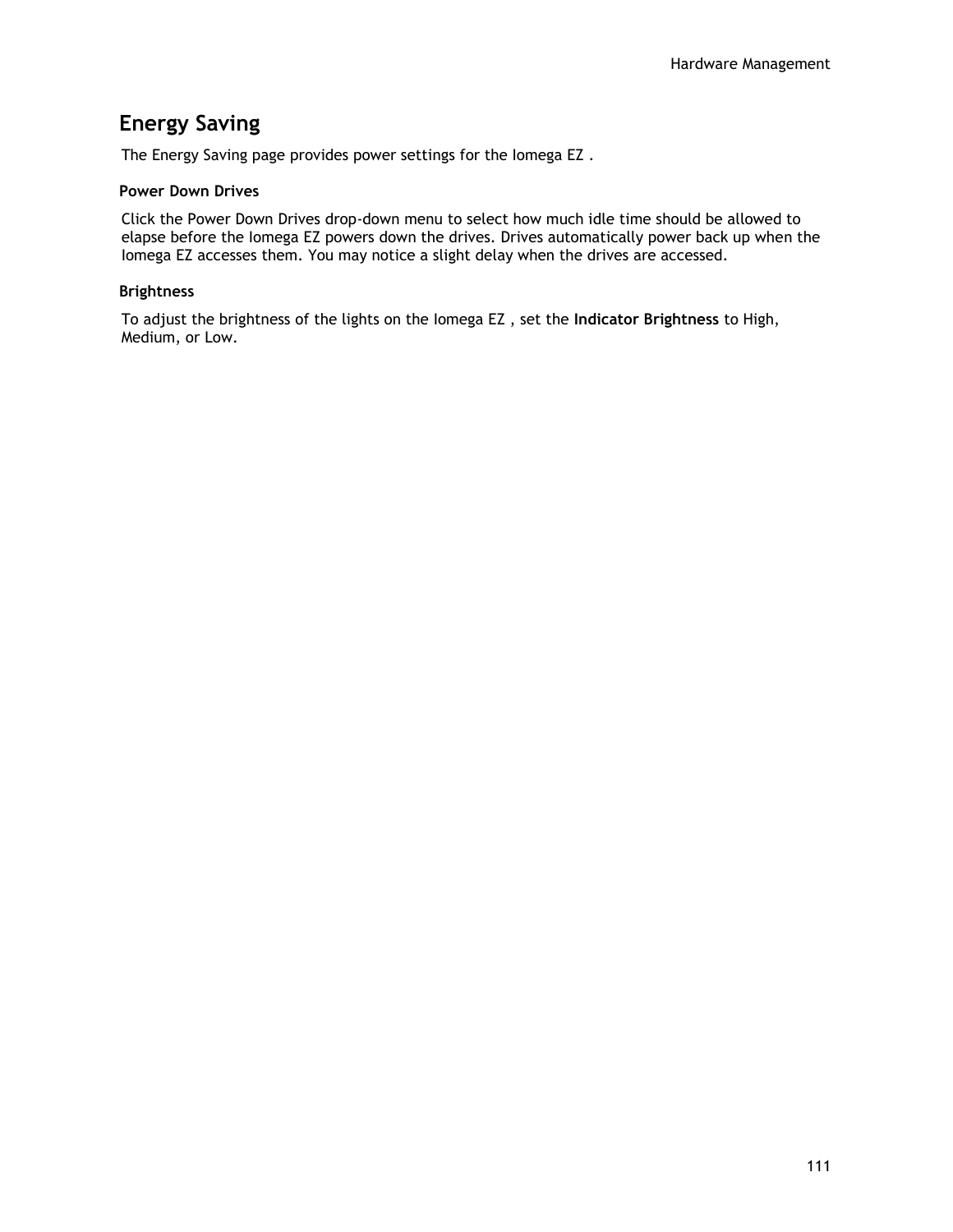## **Factory Reset**

Factory Reset returns the Iomega EZ to its original state. This feature is useful if you give your Iomega EZ to someone else.

Factory Reset provides two options for returning your Iomega EZ to its original state:

- **Quickly delete all data** permanently deletes all record of existing or deleted data, users, and passwords.
- **Securely delete all data** this option takes significantly longer, but provides an added security benefit by permanently erasing all data on the drives to prevent recovery of existing or deleted data, users, and passwords. The secure delete operation renders all data irrecoverable.

**Note**: You can use the factory reset feature only to erase the drives internal to the Iomega EZ . You cannot use this feature to reset any external storage devices that may be connected.

- 1. Choose one of the following options:
	- Quickly delete all data
	- Securely delete all data
- 2. From the **After Reset** drop-down menu, choose to **Restart** or **Power off** the Iomega EZ after the factory reset completes.
- 3. Click **Apply**.
- 4. In the pop-up confirmation, click **Yes** to perform the factory reset. After the factory reset completes, the Iomega EZ powers down or restarts depending on your selection.

**Warning**: When you quickly delete or securely delete all data on your Iomega StorCenter, any installed applications, as listed on the [Application Manager](#page-113-0) page, are also deleted. Go to [www.lifelineapps.com](http://www.lifelineapps.com/) to download and reinstall your applications. In addition, you should visit the Iomega support web site for specific information on reinstalling applications that came preloaded with your Iomega EZ .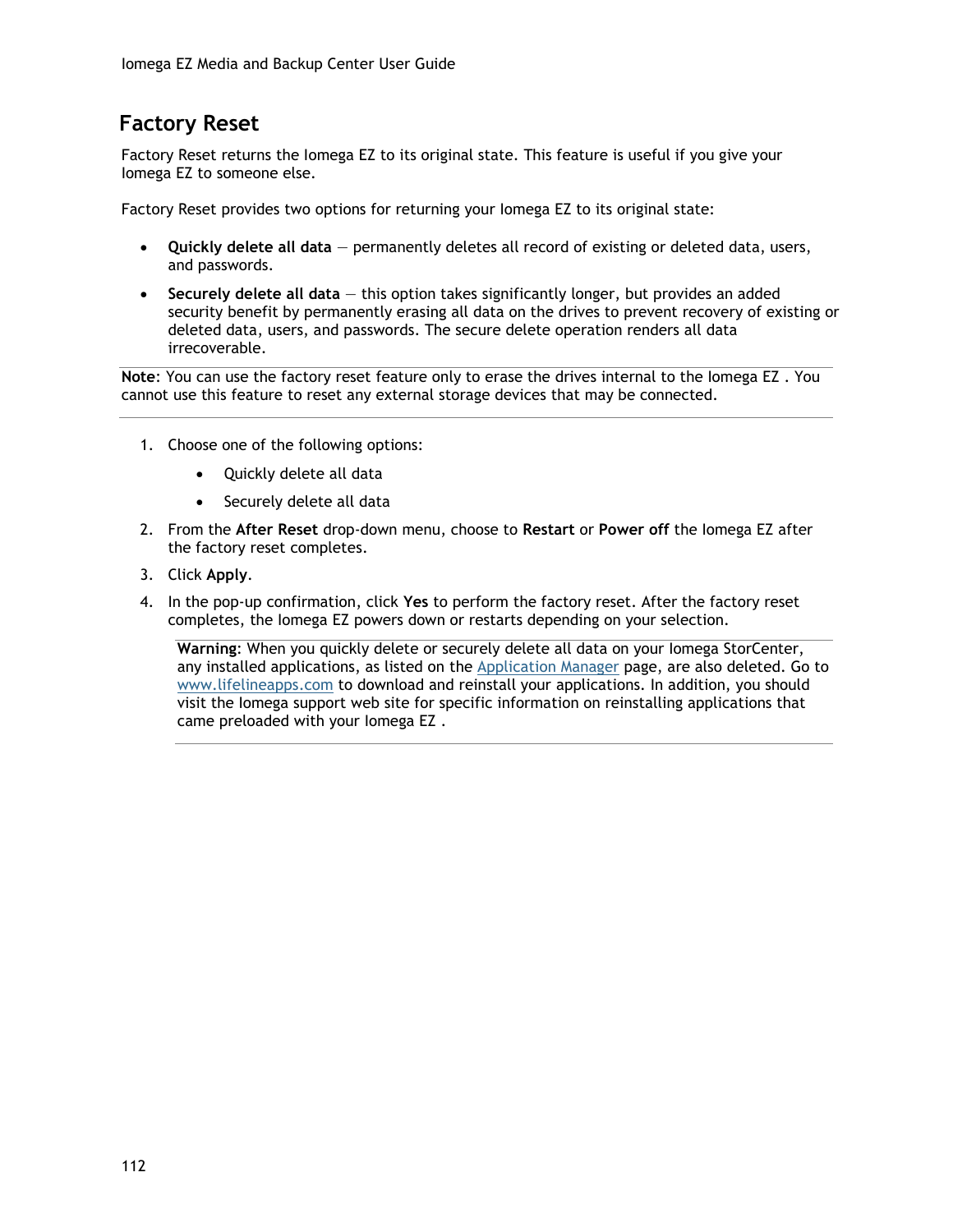## **Troubleshooting Routers**

If you encounter a problem while connecting or using your Iomega EZ , check the topics listed below for possible solutions.

If you have properly set port forwarding on your router and remote access still does not work, you may have multiple routers on your network. In this situation you will most likely have two NAT (Network Address Translation) firewalls.

- 1. One of the easiest ways to identify this issue is to log in to the router to which the Iomega EZ is connected.
- 2. Once you have logged in, go to the page that shows the router's WAN IP address; usually Status or Network Info.
- 3. If the WAN IP address begins with 192.168, 10, or 172, you may have a NAT Firewall between the router and internet connection.

There are several options for resolving double NAT situations. The sections below explore the pros and cons of each resolution:

These instructions will refer to the router that is connected directly to the internet as the Primary Router. The cascaded router or router to which your Iomega EZ is connected is referred to as the Secondary Router.

- Use the primary router's DMZ
- Port forward the primary router to the secondary router
- Put the secondary router in bridging mode
- Put the primary router in bridging mode

### **Enabling the DMZ**

Most routers have a feature called DMZ or Default Server. DMZ stands for Demilitarized Zone, Data Management Zone, Demarcation Done, or Perimeter Network. The DMZ allows you to enter an IP address that will exist outside the router's NAT Firewall.

This is the easiest way to configure your network to handle double NAT situations; however, it is dependent upon DMZ functionality within your primary router.

To enable the DMZ:

- 1. Log in to the primary router.
- 2. Navigate to the settings page for DMZ or Default Server. Refer to the documentation that came with your router for information on where this feature is found.
- 3. Enter the secondary router's IP address.
- 4. Save your settings.

Your secondary router is no longer behind your primary router's firewall. If port forwarding is correctly configured, remote access should now be working properly. Moving your secondary router into the DMZ should not have any effect on the security of the network, since it is still protected by the secondary router's firewall.

### **Configuring Port Forwarding on Double NAT Networks**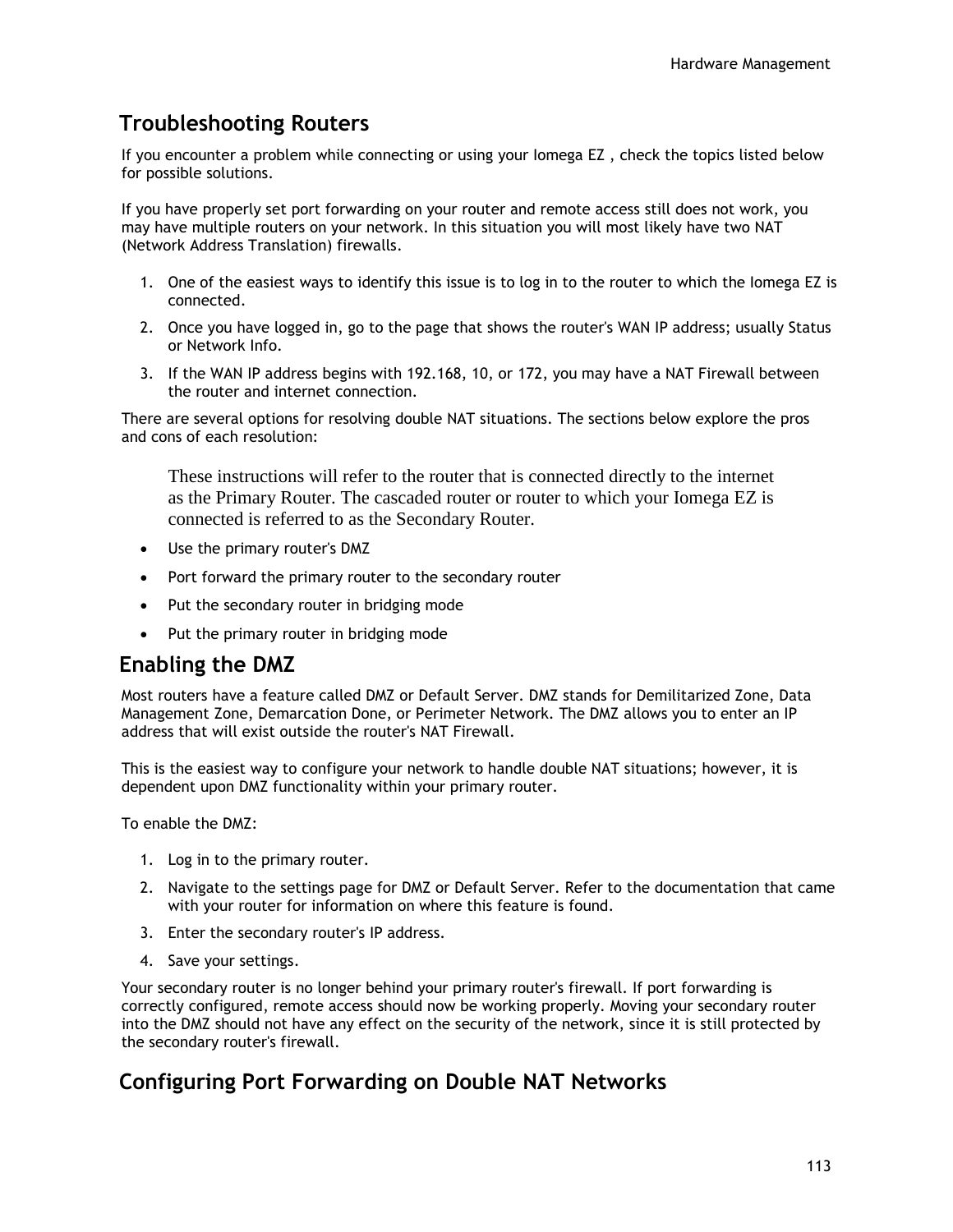If for some reason the network configuration cannot be changed and your setup requires the double NAT, you must perform the port forwarding steps twice. On the primary router, set the port forwarding to the cascaded router's external IP address. On the cascaded router, set the port forwarding to the Iomega EZ s IP address.

### **Bridging the Secondary Router**

Make sure that the primary router (usually the one connected to or acting as the DSL/Cable modem) is the only one with DHCP (Dynamic Host Configuration Protocol) and NAT (Network Address Translation) enabled. The secondary should be changed to bridging mode. Ensure that the secondary router connects to the primary router using a standard port rather than the port labeled Uplink or internet. This turns your secondary router into a switch; however, you can still enable its Wireless Access Point if so equipped.

Refer to the documentation that came with your router for configuration information and settings.

### **Bridging the Primary Router**

If none of the above options are available, you must enable transparent bridging on your primary router. This may require contacting your ISP (Internet Service Provider) to configure the DSL or Cable Modem/NAT into bridge mode, which then disables the first NAT/Firewall. After this first firewall in the modem is disabled, the secondary router handles all the network traffic, Port Forwarding, and allows Remote Access to work.

You should not attempt bridging without help from the ISP. If bridge mode is attempted by the customer and not configured properly, it can render the customer's internet connection inoperable. Primary router bridging may also require special configuration information and settings on the secondary router.

If you configured your Iomega EZ using DHCP, you may not be able to reconnect to it via Remote Access after a reboot. DHCP automatically receives an IP address from the server whenever the Iomega EZ restarts. This is a very simple way to configure the Iomega EZ but can cause problems with your router's port forwarding settings. The router does not dynamically update port forwarding settings and cannot port forward to your Iomega EZ if its IP address changes.

To resolve this problem, try one of the following processes:

- Increase the length of the DHCP lease: Your router attempts to remember all DHCP clients and assigns them the same IP address every time they request an IP address; however, the router forgets clients if they do not request an IP address for a certain amount of time. Your router has a setting for the duration of the validity of the DHCP lease. If your network requires DHCP, this may be a good solution; however, it is not always guaranteed to work. Occasionally updating your router's port forwarding settings may be required.
- Use Static DHCP: Some routers allow you to assign Static IP addresses through the DHCP system based on the MAC address of the device. This ensures that the Iomega EZ always gets the same IP address, and your port forwarding settings are always correct. Static DHCP allows you to leave your Iomega EZ in DHCP mode. Refer to your router's documentation for more information on configuring DHCP settings.
- Use a Manual IP Address: Changing the Manual IP address reduces the reliance of your Iomega EZ on the DHCP server; however, you must perform additional configuration for it to work properly.
	- 1. Log in to your router and write down the DHCP range it is using.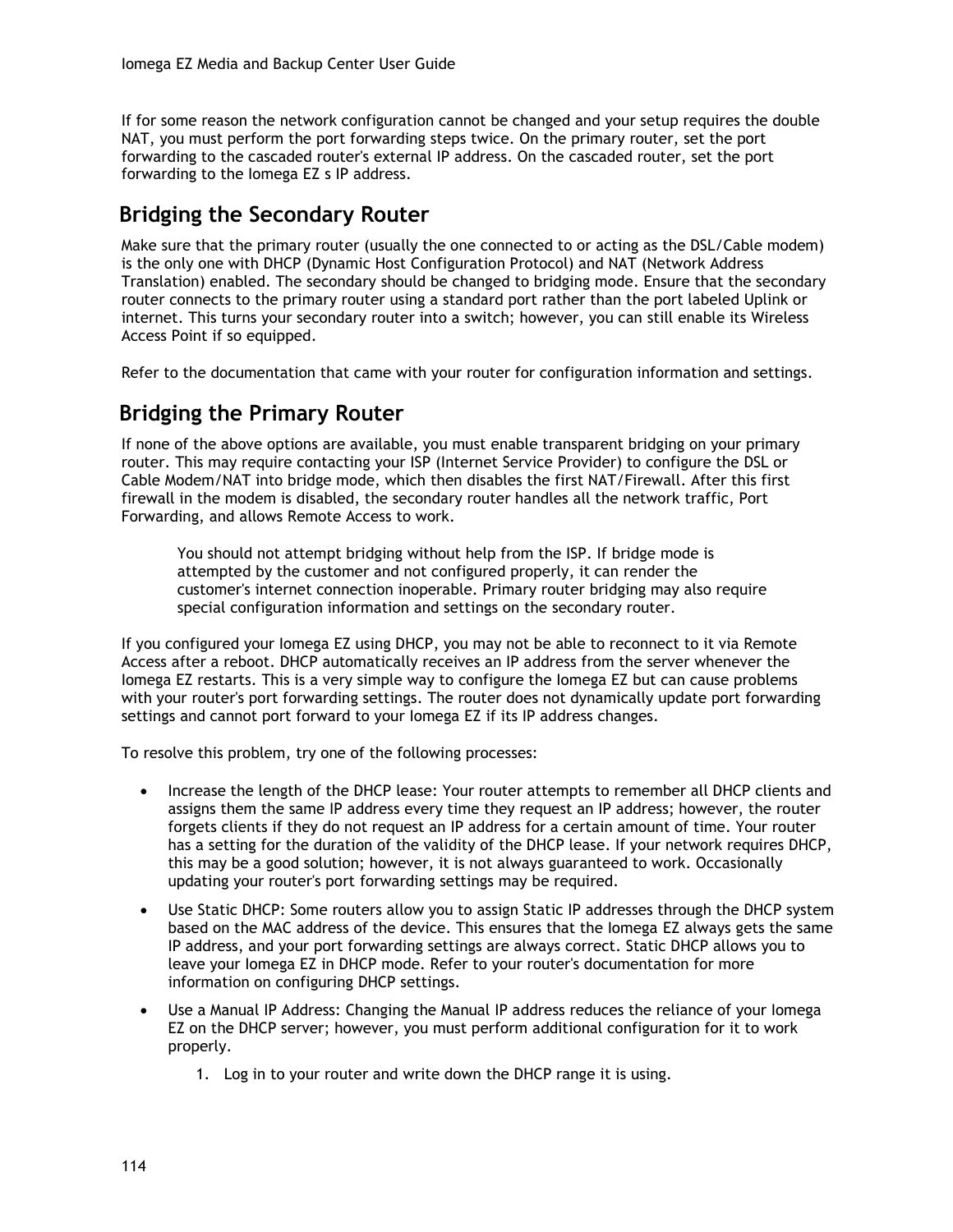- 2. Refer to your router's documentation for more information on configuring DHCP settings.
- 3. Navigate to the IP address settings interface page on your Iomega EZ . For more information, check the Network Settings section of this manual.
- 4. Enter a new IP address that is outside of your router's DHCP range. For example, if your router is distributing IP addresses in the range of 192.168.14.2 through 192.168.14.50, you must assign the Iomega EZ a number between 192.168.14.51 and 192.168.14.255. Make sure you are assigning the Iomega EZ an IP address that is not in use by another device.
- 5. Enter a subnet mask. The subnet mask describes the size of your network. For most networks this is 255.255.255.0 which allows for 256 network devices. If you are on a larger network or are using the self-assigned APIPA range (169.254.x.x), you must use a 255.255.0.0 or larger subnet mask.
- 6. For best results, enter the IP address(es) for your DNS Server(s).
- 7. If necessary, enter the IP address(es) for your WINS server(s).
- 8. Enter a gateway address. In most cases, this is the IP address of your router.
- 9. If necessary, update your router's port forwarding information with the new static DHCP IP address.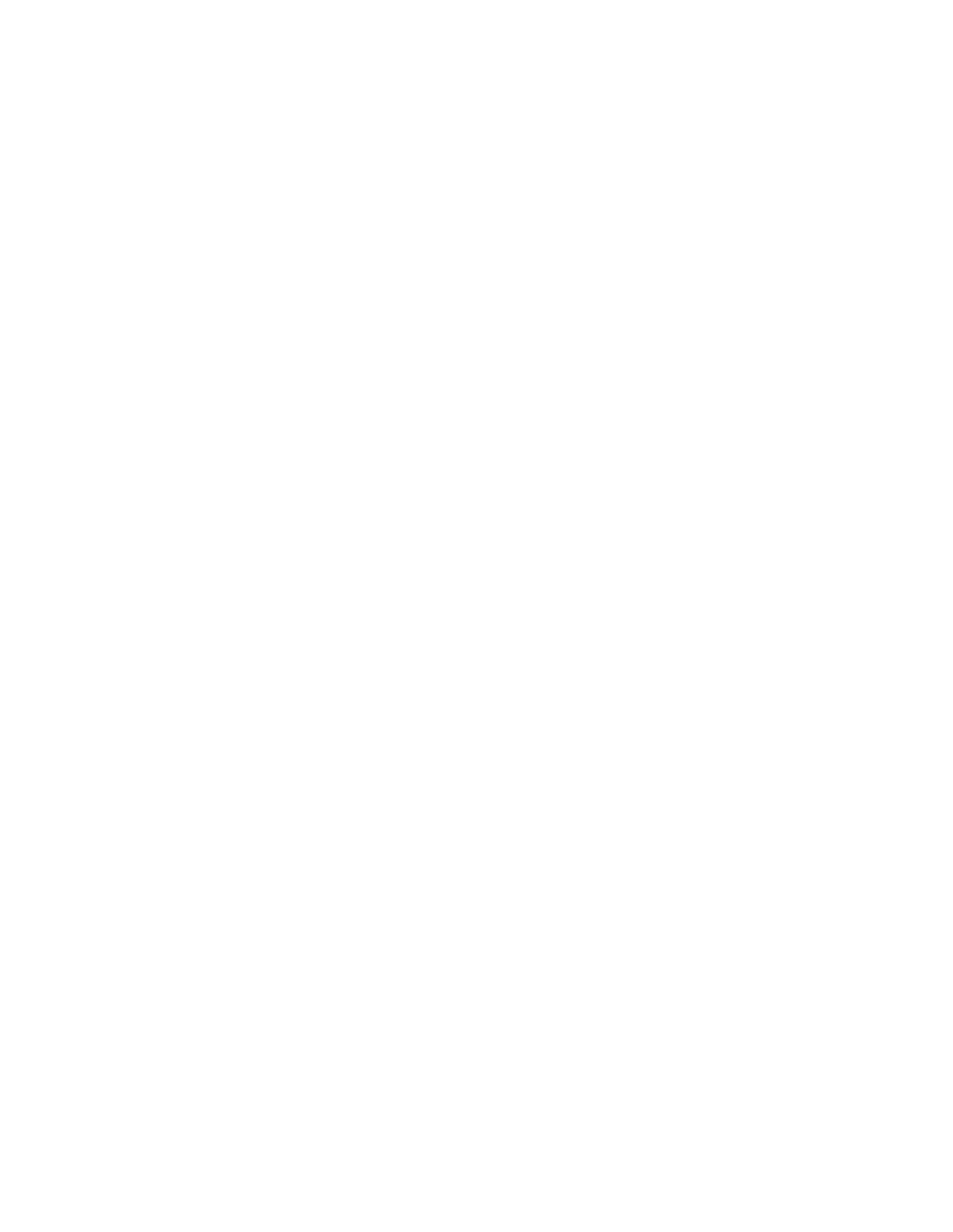# **Additional Support**

### **How to Get Help**

Iomega is committed to providing excellent customer support. To meet this goal, Iomega offers a variety of support options designed to meet the needs of a wide range of users. For complete information on the support options available for your Iomega product, visit the Iomega website. Please select your region carefully.

Here's just some of what is available on Iomega's award-winning web support site 24 hours a day, 7 days a week:

- Answers to frequently asked questions (FAQs)
- Online help pages with troubleshooting or basic how to information
- Up-to-date Iomega software and drivers
- Advanced online support options, such as 1-on-1 live chat and email
- Electronic copies of Iomega product manuals
- Information on telephone support options
- Information on advanced technical service options, such as data recovery
- Warranty information and product return instructions

Support options available may vary depending on your region and language of choice. Iomega's specific customer support policies (including fees for services) and procedures change as technology and market conditions dictate. To obtain information about Iomega's current policies, please visit our website at:

[www.iomega.com](http://www.iomega.com/)

or write to:

Iomega Customer Service 4059 South 1900 West Roy, UT 84067, USA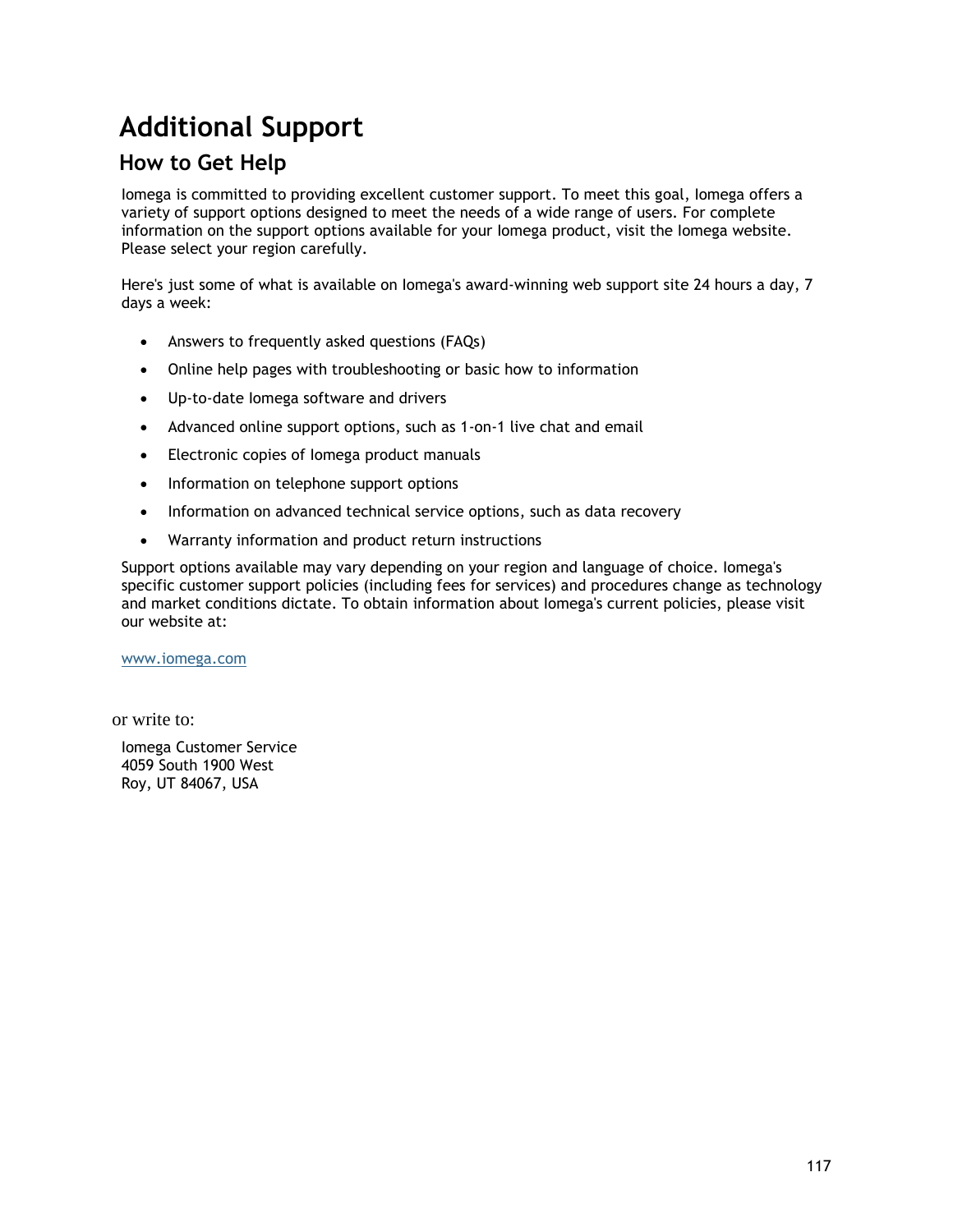## **Support**

The Support feature opens the Iomega web site where you can get more information about your Iomega EZ Media & Backup Center . The Support page provides access to content for learning more about using and supporting your Iomega EZ .

Refer to the lomega Support site for more information.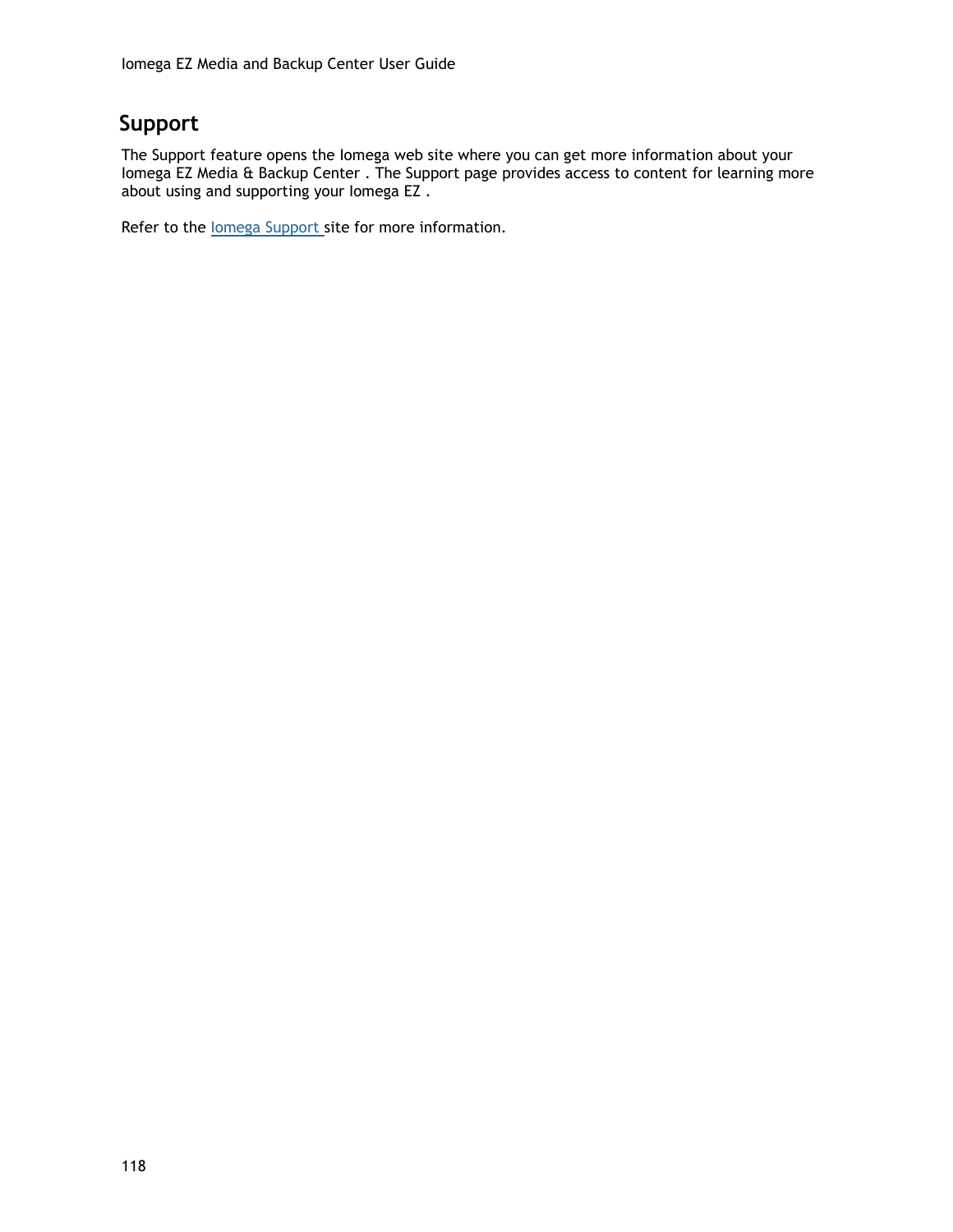# **Legal**

### **Iomega EZ Trademark Page**

Iomega , the stylized logo, and StorCenter are either registered trademarks or trademarks of Iomega Corporation in the United States and/or other countries. Microsoft and Windows are either registered trademarks or trademarks of Microsoft Corporation in the United States and/or other countries. Mac, Macintosh, and AppleTalk are registered trademarks or trademarks of Apple Computer Inc. in the United States and/or other countries. Certain other product names, brand names, and company names may be trademarks or designations of their respective owners.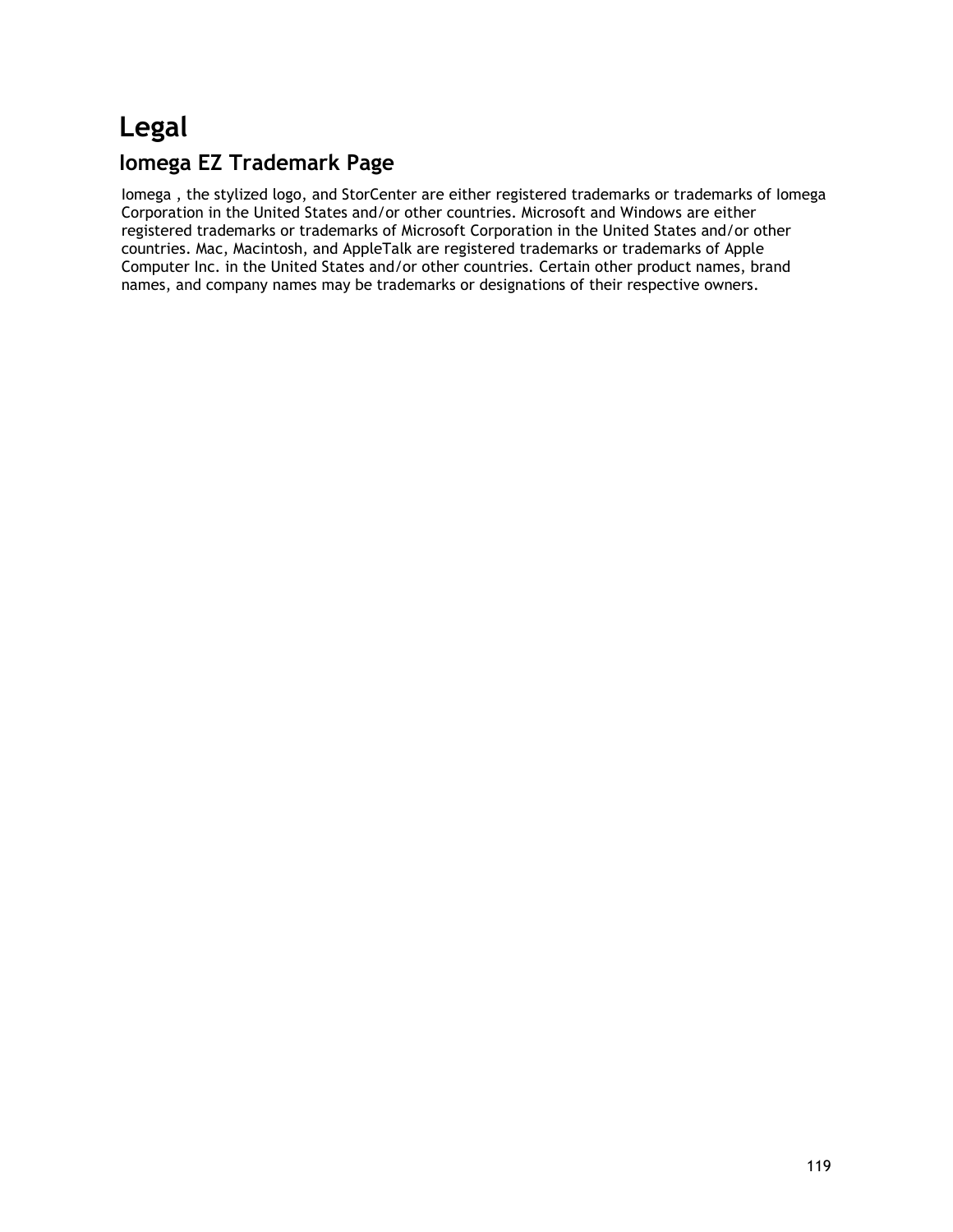## **Regulatory Information**

This topic provides regulatory information for various countries.

### **FCC (United States)**

The computer equipment described in this manual generates and uses radio frequency (RF) energy. If the equipment is not installed and operated in strict accordance with the manufacturer's instructions, interference to radio and television reception might result.



This equipment complies with Part 15 of the FCC Rules. Operation is subject to the following conditions: (1) This device may not cause harmful interference, and (2) this device must accept any interference received, including interference that may cause undesired operation.

**Note**: This equipment has been tested and found to comply with the limits for a Class B digital device, pursuant to part 15 of the FCC Rules. These limits are designed to provide reasonable protection against harmful interference in a residential installation. This equipment generates, uses and can radiate radio frequency energy and, if not installed and used in accordance with the instructions, may cause harmful interference to radio communications. However, there is no guarantee that interference will not occur in a particular installation. If this equipment does cause harmful interference to radio or television reception, which can be determined by turning the equipment off and on, the user is encouraged to try to correct the interference by one or more of the following measures:

- Reorient or relocate the receiving antenna.
- Increase the separation between the equipment and receiver.
- Connect the equipment into an outlet on a circuit different from that to which the receiver is connected.
- Consult the dealer or an experienced radio/TV technician for help.

This equipment has been tested and found to comply with the limits for a Class A digital device, pursuant to Part 15 of the FCC Rules. These limits are designed to provide reasonable protection against harmful interference when the equipment is operated in a commercial environment. This equipment generates, uses, and can radiate radio frequency energy and, if not installed and used in accordance with the instruction manual, may cause harmful interference to radio communications. Operation of this equipment in a residential area is likely to cause harmful interference in which case the user will be required to correct the interference at his own expense.

**Note**: Changes or modifications to the electronics or enclosure of this product must be expressly approved by Iomega ; otherwise, the user's authority to operate this product might be voided by the FCC.

### **Canadian Verification**

This Class B digital apparatus meets all requirements of the Canadian Interference-Causing Equipment Regulations (ICES-003, Class B).

This Class A digital apparatus complies with Canadian ICES-003. Cet appareil numérique de la classe A est conforme à la norme NMB-003 du Canada.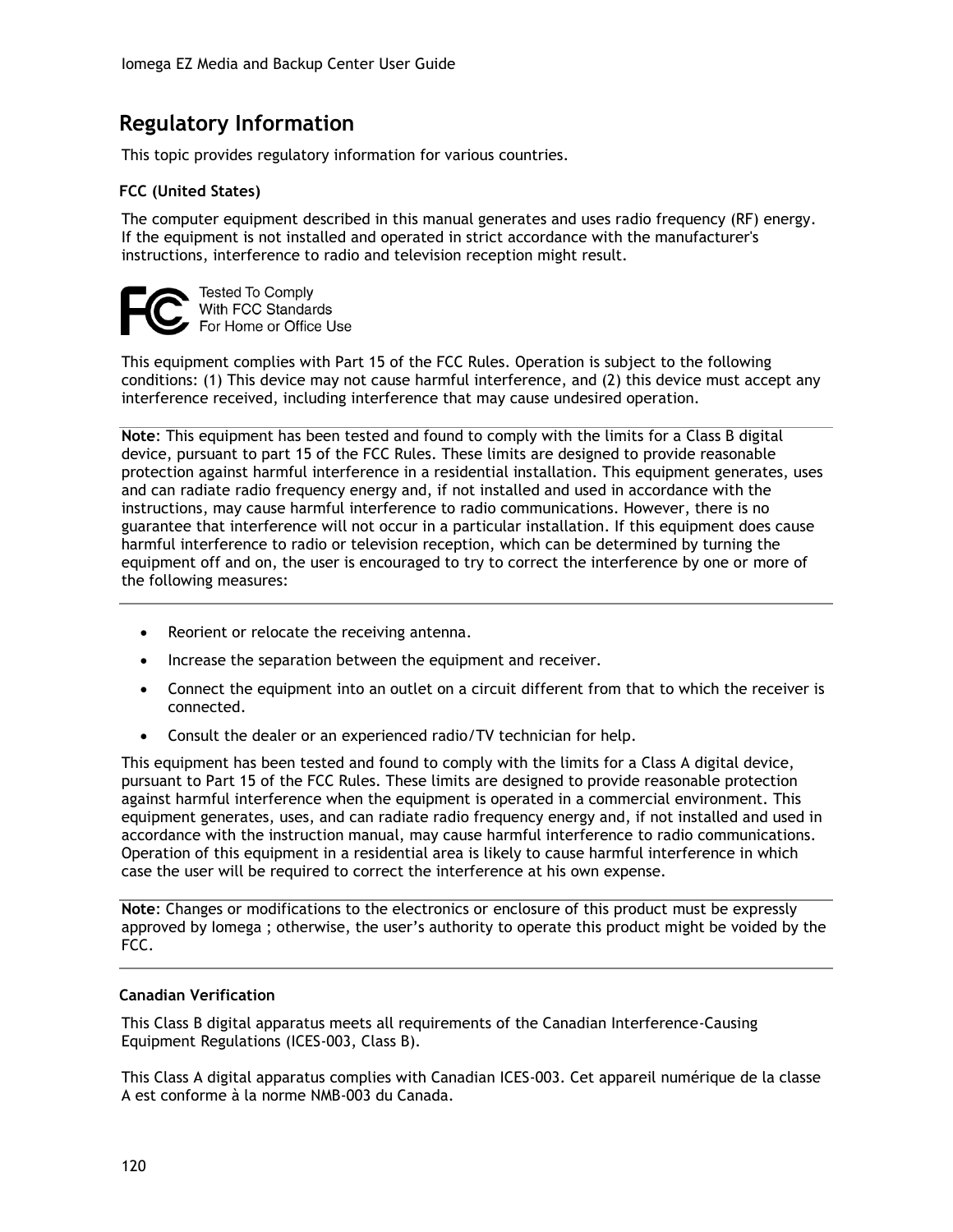### **CE (European Community)**

Iomega declares that this Iomega product conforms to all applicable European Directives and Standards, including by way of example, 2004/108/ EC, 2009/125/ EC, and 2006/95/ EC. The Declaration of Conformity can be obtained by contacting Iomega or is available at [www.iomega.com/support/ce .](http://www.iomega.com/support/ce)

#### **Manufacturer/Responsible Party**

Iomega Customer Service, 4059 South 1900 West, Roy, UT 84067

### **EU Representative**

Iomega International SA H/O Iomega Netherlands Hardwareweg 4 3821 BM Amersfoort NL - The Netherlands



Waste Electrical and Electronic Equipment (WEEE)



In accordance with European Directive 2002/96/EC on Waste Electrical and Electronic Equipment (WEEE), the presence of the above symbol on the product or on its packaging indicates that this item must not be disposed of in the normal unsorted municipal waste stream. Instead, it is the user's responsibility to dispose of this product by returning it to a collection point designated for the recycling of electrical and electronic equipment waste. Separate collection of this waste helps to optimize the recovery and recycling of any reclaimable materials and also reduces the impact on human health and the environment.

For more information concerning the correct disposal of this product, please contact your local authority or the retailer where this product was purchased.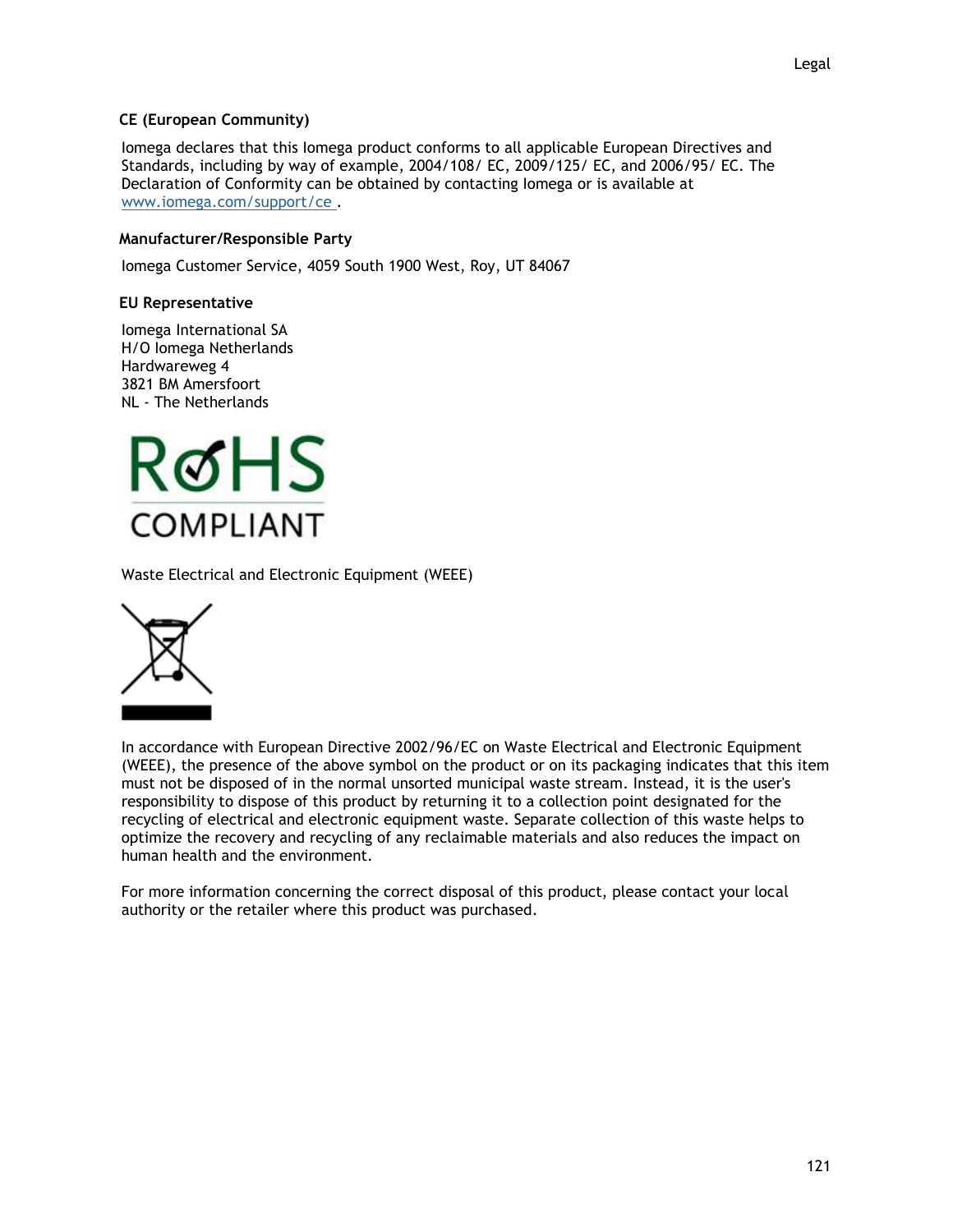## **Safety Information**

Observe the following guidelines when using your Iomega EZ Media & Backup Center :

- 1. Follow all instructions marked on the Iomega EZ and in the documentation.
- 2. Use only the power supply cable provided with the Iomega EZ . Always use the appropriate power supply cable for your country.
- 3. Unplug the Iomega EZ before cleaning. Do not use liquid or aerosol cleaners. Use a damp cloth for cleaning.
- 4. Do not use the Iomega EZ near water. Do not spill liquid on or into the Iomega EZ .
- 5. Do not place the Iomega EZ on an unstable surface.
- 6. Do not place the Iomega EZ near or on a radiator or heat register.
- 7. Openings in the Iomega EZ are provided for fans and air ventilation and should not be blocked or covered. Make sure the Iomega EZ has ample ventilation (at least 6 inches or 127 mm) in front and behind the unit. Do not place the Iomega EZ near or on a radiator or heat register.
- 8. Do not walk on the power cord or allow anything to rest on it.
- 9. There is a danger of explosion if the battery is incorrectly replaced. Replace only with the same or equivalent type recommended by the equipment manufacturer. Dispose of used batteries according to local, state, regional, and federal regulations.

Under any of the following conditions, unplug the Iomega EZ from the wall outlet and contact technical support:

- The power cord or plug is damaged.
- Liquid has been spilled into the device.
- The device does not function properly when the operating instructions are followed.
- The device was dropped or the exterior enclosure is damaged.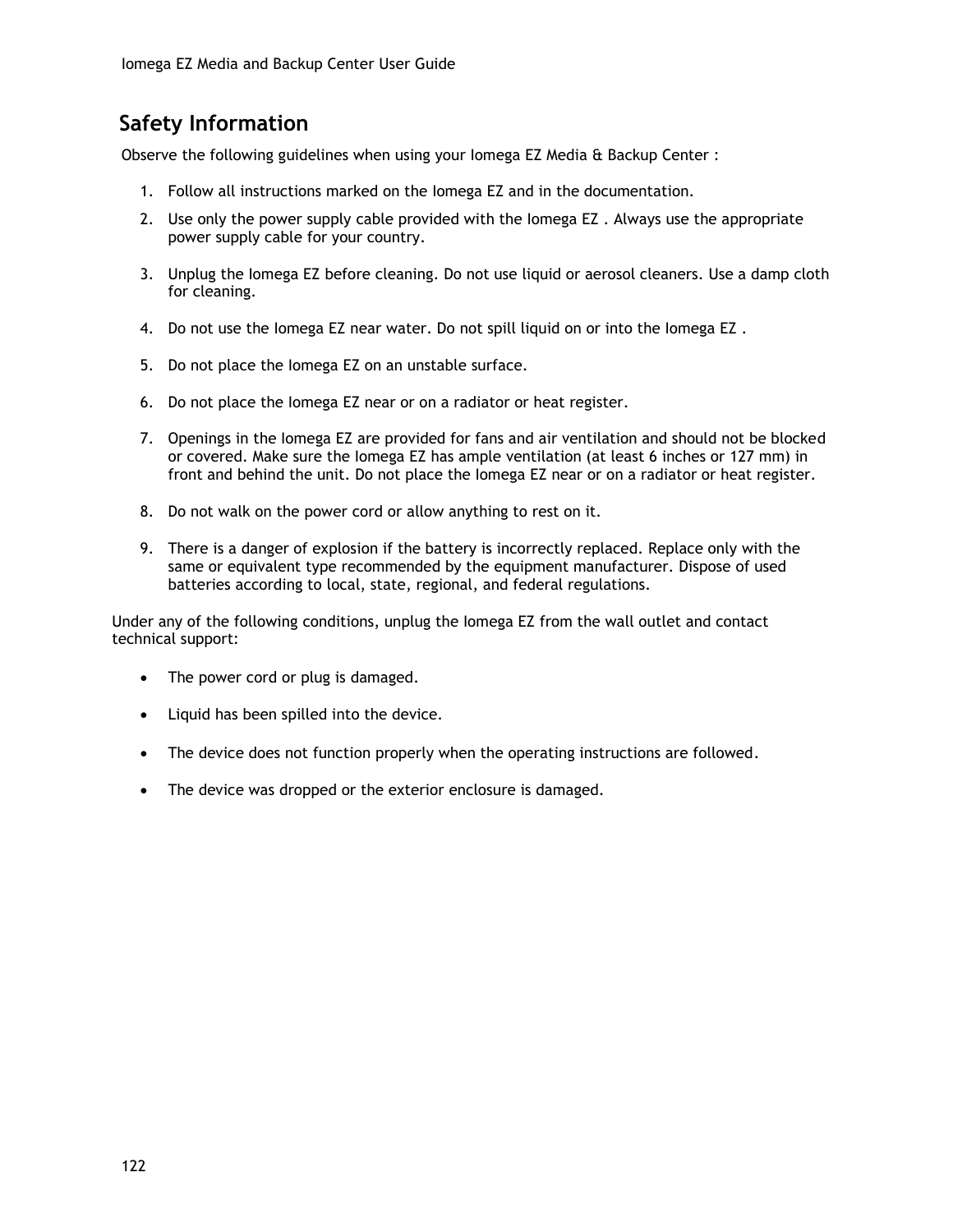### **Limited Warranty**

### **Drives and Media**

- Coverage
- Excluded Products and Problems
- Remedies
- Obtaining Warranty Service
- Limitations

### **Coverage**

Iomega warrants this hardware product to be free from defects in materials and workmanship for the warranty period. This non-transferable, limited warranty is only to you, the first end-user purchaser. The warranty begins on the date of purchase and lasts for a period of one (1) year for products purchased in the Americas, the Asia-Pacific region, or non-European Union nations in Europe, the Middle East, or Africa; ninety (90) days for Iomega reconditioned products purchased in these regions; or, two (2) years for products purchased by an end-user in member nations of the European Union. Customers who register their new products at www.iomegareg.com within 90 days of purchase will receive a warranty extension so that their total warranty shall be a period of three (3) years in all regions. Reconditioned products are not eligible for a warranty extension.

### **Excluded Products and Problems**

This warranty does not apply to: (a) Iomega software products; (b) expendable components such as fuses or bulbs; or (c) third party products, hardware or software, supplied with the warranted product. Iomega makes no warranty of any kind on such products which, if included, are provided "AS IS." This warranty does not cover damage caused by accident, misuse, abuse, failure to follow instructions given in the product documentation, use of non-Iomega supplied or approved replaceable components, exposure of media to excessive magnetic fields, external environmental causes, or damage arising from any cause or causes for which Iomega is not responsible such as exposure to abnormal temperatures, shock, power surges, power, outages, improper power supply, or damage caused while the product is being shipped from you to Iomega .

### **Remedies**

Your sole and exclusive remedy for a covered defect is repair or replacement of the defective product, at Iomega 's sole option and expense (shipping may be charged), and Iomega may use new or refurbished parts or products to do so. If Iomega is unable to repair or replace a defective product, your alternate exclusive remedy shall be a refund of the original purchase price.

The above is Iomega 's entire obligation to you under this warranty. IN NO EVENT SHALL IOMEGA BE LIABLE FOR INDIRECT, INCIDENTAL, CONSEQUENTIAL OR SPECIAL DAMAGES OR LOSSES, INCLUDING LOSS OF DATA, USE, OR PROFITS EVEN IF IOMEGA HAS BEEN ADVISED OF THE POSSIBILITY OF SUCH DAMAGES. In no event shall Iomega 's liability exceed the original purchase price of the drive or the media disk. Some jurisdictions do not allow the exclusion or limitation of incidental or consequential damages, so the above limitation or exclusion may not apply to you.

### **Obtaining Warranty Service**

You must notify Iomega within the warranty period to receive warranty service. Just as technology and market conditions vary, Iomega 's specific customer support policies (including fees for services) and procedures change over time. To obtain information about Iomega 's current policies or warranty service, please visit our website at www.iomega.com/supportpolicy.html or write to: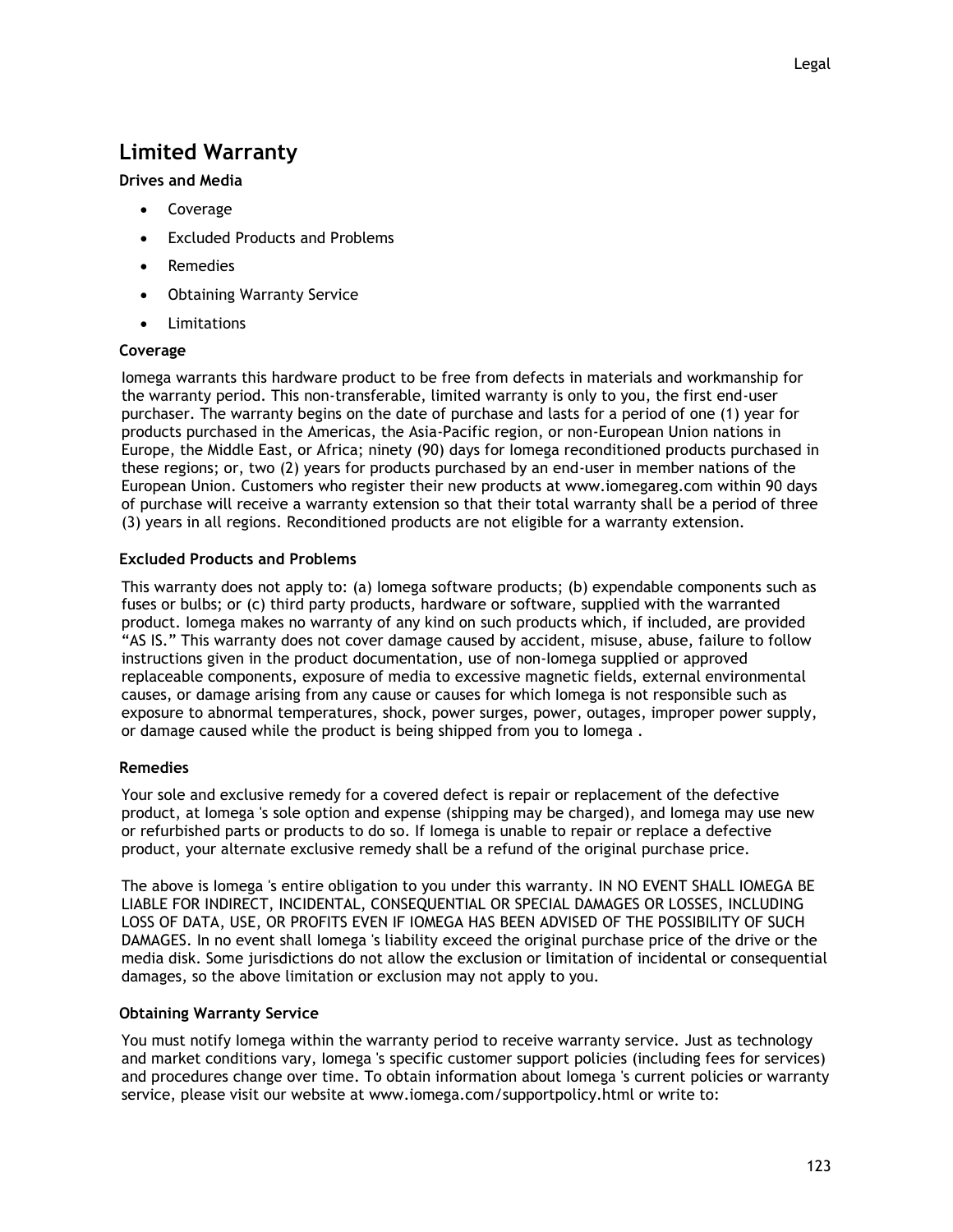Iomega Customer Service, 4059 South 1900 West, Roy, UT 84067

Contact information for Iomega Customer Service can be obtained on our support website at:

- Americas www.iomega.com/support
- Europe www.iomega.com/europe/support
- Asia www.iomega.com/ap/support

If your product is eligible for warranty service, you will be required to return it to Iomega , along with proper identification, a return authorization number obtained from the Iomega website or provided by the Iomega representative, and proof of purchase. Iomega will not protect, recover, or return data during warranty service, so you should duplicate your data before shipment.

#### **Limitations**

THE ABOVE WARRANTY IS EXCLUSIVE AND IN LIEU OF ALL OTHER WARRANTIES, EXPRESS OR IMPLIED. To the extent permitted by applicable law, IOMEGA SPECIFICALLY DISCLAIMS ANY IMPLIED WARRANTIES, INCLUDING ANY IMPLIED WARRANTY OF MERCHANTABILITY OR FITNESS FOR A PARTICULAR PURPOSE. Any implied warranty required by applicable law shall be limited in duration to the express warranty term. Some jurisdictions do not allow disclaimers of implied warranties or limitations on how long an implied warranty lasts, so the above limitation may not apply to you.

This warranty gives you specific legal rights, and you may also have other rights that vary from jurisdiction to jurisdiction. Any suit for breach of any warranty on your product must be filed within one (1) year of the first date the suit could have been brought.